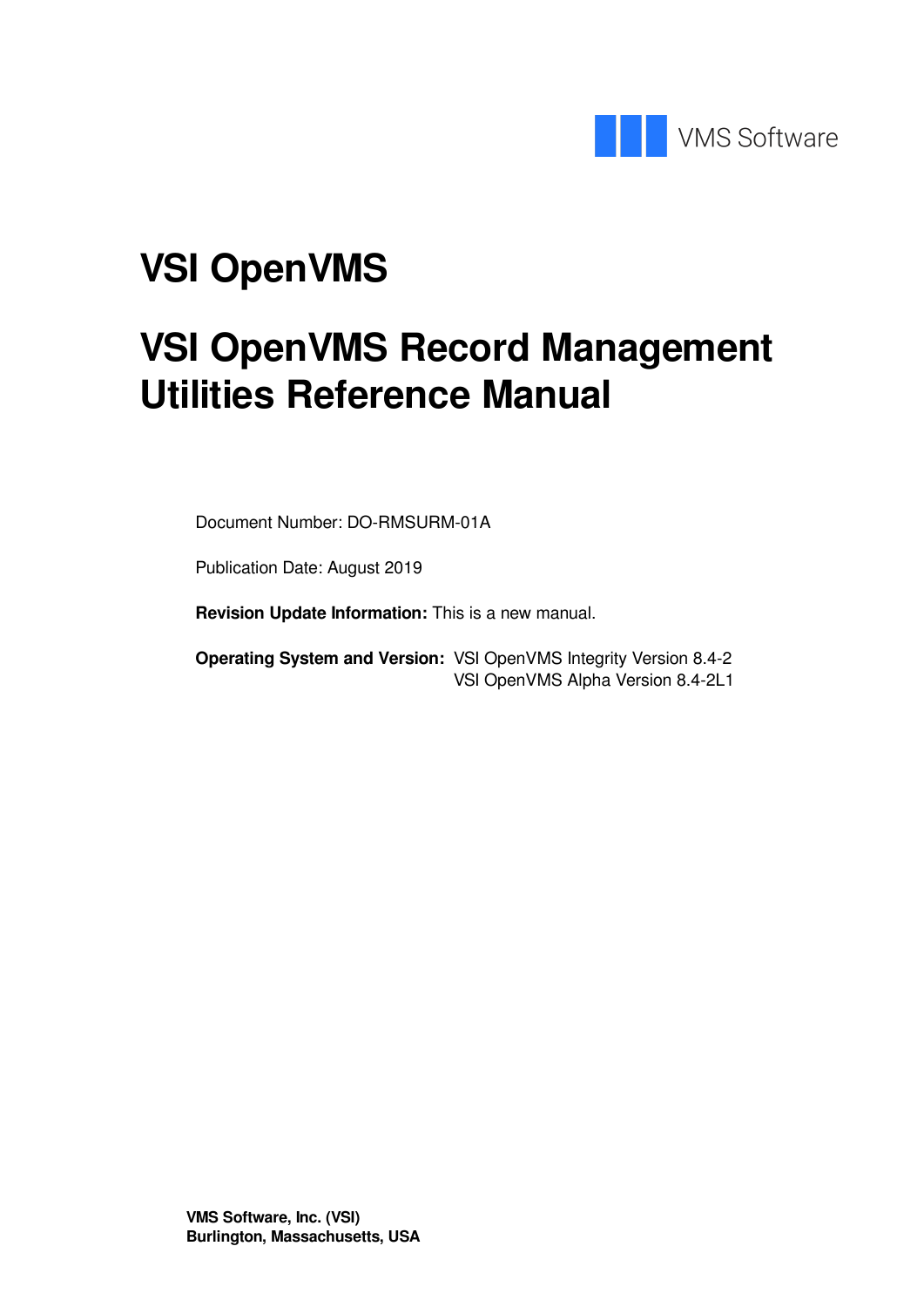### **VSI OpenVMS Record Management Utilities Reference Manual**

**VMS Software** 

Copyright © 2019 VMS Software, Inc. (VSI), Burlington, Massachusetts, USA

#### **Legal Notice**

Confidential computer software. Valid license from VSI required for possession, use or copying. Consistent with FAR 12.211 and 12.212, Commercial Computer Software, Computer Software Documentation, and Technical Data for Commercial Items are licensed to the U.S. Government under vendor's standard commercial license.

The information contained herein is subject to change without notice. The only warranties for VSI products and services are set forth in the express warranty statements accompanying such products and services. Nothing herein should be construed as constituting an additional warranty. VSI shall not be liable for technical or editorial errors or omissions contained herein.

HPE, HPE Integrity, HPE Alpha, and HPE Proliant are trademarks or registered trademarks of Hewlett Packard Enterprise.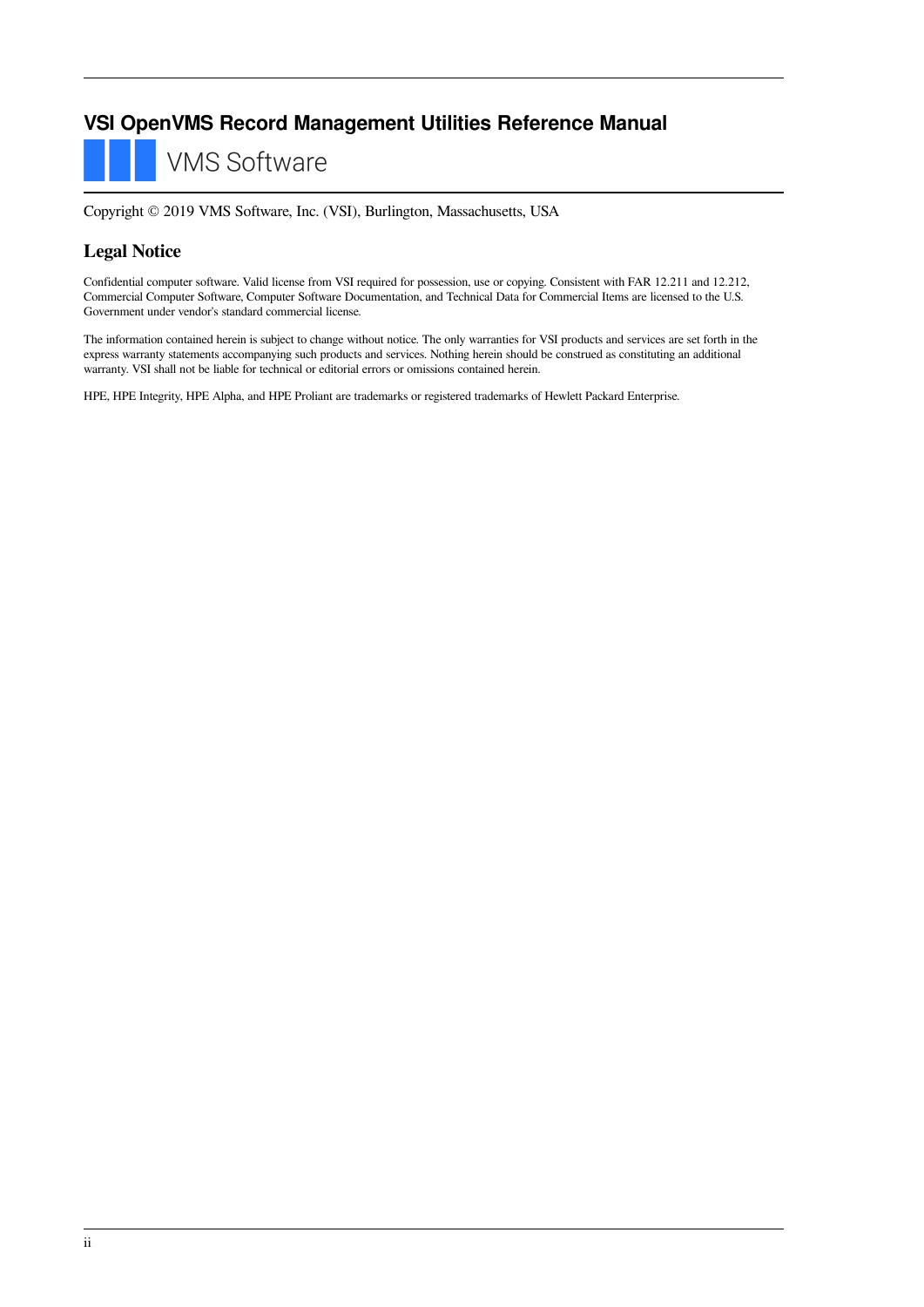| 4.7 FILE Section |  |
|------------------|--|
|                  |  |
|                  |  |
|                  |  |
|                  |  |
|                  |  |
|                  |  |
|                  |  |
|                  |  |
|                  |  |
|                  |  |
|                  |  |
|                  |  |
|                  |  |
|                  |  |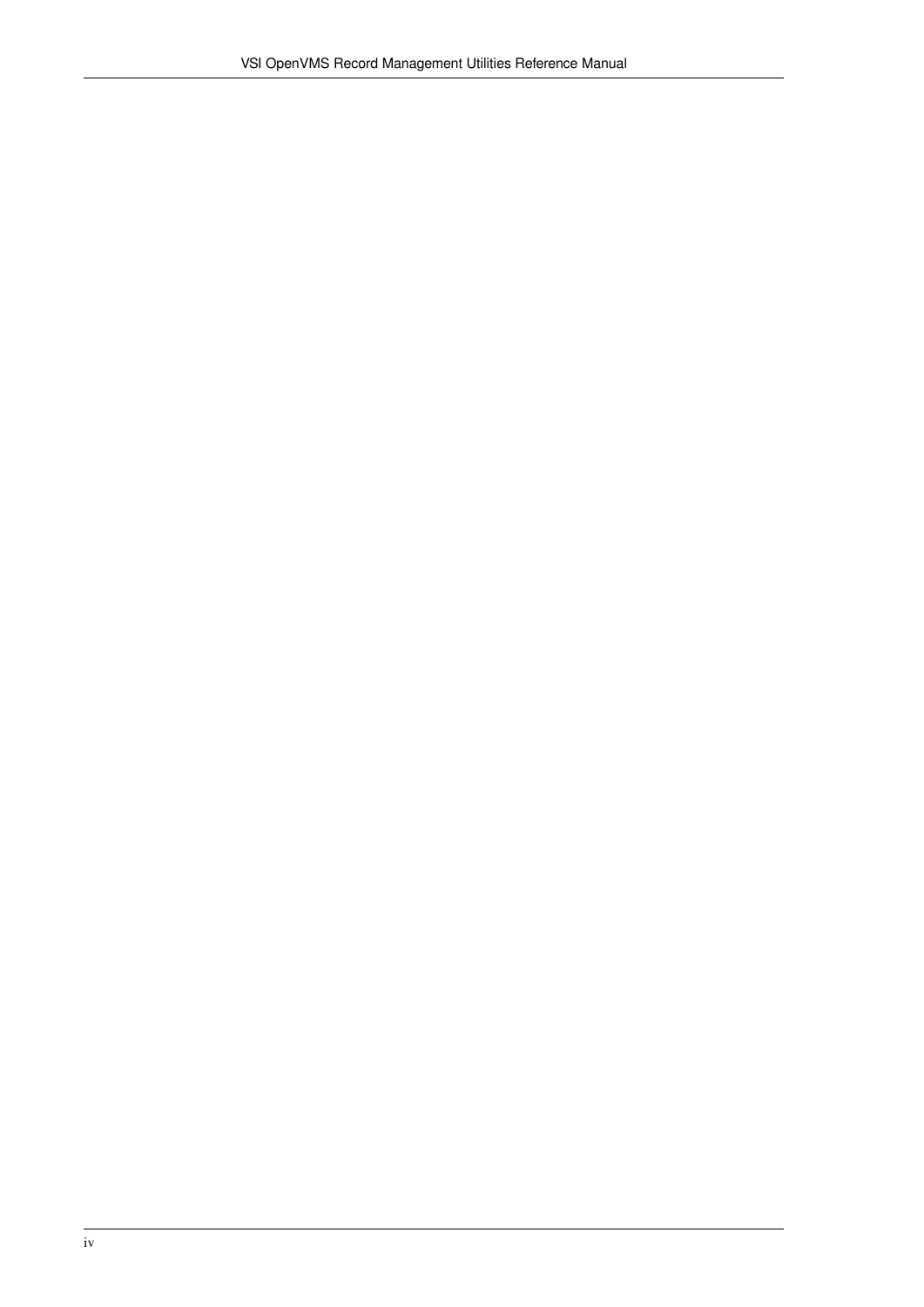<span id="page-4-0"></span>

# <span id="page-4-1"></span>**1. About VSI**

VMS Software, Inc. (VSI) is an independent software company licensed by Hewlett Packard Enterprise to develop and support the OpenVMS operating system.

VSI seeks to continue the legendary development prowess and customer-first priorities that are so closely associated with the OpenVMS operating system and its original author, Digital Equipment Corporation.

# <span id="page-4-2"></span>**2. Intended Audience**

This manual is intended for all programmers who use OpenVMS RMS data files, including high-level language programmers who use only their language's input and output statements.

# <span id="page-4-3"></span>**3. Document Structure**

[Chapter](#page-8-0) 1 describes the Analyze/RMS\_File utility (ANALYZE/RMS\_FILE) and consists of five sections:

- Description Provides a full description of the Analyze/RMS\_File utility.
- Usage Summary Outlines the following ANALYZE/RMS\_FILE information:

–Invoking the utility

–Exiting from the utility

–Directing output

–Copying and analyzing shared files

- Qualifiers Describes ANALYZE/RMS FILE qualifiers, including format, parameters, and examples.
- Commands Describes ANALYZE/RMS FILE commands, including format, parameters, and examples.
- Examples Provides additional ANALYZE/RMS\_FILE examples.

[Chapter](#page-30-0) 2 describes the Convert utility (CONVERT) and consists of four sections:

- Description Provides a full description of the Convert utility.
- Usage Summary Outlines the following CONVERT information:
	- –Invoking the utility –Exiting from the utility –Directing output –Executing commands over a network
- Qualifiers Describes the CONVERT qualifiers, including format, parameters, and examples.
- Examples Provides additional CONVERT examples.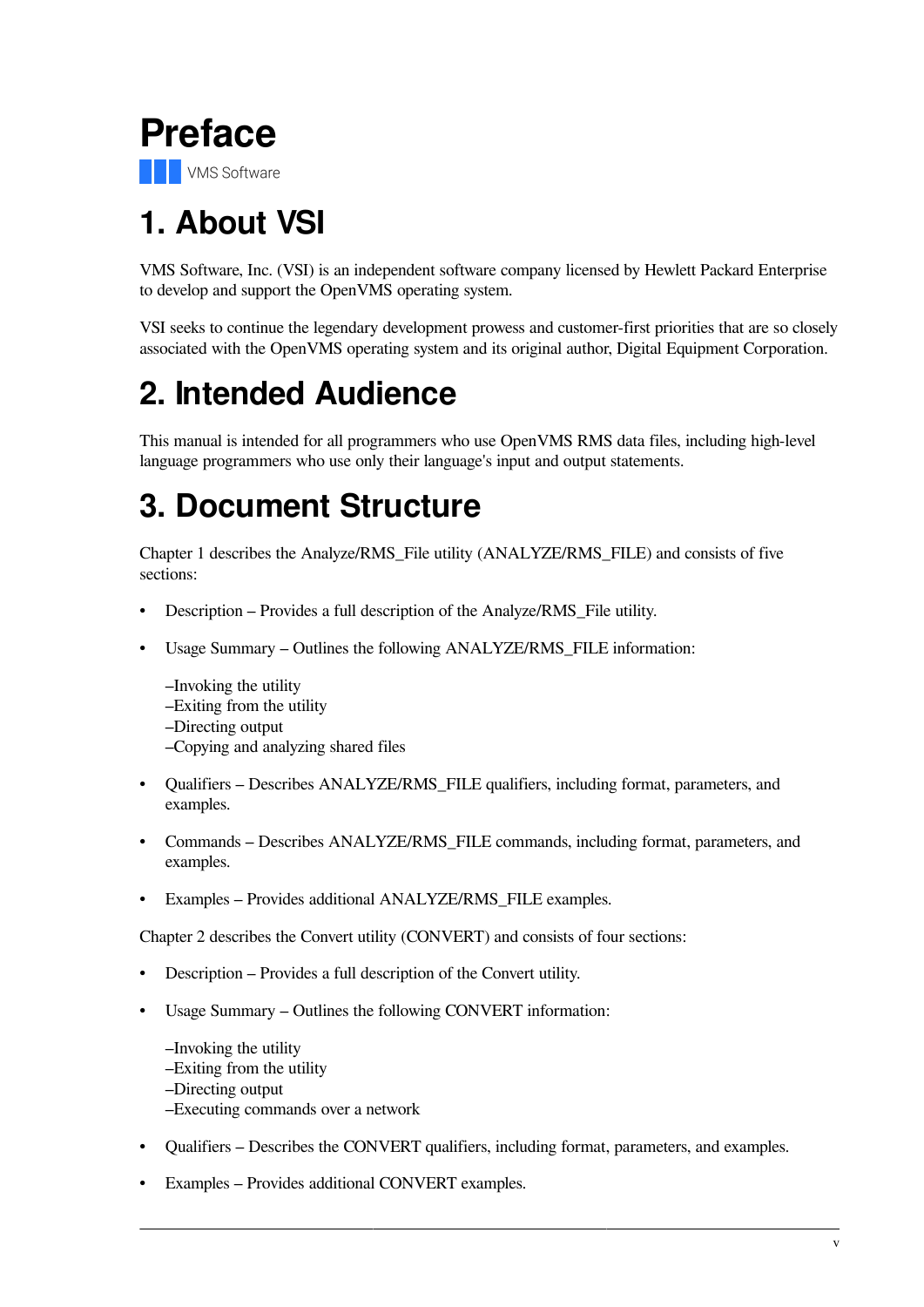[Chapter](#page-50-0) 3 describes the Convert/Reclaim utility (CONVERT/RECLAIM) and consists of four sections:

- Description Provides a full description of the Convert/Reclaim utility.
- Usage Summary Outlines the following CONVERT/RECLAIM information:

–Invoking the utility

- –Exiting from the utility
- –Directing output
- –Executing commands over a network
- Qualifiers Describes the CONVERT/RECLAIM qualifier, /STATISTICS.

[Chapter](#page-54-0) 4 describes in detail the File Definition Language facility (FDL). This chapter provides an overview and detailed descriptions about the File Definition Language. It describes in detail each file section and associated file attributes.

[Chapter](#page-94-0) 5 describes the Create/FDL utility (CREATE/FDL) and consists of four sections:

- Description Provides a description of the utility.
- Usage Summary Outlines the following information:

–Invoking the utility –Exiting from the utility

- Qualifiers Describes the sole CREATE/FDL qualifier, /STATISTICS.
- Examples Provides additional examples of implementing CREATE/FDL.

[Chapter](#page-98-0) 6 describes the Edit/FDL utility (EDIT/FDL) and consists of four sections:

- Description Provides a description of the Edit/FDL utility.
- Usage Summary Outlines the following EDIT/FDL information:

–Invoking the utility –Exiting from the utility

- Qualifiers Describes the EDIT/FDL commands and qualifiers, together with related examples.
- Examples Provides additional examples of implementing EDIT/FDL.

# <span id="page-5-0"></span>**4. Related Documents**

The following manuals contain information that relates to the information in this manual:

- *VSI OpenVMS Guide to OpenVMS File Applications*
- *VSI OpenVMS Record Management Services Reference Manual*
- *RMS Journaling for OpenVMS Manual*

For additional information about VSI OpenVMS products and services, access the following website:

TBS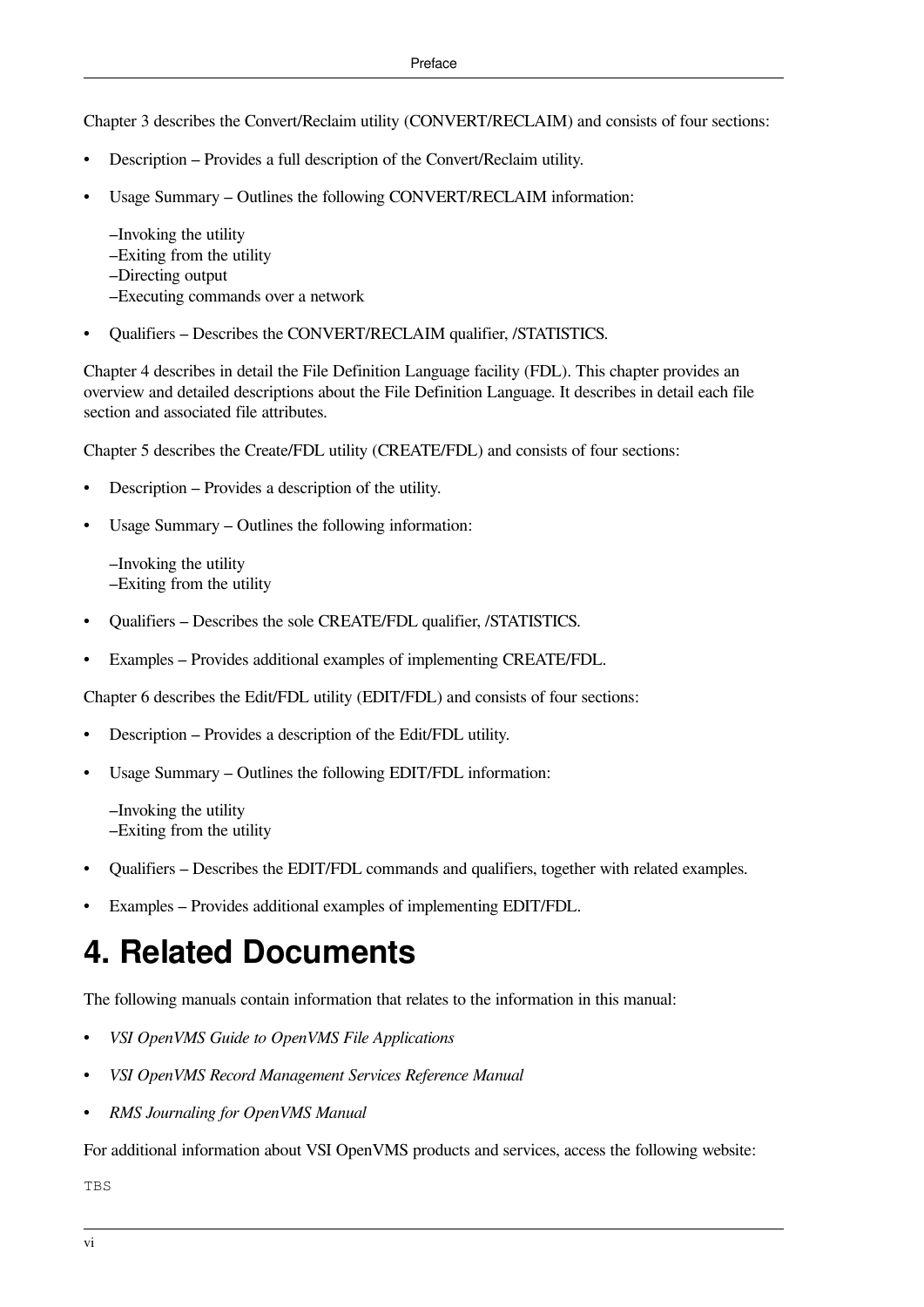# <span id="page-6-0"></span>**5. VSI Encourages Your Comments**

You may send comments or suggestions regarding this manual or any VSI document by sending electronic mail to the following Internet address: <docinfo@vmssoftware.com>. Users who have OpenVMS support contracts through VSI can contact <support@vmssoftware.com> for help with this product.

# <span id="page-6-1"></span>**6. Conventions**

| <b>Convention</b>        | <b>Meaning</b>                                                                                                                                                                                                                                                                                                                   |
|--------------------------|----------------------------------------------------------------------------------------------------------------------------------------------------------------------------------------------------------------------------------------------------------------------------------------------------------------------------------|
| Ctrl/ $x$                | A sequence such as $\frac{Ctrl}{x}$ indicates that you must hold down the key labeled $\frac{Ctrl}{x}$<br>while you press another key or a pointing device button.                                                                                                                                                               |
| PF1 $x$                  | A sequence such as $PF1 x$ indicates that you must first press and release the key<br>labeled PF1 and then press and release another key or a pointing device button.                                                                                                                                                            |
| Return                   | In examples, a key name enclosed in a box indicates that you press a key on the<br>keyboard. (In text, a key name is not enclosed in a box.)                                                                                                                                                                                     |
|                          | A horizontal ellipsis in examples indicates one of the following possibilities:                                                                                                                                                                                                                                                  |
|                          | Additional optional arguments in a statement have been omitted.<br>$\bullet$                                                                                                                                                                                                                                                     |
|                          | The preceding item or items can be repeated one or more times.                                                                                                                                                                                                                                                                   |
|                          | Additional parameters, values, or other information can be entered.                                                                                                                                                                                                                                                              |
|                          | A vertical ellipsis indicates the omission of items from a code example or<br>command format; the items are omitted because they are not important to the<br>topic being discussed.                                                                                                                                              |
| $\left( \ \right)$       | In command format descriptions, parentheses indicate that you must enclose the<br>options in parentheses if you choose more than one.                                                                                                                                                                                            |
| 1]                       | In command format descriptions, brackets indicate optional choices. You can<br>choose one or more items or no items. Do not type the brackets on the command<br>line. However, you must include the brackets in the syntax for OpenVMS directory<br>specifications and for a substring specification in an assignment statement. |
| $[ \; ]$                 | In command format descriptions, vertical bars separate choices within brackets or<br>braces. Within brackets, the choices are options; within braces, at least one choice<br>is required. Do not type the vertical bars on the command line.                                                                                     |
| $\{ \; \}$               | In command format descriptions, braces indicate required choices; you must<br>choose at least one of the items listed. Do not type the braces on the command<br>line.                                                                                                                                                            |
| bold text                | This typeface represents the introduction of a new term. It also represents the<br>name of an argument, an attribute, or a reason.                                                                                                                                                                                               |
| <i>italic</i> text       | Italic text indicates important information, complete titles of manuals, or variables.<br>Variables include information that varies in system output (Internal error number),<br>in command lines (/PRODUCER= name), and in command parameters in text<br>(where <i>dd</i> represents the predefined code for the device type).  |
| <b>UPPERCASE</b><br>TEXT | Uppercase text indicates a command, the name of a routine, the name of a file, or<br>the abbreviation for a system privilege.                                                                                                                                                                                                    |

The following conventions may be used in this manual: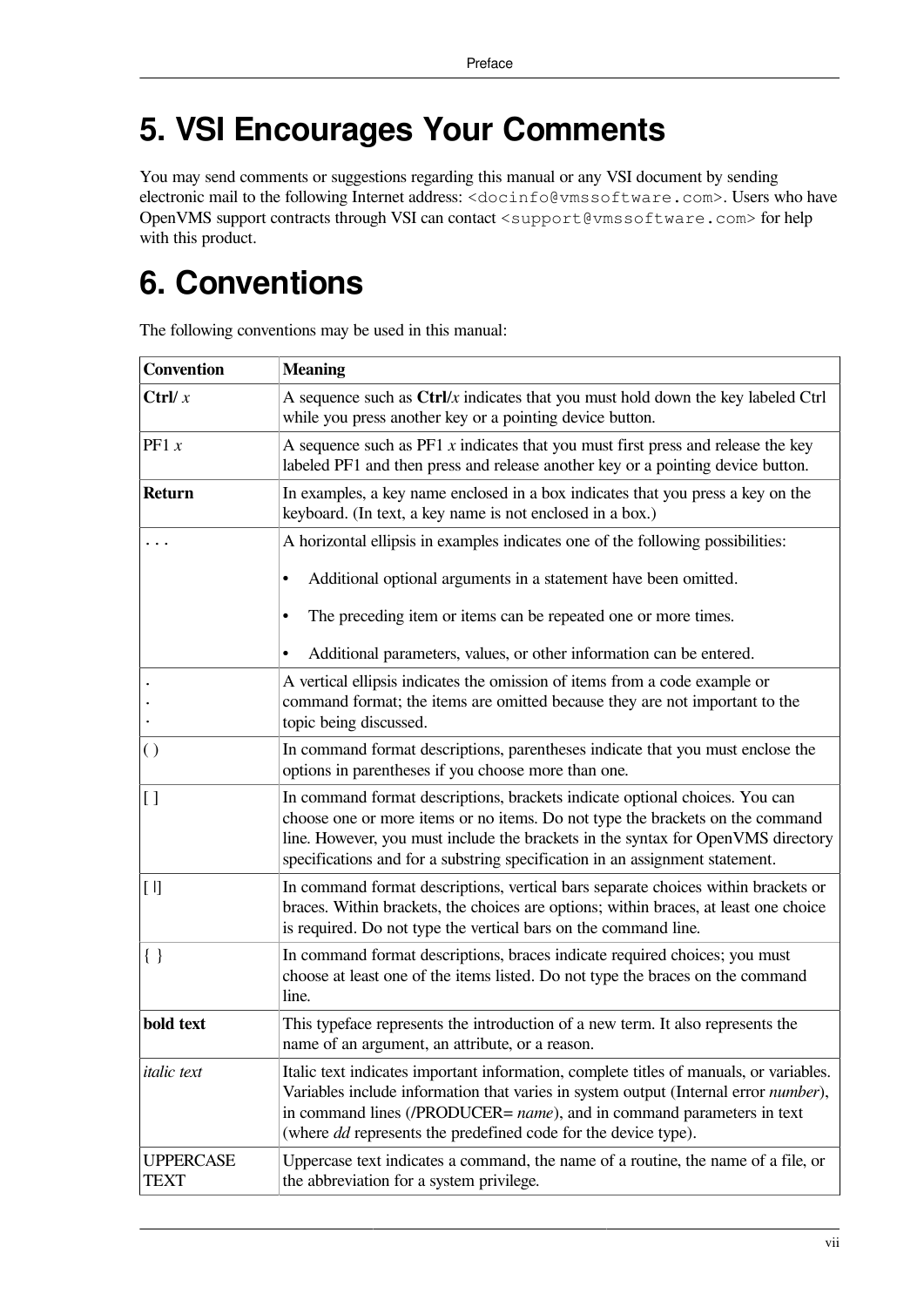| <b>Convention</b> | <b>Meaning</b>                                                                                                                                                                                                                                                       |
|-------------------|----------------------------------------------------------------------------------------------------------------------------------------------------------------------------------------------------------------------------------------------------------------------|
| Monospace         | Monospace type indicates code examples and interactive screen displays.                                                                                                                                                                                              |
| type              | In the C programming language, monospace type in text identifies the following<br>elements: keywords, the names of independently compiled external functions and<br>files, syntax summaries, and references to variables or identifiers introduced in an<br>example. |
|                   | A hyphen at the end of a command format description, command line, or code line<br>indicates that the command or statement continues on the following line.                                                                                                          |
| numbers           | All numbers in text are assumed to be decimal unless otherwise noted. Nondecimal<br>radixes—binary, octal, or hexadecimal—are explicitly indicated.                                                                                                                  |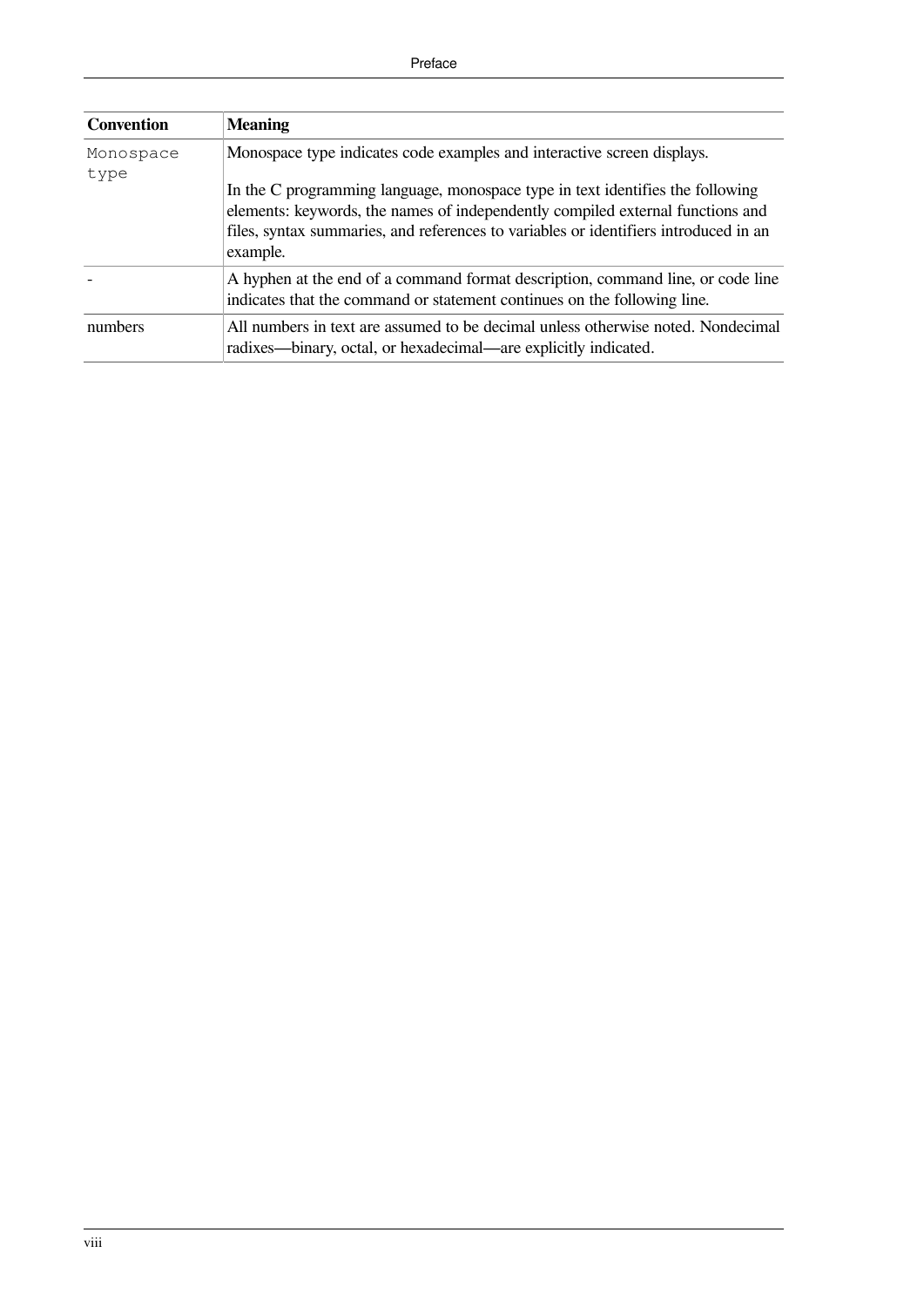# <span id="page-8-0"></span>**Chapter 1. Analyze/RMS\_File Utility**

The Analyze/RMS\_File utility (ANALYZE/RMS\_FILE) allows you to examine, either with or without an interactive terminal dialogue, the internal structure of a Record Management Services (RMS) file. The Analyze/RMS File utility can check the structure of the file for errors, generate a statistical report on the structure and use of the file, or generate a File Definition Language (FDL) file from a data file.

The Analyze/RMS\_File utility also provides information about RMS Journaling for OpenVMS (RMS journaling) files marked for after-image journaling, before-image journaling, and, where applicable, information about the state of recovery units affecting RMS journaling files.

The Analyze/RMS\_File utility provides a set of commands that you may use to analyze a file interactively.

FDL files created with the Analyze/RMS\_File utility have special sections that contain statistics about the structure of the specified data file. You can use FDL files created with the Analyze/RMS\_File utility in conjunction with other Record Management

On Alpha systems, the Analyze/RMS\_File utility and its qualifiers and commands contain capabilities that allow them to use the features provided by extended file specifications. Extended file specifications features offer extended file naming and handling capabilities that enable OpenVMS Alpha systems to store, manage, serve, and access files across OpenVMS and Windows NT systems in a PATHWORKS environment. Specifically, extended file specifications provide the following features:

- Support a Files-11 volume structure, On-Disk Structure Level 5 (ODS-5), that provides a volume structure for creating and storing files with expanded file names
- Support additional character sets for naming files from file names that use the 8-bit ISO Latin-1 character set to the 16-bit Unicode (UCS-2) character set
- Support extended file names with file specifications exceeding the traditional 39.39 character limit up to a maximum of 255 characters
- Support preserving the case of file specifications created with the ODS-5 attributes
- <span id="page-8-1"></span>• Support deep, multilevel directory structures up to a maximum of 512 characters

# **1.1. Analyzing RMS File Structure Interactively**

One of the most useful features of the Analyze/RMS\_File utility is its interactive mode. You enter the interactive mode by specifying the /INTERACTIVE qualifier to the ANALYZE/RMS FILE command; you then begin an interactive session, during which you can examine the structure of an RMS file. Enter the HELP command at the ANALYZE> prompt for help about the various commands available to you for traversing the file.

The Analyze/RMS\_File utility treats the internal RMS file as a multilevel entity. All RMS files are identical, relative to the first two levels. Level 1 contains the file header and level 2 contains the file attributes.

Files marked for RMS journaling, level 2, include information relative to before-image journaling and after-image journaling, where applicable.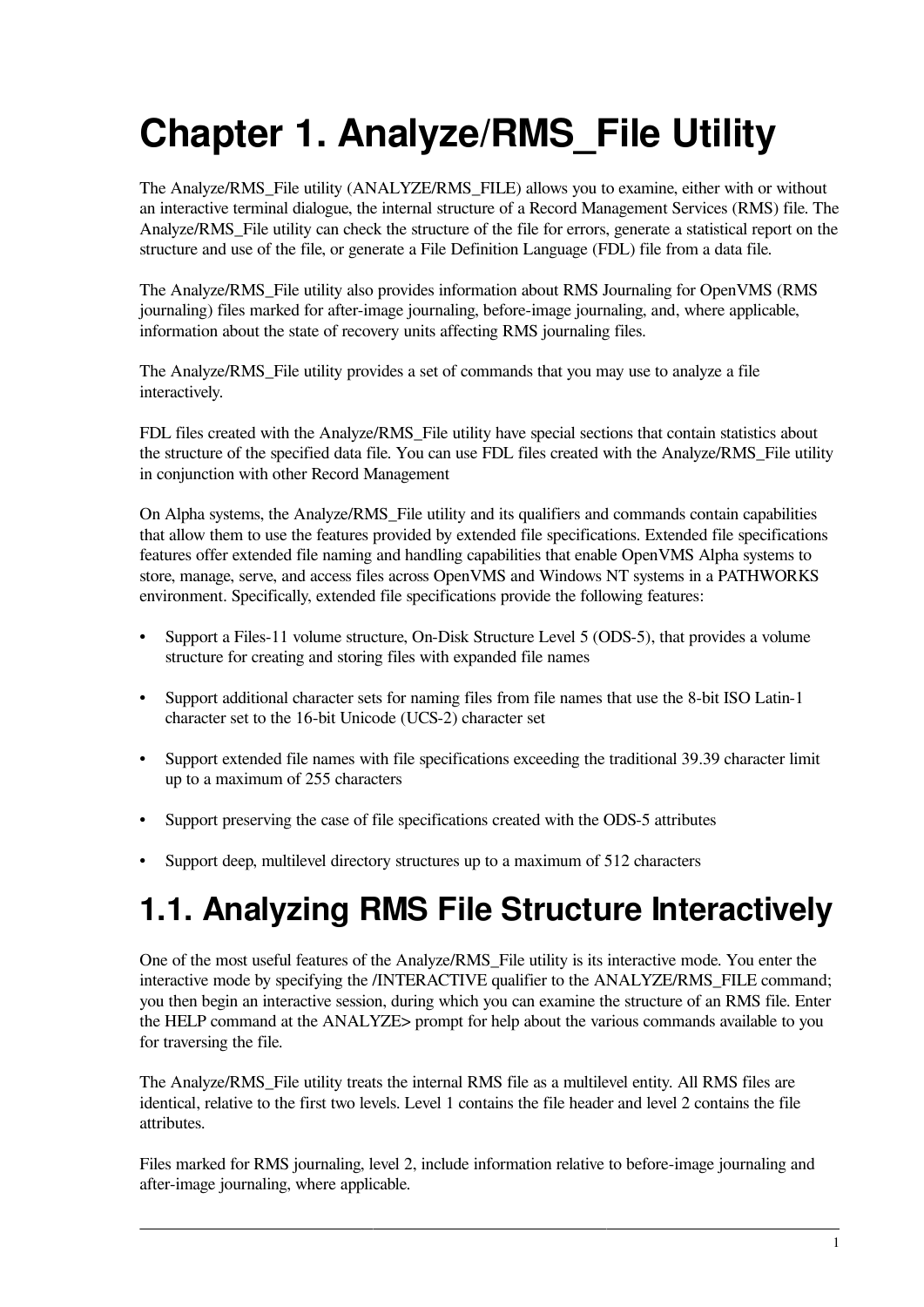Some differentiation occurs at level 3. For sequential files, level 3 is the lowest level and it contains data records (see [Figure](#page-9-0) 1.1) that ANALYZE/RMS\_FILE can display individually. For relative files and indexed files, level 3 contains the file prolog.

#### <span id="page-9-0"></span>**Figure 1.1. Structure of Sequential Files**



For relative files, level 4 contains data buckets that are accessible individually (see [Figure](#page-9-1) 1.2). Using the Analyze/RMS\_File utility, you can view the contents of each individual data bucket.

<span id="page-9-1"></span>**Figure 1.2. Structure of Relative Files**



For indexed files, the Analyze/RMS\_File utility presents you with two options at level 4: you can proceed down the path that begins with a level of area descriptors (see [Figure](#page-10-0) 1.3) or you can choose the path that begins with a level of key descriptors (see [Figure](#page-11-0) 1.4).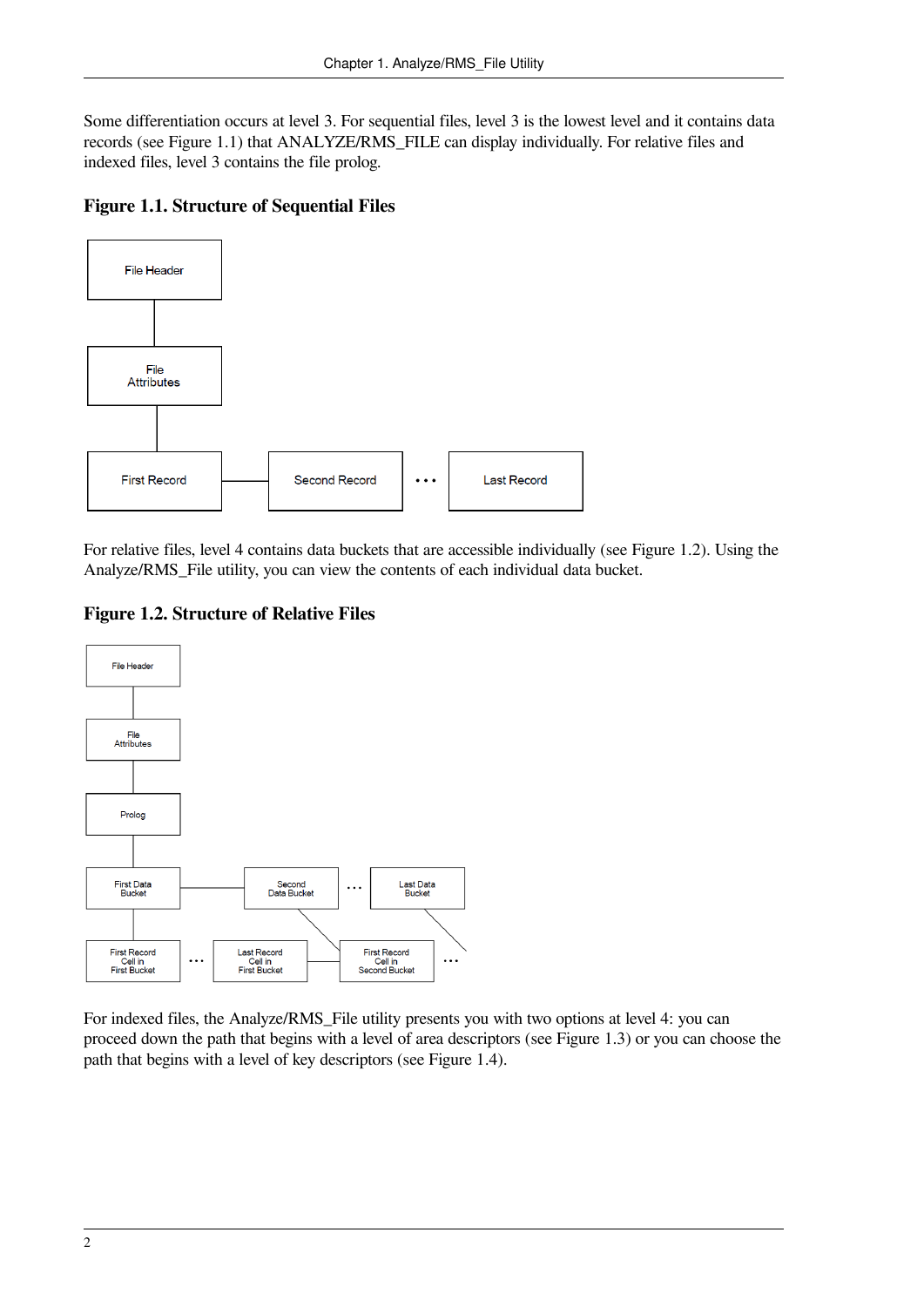<span id="page-10-0"></span>



Level 5 is the final level in a relative file. This level contains the record cells that are accessible individually. For indexed files, the contents of level 5 depend on whether you have chosen the area descriptor path or the key descriptor path:

- If you select the area descriptor path, level 5 is the lowest level and it contains reclaimed data records —that is, records that are effectively empty and are available for storing new data.
- If you select the key descriptor path, the Analyze/RMS\_File utility gives you the option of either viewing the index root bucket or the data bucket for the selected key, or traversing the level laterally and viewing another key.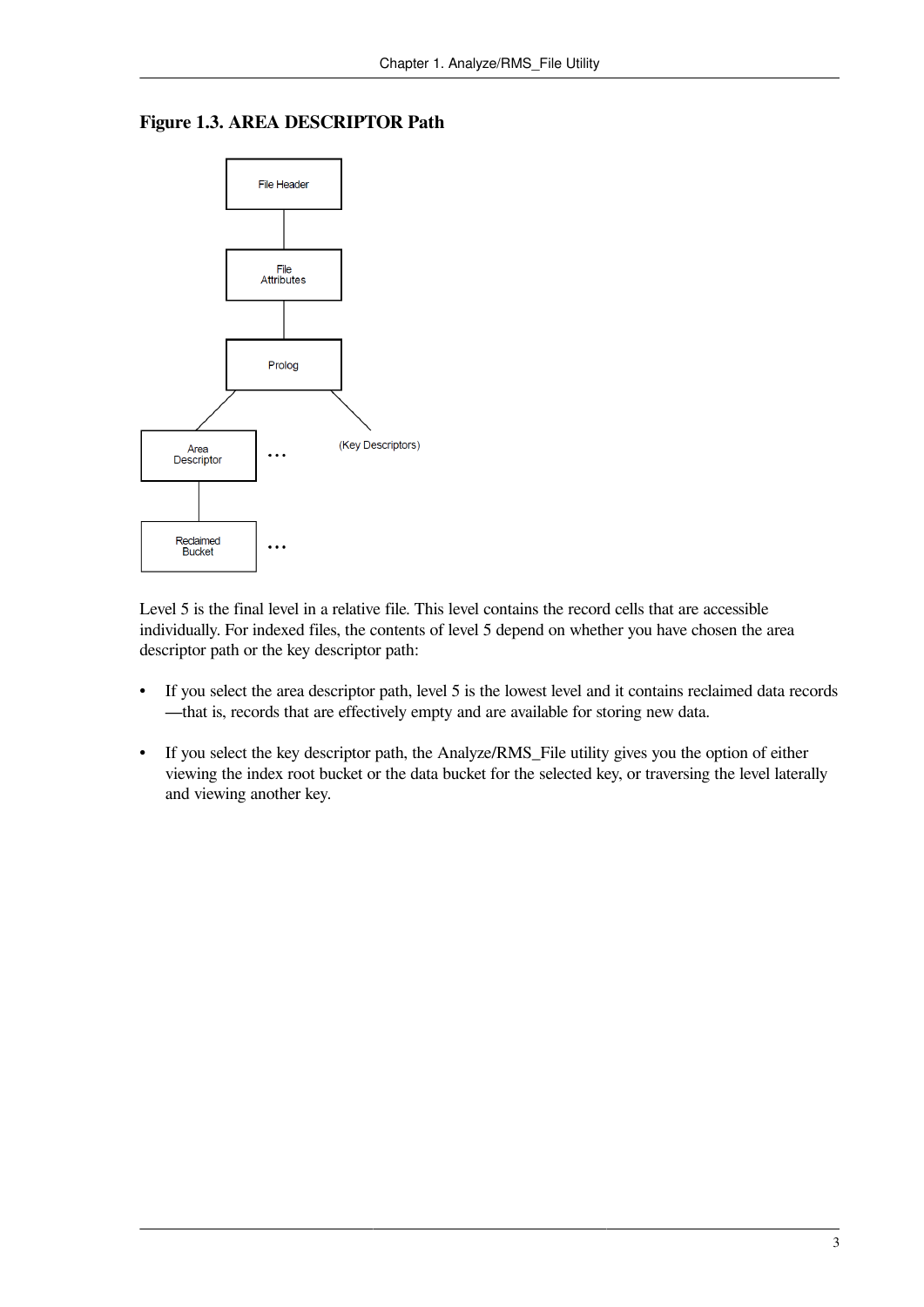

#### <span id="page-11-0"></span>**Figure 1.4. KEY DESCRIPTOR Path**

When you choose to view the index root bucket, the next level down contains the index record for the selected key. After you view the index record, the Analyze/RMS\_File utility provides you with direct access to the first data bucket for the selected key.

At the data bucket level, you can either view the data record or traverse the data level laterally and select another data bucket for the selected key.

The structure of an indexed file is more complicated than that of sequential and relative files. From the PROLOG level, the structure branches to the AREA DESCRIPTORs and the KEY DESCRIPTORs. Each AREA DESCRIPTOR describes the attributes and the virtual block numbers for the different file areas. The KEY DESCRIPTOR path contains the primary index structures (and data records) as well as the alternate index structures.

There are two types of record structures: primary records and alternate records. If you follow the primary index structure (key  $= 0$ ), you find the primary record structures, which contain the actual data records (see [Figure](#page-12-2) 1.5). You can examine the actual bytes of data in the record. If the record has been moved to another bucket as a result of a bucket split, you can examine the bucket to which the record reference vector (RRV) points. An RRV is a forwarding pointer that a record leaves behind in its former bucket location when it moves to a new bucket.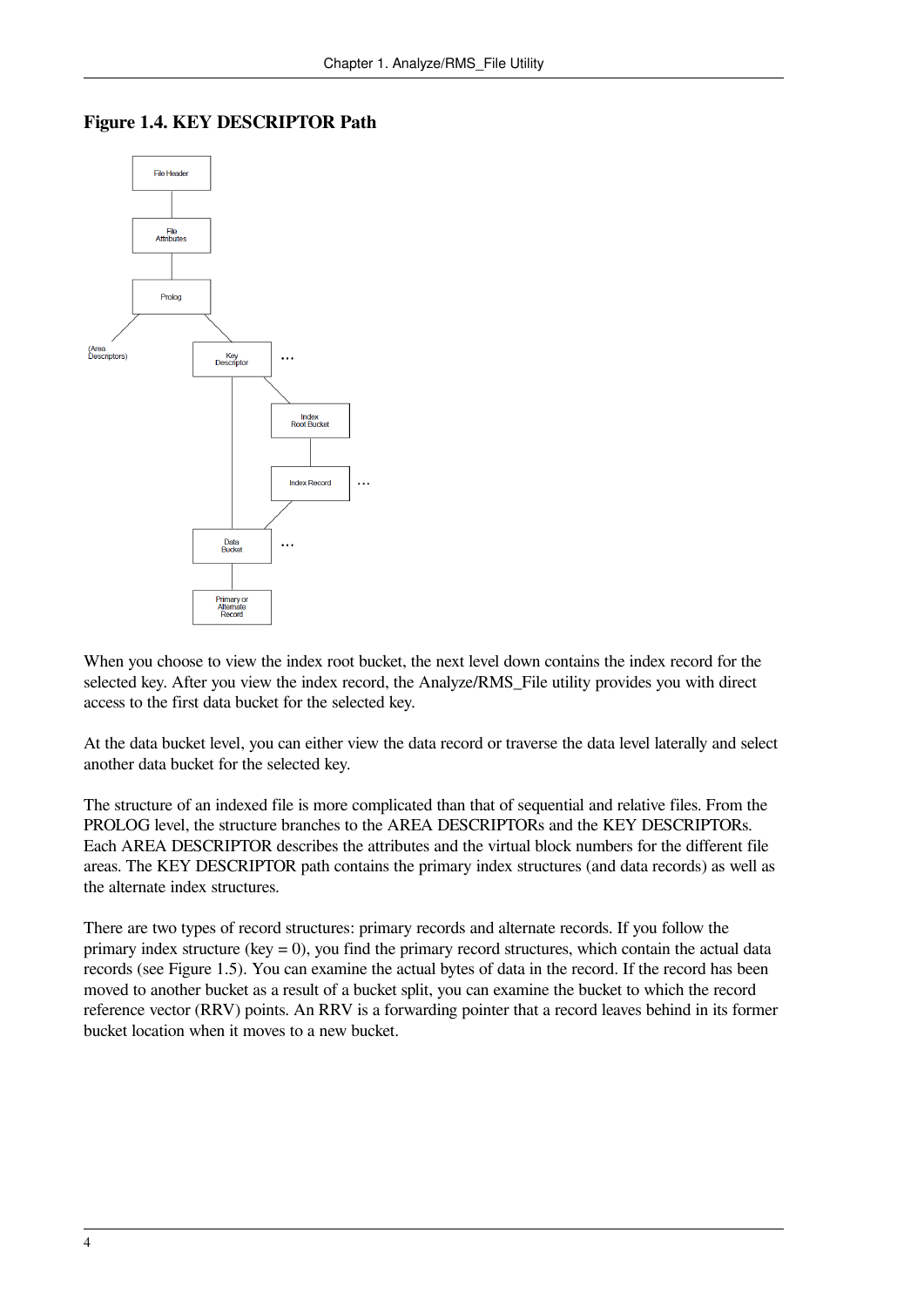#### <span id="page-12-2"></span>**Figure 1.5. Structure of Primary Records**



If you follow any of the alternate index structures, you find the alternate record structures, which contain the secondary index data records (SIDRs). A SIDR consists of an alternate key value and one or more pointers to the actual data records in the primary index structure (see [Figure](#page-12-3) 1.6).

<span id="page-12-3"></span>



# <span id="page-12-0"></span>**1.2. Using the Analyze/RMS\_File Utility with DECnet for OpenVMS**

The ANALYZE/RMS\_FILE command is supported only for the examination of files accessible to OpenVMS RMS or RMS–11.

You use the ANALYZE/RMS\_FILE command over a network to analyze the internal structure of a remote file in exactly the same way that you use it to analyze the internal structure of a local file. For example, you can specify the /FDL qualifier to generate an FDL file from the data file. Using other qualifiers, you can check the file structure for errors, generate a statistical report on the file's structure and use, or enter interactive mode to explore the structure of the file. However, you can specify only one of these qualifiers in each command.

Note that you need the NETMBX privilege to execute the ANALYZE/RMS\_FILE command over a network.

# <span id="page-12-1"></span>**1.3. Handling Error Conditions**

You handle the Analyze/RMS\_File utility errors for two general error categories: nonjournaling errors and journaling errors. Even if you do not have RMS Journaling software, you may find that you have imported files marked for RMS Journaling from another system or from other nodes within an OpenVMS Cluster.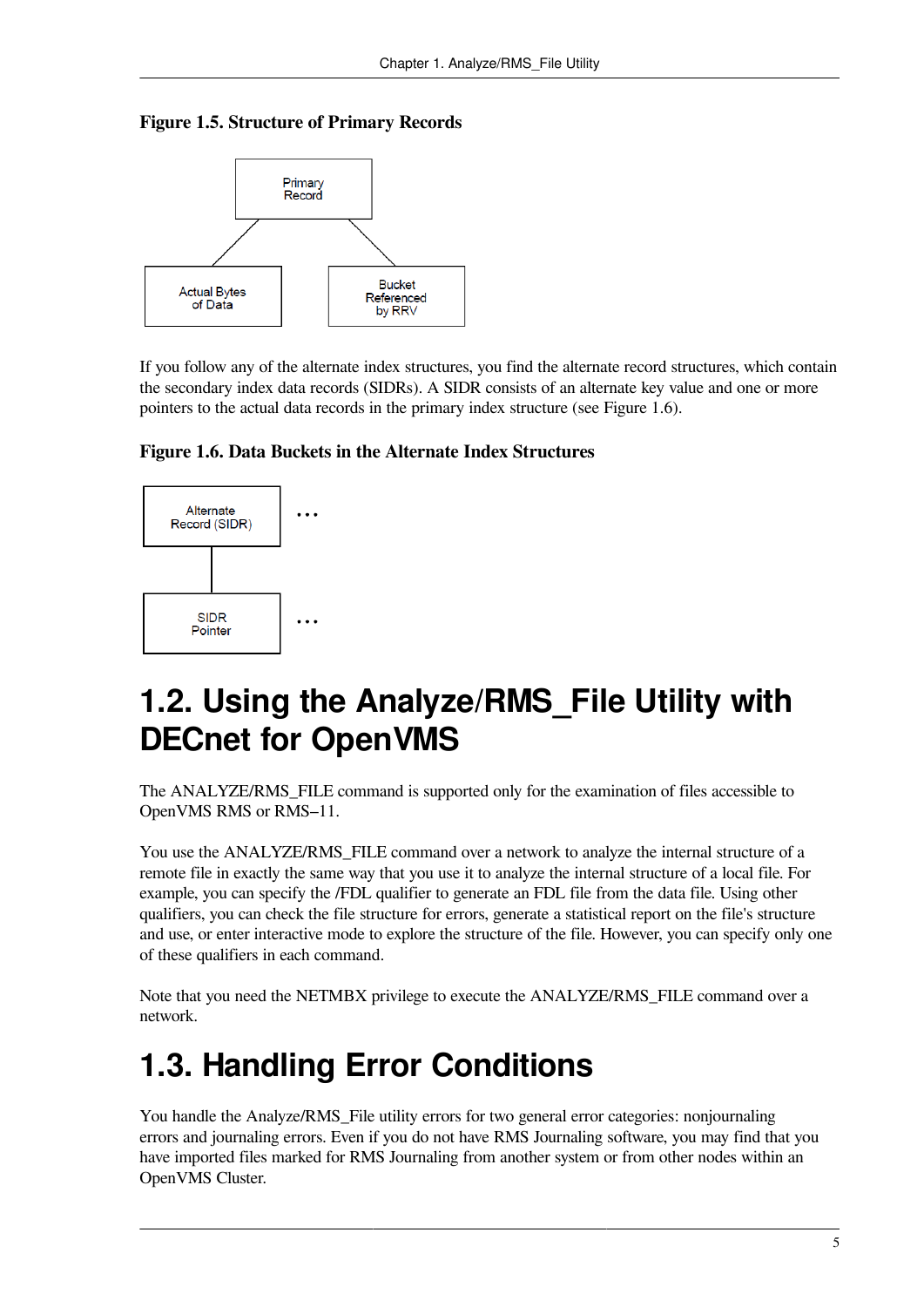## <span id="page-13-0"></span>**1.3.1. Nonjournaling Errors**

If you receive any of the Analyze/RMS\_File utility error messages while analyzing a file interactively, the file has been corrupted by a serious error. Note that the Analyze/RMS\_File utility errors are not listed in the *OpenVMS system messages documentation* because in all cases the user response to errors signaled by the Analyze/RMS File utility is identical, as described in the following paragraphs.

If the application program encounters errors during noninteractive analysis, the Analyze/RMS\_File utility returns to the program, as *exit status*, the first occurrence of the most severe error it encounters. For example, if a warning (A) and two errors (B and C) are signaled, then the first error (B) is placed in the DCL symbol \$STATUS at image exit.

If you have had a hardware problem (for example, a power or disk head failure), then the hardware most likely caused the corruption.

If you have no hardware problems, then a software error may have been introduced through either the user software or the system software. First, verify the user software and computer operations. Possibly, data files may have been corrupted by a process being stopped abnormally; for example, if a STOP/ID or DELETE/ENTRY occurs in the midst of data processing.

One test of whether the problem is in the system software is to note the situations where errors occur. For example, if a particular application uses an unusual I/O sequence that seems to result in file corruption, it may be that the problem is in the system software. In a situation like this, you should attempt to reproduce the problem and note precisely the I/O sequence. This information, together with appropriate supporting information, should be submitted with a Software Performance Report (SPR).

In either case, try to fix the problem with the Convert utility, using the same file specification for both the input file and the output file. If this procedure does not yield the result you want, use the Backup utility to restore a backup copy of the file.

## <span id="page-13-1"></span>**1.3.2. Journaling Errors**

If RMS Journaling software is not installed on your system and you attempt to write to a file marked for journaling, the system issues the following error message:

%RMS-F-JNS, operation not supported by RMS Journaling

If RMS Journaling software is installed and you receive this message, you attempted an operation that is not supported by RMS Journaling. For more information on handling RMS Journaling errors, see the *RMS Journaling for OpenVMS Manual*.

To turn off journaling in either case, use the following DCL command:

\$ SET FILE/NOAI\_JOURNAL/NOBI\_JOURNAL/NORU\_JOURNAL

Note that the SET FILE commands for turning off journaling are available to users who do not have RMS Journaling software as well as to users who do. Another error condition may occur if you import a file marked for recovery-unit journaling that has active recovery units. This can happen when a file is not recovered properly before the volume is moved to your system.

If you try to back up the file, RMS issues the following error message:

```
%BACKUP-E-OPENIN, error opening DISK$DATA:[USER]FILE.DAT;1 as input
-SYSTEM-F-RUCONFLICT, another facility has active recovery units on file
```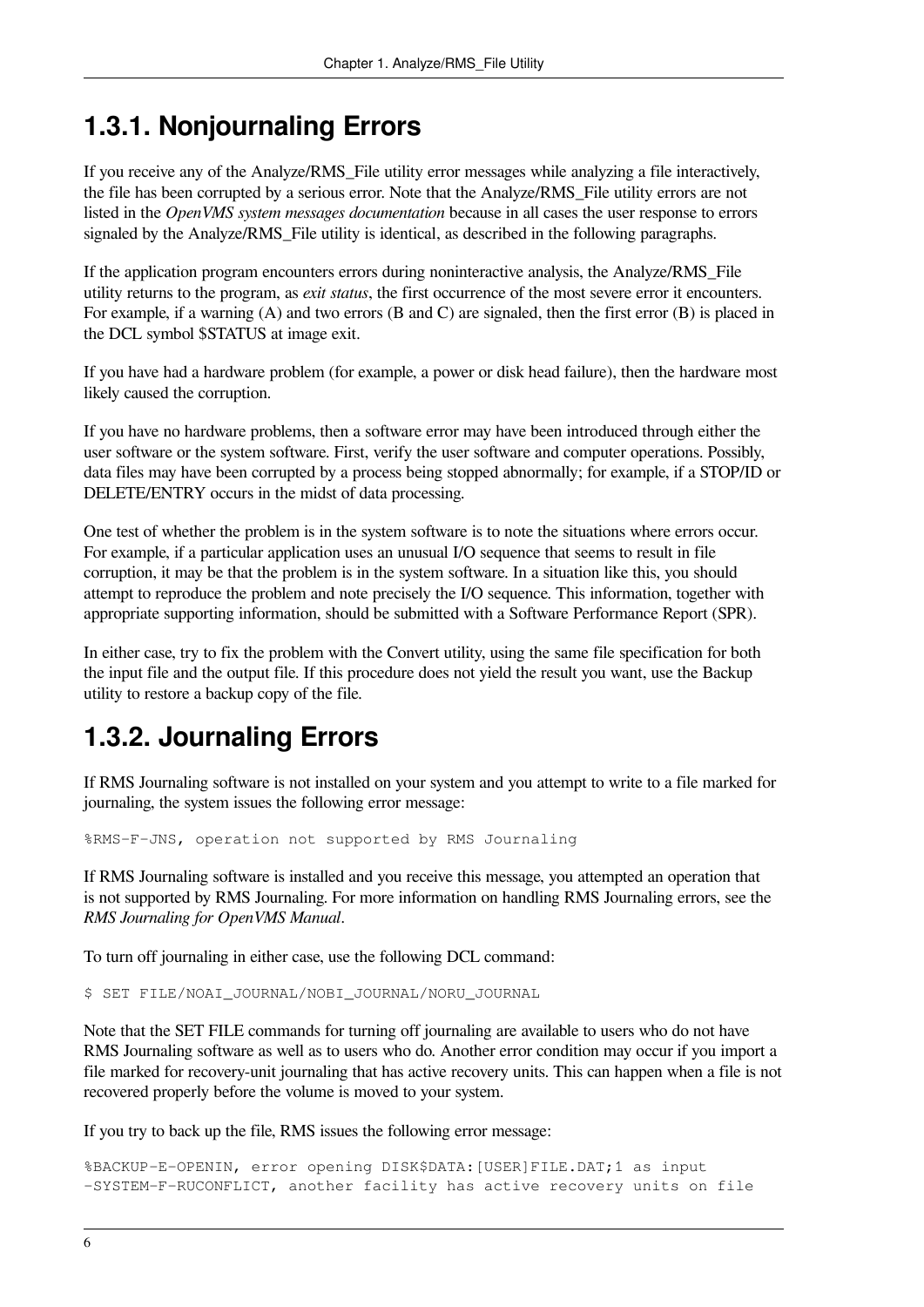To turn off the active recovery units, use the following DCL command:

#### \$ **SET FILE/RU\_FACILITY=RMS/NORU\_ACTIVE**

Note that this may leave the file in an inconsistent state with respect to recovery units because active recovery units are not rolled back (aborted).

# <span id="page-14-0"></span>**1.4. Using the ANALYZE/RMS\_FILE Utility**

## **ANALYZE/RMS\_FILE Usage Summary**

ANALYZE/RMS\_FILE Usage Summary — The Analyze/RMS\_File utility (ANALYZE/RMS\_FILE) allows you to examine the internal structure of an RMS file by performing the following functions: checking the structure of a file for errors; generating a statistical report on the file's structure and use; entering an interactive mode through which you can explore a file's structure. This analysis can determine whether the file is properly designed for its application and can point out improvements to make in the file's File Definition Language (FDL) specification; generating an FDL file from a data file; generating a summary report on the file's structure and use; generating information related to the file's journaling status.

#### **Format**

ANALYZE/RMS\_FILE filespec[,...]

#### **filespec[,...]**

Specifies the data file to be analyzed. The default file type is .DAT. You can use multiple file specifications and wildcard characters with the /CHECK qualifier, the /RU\_JOURNAL qualifier, the /STATISTICS qualifier, and the /SUMMARY qualifier, but not with the /FDL qualifier or the / INTERACTIVE qualifier.

#### **Usage Summary**

Invoke the utility by entering the ANALYZE/RMS\_FILE command at the DCL command level. This command can perform only one of the utility functions at a time; in other words, you must enter a new ANALYZE/RMS\_FILE command each time you choose a different function.

If you specify the /INTERACTIVE qualifier, exit the Analyze/RMS\_File utility by entering the EXIT command. Otherwise, let the utility run to successful completion.

If the Analyze/RMS\_File utility terminates with an error message, you should try converting the file and then running the utility again. If the error condition persists, verify the integrity of the hardware and software. If the hardware and software appear to be functioning properly, submit a Software Performance Report (SPR) about the condition.

You can control the Analyze/RMS File utility output by using the /OUTPUT qualifier. For a more detailed explanation of the /OUTPUT qualifier, refer to the ANALYZE/RMS\_FILE Qualifiers section.

During the time that you are using the Analyze/RMS\_File utility to examine the system authorization file (SYSUAF.DAT), you prevent other users from logging in to the system. Similarly, while you are analyzing your mail file, you cannot receive mail. So if you need to analyze these or other shared files, you may want to make a copy of the file and analyze the copy to avoid this problem.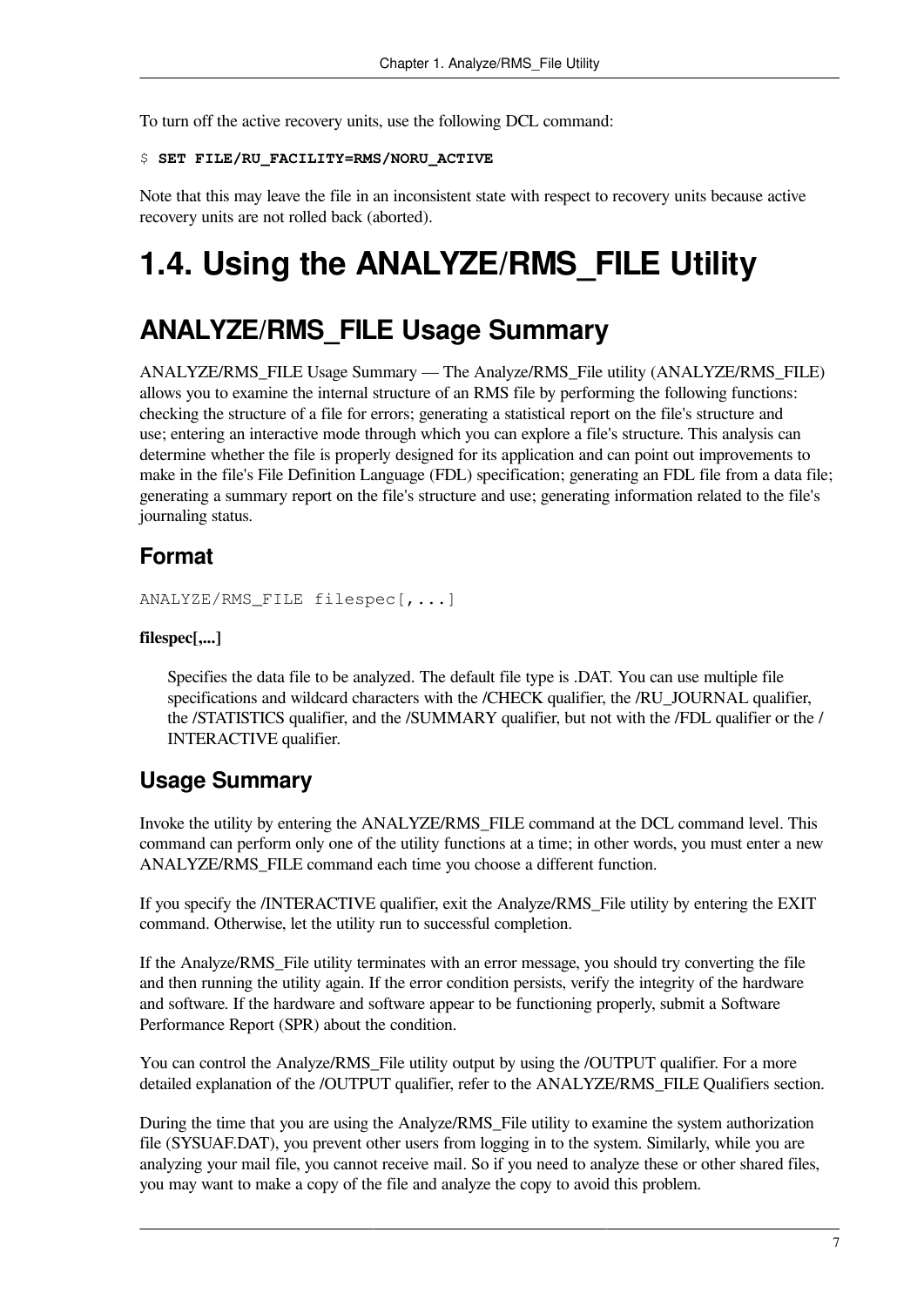#### **Note**

If you want to analyze files over a network, you need the NETMBX privilege. If you want to analyze journal files using the /RU\_JOURNAL qualifier, you must have CMEXEC privilege and you must have access to the [SYSJNL] directory.

# **ANALYZE/RMS\_FILE Qualifiers**

ANALYZE/RMS\_FILE Qualifiers — This section describes the ANALYZE/RMS\_FILE qualifiers and how you use them to select the utility functions. Unless otherwise noted, these qualifiers do not take a qualifier value.

# **/CHECK**

/CHECK — Checks the integrity of the file and generates a report of any errors in its structure.

### **Format**

/CHECK

### **Description**

The report produced by the /CHECK qualifier includes a list of any errors and a summary of the file's structure. If you do not specify an output file, the report is written to the current SYS\$OUTPUT device, which is generally your terminal. You can use wildcards and multiple file specifications. If you specify / NOOUTPUT, no report is generated; instead, you only get a message indicating whether the file has errors.

The check function is active by default when you use the ANALYZE/RMS\_FILE command without any qualifiers. The /CHECK qualifier is not compatible with the /FDL qualifier, the /INTERACTIVE qualifier, the /STATISTICS qualifier, or the /SUMMARY qualifier. If /CHECK is used with any of the other qualifiers, /FDL takes precedence, next /INTERACTIVE, then /STATISTICS, and lastly / SUMMARY.

### **Example**

#### \$ **ANALYZE/RMS\_FILE/CHECK CUSTFILE**

This command checks the file CUSTFILE.DAT for errors and displays the report on the terminal.

# **/FDL**

/FDL — Generates an FDL file describing the RMS data file being analyzed.

### **Format**

/FDL

### **Description**

By default, the /FDL qualifier creates a file with the file type .FDL and the same file name as the input data file. To assign a different type or name to the FDL file, use the /OUTPUT qualifier. If the data file is corrupted, the FDL file contains the Analyze/RMS\_File utility error messages.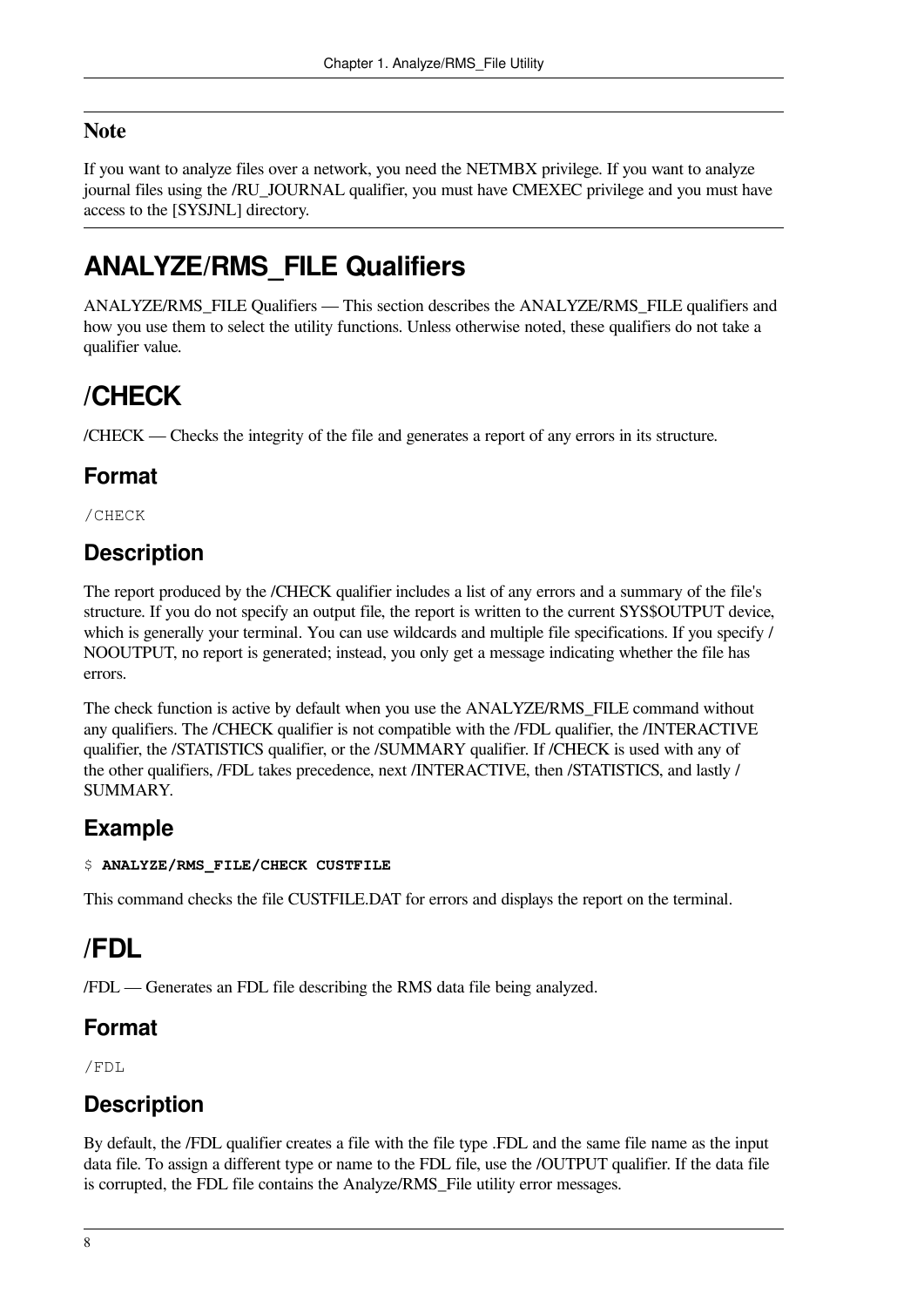For indexed files, the FDL file contains special analysis sections you can use with the EDIT/FDL Optimize script to make better design decisions when you reorganize the file. For more information on these special analysis sections, see [Chapter](#page-54-0) 4.

You cannot use wildcards or multiple file specifications with the /FDL qualifier. The /FDL qualifier is not compatible with the /CHECK qualifier, the /INTERACTIVE qualifier, the /STATISTICS qualifier, the /SUMMARY qualifier, or the /UPDATE\_HEADER qualifier. The /FDL qualifier takes precedence over all other qualifiers.

#### **Example**

#### \$ **ANALYZE/RMS\_FILE/FDL ADDRFILE**

This command generates an FDL file named ADDRFILE.FDL from the data file ADDRFILE.DAT.

## **/INTERACTIVE**

/INTERACTIVE — Begins an interactive examination of the file's structure. You cannot use wildcards or multiple file specifications. For help with the interactive commands, enter the HELP command at the ANALYZE> prompt. Do not use this qualifier with the /CHECK, /FDL, /STATISTICS, /SUMMARY, or /UPDATE\_HEADER qualifiers. If used with the /FDL qualifier, the /FDL takes precedence; all other qualifiers are ignored when used with /INTERACTIVE. For a list of interactive commands, see the ANALYZE/RMS\_FILE Commands section.

### **Format**

/INTERACTIVE

### **Example**

\$ ANALYZE/RMS\_FILE/INTERACTIVE SUPPLIERS.DAT

This command begins an interactive session during which you can examine the structure of the data file SUPPLIERS.DAT.

# **/OUTPUT**

/OUTPUT — Identifies the destination file for the results of the analysis. The /NOOUTPUT qualifier specifies that no output file is to be created. In all cases, the Analyze/RMS\_File utility displays a message indicating whether the data file has errors.

### **Format**

```
/OUTPUT [=output-filespec]
```
/NOOUTPUT

#### **Qualifier Value**

#### **output-filespec**

Identifies the output file for the results of the analysis. The use of the output file depends on which of the other qualifiers you specify.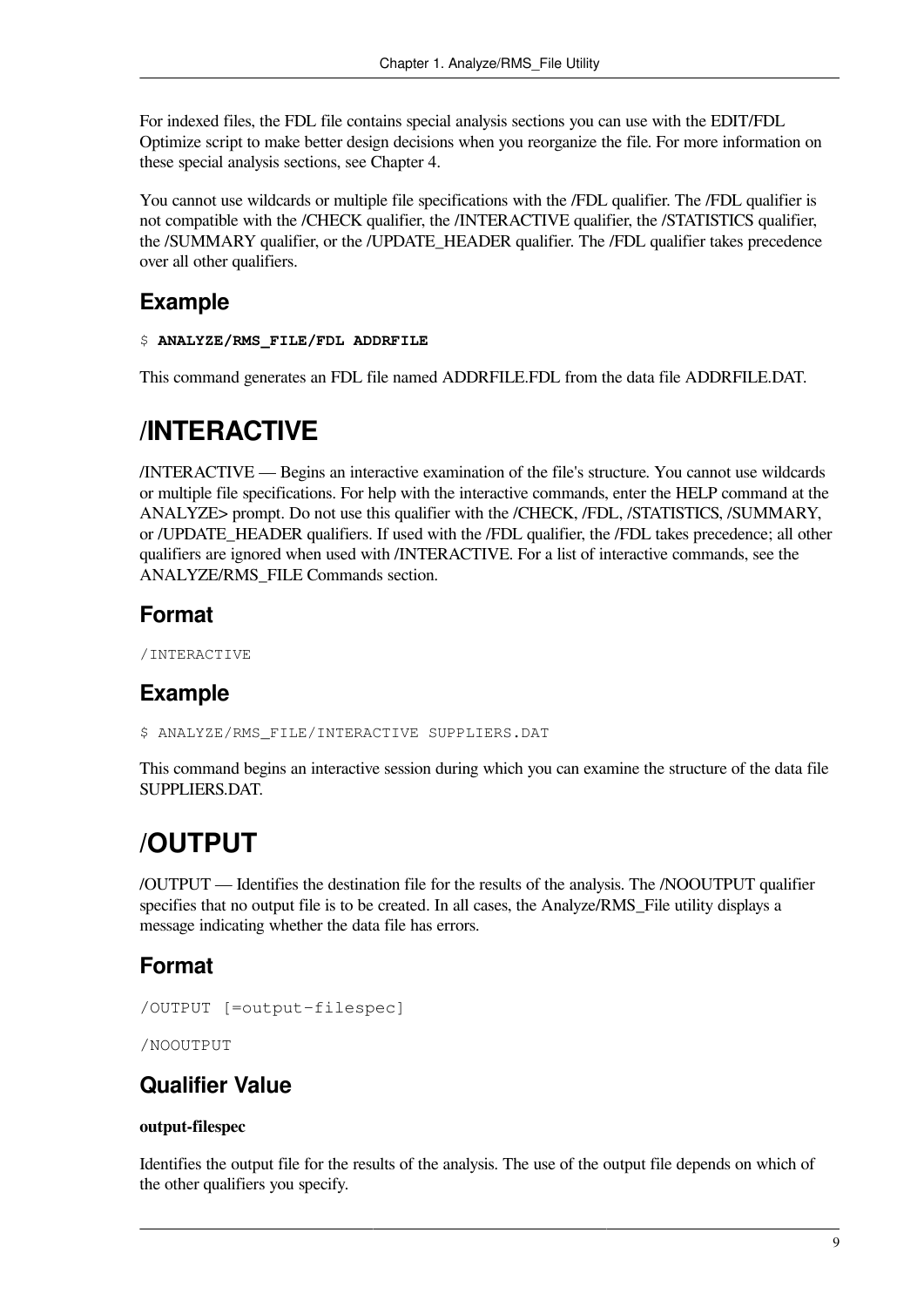| /CHECK              | Places the integrity report in the output file. The<br>default file type is .ANL, and the default file<br>name is ANALYZE. If you omit the output-<br>filespec parameter, output is written to the current<br>SYS\$OUTPUT device, which is generally your<br>terminal.                 |
|---------------------|----------------------------------------------------------------------------------------------------------------------------------------------------------------------------------------------------------------------------------------------------------------------------------------|
| /FDL                | Places the resulting FDL specification in the output<br>file. The default file type is .FDL, and the default<br>file name is that of the input file.                                                                                                                                   |
| <b>/INTERACTIVE</b> | Places a transcript of the interactive session in the<br>output file. The default file type is .ANL, and the<br>default file name is ANALYZE. If you omit the<br>output-filespec parameter, no transcript of your<br>interactive session is produced.                                  |
| /RU_JOURNAL         | Places the recovery-unit journal information in the<br>output file. The default file type is .ANL, and the<br>default file name is ANALYZE. If you omit the<br>output-filespec parameter, output is written to the<br>current SYS\$OUTPUT device, which is generally<br>your terminal. |
| /STATISTICS         | Places the statistics report in the output file. The<br>default file type is .ANL, and the default file<br>name is ANALYZE. If you omit the output-<br>filespec parameter, output is written to the current<br>SYS\$OUTPUT device, which is generally your<br>terminal.                |
| /SUMMARY            | Places the summary report in the output file.<br>The default file type is .ANL, and the default<br>file name is ANALYZE. If you omit the output-<br>filespec parameter, output is written to the current<br>SYS\$OUTPUT device, which is generally your<br>terminal.                   |

### **Examples**

1. \$ **ANALYZE/RMS\_FILE/STATISTICS/OUTPUT=.TXT SEQ.ADD**

This command generates a statistics report named ANALYZE.TXT from the data file SEQ.ADD.

2. \$ **ANALYZE/RMS\_FILE/NOOUTPUT/CHECK PARTS\_INVENTORY.DAT**

This command checks the structure of the data file PARTS\_INVENTORY.DAT. No output is produced except the message telling whether the data file contains errors.

## **/RU\_JOURNAL**

/RU\_JOURNAL — Provides information about recovery-unit journaling where applicable.

### **Format**

/RU\_JOURNAL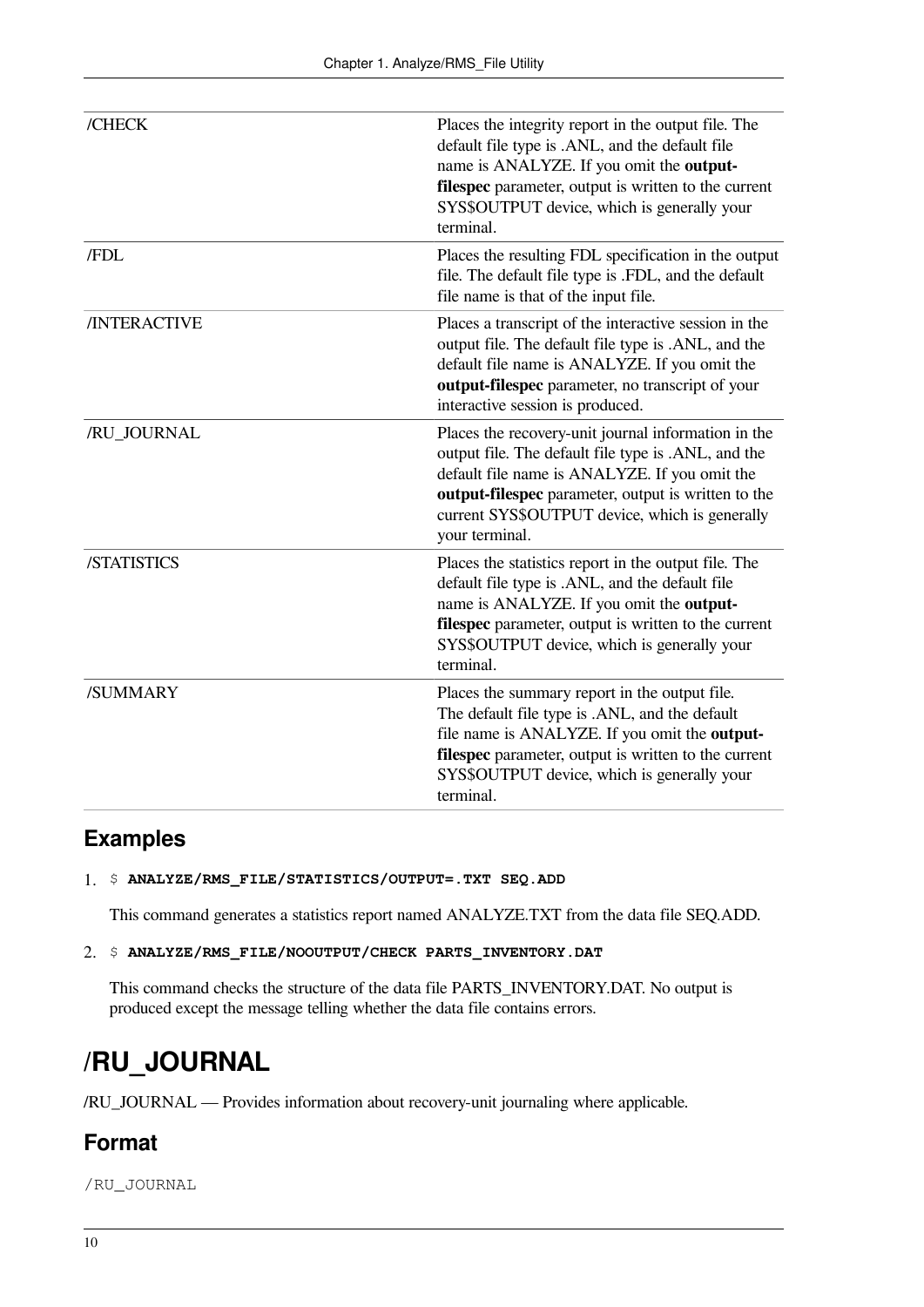### **Description**

You can use the */RU* JOURNAL qualifier on any file, but it is inoperative on files not marked for recovery-unit journaling.

This qualifier provides the only way of accessing a file that would otherwise be inaccessible because of unresolved recovery units. This situation might be the result of an unavailable recovery-unit journal file or of unavailable data files that were included in the recovery unit.

To use the /RU\_JOURNAL qualifier, your process must have both CMEXEC privilege and access to the [SYSJNL] directory (either SYSPRV privilege or access for UIC [1,4]).

This qualifier is compatible with all of the ANALYZE/RMS\_FILE qualifiers, and you can use it with wildcards and multiple file specifications.

When you specify the /RU\_JOURNAL qualifier, the Analyze/RMS\_File utility provides you with the following data for each active recovery unit:

- The journal file specification and the journal creation date
- The recovery-unit identification, recovery-unit start time, cluster system identification number (CSID), and process identification (PID)
- Information about the files involved in the recovery unit, including the file specification, the name of the volume where the file resides, the file identification, the date and time the file was created, and the current status of the file
- The state of the recovery unit active, none, started, committed, or not available (for more information, see the *RMS Journaling for OpenVMS Manual*)
- An error statement

#### **Example**

\$ **ANALYZE/RMS\_FILE/RU\_JOURNAL SAVINGS.DAT**

This command generates information regarding the journaling status of the data file SAVINGS.DAT.

# **/STATISTICS**

/STATISTICS — Specifies that a report is to be produced containing statistics about the file.

#### **Format**

/STATISTICS

### **Description**

The /STATISTICS qualifier is used mainly on indexed files.

By default, if you do not specify an output file with the /OUTPUT qualifier, the statistics report is written to the current SYS\$OUTPUT device, which is generally your terminal.

The /STATISTICS qualifier is not compatible with the /CHECK qualifier, the /FDL qualifier, the / INTERACTIVE qualifier, or the /SUMMARY qualifier. If /STATISTICS is used with any other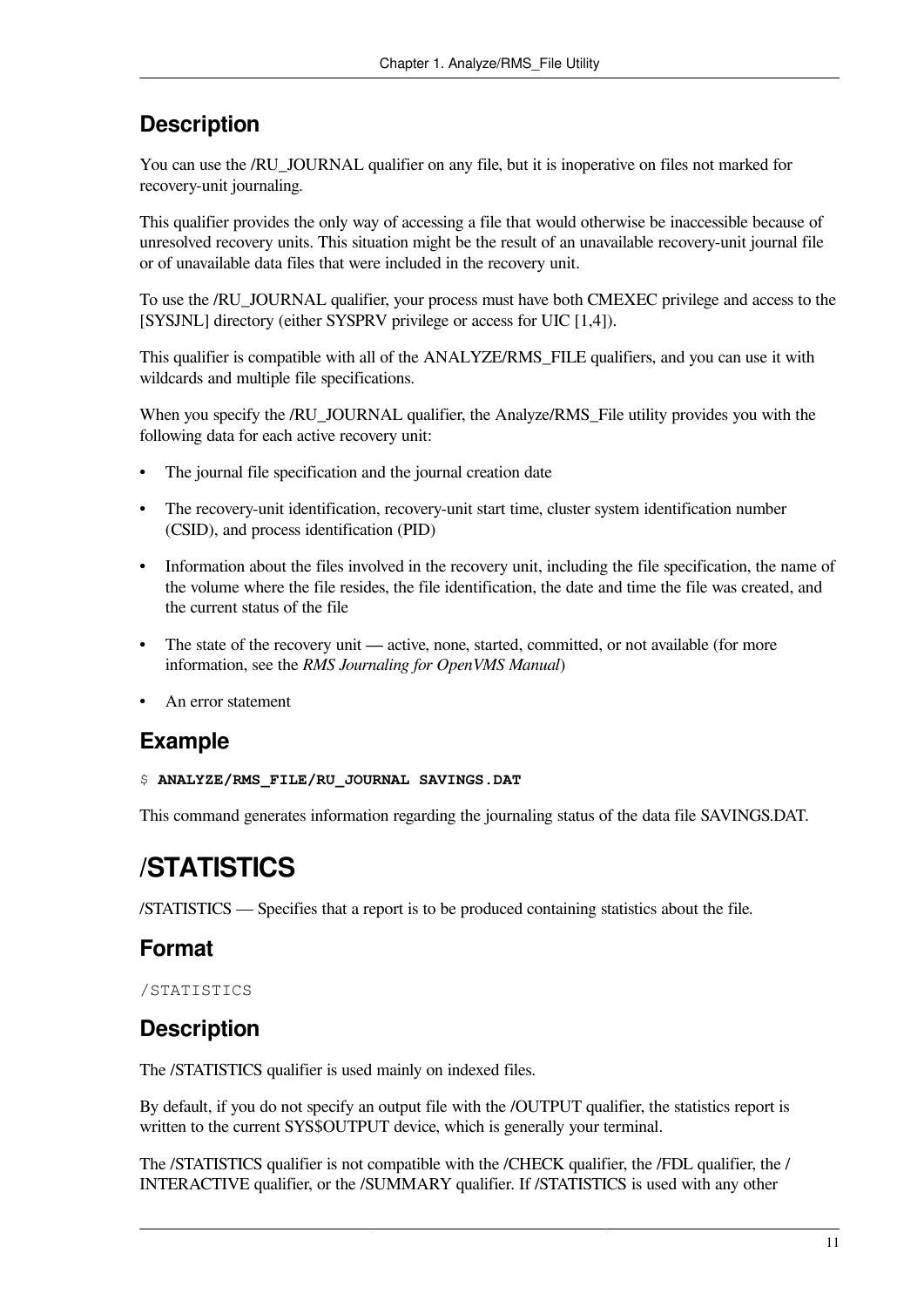qualifers, /FDL takes precedence, and then /INTERACTIVE; all other qualifiers are ignored. The / STATISTICS qualifier does an implicit check.

### **Example**

\$ ANALYZE/RMS\_FILE/STATISTICS SEQ.DAT

This command generates a statistics report from the data file SEQ.DAT and displays the report on the current SYS\$OUTPUT device, which is generally your terminal.

## **/SUMMARY**

/SUMMARY — Specifies that a summary report is to be produced containing information about the file's structure and use.

### **Format**

/SUMMARY

### **Description**

The /SUMMARY qualifier generates a summary report containing information about the file's structure and use.

If the file has no errors, the output generated from the /SUMMARY qualifier is identical to that produced by the /CHECK qualifier. Unlike the /CHECK qualifier, however, the /SUMMARY qualifier does not check the structure of your file, so output is generated more quickly.

Do not use this qualifier with the /CHECK qualifier, the /FDL qualifier, the /INTERACTIVE qualifier, the /STATISTICS qualifier, or the /UPDATE\_HEADER qualifier. If /SUMMARY is used with any other qualifiers, /FDL takes precedence, next /INTERACTIVE, and then /STATISTICS.

### **Example**

#### \$ **ANALYZE/RMS\_FILE/SUMMARY INVENTORY.DAT**

This command generates a summary report from the data file INVENTORY.DAT and displays the report on the current SYS\$OUTPUT device, which is generally your terminal.

## **/UPDATE\_HEADER**

/UPDATE\_HEADER — Attempts to update the following attributes in the header of the file: longest record length (LRL) and/or file length hint attribute. You must use this qualifier in combination with either /STATISTICS or /CHECK (the default). This qualifier only applies to sequential file organizations and is ignored for any other file organization.

### **Format**

```
/UPDATE_HEADER ALL is default if qualifier is specified with no
values
```
/UPDATE\_HEADER=ALL Both LRL and HINT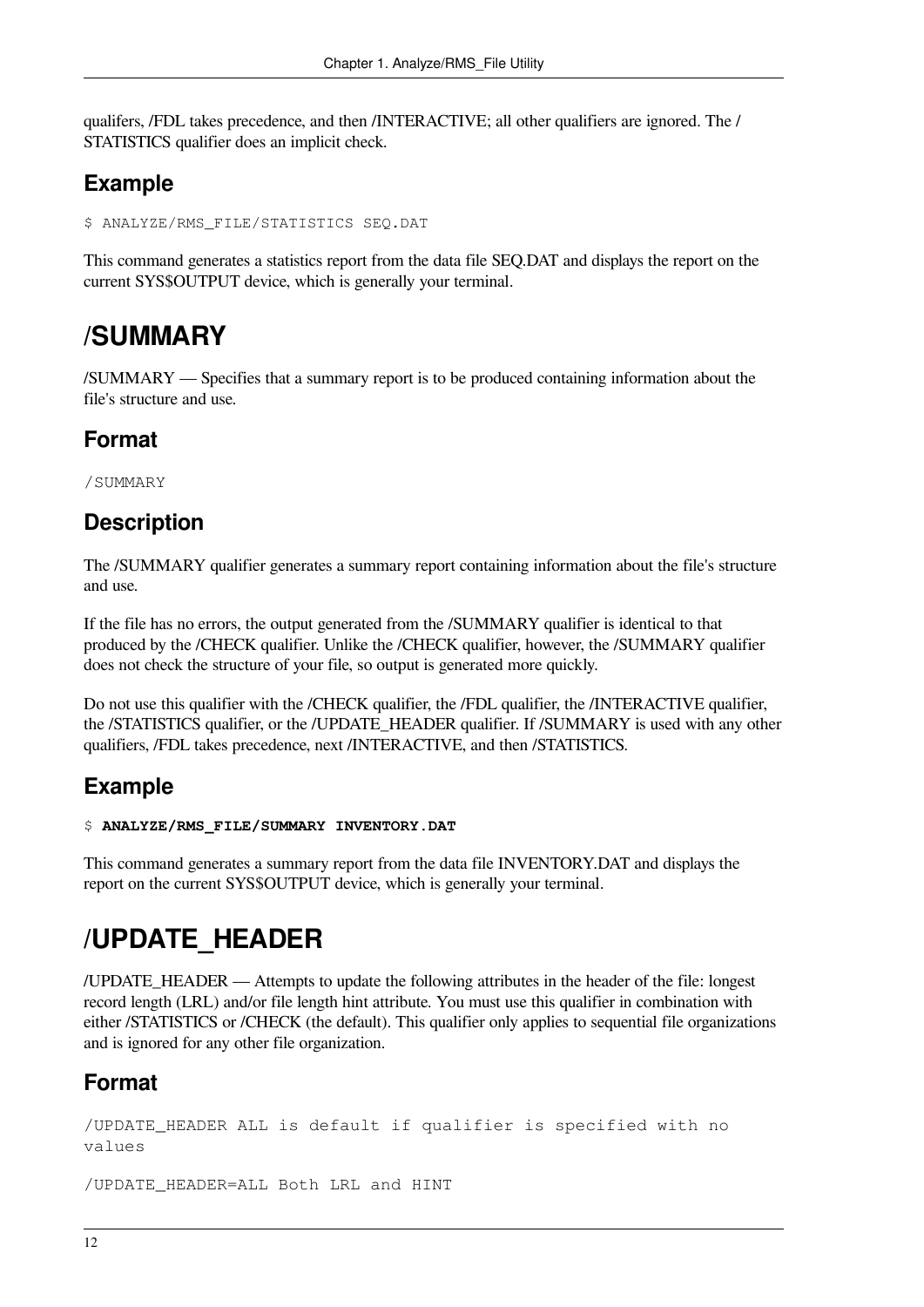/UPDATE=([LRL],[HINT])

#### **Description**

The /UPDATE\_HEADER qualifier attempts to update the LRL and/or file hint attribute in the file header if the calculated value(s) differ from the current value(s) in the file header. The / UPDATE\_HEADER qualifier applies to:

- An LRL request if the file is sequential and has a record format other than undefined (UDF).
- A HINT request if the file is sequential, the record format is either variable (VAR) or variable with fixed control (VFC), and the file is located on an ODS-5 disk device.

It is not supported for remote accesses; requests are ignored.

The /UPDATE\_HEADER qualifier requires either the STATISTICS or CHECK (default) functions since calculating new values for the LRL and/or file length hint presumes that all the records in the sequential file are processed. It is not compatible with the /FDL qualifier, the /INTERACTIVE qualifier, or the / SUMMARY qualifier.

Any errors returned by the file system when an attempt to update the file header fails are ignored. If the update succeeds, the updated values are displayed at the end of the report.

#### **Example**

```
$ ANALYZE/RMS FILE/UPDATE HEADER=HINT A.A
FILE HEADER
      File Spec: DISK$REGRES:[REGRES]A.A;3
      ...
    RMS FILE ATTRIBUTES
             File Organization: sequential
             Record Format: variable
             Record Attributes: carriage-return
             Maximum Record Size: 0
             Longest Record: 52
             Blocks Allocated: 4, Default Extend Size: 0
             End-of-File VBN: 1, Offset: %X'008E'
             File Monitoring: disabled
            File Length Hint (Record Count): 6 (invalid)
             File Length Hint (Data Byte Count): 42 (invalid)
             Global Buffer Count: 0
       The analysis uncovered NO errors.
             UPDATED File Length Hint (Record Count) to: 10
             UPDATED File Length Hint (Data Byte Count) to: 118
```
ANALYZE/RMS\_FILE/UPDATE\_HEADER=HINT A.A

### **ANALYZE/RMS\_FILE Commands**

ANALYZE/RMS\_FILE Commands — This section describes the Analyze/RMS\_File utility commands that you use in the interactive mode. Unless otherwise noted, these commands do not take parameters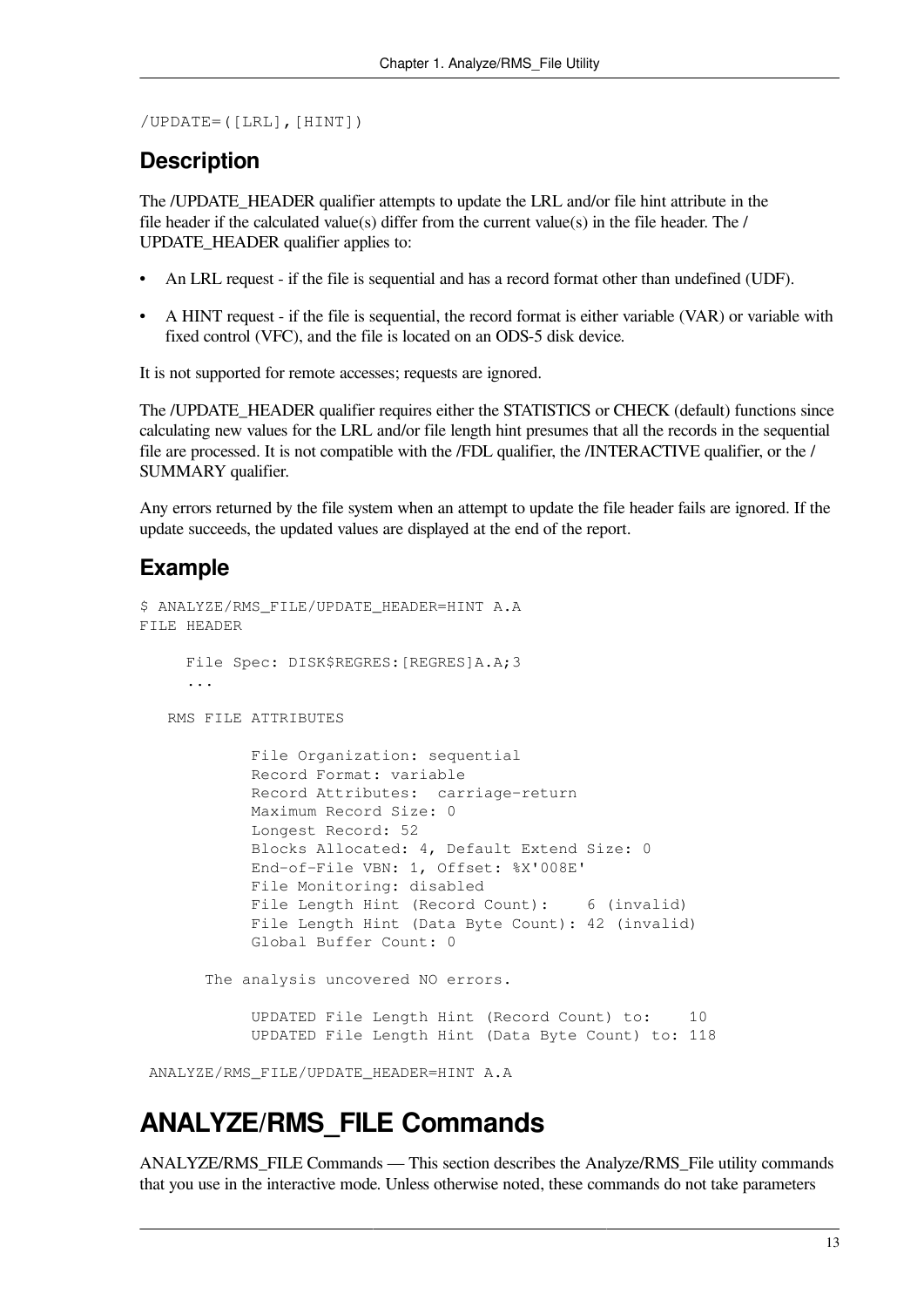or qualifiers. In the interactive mode, you use various commands to move through the file structure, examining its various components. Interactive sessions always begin at the FILE HEADER level.

## **AGAIN**

AGAIN — Redisplays the structure you are currently viewing.

#### **Format**

AGAIN

### **Example**

```
FIXED PROLOG
         Number of Areas: 8, VBN of First Descriptor: 3
         Prolog Version : 3
ANALYZE> AGAIN
FIXED PROLOG
         Number of Areas: 8, VBN of First Descriptor: 3
         Prolog Version : 3
```
This command redisplays the FIXED PROLOG structure.

# **BACK**

BACK — Displays a previous structure at the current level, if one exists.

#### **Format**

BACK [n]

#### **Parameter**

**n**

Specifies the number of times that the structure pointer moves back.

### **Description**

You can use the optional parameter n instead of entering multiple BACK commands. For example, the command BACK 6 has the same effect as six BACK commands.

### **Examples**

1. ANALYZE> **BACK**

This command displays the previous structure at the current level. For example, if you are currently viewing the second key descriptor of the primary key, this command displays the primary key descriptor.

2. ANALYZE> **BACK 3**

This command displays the third structure back at the current level.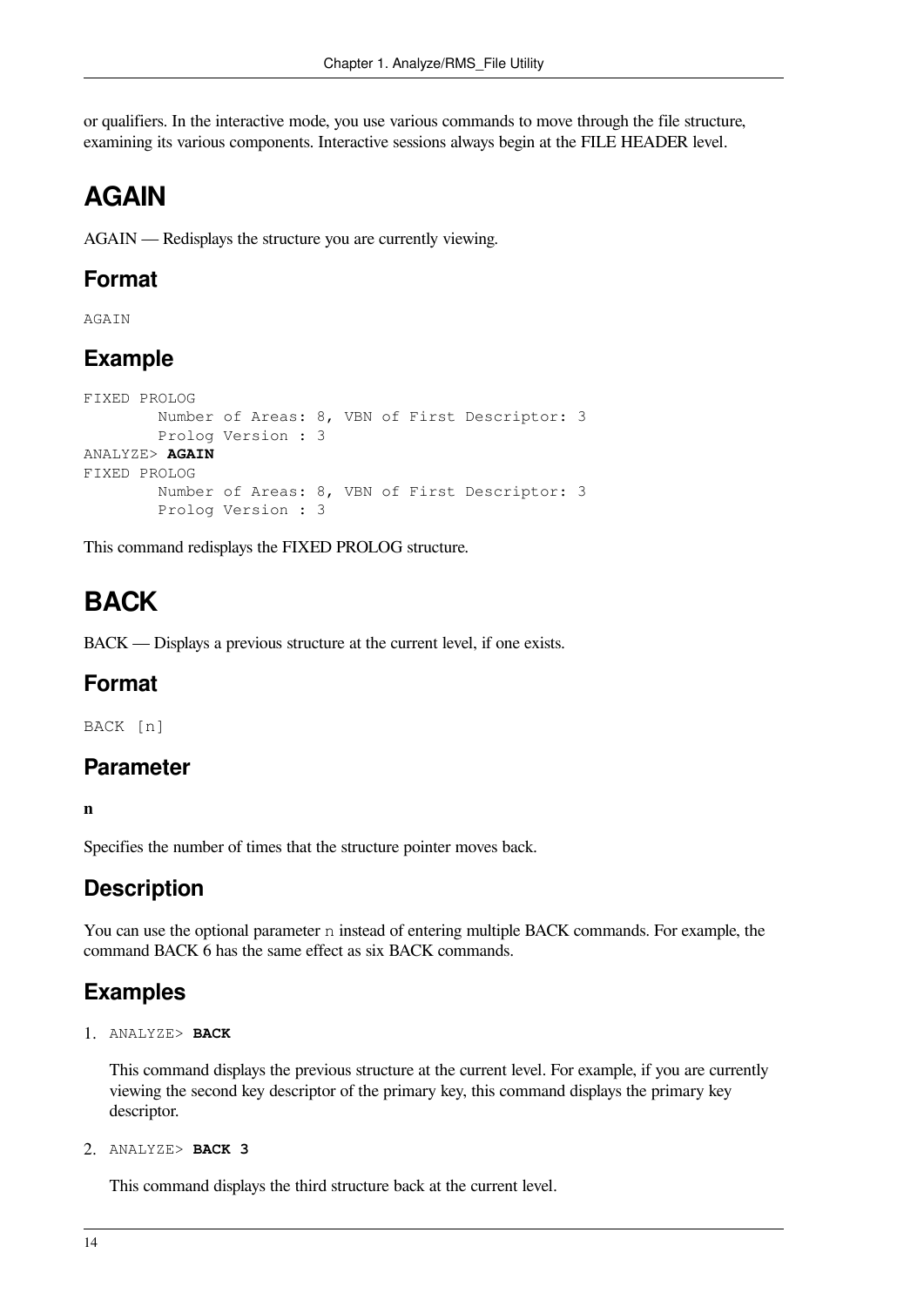### **DOWN**

DOWN — Moves the structure pointer down to the next level. From the FILE HEADER level, the first command you enter is the DOWN command, which moves the structure pointer to the FILE ATTRIBUTE level.

### **Format**

```
DOWN [branch]
```
#### **Parameter**

#### **branch**

Specifies the branch you want to follow when the current level has several branches. If there are several branches from the current level and you do not specify a value for the **branch** parameter, the Analyze/ RMS File utility prompts you by displaying a list of possible branches.

You can also use a question mark after the DOWN command to obtain a list of the possible branches.

### **Example**

```
1. ANALYZE> DOWN ?
  %ANLRMS-I-DOWNHELP, The following is a list of paths down from this
    structure:
  %ANLRMS-I-DOWNPATH, AREAS Area descriptors
  %ANLRMS-I-DOWNPATH, KEYS Key descriptors
```
This command displays the branches available to you from the current location in the file structure. In this case, you can specify the AREAS branch or the KEYS branch.

```
2. ANALYZE> DOWN AREAS
  AREA DESCRIPTOR #0 (VBN 3, offset %X'0000')
            Bucket Size: 1
            Reclaimed Bucket VBN: 0
            Current Extent Start: 1, Blocks: 9, Used: 4, Next: 5
            Default Extend Quantity: 2
            Total Allocation: 9
```
This command displays information about the descriptor structure for the first area in the file.

# **DUMP**

DUMP — Displays a hexadecimal dump of the specified virtual block.

### **Format**

DUMP n

#### **Parameter**

**n**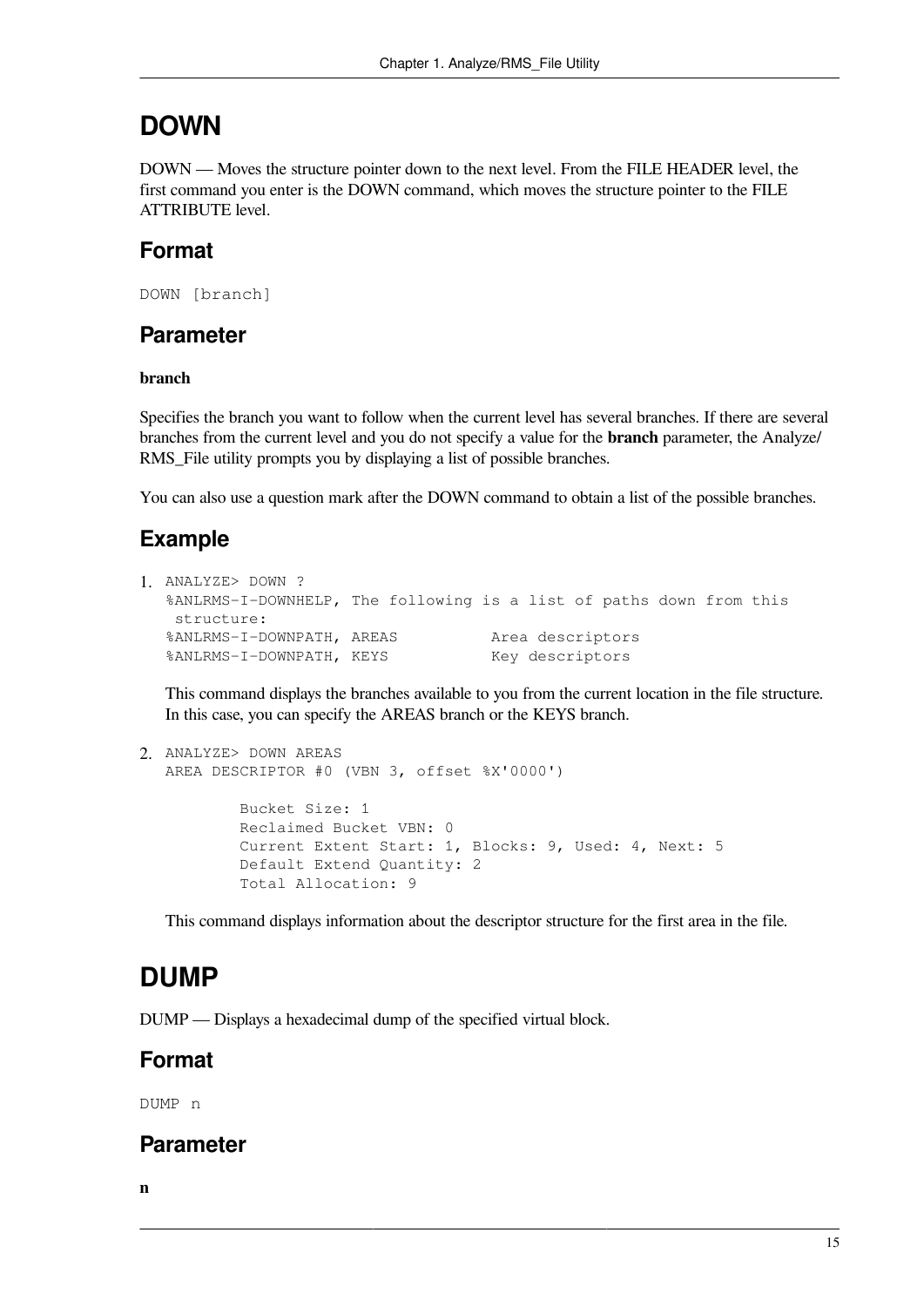Specifies the virtual block number from which you want a dump. The number can be decimal or hexadecimal. The format for a hexadecimal number is %X *n*.

#### **Example**

```
ANALYZE> DUMP 10
DUMP OF VIRTUAL BLOCK 10:
         7 6 5 4 3 2 1 0 01234567
        ------------------------ --------
         73 20 73 27 65 6C 69 66| 0000 |file's s|
         65 72 75 74 63 75 72 74| 0008 |tructure|
         20 75 6F 59 00 43 00 2E| 0010 |..C.You |
         20 65 73 75 20 6E 61 63| 0018 |can use |
         66 20 4C 44 46 20 6E 61| 0020 |an FDL f|
         64 6F 72 70 20 65 6C 69| 0028 |ile prod|
         20 79 62 20 64 65 63 75| 0030 |uced by |
         2F 45 5A 59 4C 41 4E 41| 0038 |ANALYZE/|
         45 4C 49 46 5F 53 4D 52| 0040 |RMS_FILE|
         74 6F 20 68 74 69 77 20| 0048 | with ot|
         20 53 4D 52 20 72 65 68| 0050 |her RMS |
         65 69 74 69 6C 69 74 75| 0058 |utilitie|
         20 20 20 20 20 20 00 73| 0060 |s. |
```
This command shows the first part of a dump of virtual block number (VBN) 10. The left column shows the bytes of the block in hexadecimal, read from right to left. The middle column shows the byte offset in hexadecimal from the beginning of the blocks. In the right column, the character equivalents of each byte are displayed. Nonprintable characters are represented by a period (.).

### **EXIT**

EXIT — Ends an interactive session.

#### **Format**

**EXTT** 

### **Example**

```
ANALYZE> EXIT
\ddot{\varsigma}
```
This command terminates the interactive session and returns you to the DCL level.

## **FIRST**

FIRST — Displays the first structure on the current level.

#### **Format**

FORMAT

#### **Example**

ANALYZE> **FIRST**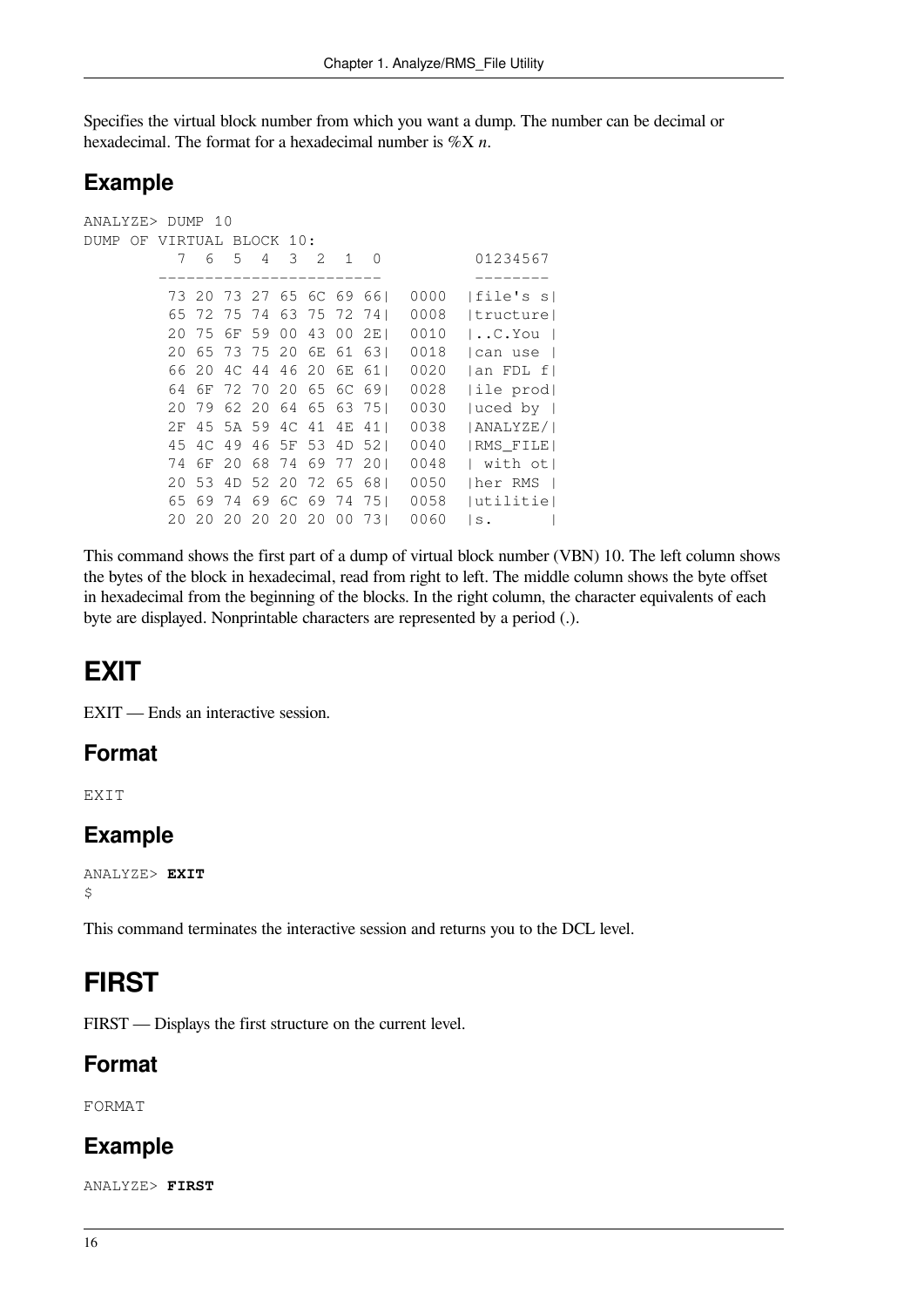If you are examining the primary and alternate key descriptors, this command displays the first key descriptor.

## **HELP**

HELP — Displays help information about the interactive commands.

#### **Format**

```
HELP [keyword...]
```
#### **Parameter**

#### **keyword**

Specifies the interactive command you want help with.

### **Examples**

1. ANALYZE> HELP

Information available:

| AGAIN | BACK | DOWN         | DUMP | EXIT | File Structure |  |
|-------|------|--------------|------|------|----------------|--|
| FIRST | HELP | New features |      | NEXT | POSITION Radix |  |
| REST  | TOP  | TTP          |      |      |                |  |

This command shows the available help topics.

```
2. Topic? AGAIN
  AGAIN
```

```
 This command displays the current structure one more time.
Topic?
```
This command displays information about the AGAIN command.

# **NEXT**

NEXT — Displays the next structure at the current level, if one exists. Because NEXT is the default command, pressing the Return key is equivalent to executing a NEXT command.

### **Format**

NEXT [n]

#### **Parameter**

**n**

Specifies the number of times the structure pointer moves forward.

### **Description**

You can use the optional parameter n instead of entering multiple NEXT commands. For example, the command NEXT 6 has the same effect as six NEXT commands (or pressing the Return key six times).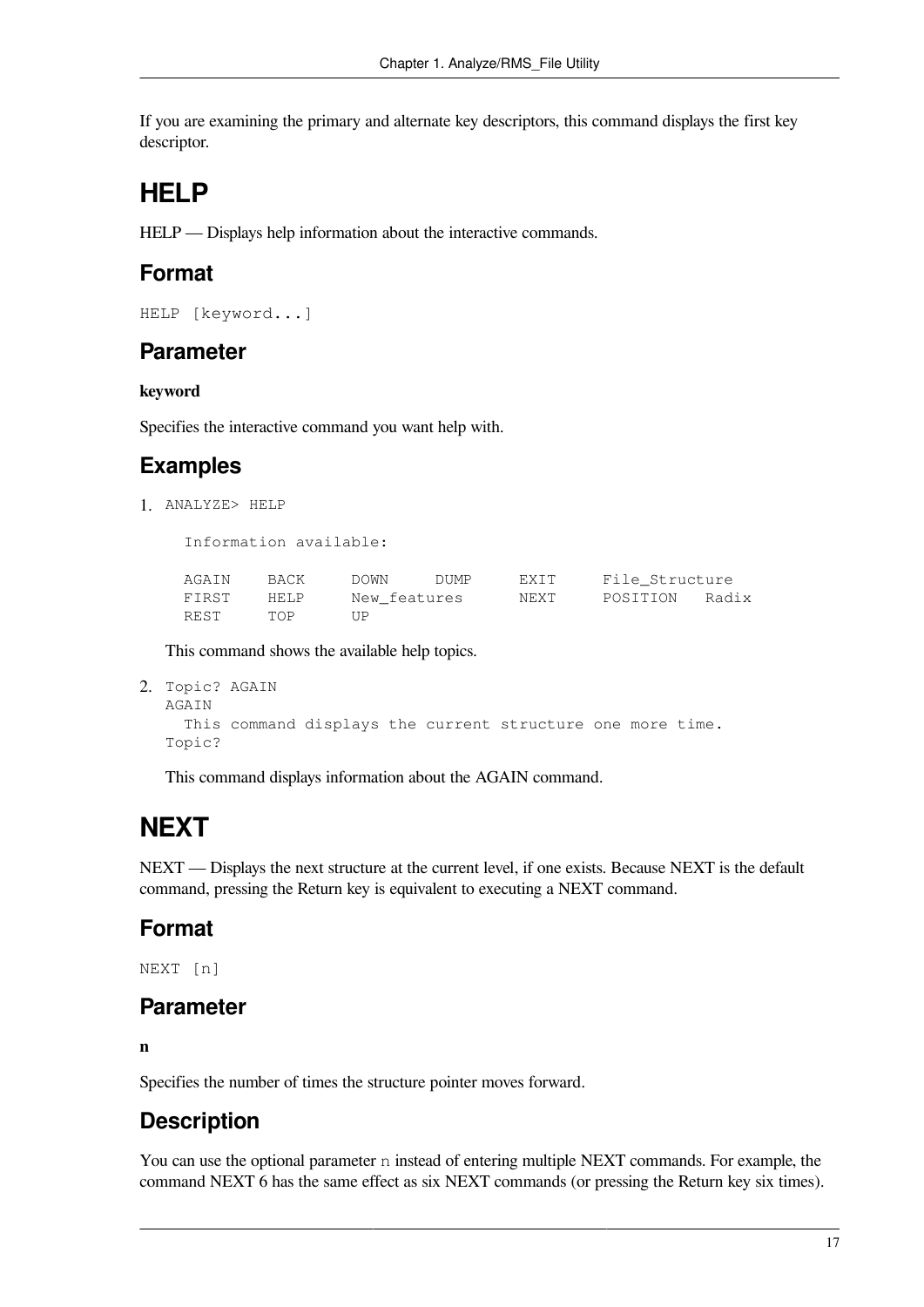### **Examples**

1. ANALYZE> **NEXT**

This command displays the next structure at the current level. For example, if you are viewing key descriptors, this command displays the next key descriptor.

2. ANALYZE> **NEXT 3**

This command moves the location pointer forward three times. For example, if you are viewing the first structure at the current level, this command displays the fourth structure.

## **POSITION/BUCKET**

POSITION/BUCKET — Directly positions the structure pointer to a specific bucket of an indexed file or a relative file.

### **Format**

POSITION/BUCKET bucket\_vbn [/INDEX=n]

#### **Parameter**

#### **bucket\_vbn**

The virtual block number (VBN) of the selected bucket. If the bucket includes more than one block, specify the VBN of the first block.

### **Qualifier**

#### **/INDEX=n**

Specifies the relative key for the bucket of an indexed file. The /INDEX qualifier is necessary only when the index number information is unavailable in the bucket header. For example, you use this qualifier to analyze a Prolog 1 or Prolog 2 file (no bucket header) or a Prolog 3 file with a corrupted bucket header. You can also use this qualifier to override the index number in a Prolog 3 file bucket header.

The number you use specifies the key. For example, */INDEX=0* specifies that the bucket is a primary index or primary data bucket, and */INDEX=1* specifies that the bucket is found in the first alternate index structure.

### **Description**

The POSITION/BUCKET command lets you position the structure pointer to a specific bucket of your file. You can use this command to bypass step-by-step positioning. You can also use it to position the structure pointer at a bucket that is inaccessible because of structural errors in the file.

When the structure pointer is positioned at the beginning of the bucket, you can step forward or down through the index structure using the NEXT or DOWN command. If you enter an UP command when the structure pointer is positioned at the beginning of the bucket, the Analyze/RMS\_File utility positions the pointer to the bucket's key descriptor. If you enter a BACK command when the structure pointer is positioned at the beginning of the bucket, the Analyze/RMS\_File utility displays an appropriate error message and the pointer remains stationary.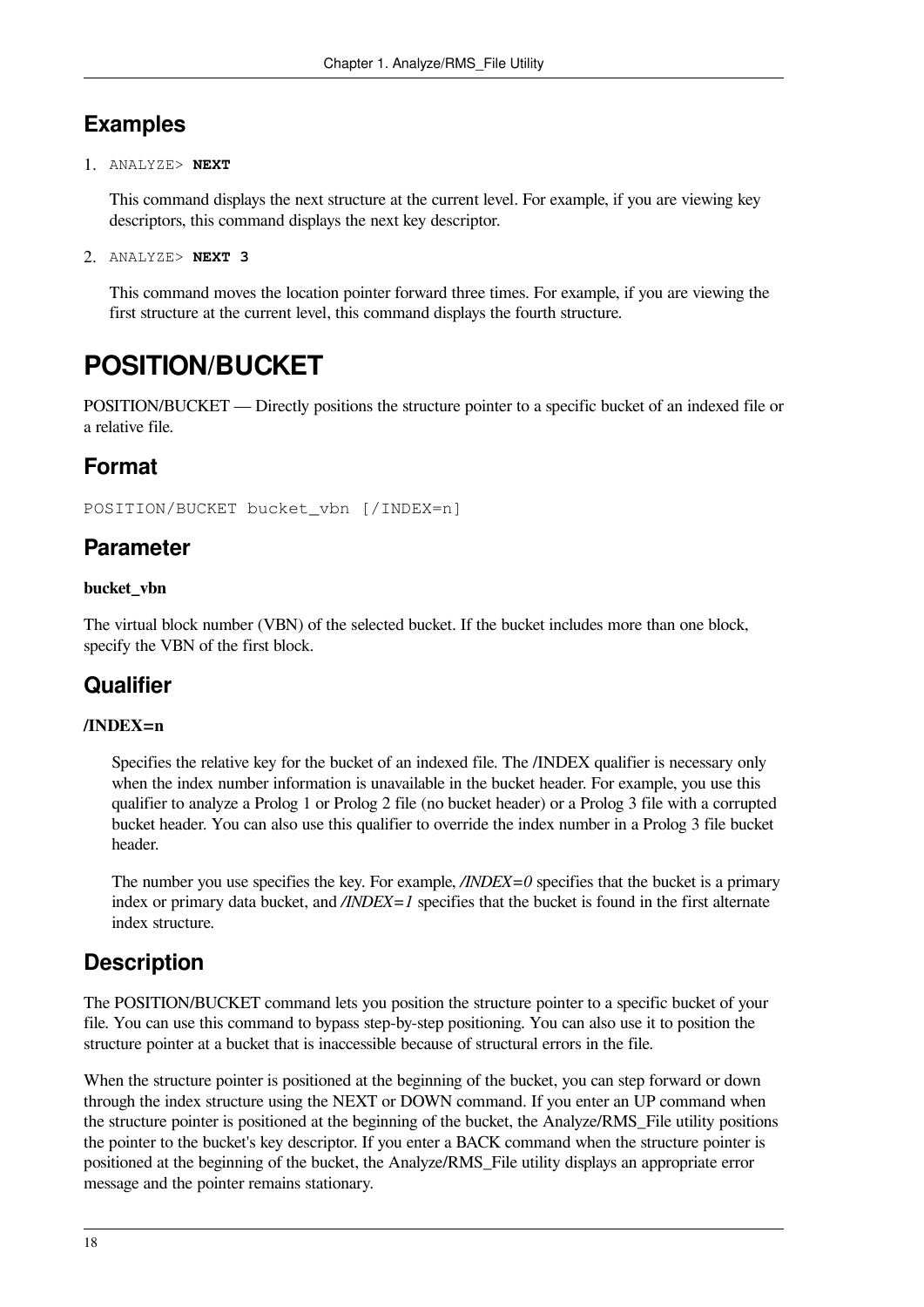Using the POSITION/BUCKET command allows you to specify a particular bucket header from which key descriptor information and valid path information are derived. The Analyze/RMS\_File utility does not verify that the specified VBN is at the beginning block of a bucket. If the Analyze/RMS\_File utility displays a series of error messages when you enter the POSITION/BUCKET command, it may be that the structure pointer is not positioned at the beginning of the bucket, or it may be that you specified an incorrect index number with the /INDEX qualifier.

### **Example**

```
ANALYZE> POSITION/BUCKET 4
BUCKET HEADER (VBN 4)
            Check Character: %X'93'
            Key of Reference: 0
            VBN Sample: 4
            Free Space Offset: %X'0055'
            Free Record ID: 24
            Next Bucket VBN: 36
            Level: 0
            Bucket Header Flags:
               (0) BKT$V_LASTBKT 0
```
This command displays the information for the bucket that begins at VBN4. Because this is a Prolog 3 file, you do not have to specify the key using the /INDEX= *n* qualifier. In a Prolog 3 file, the key information is available in the bucket header (Key of Reference: 0).

## **POSITION/RECORD**

POSITION/RECORD — Positions the pointer at a specific record in an indexed or relative file.

### **Format**

POSITION/RECORD record-offset

#### **Parameter**

#### **record-offset**

The offset (in bytes) from the beginning of the bucket to the desired record. By default, the offset is a decimal number. If you want to use hexadecimal notation to specify the offset, use the format %Xn.

### **Description**

Use this command to display a specific record in the bucket. When the structure pointer is positioned at the desired record, you can move it down and forward to display the various records in the bucket; you cannot display previous records.

The POSITION/RECORD command is valid only when you are positioned at a bucket header. The command positions the structure pointer at the specified byte offset. If the pointer is not positioned at the beginning of a valid record, a series of error messages is generated.

### **Example**

ANALYZE> POSITION/RECORD %XE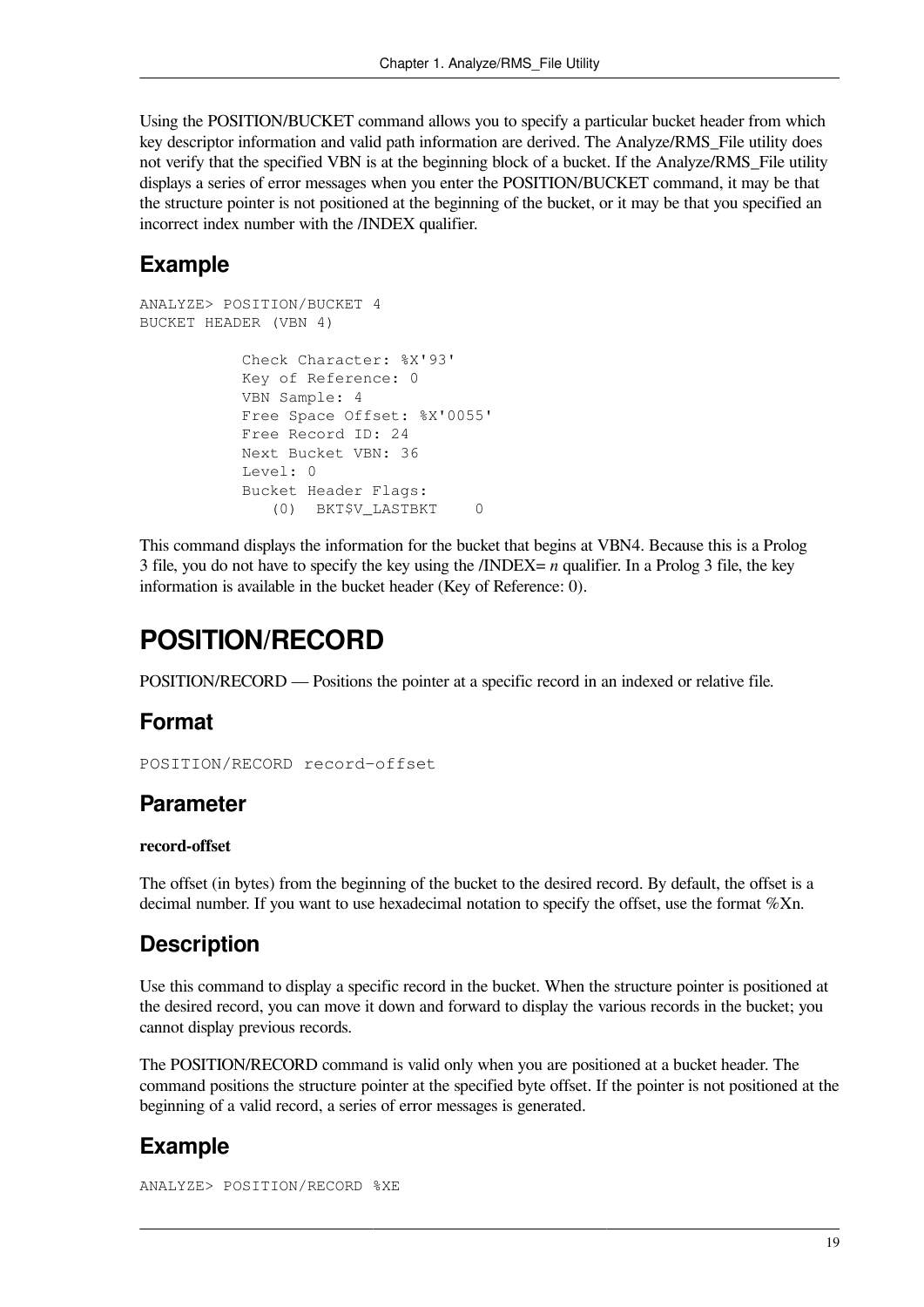```
PRIMARY DATA RECORD (VBN 4, offset %X'000E')
               Record Control Flags:
                       (2) IRC$V_DELETED 0
                       (3) IRC$V_RRV 0
                       (4) IRC$V_NOPTRSZ 0
                       (5) IRC$V_RU_DELETE 0
                       (6) IRC$V_RU_UPDATE 0
               Record ID: 11
               RRV ID: 11, 4-Byte Bucket Pointer: 4
               Key:
                         7 6 5 4 3 2 1 0 01234567
                       ------------------------ --------
                        00 00 00 00 00 00 00 02| 0000 |........|
```
This command positions the pointer at byte offset %XE, which is the location of the beginning of a record. This command is valid because the pointer was positioned at a bucket header before the POSITION/RECORD %XE command was entered.

### **REST**

REST — Sequentially displays structures at the current level.

#### **Format**

REST

#### **Example**

ANALYZE> **REST**

This command displays each structure at the current level. For example, if you are viewing the primary and alternate key descriptors, the REST command displays each key descriptor sequentially.

### **TOP**

TOP — Displays the FILE HEADER level.

#### **Format**

TOP

#### **Example**

```
ANALYZE> TOP
FILE HEADER
        File Spec: DISK$:[JONES.PROGRAM]INVENTORY.DAT;6
        File ID: (6367,16,1)
        Owner UIC: [DOC,DOE]
        Protection: System: RWE, Owner: RWED, Group: R, World: 
        Creation Date: 13-NOV-1993 09:10:29.83
        Revision Date: 16-DEC-1993 14:10:37:16, Number: 4
        Expiration Date: none specified
         Backup Date: none posted
        Contiguity Options: none
```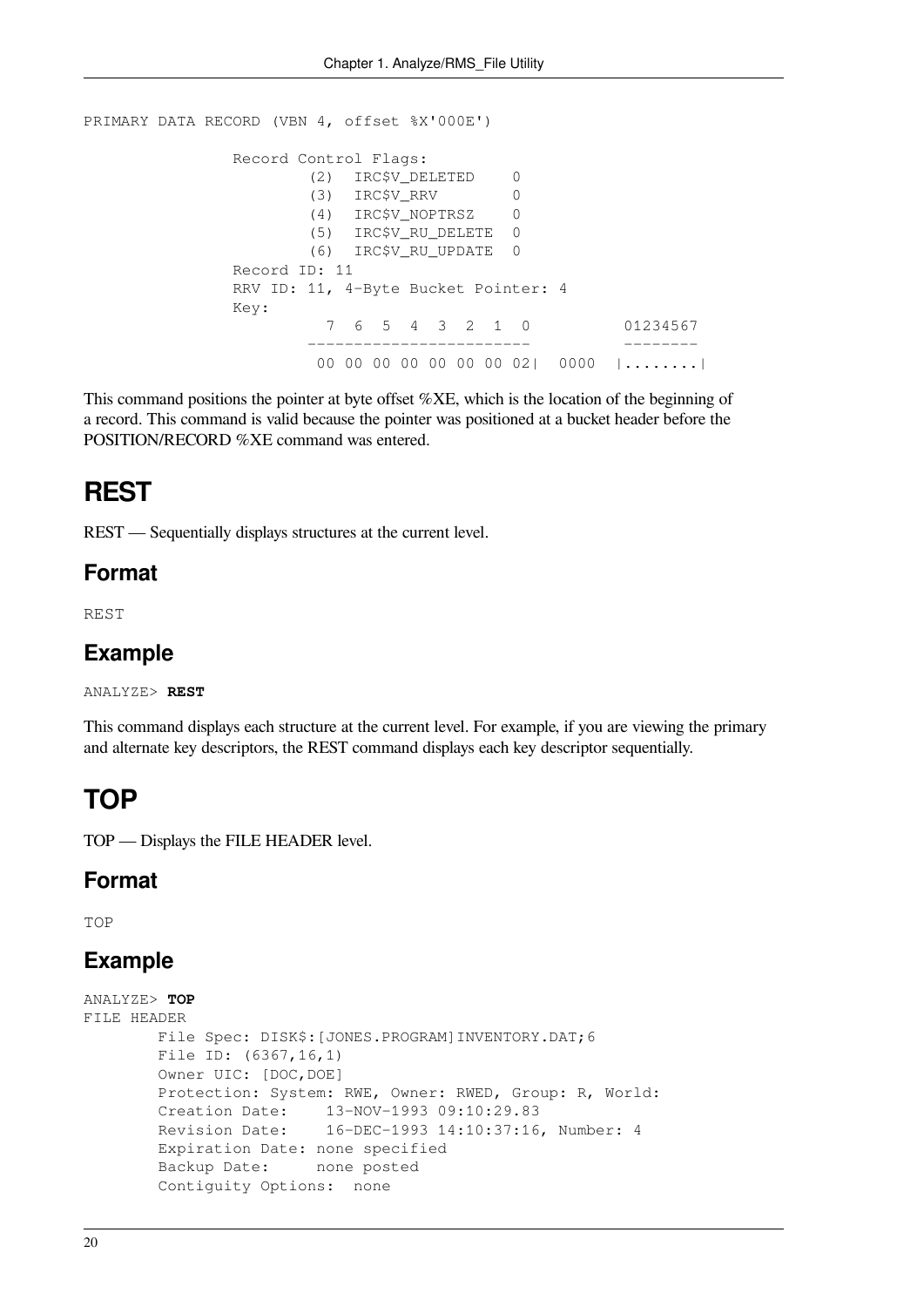Performance Options: none Reliability Options: none Journaling Enabled: none

This command displays the file header information for the file INVENTORY.DAT.

## **UP**

UP — Displays the data structures at the next higher level.

#### **Format**

**TTD** 

#### **Example**

ANALYZE> **UP**

This command positions the pointer at the next higher level of the file's structure. For example, if you are currently examining the RMS FILE ATTRIBUTES level, entering the UP command positions you at the FILE HEADER level and displays that level.

## **ANALYZE/RMS\_FILE Examples**

ANALYZE/RMS\_FILE Examples — See the examples below to get a better understanding of how to use the ANALYZE/RMS\_FILE utility.

#### **Examples**

#### 1. \$ **ANALYZE/RMS\_FILE/INTERACTIVE/OUTPUT=INVENTORY INVENTORY.DAT**

This command begins an interactive session during which you can examine the structure of the data file INVENTORY.DAT. A transcript of the session is placed in the output file INVENTORY.ANL.

2. \$ **ANALYZE/RMS\_FILE/NOOUTPUT \*.\*;\***

This command verifies the structural integrity of all files in the current default directory.

3. \$ **ANALYZE/RMS\_FILE/FDL PARTS.DAT**

This command produces the FDL file PARTS.FDL from the data file PARTS.DAT. Assuming that PARTS.DAT is an indexed file, the new FDL file contains two special sections that FDL files created with the Edit/FDL utility do not have: ANALYSIS\_OF\_AREA and ANALYSIS\_OF\_KEY. You can use these sections with the EDIT/FDL Optimize script to tune your original data file, PARTS.DAT. To complete the tuning cycle, enter the following DCL commands:

\$ **EDIT/FDL/ANALYSIS=PARTS/SCRIPT=OPTIMIZE PARTS**

- \$ **CONVERT/FDL=PARTS PARTS.DAT \***
- 4. \$ **ANALYZE/RMS\_FILE DENVER::DB1:[PROD]RUN.DAT**

This command analyzes the structure of the file RUN.DAT residing at remote node DENVER.

5. \$ **ANALYZE/RMS\_FILE/FDL/OUTPUT=TEST.FDL** \$\_File(s): **DENVER::DB1:[PROD]RUN.DAT**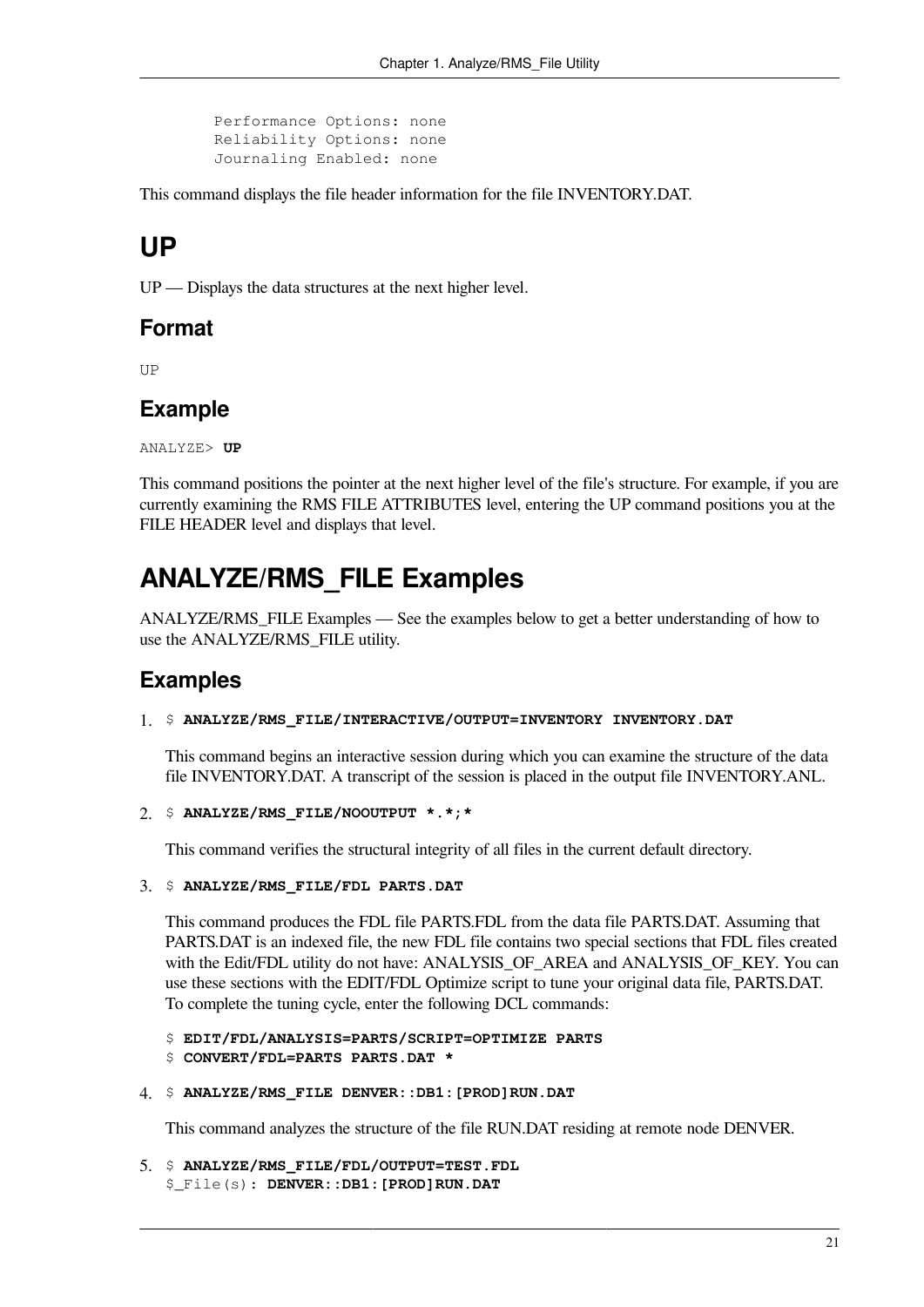This command analyzes the structure of the file RUN.DAT at remote node DENVER and generates the FDL file TEST.FDL at the local node.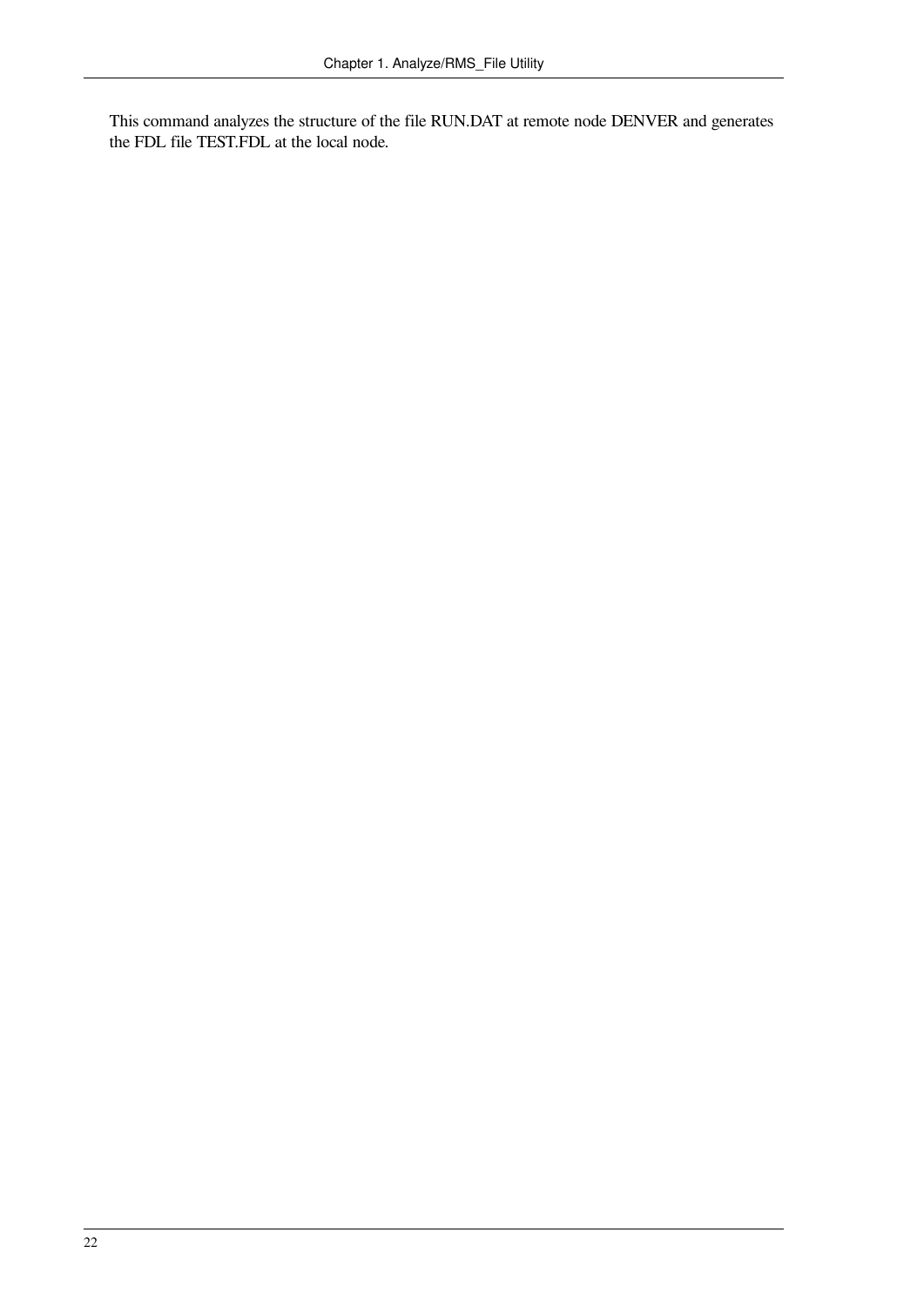# <span id="page-30-0"></span>**Chapter 2. Convert Utility**

The Convert utility (CONVERT) can be used to reorganize files by copying records from one or more source files to an output file, while converting the records to be compatible with the output file's organization and record format.

You can also use the Convert utility to improve the efficiency of indexed files that have had many record deletions and insertions by reformatting the file. In this case, the input file and the output file use the same file name and have the same organization, but the output file's version number is one greater than the highest previous version of the input file. When it reorganizes an indexed file, the utility establishes new record file addresses (RFAs) and may reorder duplicate records along secondary keys.

You can use callable routines to perform the functions of the Convert utility from within a program. For more information, refer to the Convert utility routines in the *VSI OpenVMS Utility Routines Manual*.

On Alpha systems, the Convert utility and its qualifiers contain capabilities that allow them to use the features provided by extended file specifications. Extended file specifications offers extended file naming and handling capabilities that enable OpenVMS Alpha systems to store, manage, serve, and access files across both OpenVMS and Windows NT systems in a PATHWORKS environment. Specifically, extended file specifications provide the following features:

- Support a Files-11 volume structure, On-Disk Structure Level 5 (ODS-5), that provides a volume structure for creating and storing files with expanded file names
- Support additional character sets for naming files from file names that use the 8-bit ISO Latin-1 character set to the 16-bit Unicode (UCS-2) character set
- Support extended file names with file specifications exceeding the traditional 39.39 character limit up to a maximum of 255 characters
- Support preserving the case of file specifications created with the ODS-5 attributes
- Support deep, multilevel directory structures up to a maximum of 512 characters

For more information, see the *VSI OpenVMS Guide to Extended File Specifications*.

This chapter tells you how to use the Convert utility. [Section](#page-30-1) 2.1 explains how to produce converted output files with the utility. [Section](#page-32-0) 2.2 describes converting between carriage control formats. [Section](#page-33-0) 2.3 discusses using the Convert utility with DECnet for OpenVMS operations. [Section](#page-33-1) 2.4 explains how to handle the Convert utility exception conditions.

# <span id="page-30-1"></span>**2.1. Output Files**

There are two ways to use the Convert utility to reorganize a file:

- You can reorganize the input file to be organized like an existing output file.
- You can reorganize the input file in a new file. If you want the new file to be organized differently from the input file, use a File Definition Language (FDL) file to specify the characteristics for the new file. If you want the new file to be organized the same as the input file, do not use an FDL file to create the new file.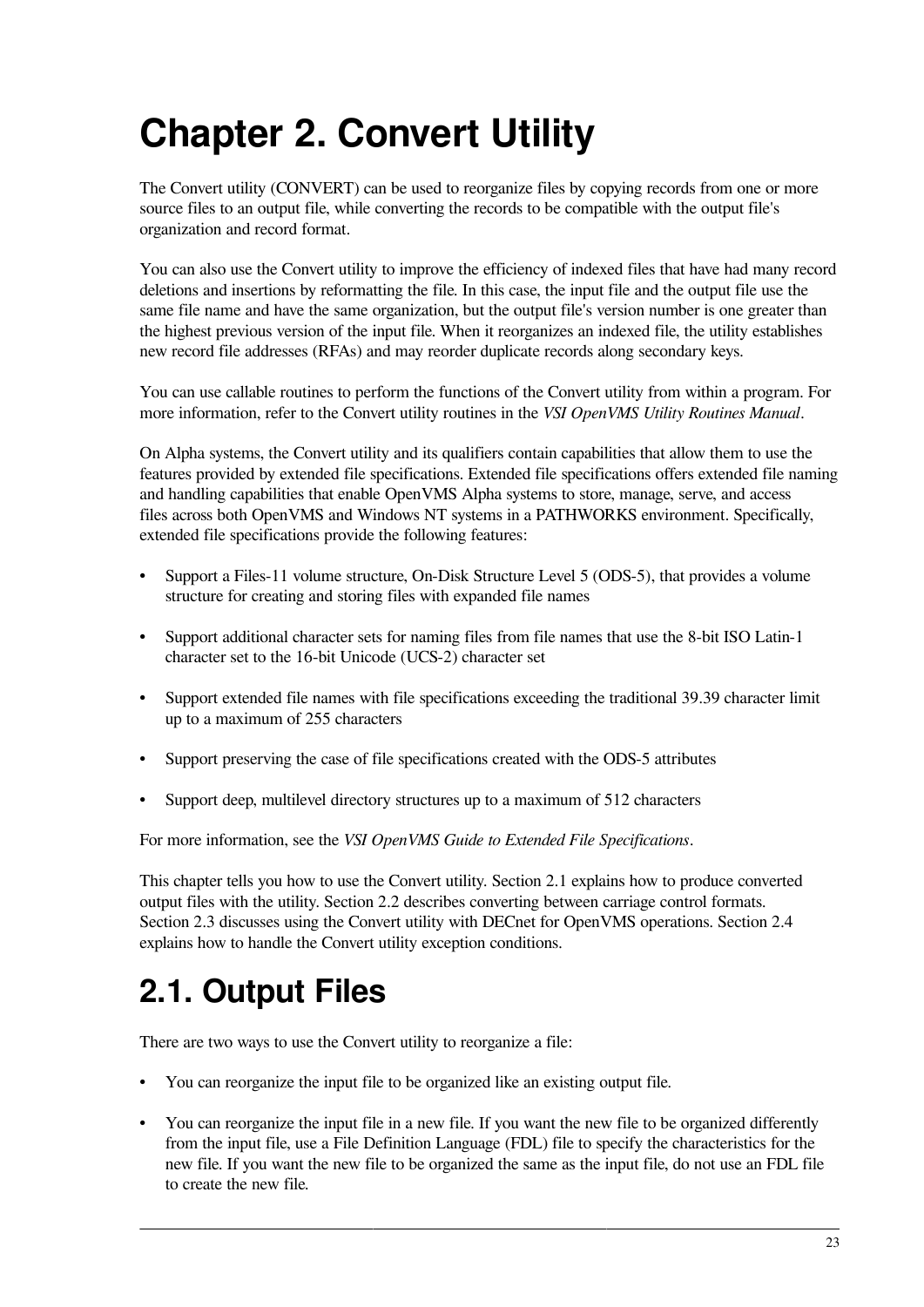#### **Note**

If you specify an input FDL file that uses a collating sequence from the local system's National character set (NCS) library, be sure that the collating sequence does not have the same name as the collating sequence from the input index file. If the two collating sequences have the same name, the output file might be sorted improperly.

Typically, this might happen when the input indexed file is created on one system and is later transported to another system that already has a collating sequence with the same name. Both NCS and RMS use collating sequences that are identified by a character string that is processed as part of the named collating sequence. You can avoid this problem by renaming collating sequences that have conflicting names.

For more information about NCS, see the *OpenVMS National Character Set Utility Manual*.

You can use an existing output file that has records or an output file that has no records. If the output file is sequential, specifying the /APPEND qualifier causes the converted records from the input file to be added sequentially to the end of the output file. Note that the /APPEND qualifier is ignored if the output file is formatted for direct access; that is, either a relative file or an indexed file. If the output file is indexed and contains records, you can use the /MERGE qualifier to insert the new records in their proper order.

Sorting the records from an input file can be costly in terms of processing time and disk space. If the records in the output file are to be ordered in the same manner as the input file records, use the / NOSORT qualifier to save processing time and space. For more information about sorting indexed files, see both the /FAST\_LOAD and the /SORT qualifiers in the CONVERT Qualifiers section.

RMS appends records with duplicate key values to the end of a list of duplicate keys so that the records are retrieved in chronological order. However, the Convert utility does not preserve chronological order for secondary keys. Instead, records having duplicate secondary keys are reordered and retrieved by the collating value of the primary key. For example, assume that you have a file of names that uses the primary key (Key0) FIRST\_NAME and a secondary key (Key1) LAST\_NAME. Assume, too, that the application program inserts a group of records in the following order:

| Key0   | Key1  |  |
|--------|-------|--|
|        |       |  |
| John   | Jones |  |
| Martin | Smith |  |
| David  | Jones |  |
| Joseph | Brown |  |
| Gary   | Adams |  |
| Adam   | Jones |  |
|        |       |  |

When an application program accesses the records sequentially by the secondary key (Key1), the records are retrieved in the following order:

| Key0   | Key1  |
|--------|-------|
|        |       |
| Gary   | Adams |
| Joseph | Brown |
| John   | Jones |
| David  | Jones |
| Adam   | Jones |
| Martin | Smith |
|        |       |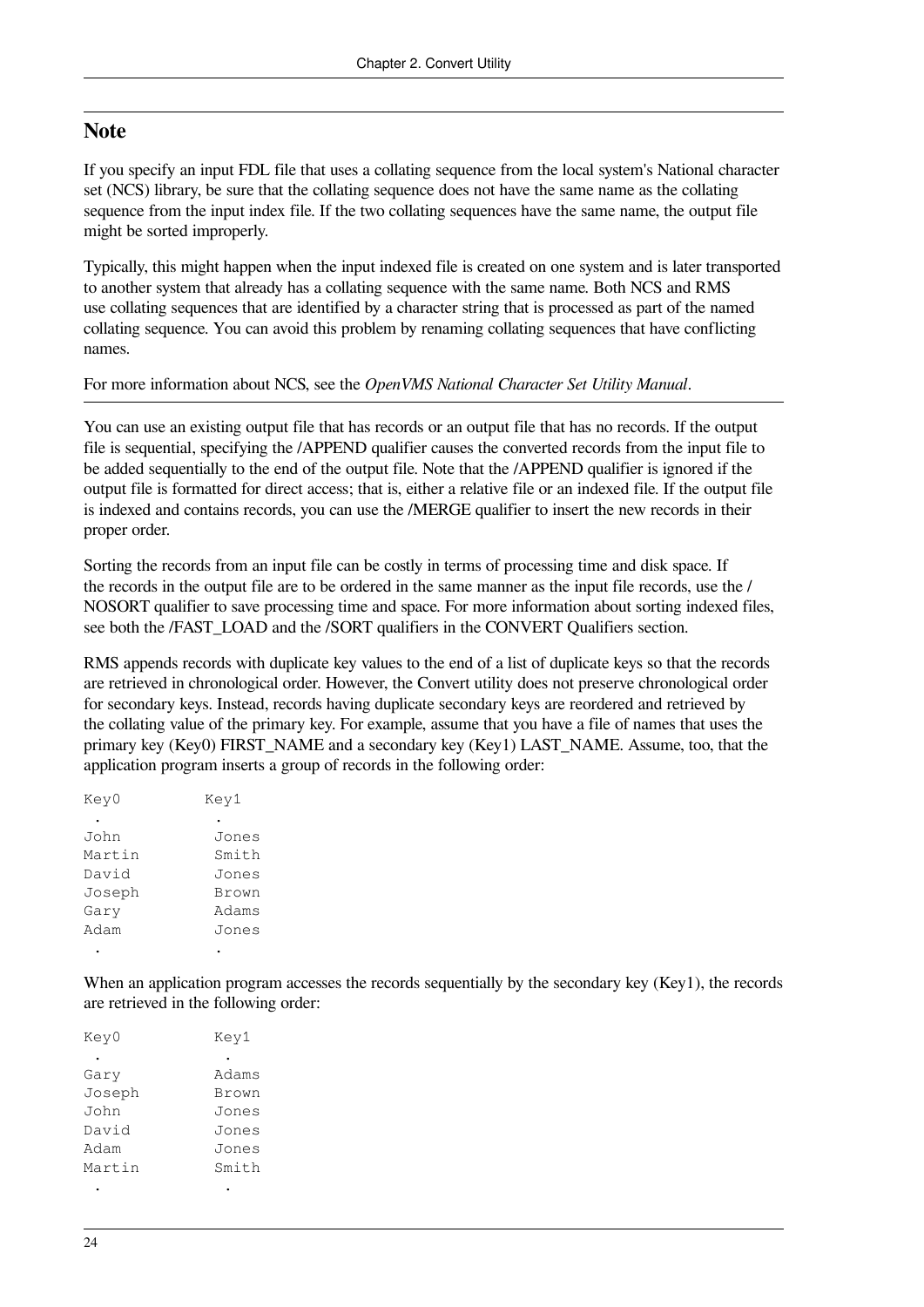When an application program accesses the records sequentially by the secondary key (Key1) after the file is converted, the records are retrieved in the following order:

| Key0   | Key1  |
|--------|-------|
|        |       |
| Gary   | Adams |
| Joseph | Brown |
| Adam   | Jones |
| David  | Jones |
| John   | Jones |
| Martin | Smith |
|        |       |

Note the revised order of retrieval for the people named Jones.

# <span id="page-32-0"></span>**2.2. Converting Carriage Control Formats**

A file can have one of four carriage control formats:

- CARRIAGE\_RETURN
- FORTRAN
- PRINT
- NONE

These formats are all represented differently, so when you are converting a file from one carriage control format to another, the carriage control information has to be translated.

Translation is especially important when you are converting to or from a file with the FORTRAN format. Records with the FORTRAN format contain one byte of carriage control information at the beginning of each record.

For most conversions, the FORTRAN carriage control information is preserved as the first data byte of the record, and the printing characteristics are lost. However, certain conversions can preserve the printing characteristics of the FORTRAN carriage control information. When FORTRAN carriage control is converted to the equivalent PRINT carriage control, the information preceding each FORTRAN record is changed but not lost.

When PRINT carriage control is converted to FORTRAN carriage control, certain characters that supply carriage control information to the printer cannot be translated exactly. These untranslatable characters are represented as a single-spaced FORTRAN record.

When FORTRAN carriage control is converted to STREAM, control characters affecting carriage returns (<CR>), line feeds (**LF**), and form feeds ( **FF**) are prefixed and appended to each FORTRAN record. These characters may affect the STREAM output because they are considered record delimiters for stream files. As a result, you may have a different number of records in the STREAM output file, and some of the records may be null.

The following table shows how FORTRAN carriage control information translates to STREAM.

|                       | <b>STREAM Format Equivalent</b> |                            |  |
|-----------------------|---------------------------------|----------------------------|--|
| <b>FORTRAN Format</b> | <b>Characters Prefixed</b>      | <b>Characters Appended</b> |  |
|                       | FF                              | <cr></cr>                  |  |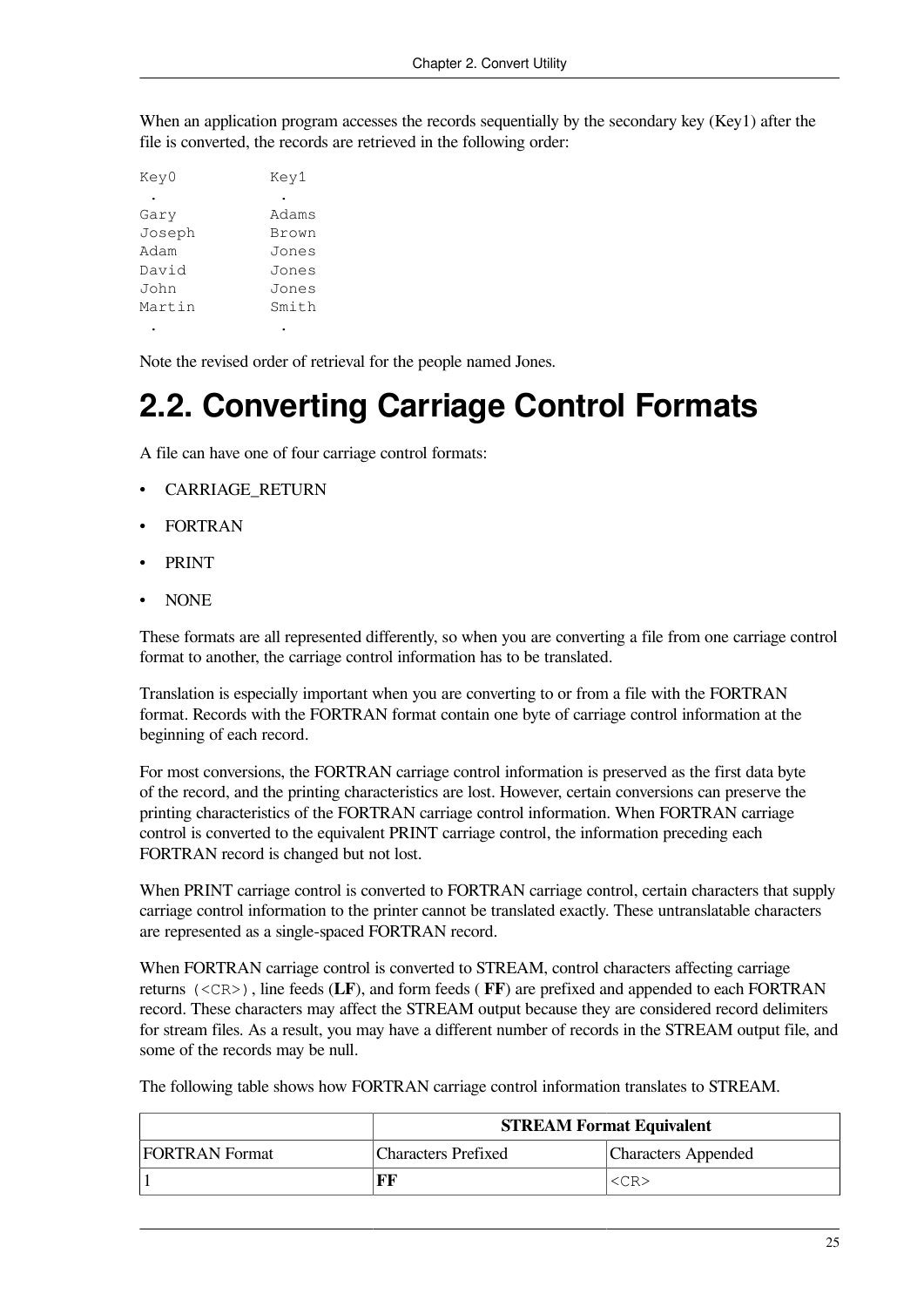|       | <b>STREAM Format Equivalent</b>      |                  |  |
|-------|--------------------------------------|------------------|--|
| 0     | <b>LF LF</b>                         | $<$ CR $>$       |  |
| space | LF                                   | $<$ CR $>$       |  |
| \$    | LF                                   | Nothing appended |  |
|       | Nothing prefixed                     | $<$ CR $>$       |  |
| null  | Nothing prefixed<br>Nothing appended |                  |  |

All other conversions *from* FORTRAN preserve the carriage control information as data. All other conversions *to* FORTRAN prefix the converted records with the ASCII space character to obtain single spacing.

For more information about carriage control, see the description of the File Definition Language (FDL) in [Chapter](#page-54-0) 4.

# <span id="page-33-0"></span>**2.3. Using the Convert Utility with DECnet for OpenVMS Operations**

You can use the CONVERT command to transfer files to and from a remote node, either with or without modifying file attributes. If the output file exists, the Convert utility changes the organization and format of the input data file to that of the output file. If the output file does not exist, the utility creates it from the file attributes specified in an FDL file.

You can also use the Convert utility to copy files to or from a remote node without modifying file attributes. The Convert utility transfers the file record by record, just as it does on a single node. However, you must have NETMBX privilege to execute CONVERT commands over a network.

# <span id="page-33-1"></span>**2.4. Exception Conditions**

Certain conversions cause exception conditions. An exception condition occurs when a record from the input file cannot be placed in the output file because of some format incompatibility. The Convert utility sends a warning error message to SYS\$ERROR upon encountering a record that causes an exception condition.

For example, an exception condition occurs when the length of the input records exceeds the length you specified for fixed-length output records. You can avoid this exception condition by specifying the / TRUNCATE qualifier. Converting short fixed-length records into longer fixed-length records also causes an exception. To avoid this exception condition, use the /PAD qualifier to fill in the output records. The / PAD qualifier allows you to specify your choice of pad character.

To keep a copy of the exception records, create an exceptions file with the /EXCEPTIONS\_FILE qualifier. The exceptions file is a sequential file with variable-length records; it receives a copy of any record that cannot be placed in the output data file. Exceptions files have the file type .EXC, by default.

# <span id="page-33-2"></span>**2.5. Using the CONVERT Utility**

# **CONVERT Usage Summary**

CONVERT Usage Summary — The Convert utility (CONVERT) copies records from one or more files to an output file, changing the record format and file organization to those of the output file.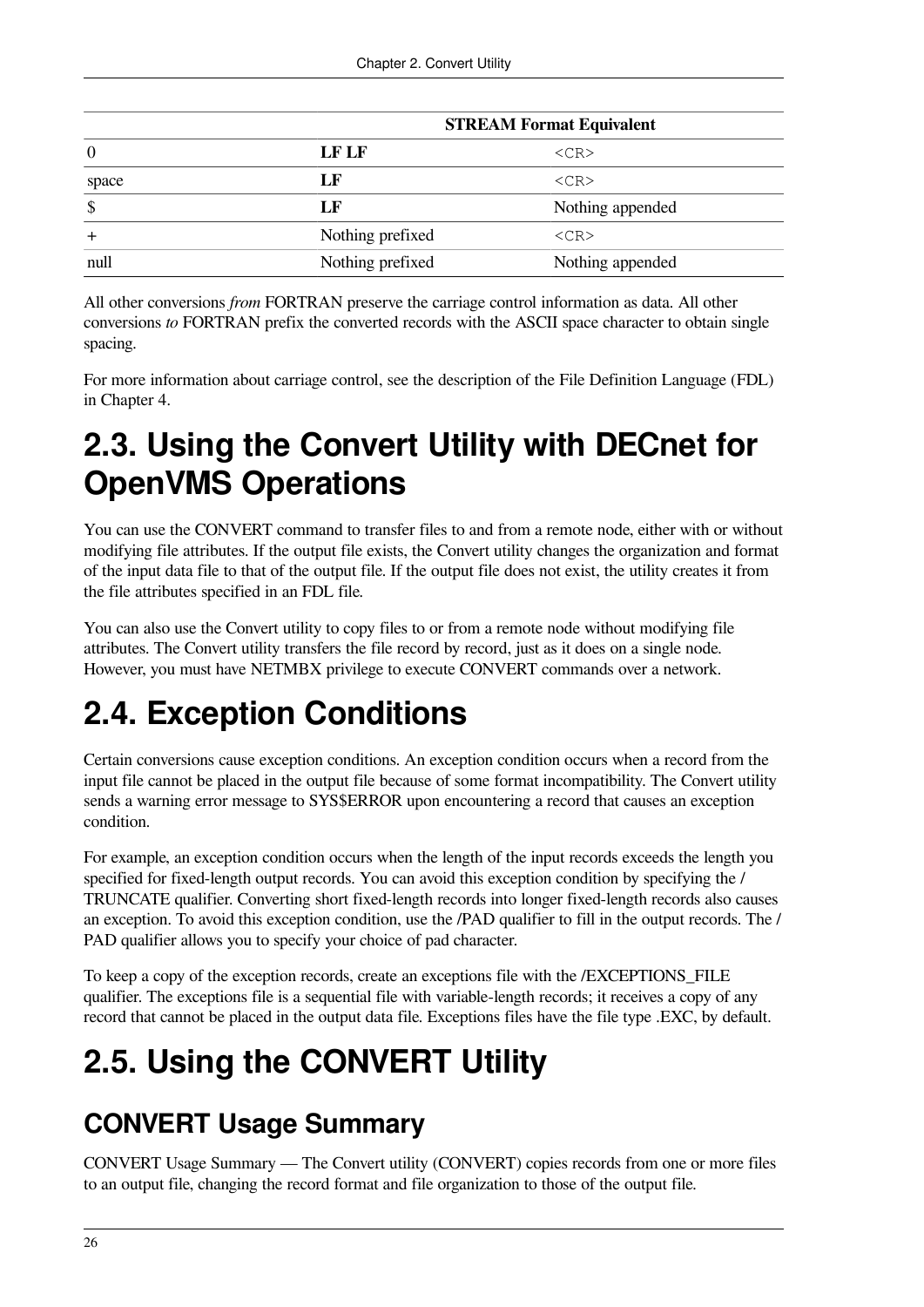### **Format**

CONVERT input-filespec[,...] output-filespec

#### **input-filespec [,...]**

Specifies the file or files to be converted. You may specify multiple input files but wildcard characters are not allowed. Multiple input files are concatenated to form a single output file.

If your process open-file limit is reached, or if RMS runs out of dynamic memory, then the file conversion prematurely terminates with an appropriate message.

#### **output-filespec**

Specifies the output file for the converted records. If you omit the file type, the Convert utility assigns the output file the file type of the first input file. No wildcard characters are allowed.

### **Usage Summary**

Invoke the Convert utility by entering the CONVERT command at the DCL level.

Exit the Convert utility by letting the utility run to successful completion.

Output from the Convert utility is directed to the file you indicate with the **output-filespec** parameter. For more information, see [Section](#page-30-1) 2.1.

If you want to execute CONVERT commands over a network, you need NETMBX privilege.

# <span id="page-34-0"></span>**2.6. CONVERT Qualifiers**

This section describes the CONVERT command qualifiers used to select the organization and format of the output file.

# **/APPEND**

/APPEND — Controls whether converted records from an input file are appended to an existing sequential file.

### **Format**

/APPEND

```
/NOAPPEND (DEFAULT)
```
### **Description**

The /APPEND qualifier is useful when you want to convert an existing file to the format of an existing output file and append the converted records to the existing output file.

If you specify the /APPEND qualifier and the /CREATE qualifier, /APPEND overrides the /CREATE.

You should use this option when you are loading records into a sequential file that already contains records, or when you are creating a new sequential file. When the output file is a direct access file (relative or indexed), the /APPEND qualifier is ignored.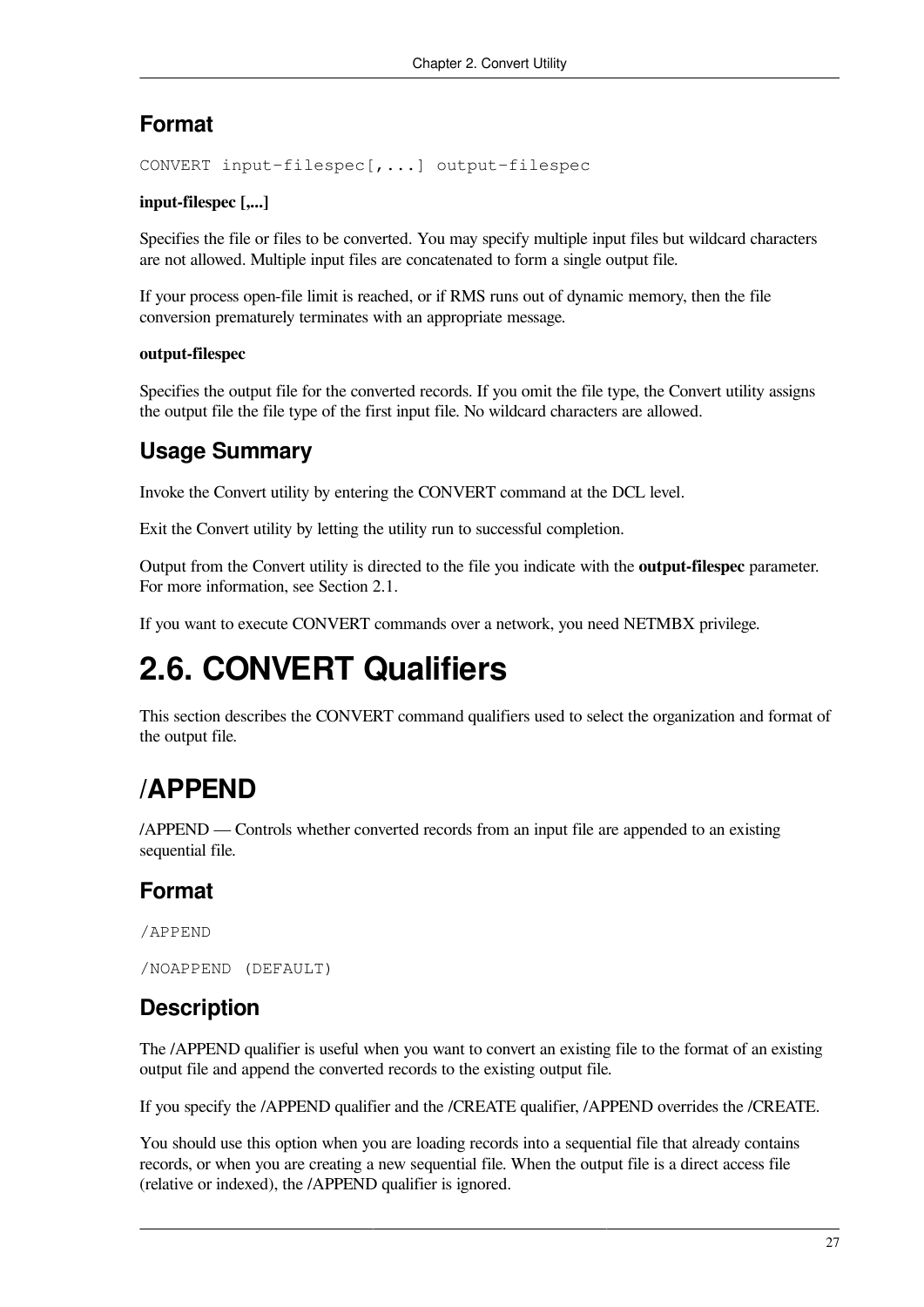### **Example**

```
$ CONVERT/APPEND N_Z_FILE.DAT A_M_FILE.DAT
```
This command causes the sequential input file N\_Z\_FILE.DAT to be attached to the end of the sequential file A\_M\_FILE.DAT.

# **/CREATE**

/CREATE — Determines whether the Convert utility creates a file or uses an existing file for output.

### **Format**

/CREATE (DEFAULT)

/NOCREATE

### **Description**

The /CREATE qualifier causes the Convert utility to create an output file instead of using an existing file for output.

If the output file is to have different characteristics from the input file, you must also specify the /FDL qualifier. To create an output file with the same characteristics as the input file, omit the /FDL qualifier.

If you specify the /NOCREATE qualifier, the Convert utility uses an existing file for output. You would use this option, for instance, to load records into a data file that you created previously with the Create/ FDL utility.

### **Examples**

1. \$ **CONVERT/CREATE OLDFILE.DAT NEWFILE.DAT**

This command creates the new output file NEWFILE.DAT and loads it with the records from OLDFILE.DAT.

```
2. $ CONVERT/CREATE/FDL=UPDATE.FDL OLDFILE.DAT NEWFILE.DAT
```
This command creates the new output file NEWFILE.DAT and loads it with the OLDFILE.DAT records that have been reformatted according to the characteristics in the FDL file UPDATE.

# **/EXCEPTIONS\_FILE**

/EXCEPTIONS\_FILE — Specifies whether an exceptions file (file type .EXC) is to be generated during the conversion.

### **Format**

/EXCEPTIONS\_FILE [=filespec]

/NOEXCEPTIONS\_FILE (DEFAULT)

### **Qualifier Value**

**filespec**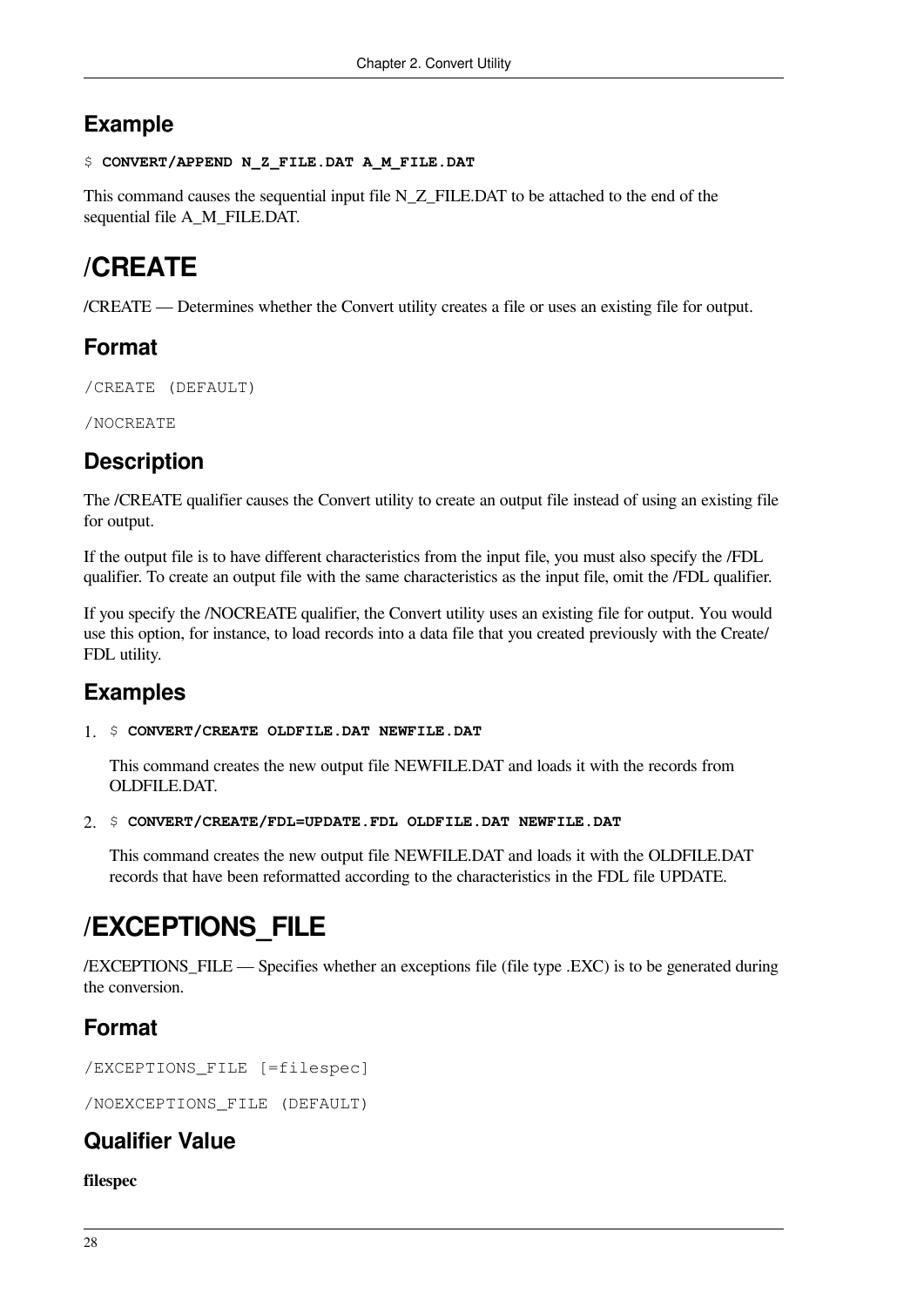Specifies the file in which the exception records are returned. If you specify /EXCEPTIONS\_FILE but omit the **filespec** parameter, the exception records are displayed on the SYS\$OUTPUT device.

### **Example**

\$ **CONVERT/EXCEPTIONS\_FILE=EXFILE.EXC/FDL=NEWFILE.FDL OLDFILE.DAT NEWFILE.DAT**

This command loads the records from OLDFILE.DAT into NEWFILE.DAT and writes any records that cause exceptions into the file EXFILE.EXC.

## **/EXIT**

/EXIT — Controls whether the Convert utility exits when it encounters an exception record. By default, the Convert utility continues processing records when it encounters an exception record.

### **Format**

/EXIT

```
/NOEXIT (DEFAULT)
```
### **Example**

\$ CONVERT/FDL=NEWFILE.FDL/EXIT OLDFILE.DAT NEWFILE

This command loads the records from OLDFILE.DAT into NEWFILE.DAT and causes the Convert utility to exit if an exception record is processed. Because no output file type is specified, the Convert utility assigns the output file the same file type as the input file.

## **/FAST\_LOAD**

/FAST\_LOAD — Specifies whether the Convert utility uses a fast-loading algorithm for indexed files.

## **Format**

```
/FAST_LOAD (DEFAULT)
```
/NOFAST\_LOAD

## **Description**

The /FAST\_LOAD qualifier is one of the most useful features of the Convert utility.

#### **Note**

By default, the Convert utility uses the fast-loading algorithm, but if CONVERT/FAST\_LOAD is executed across a network, the Convert utility automatically changes from /FAST\_LOAD to / NOFAST\_LOAD.

The /FAST\_LOAD qualifier and the /NOFAST\_LOAD qualifier both sort primary keys, and both qualifiers require multiple scratch disk files.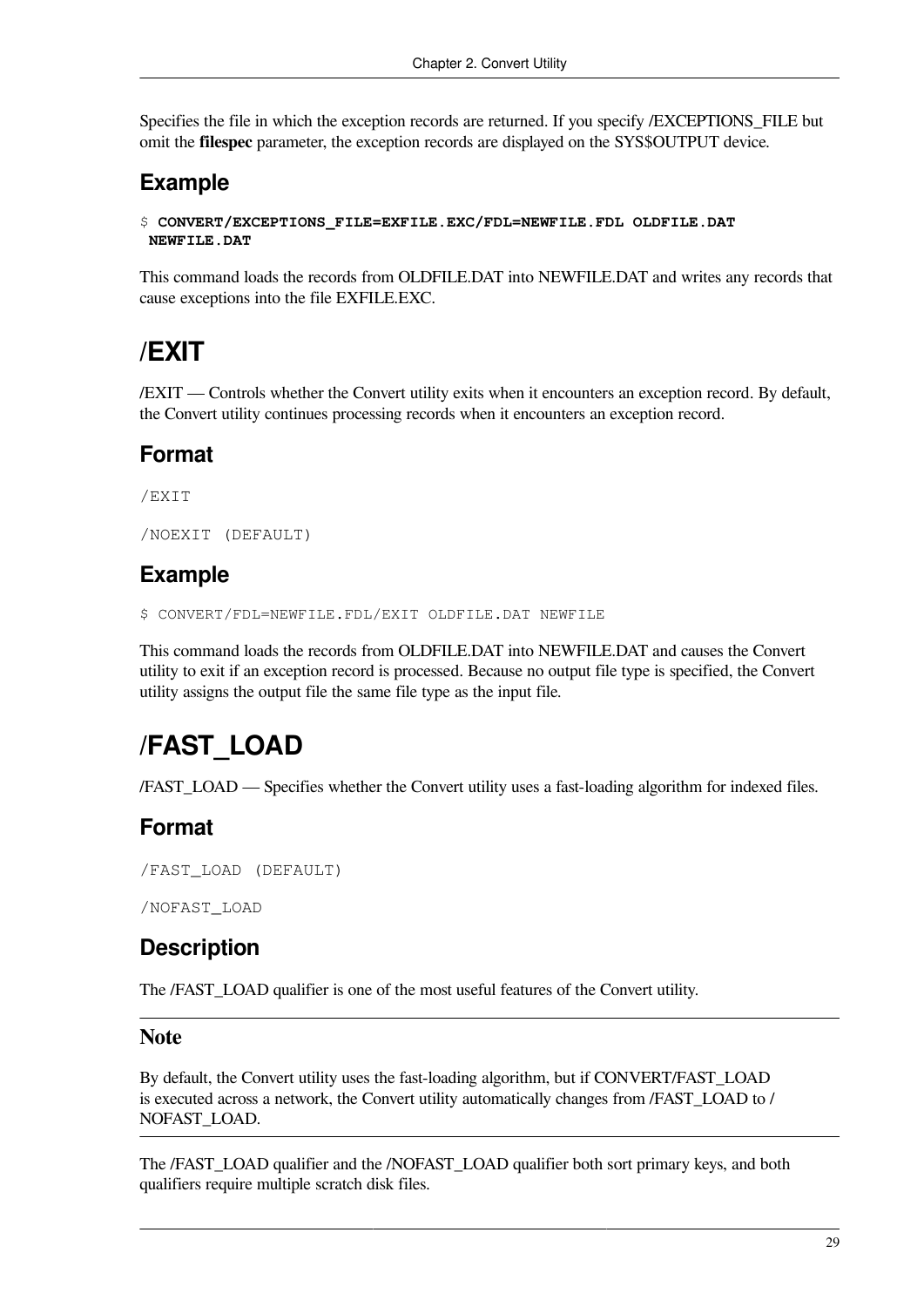Essentially, the difference between the /NOFAST\_LOAD option and the /FAST\_LOAD option is the way records are inserted into an indexed file. The /NOFAST\_LOAD qualifier uses the normal RMS Put service to load each record; RMS updates the indexes of both the primary and secondary (alternate) keys as each record is inserted.

The main disadvantage of using the /NOFAST\_LOAD option is the slower system performance that results from bucket splits and updates to the index. As each primary key is inserted, any secondary keys for that record are inserted in the order of the primary key. In other words, the secondary keys are not inserted in order of their own keys. These unsorted secondary keys may eventually cause bucket splits; as a result, the index structure for the secondary keys may be less efficient.

The advantage of the /NOFAST\_LOAD option is that the Convert utility does not attempt to sort secondary keys. Conversely, if you specify the /FAST\_LOAD option, the Convert utility sorts the primary and the secondary keys.

The Convert utility processes a file as follows:

1. The primary keys are sorted. If the input file is on magnetic tape or if you specify multiple input files, the sort work file contains the sorted records. If the input file is on a disk, however, the sort work file contains only pointers to the sorted records.

#### **Note**

If your input records are already ordered by the primary key or if the primary key of the input and output files is the same, you should specify /NOSORT. This qualifier ensures that the primary keys are not sorted again. For more information about sorting, see the description of the /SORT qualifier.

- 2. The Convert utility builds the primary data record level from the sorted output file. The utility completely fills a bucket with data before it creates the lowest primary index level (the level 1 index). When an index bucket is filled, the Convert utility creates an index record in the next highest index level. If there is at least one secondary key, the Convert utility sends the first secondary key's value along with a pointer to the new output record to the Sort utility using the record interface. If there are multiple secondary keys, Convert sends as many of those keys up to the value specified by the / SECONDARY qualifier to a temporary file along with a pointer to the new output record for later sorting. This is performed in parallel while the primary key's data structures are being loaded.
- 3. When the Convert utility is finished with the primary key, it updates the associated KEY DESCRIPTOR in the file's prolog, closes any input files, deletes any temporary files and closes any input files. At this point, the utility has created a valid output file with records ordered by the primary key. If you specified no alternate keys, the Convert utility terminates.
- 4. The Sort utility is then called to sort the first alternate key (if one has been specified). These records were passed to sort during the load of the primary key.
- 5. The Convert utility loads these sorted pointers into the secondary index data record (SIDR) level and adjusts them to point to the records in the primary data level. Again, the utility completely fills a bucket with data before it creates the lowest secondary index level. When an index bucket is filled, the Convert utility creates an index record in the next highest secondary index level.
- 6. When the Convert utility is finished with this secondary key, it updates the associated KEY DESCRIPTOR in the file's prolog. At this point, the Convert utility has created a valid output file, containing sorted primary keys and secondary keys. If you specified no alternate keys, the Convert utility terminates.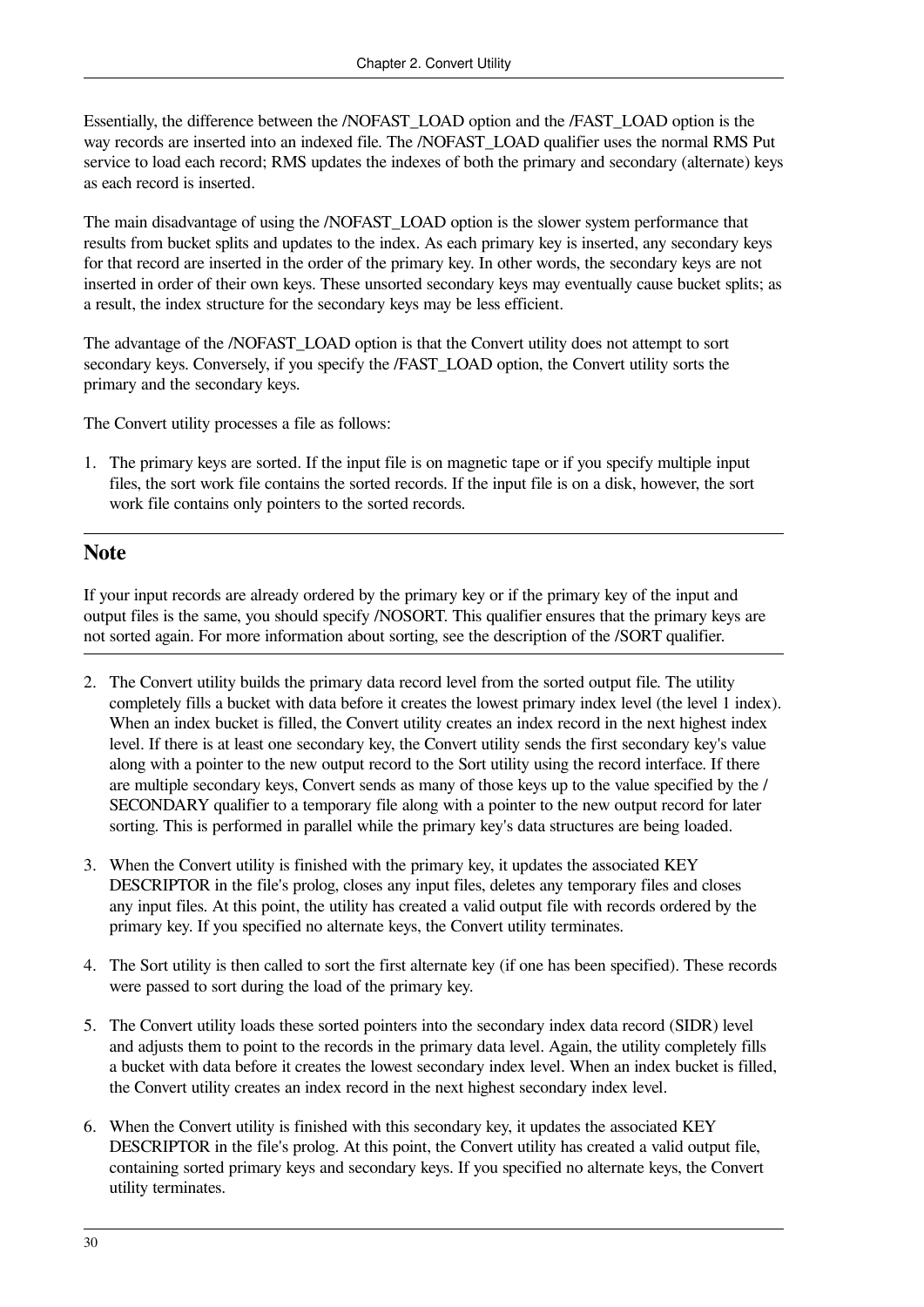If there are additional secondary keys, the Convert utility calls the Sort utility to sort the temporary file on the next secondary key value. These records are then loaded to the output file as in steps 5 and 6 until all secondary keys have been processed.

The primary advantage of using the /FAST\_LOAD option is that it is considerably faster than the RMS method used by the /NOFAST\_LOAD option. In most cases, you can increase processing speed by a factor of 10. Even greater speed results when you load large files with many keys.

In addition, the index structure can be very efficient because each key is sorted before it is loaded. The only disadvantage is the large amount of disk space needed for the work files. However, you can control the amount of disk space by using the /WORK\_FILES qualifier and by reassigning the work files to different devices. See the /WORK\_FILES qualifier for more information.

### **Examples**

#### 1. \$ **CONVERT/FAST\_LOAD UPDATE.DAT MASTER.DAT**

This command loads the records from the file UPDATE.DAT into the output file MASTER.DAT using the /FAST\_LOAD option. The Convert utility attains the added speed by building the indexes directly and then using RMS for block I/O only.

#### 2. \$ **CONVERT/NOFAST\_LOAD UPDATE.DAT MASTER.DAT**

This command loads the records from the file UPDATE.DAT into the output file MASTER.DAT. In this case, the operation takes longer because the Convert utility uses RMS Put services to output each individual record.

Exit the convert utility by letting the utility run to successful completion.

Output from the Convert utility is directed to the file you indicate with the *output-filespec* parameter. For more information, see [Section](#page-30-0) 2.1.

If you want to execute Convert commands over a network, you need NETMBX privilege.

## **/FDL**

/FDL — Indicates that an FDL file is to be used in creating the output file.

### **Format**

/FDL=fdl-filespec

### **Qualifier Value**

#### **fdl-filespec**

Specifies the FDL file to be used in creating the output file.

## **Description**

The default file type for the FDL file is .FDL.

## **Example**

\$ **CONVERT/FDL=INDEXFILE CUSTSEQ.DAT CUSTIND.DAT**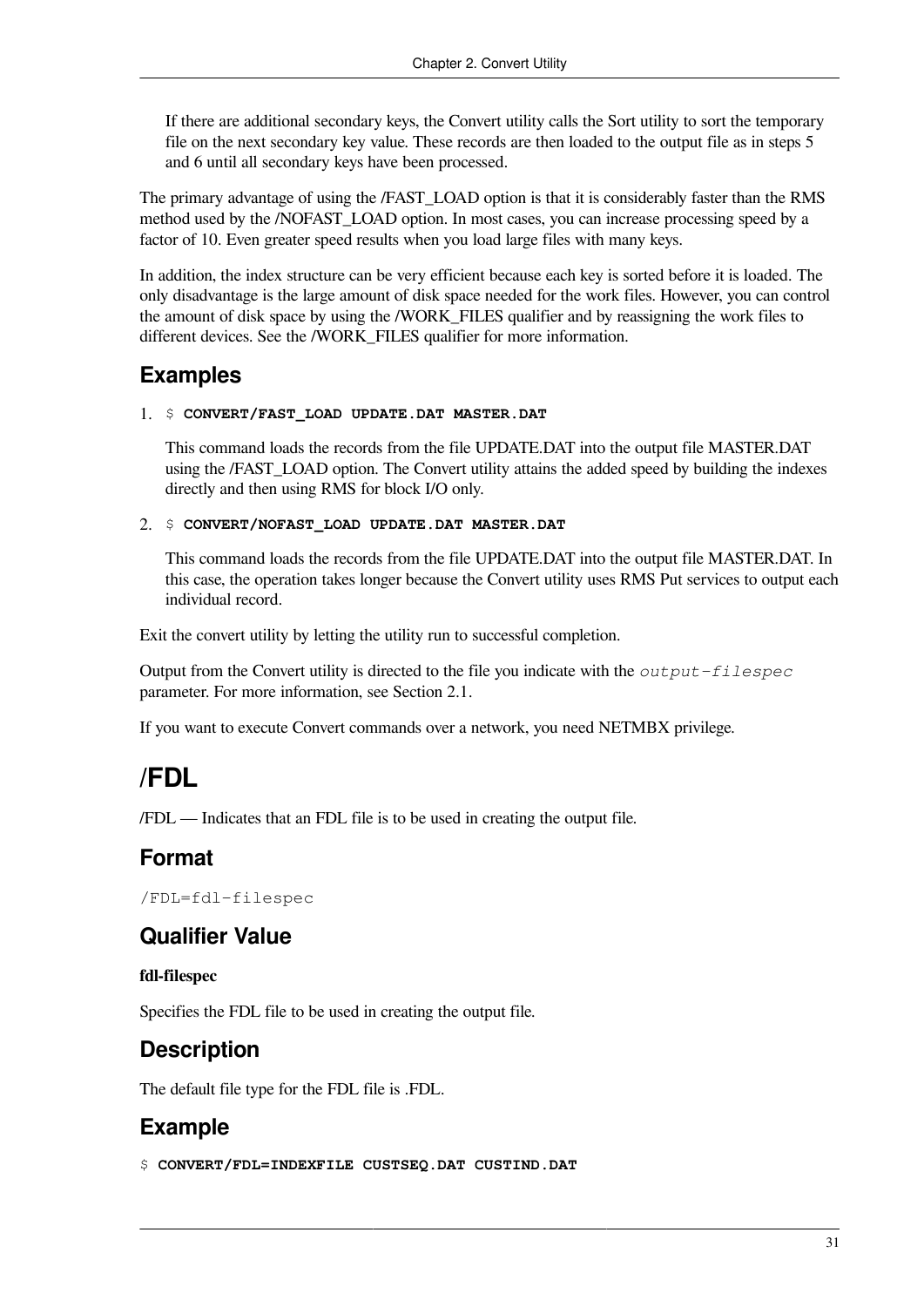This command creates the new file CUSTIND.DAT according to the specifications in the FDL file INDEXFILE.FDL. Records are then loaded from CUSTSEQ.DAT into CUSTIND.DAT.

## **/FILL\_BUCKETS**

/FILL\_BUCKETS — Controls whether to override the bucket fill percentage parameter associated with the output file.

## **Format**

/FILL\_BUCKETS

```
/NOFILL_BUCKETS (DEFAULT)
```
## **Description**

If you specify /FILL\_BUCKETS, the Convert utility fills the output file buckets with as many records as possible. This behavior is advantageous if you do not plan to do random file processing, because using fewer buckets saves disk space and processing time.

With /NOFILL\_BUCKETS, however, the Convert utility does not fill the buckets completely. Therefore, you can add records at a later date without splitting buckets or extending the file.

This option is valid only for indexed output files.

## **Example**

```
$ CONVERT/FILL_BUCKETS SALES_DATA.DAT CUST_DATA.DAT
```
This command loads the records from the indexed file SALES\_DATA.DAT into the indexed file CUST\_DATA.DAT, filling the buckets of the output file with as many records as possible.

## **/FIXED\_CONTROL**

/FIXED\_CONTROL — Controls file conversions between files having variable-length with fixed-length control field (VFC) records and files having other record formats.

## **Format**

/FIXED\_CONTROL

```
/NOFIXED_CONTROL (DEFAULT)
```
## **Description**

This qualifier applies only to conversions where either the input or the output file, but not both, uses VFC records. This option is applicable only to sequential files.

When you use this qualifier, you must account for the size of the fixed-control area when you calculate the maximum size of the output record.

If you specify /FIXED\_CONTROL and the input file uses VFC records but the output file does not, the fixed-length control field from the input record is inserted into the output record as data.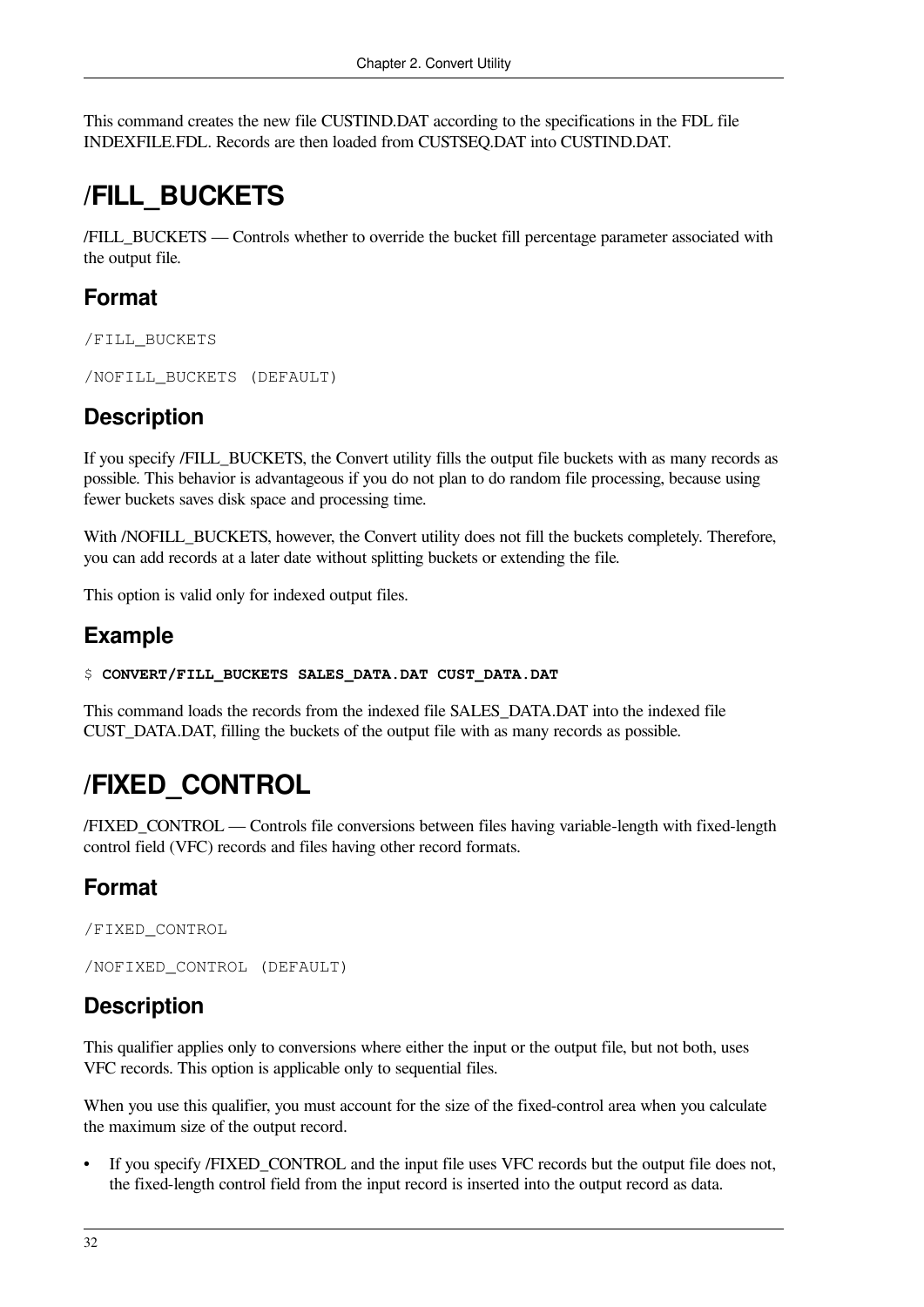- If you specify /FIXED CONTROL and the output file has VFC records but the input file does not, the leading part of the input record is used to fill the fixed-length control part of the output record.
- If you specify /NOFIXED\_CONTROL and the input file uses VFC records but the output file does not, the fixed-length control field from the input record is not included as data in the output record.
- If you specify */NOFIXED* CONTROL and the output file has VFC records but the input file does not, the control field attached to the output record is set to null.

### **Example**

#### \$ **CONVERT/FIXED\_CONTROL VFC\_FILE.DAT OUTFILE.DAT**

This command loads the VFC records in the input file VFC\_FILE.DAT into the output file OUTFILE.DAT.

## **/KEY**

/KEY — Directs the Convert utility to read records from an indexed file using a specified key of reference, such as the primary key, the first alternate key, or the second alternate key.

### **Format**

/KEY=n

## **Qualifier Value**

#### **n**

A numeric value that specifies the key of reference that the Convert utility uses for reading records from the input indexed file. For example, you can specify the primary key as the key of reference by using the value 0 (/KEY=0), which is the default, or you can specify the first alternate key as the key of reference by using the value  $1$  (/KEY=1).

## **Description**

The /KEY qualifier is valid for indexed input files only. If you use the /KEY qualifier, you must specify a key value (/KEY=0, /KEY=1, and so on). If you do not specify the /KEY qualifier, the default is the primary key (/KEY=0).

### **Example**

```
$ CONVERT/NOCREATE/KEY=1 CUST_INX.DAT CUST_SEQ.DAT
```
This command loads the records from the indexed input file CUST\_INX.DAT into the sequential output file CUST\_SEQ.DAT. The records in the output file are ordered by the first alternate key in the input file.

## **/MERGE**

/MERGE — Specifies that records are to be inserted into their proper position in an existing indexed file.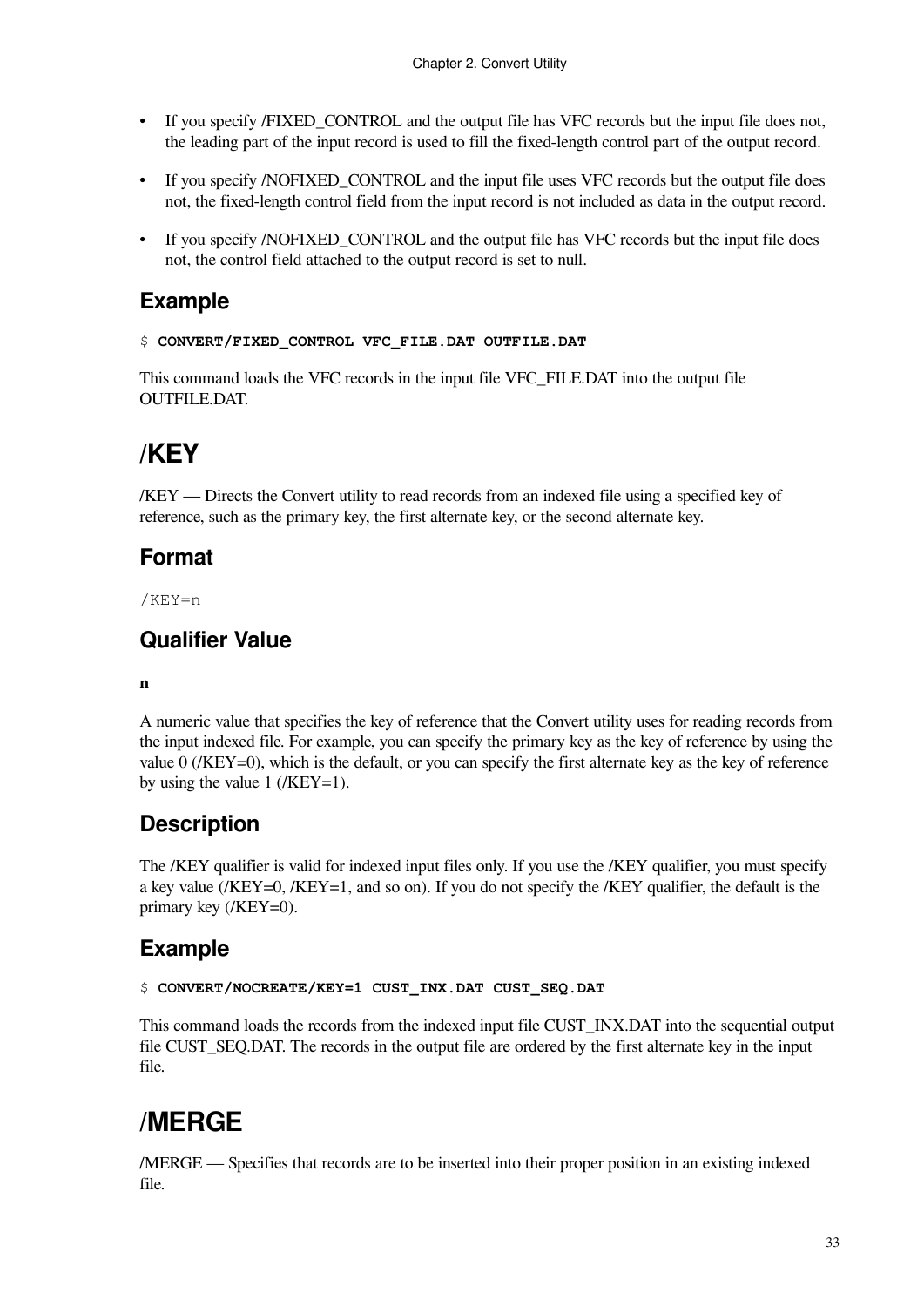## **Format**

/MERGE

```
/NOMERGE (DEFAULT)
```
## **Description**

The /MERGE qualifier is useful when your input records are not sorted and you do not want them to be sorted as they are loaded into an output file.

If you specify both /MERGE and /CREATE, /MERGE overrides the /CREATE qualifier.

## **Example**

```
$ CONVERT/MERGE ACCOUNTS.DAT MASTER_INX.DAT
```
This command loads the records from the input file ACCOUNTS.DAT into the existing indexed output file MASTER\_INX.DAT according to primary key values.

## **/PAD**

/PAD — Determines whether short records are to be padded.

## **Format**

```
/PAD [=\frac{8b}{x}]
```
/NOPAD (DEFAULT)

## **Qualifier Value**

**x**

Specifies that the short records are to be padded with either ASCII characters (A through Z, a through z, or 0 through 9) or numeric values.

To specify x as a numeric value, you must specify the numeric base using the percent symbol  $(\%)$ followed by one of the following characters:

| Indicates that $\times$ is a decimal number. |  |
|----------------------------------------------|--|
| Indicates that x is an octal number.         |  |
| Indicates that x is a hexadecimal number.    |  |

The numeric value can be any number from 0 to 255.

## **Description**

The /PAD option is valid only for fixed-output record formats and is used to pad short records with ASCII characters or numeric values. A record is too short when it contains fewer bytes than the number of bytes specified for fixed-length records.

If you specify /PAD without a qualifier value, the default pad character is the ASCII null character (binary value 0).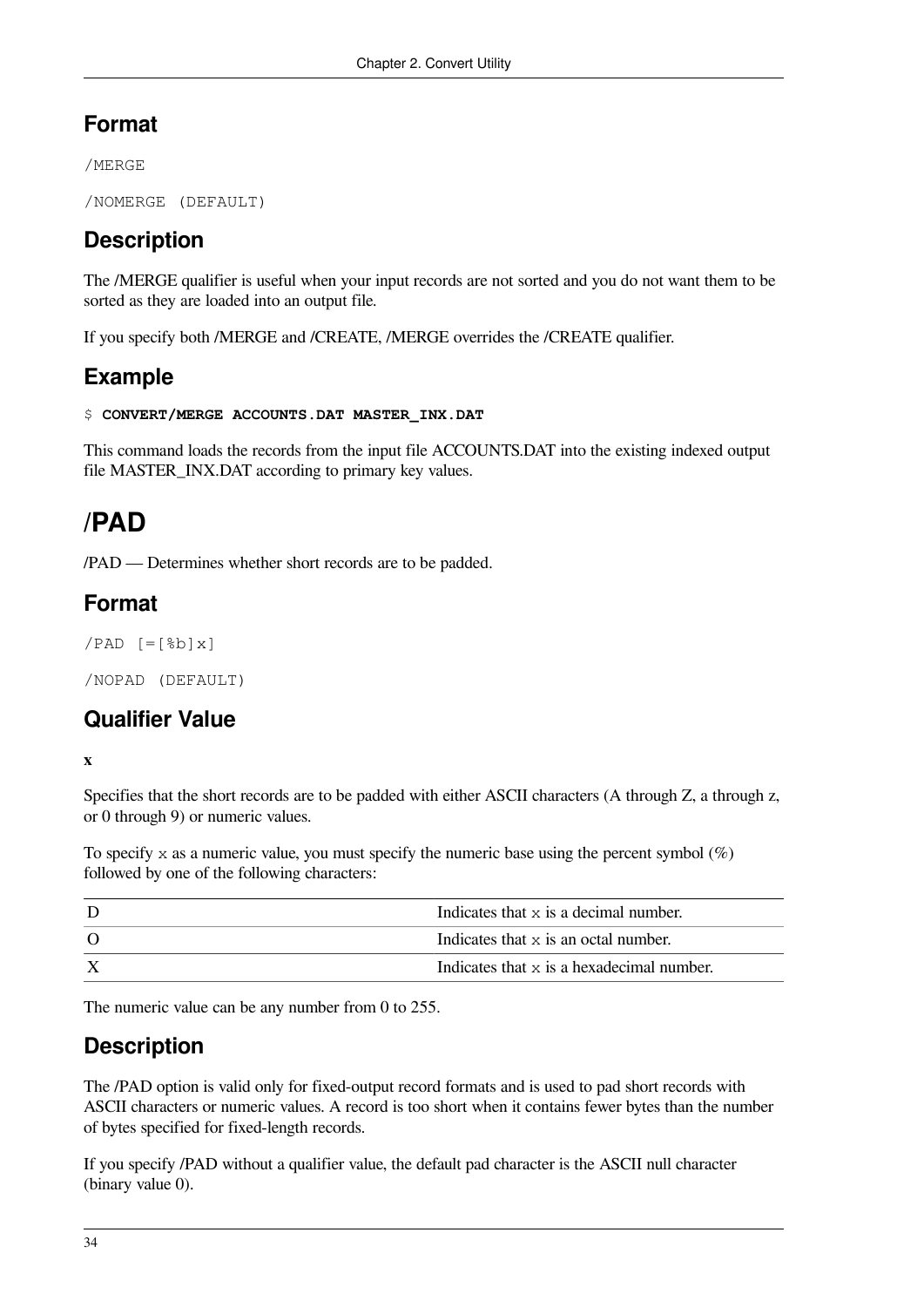### **Example**

#### 1. \$ **CONVERT/NOCREATE/PAD=%X20 INFILE.DAT OUTFILE**

This command specifies that any short records in the input file INFILE.DAT are to be padded with an ASCII space character before being loaded into the fixed-length output file OUTFILE.DAT.

```
2. $ CONVERT/FDL=FIXED/PAD=X INFILE.VAR OUTFILE.FIX
```
This command creates the fixed format file OUTFILE.FIX and then loads it with records from the variable input file INFILE.VAR. Any short records from the input file are padded with ASCII *X* characters before they are loaded into the output file.

## **/PROLOG**

/PROLOG — Specifies the prolog version number of the output indexed file.

## **Format**

/PROLOG=n

## **Qualifier Value**

 $[n]$ 

Specifies the prolog number 1, 2, or 3.

If you specify 2 for n, the output file will be either a Prolog 1 or a Prolog 2 file.

If you specify 3, the Convert utility creates a Prolog 3 file for output. Prolog 3 files accept multiple keys (or alternate keys), all data types, and segmented keys. The only restriction to using a Prolog 3 file applies to files containing overlapping key segments for the primary key. In this case, you would have to use a Prolog 2 file.

## **Description**

If you do not specify the /PROLOG qualifier, the Convert utility uses the prolog version of the first input file. If the input file is not indexed, the utility uses the RMS default. To see what this default is on your system, enter the DCL command SHOW RMS\_DEFAULT.

The /PROLOG qualifier overrides the value given with the FDL attribute KEY PROLOG.

## **Example**

```
$ CONVERT/PROLOG=3 INFILE_2 OUTFILE_3
```
This command loads the records from the Prolog 2 input file INFILE\_2 into the Prolog 3 output file OUTFILE\_3. Both the input and output file are indexed files.

## **/READ\_CHECK**

/READ\_CHECK — Specifies whether each input record is to be read from the file a second time and compared to the record originally read.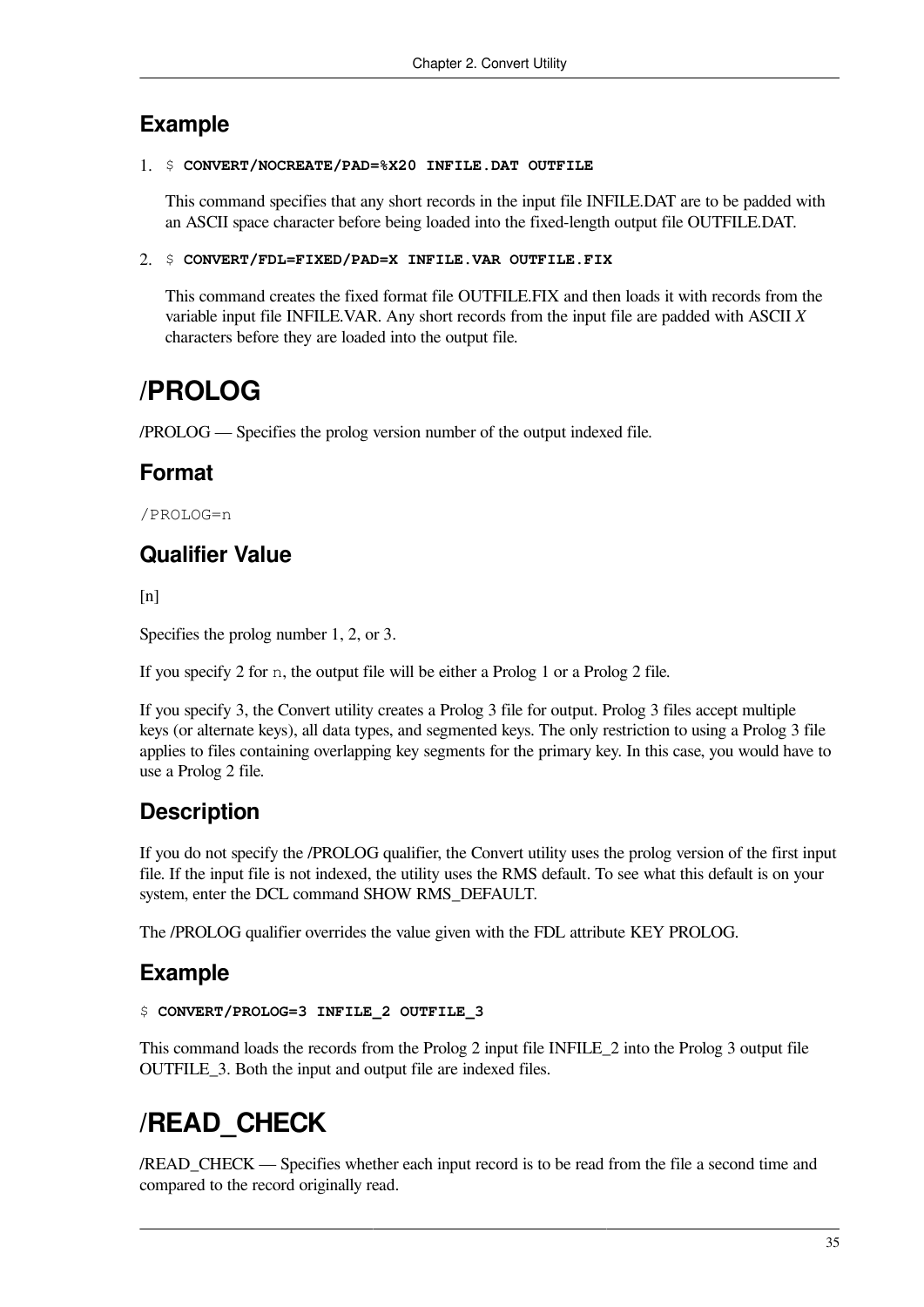## **Format**

/READ\_CHECK

/NOREAD\_CHECK (DEFAULT)

## **Example**

\$ **CONVERT/READ\_CHECK Q3\_SALES.DAT YTD\_SALES.DAT**

This command specifies that the records from the input file Q3\_SALES.DAT are to be read and checked by the file processor, and then loaded into the output file YTD\_SALES.DAT.

## **/SHARE**

/SHARE — Specifies whether the input file is to be opened for sharing with other processes during the conversion.

## **Format**

/SHARE

/NOSHARE (DEFAULT)

## **Description**

You can use the /SHARE option to generate a rough backup of a file that is always opened for sharing by some applications. However, another process can alter the records during the Convert utility operations. As a result, the consistency of the output file cannot be guaranteed.

## **Example**

#### \$ **CONVERT/SHARE SYSUAF.DAT BACKUP.DAT**

This command indicates that the input file SYSUAF.DAT is open for sharing with other processes at the same time its records are being loaded into the output file BACKUP.DAT.

## **/SECONDARY**

/SECONDARY — Increases the Convert utility's performance by reducing the number of required passes through the input data. This is accomplished by placing alternate key information into the CONVWORK file.

## **Format**

/SECONDARY=n

## **Qualifier Value**

 $[n]$ 

Specifies the number of alternate keys that will be loaded to the CONVWORK file with each pass through the input data.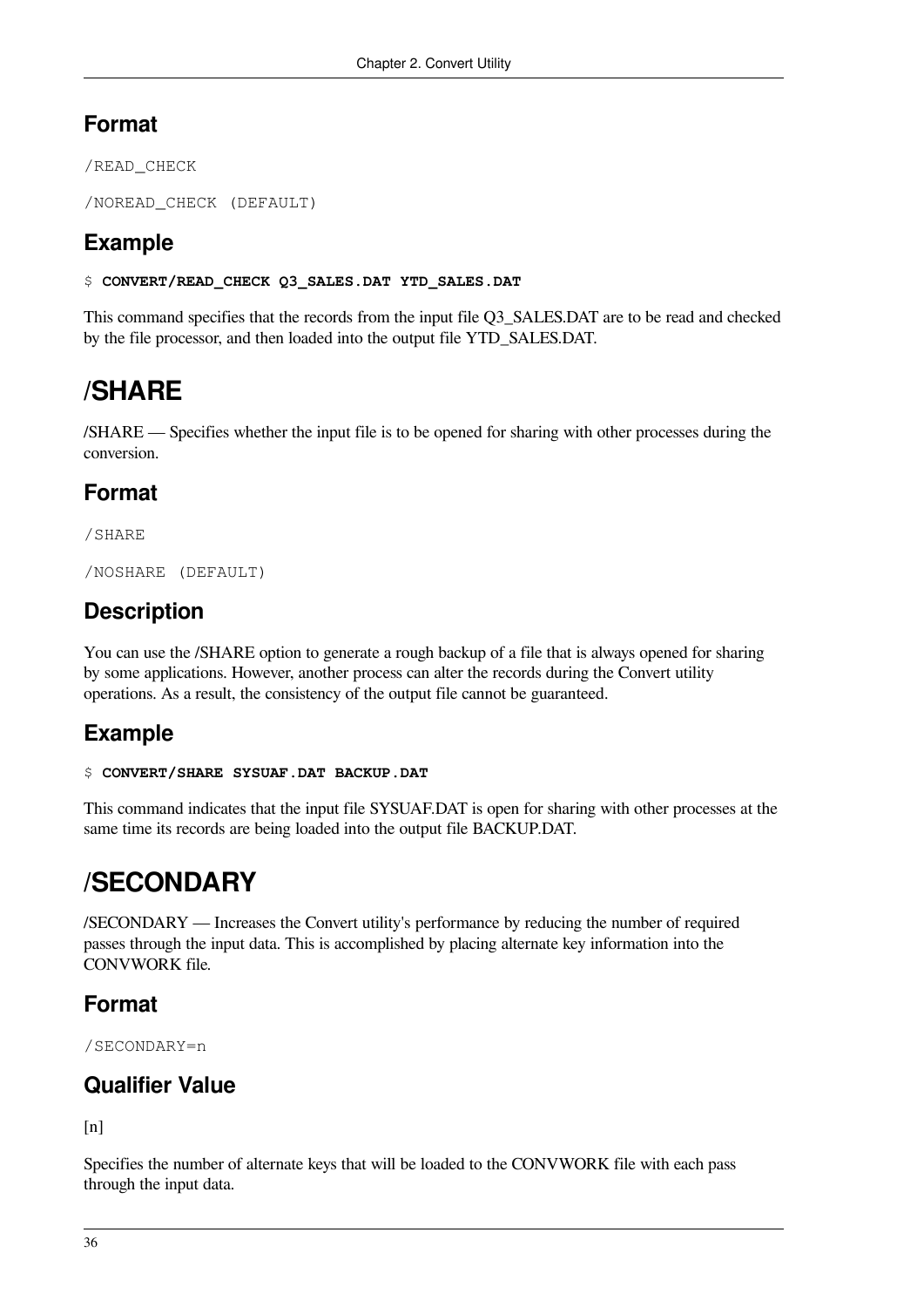The default number of alternate keys written to the CONVWORK file is 1.

## **Description**

This qualifier is valid when you are fast-loading a file with more than one alternate key. While the primary key is being loaded, the first alternate key of the file is passed to the Sort utility using the record interface. Additionally, a number of /SECONDARY number of alternate keys are extracted and placed into the CONVWORK file for subsequent Sort and Load operations.

## **Example**

```
$ CONVERT/SECONDARY=2 Q3_SALES.DAT YTD_SALES.DAT
```
This command causes the Convert utility to load the records from the input file Q3\_SALES.DAT into the output file YTD\_SALES.DAT. The 2nd and 3rd alternate keys are placed into the CONVWORK file while loading the primary key, reducing the need to read through the input data to process them.

## **/SORT**

/SORT — Specifies whether the input file is to be sorted before being loaded into an indexed file. The sort is done according to the primary key of the output file.

## **Format**

```
/SORT (DEFAULT)
```
/NOSORT

## **Description**

Two procedures can improve the sort performance:

- Increasing the size of the working set for the duration of the sort. The general rule is to use as large a working set as allowed by your working set quota. To set this value, use the DCL command SET WORKING\_SET. To see what your authorized quota is, enter the SHOW WORKING\_SET command.
- Placing the input file, the output file, and the temporary work files on separate disk devices. The default operation is to place the work files on your default device, which could cause the Convert utility to run out of disk space. To specify the location of the work files, enter a command in the following form:

```
ASSIGN device-name: SORTWORKn
```
The n represents the number of the work file, from 0 to 9. The colon is required after the device name. For example, the following two ASSIGN commands would place the work files on disks named TMPD and DEVD:

\$ ASSIGN TMPD: SORTWORK0 \$ ASSIGN DEVD: SORTWORK1

Using more than two work files is not particularly advantageous unless you have to use many smaller ones in order to fit on crowded disks. You can control the number of work files with the / WORK FILES qualifier.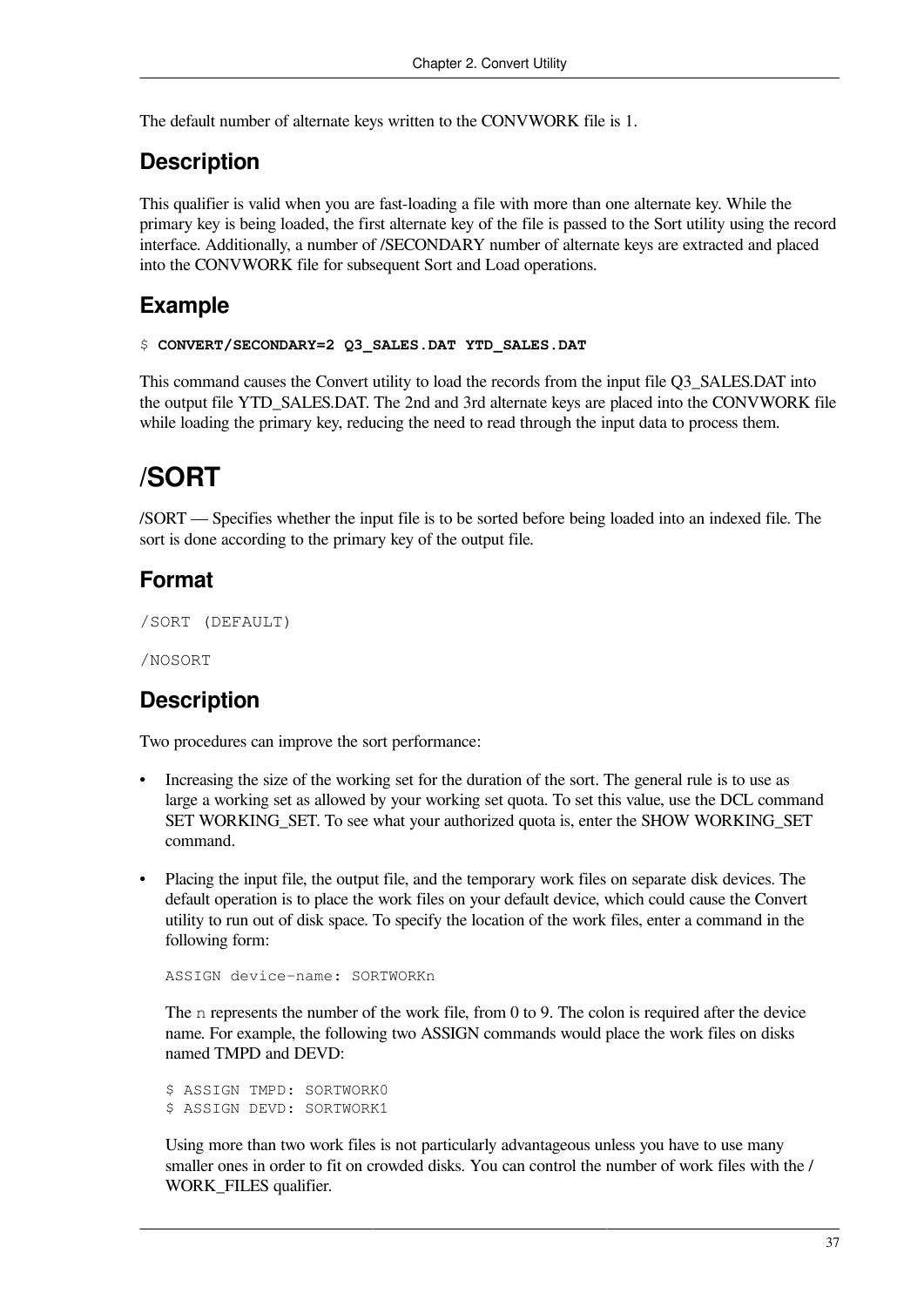For more information about using the Sort utility with the Convert utility, see the /FAST\_LOAD qualifier.

## **Examples**

1. \$ **CONVERT/SORT IN\_INX.DAT OUT\_INX.DAT**

This command causes the records in the input indexed file IN\_INX.DAT to be sorted according to the primary key values before being loaded into the output indexed file OUT\_INX.DAT.

2. \$ **CONVERT/NOSORT/FDL=REORG INX.DAT INX.DAT**

This command reorganizes the file INX.DAT according to the attributes specified in the FDL file REORG.FDL. The primary keys are not sorted because INX.DAT is already ordered by the primary key, and the primary key definition did not change.

## **/STATISTICS**

/STATISTICS — Determines whether statistics about the file conversion are to be displayed.

## **Format**

```
/STATISTICS [=keyword]
```

```
/NOSTATISTICS (DEFAULT)
```
## **Keywords**

#### **BRIEF**

Displays a summary of the file conversion at the completion of the operation.

#### **FULL**

Displays summary information at the completion of each key load containing Sort and Load statistics for the key. A summary of the file conversion is also displayed at the completion of the operation.

## **Description**

The statistics produced by the Convert utility upon completion are as follows:

- Number of files processed
- Total records processed
- Total exception records
- Total valid records
- Elapsed time
- Buffered I/O count
- Direct I/O count
- Page faults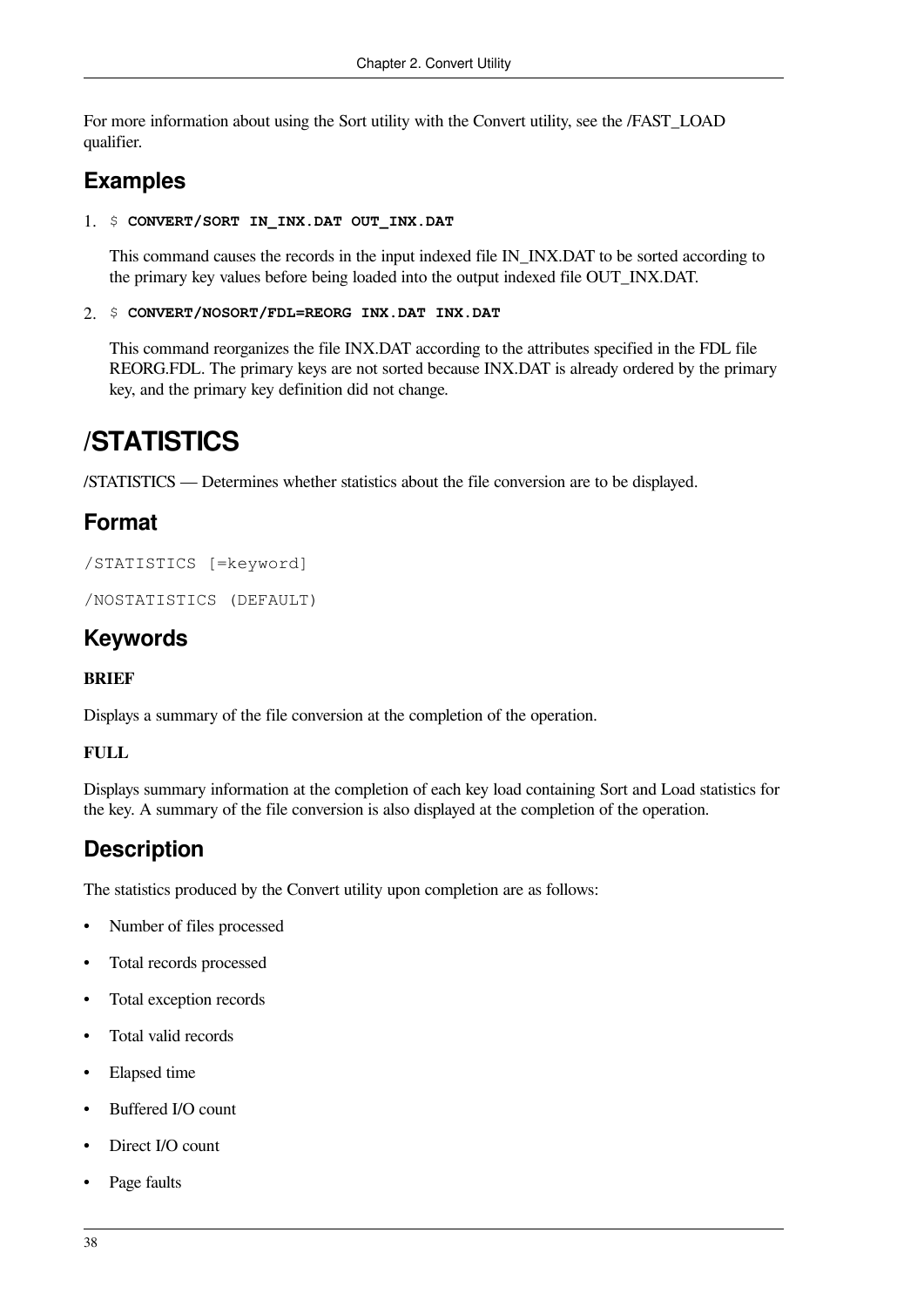• CPU time

If you specify the /STATISTICS qualifier without specifying a keyword, CONVERT defaults to / STATISTICS=BRIEF.

### **Example**

#### \$ **CONVERT/STATISTICS=FULL Q3\_SALES.DAT YTD\_SALES.DAT**

This command causes the Convert utility to load the records from the input file Q3\_SALES.DAT into the output file YTD\_SALES.DAT. Statistics about the Sort and Load of each key are displayed as each key is processed. At the completion of the file conversion, the set of summary statistics is displayed.

## **/TRUNCATE**

/TRUNCATE — Specifies whether records that exceed the maximum record length for variable-length records, or records that exceed the specified record length for fixed-length records, are to be truncated.

#### **Format**

```
/TRUNCATE
```

```
/NOTRUNCATE (DEFAULT)
```
### **Description**

If you specify /NOTRUNCATE and a long record is encountered, the record is not written to the output file. If you specify the /EXCEPTIONS\_FILE qualifier, the entire record is written to the exceptions file.

#### **Examples**

#### 1. \$ **CONVERT/TRUNCATE INFILE.DAT OUTFILE.DAT**

In response to this command, CONVERT truncates input file records to conform to the specifications of the output file.

#### 2. \$ **CONVERT/NOTRUNCATE/EXCEPTIONS\_FILE=EXFILE INFILE OUTFILE**

This command causes the Convert utility to write input file records that exceed the size specifications of the output file to the exceptions file.

## **/WORK\_FILES**

/WORK\_FILES — Specifies the number of temporary work files to be used during the sort process.

#### **Format**

/WORK\_FILES=n

#### **Qualifier Value**

#### **n**

Specifies the number of work files you want. You can specify 0 or any value from 1 through 10.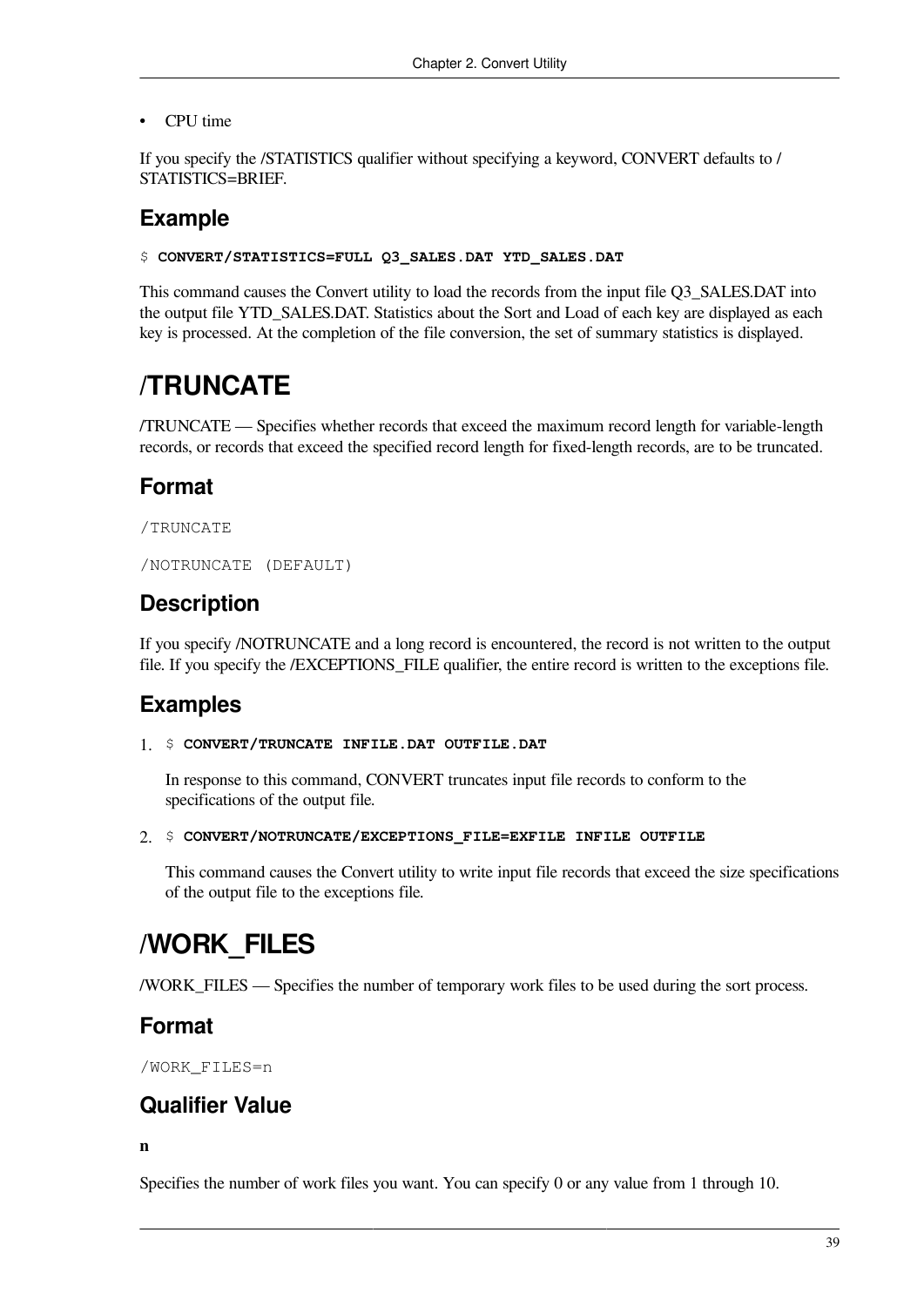The default number of work files used during a sort is 2.

### **Description**

This qualifier is valid when you are fast-loading a file with multiple keys or when you specify the /SORT qualifier. For more information about sorting, see both the /SORT and the /FAST\_LOAD qualifiers.

## **Example**

```
$ CONVERT/WORK_FILES=0 UPDATE.DAT MASTER.DAT
```
This command loads the records from the input file UPDATE.DAT into the output file MASTER.DAT without using any work files.

## **/WRITE\_CHECK**

/WRITE\_CHECK — Specifies whether all writes are to be checked by comparing the new disk records with the original records in memory.

## **Format**

/WRITE\_CHECK

/NOWRITE\_CHECK (DEFAULT)

## **Description**

If you use this switch, each new record on the disk is read and then compared with the original record in memory.

## **Example**

#### \$ **CONVERT/WRITE\_CHECK UPDATE.DAT MASTER.DAT**

In response to this command, the Convert utility loads the records from the input file UPDATE.DAT into the output file MASTER.DAT, and then compares the output records with the input for accuracy.

## **Examples**

#### 1. \$ **CONVERT/NOCREATE/TRUNCATE/EXCEPTIONS\_FILE=EXFILE VARFILE.DAT FIXFILE.DAT**

This command causes the Convert utility to copy records from a file with variable-length records (VARFILE.DAT) to a file with fixed-length records (FIXFILE.DAT). Records longer than the fixed length are truncated, and short records are copied to the exceptions file EXFILE.EXC.

#### 2. \$ **CONVERT FILE.IDX FILE.IDX**

This command creates the output file FILE.IDX with a version number one higher than that of the input file. The output file is a copy of the input file, but it is a clean copy without bucket splits, RRVs (record reference vectors), or pointers to deleted records. The performance of the output file is also improved.

Note that the Convert utility establishes new record file addresses (RFAs) during such reorganizations.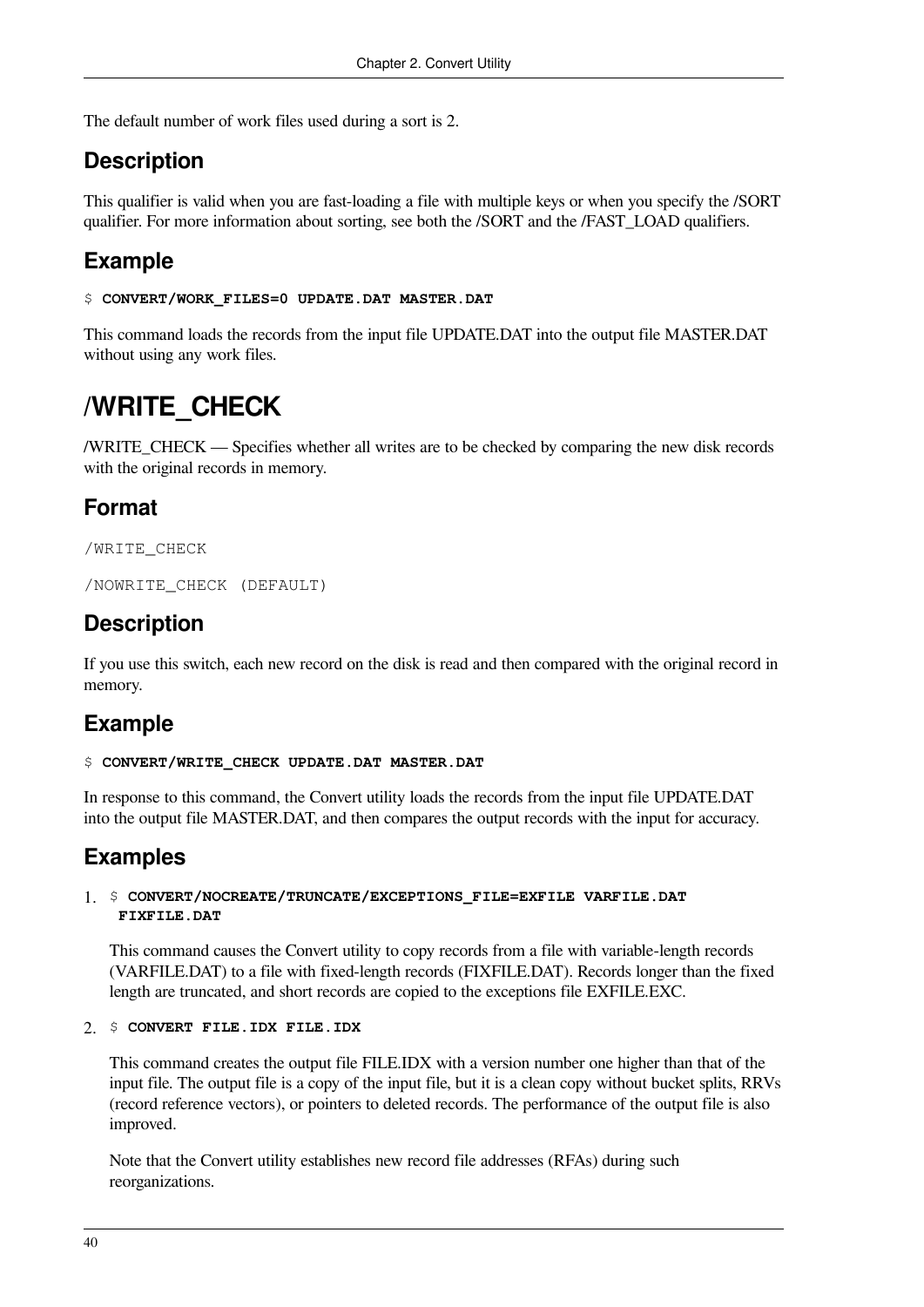#### 3. \$ **CONVERT/FDL=TEST.FDL TRNTO::DBA1:[EXP]SUB.DAT OUT.DAT**

This command creates a new sequential file OUT.DAT with stream record format at the local node, according to the specification in the previously created FDL file TEST.FDL. The input file SUB.DAT at remote node TRNTO is sequential with variable-length record format. The Convert utility copies records from SUB.DAT to OUT.DAT, changing the format of the records.

The contents of the FDL file TEST.FDL are as follows:

| SOURCE           | VAX/VMS         |
|------------------|-----------------|
|                  |                 |
| ORGANIZATION     | SEOUENTIAL      |
|                  |                 |
| BLOCK SPAN       | YES             |
| CARRIAGE CONTROL | CARRIAGE RETURN |
| FORMAT           | <b>STREAM</b>   |
| SIZE             |                 |
|                  |                 |

#### 4. \$ **CONVERT MASTER.DAT DENVER::DB1:[PROD]MASTER.SAV**

This command creates a new file called MASTER.SAV at remote node DENVER from the file MASTER.DAT at the local node. Because the /FDL qualifier is not used, the new file has the same file organization and record format as the original file. The action of this CONVERT command is similar to that performed by the COPY command. However, CONVERT transfers the file record by record and thus does not use block I/O.

#### 5. \$ **CONVERT/APPEND SALES.TMP KANSAS::[200,2]SALES.CMD**

This command causes records from the file SALES.TMP at the local node to be added sequentially to the end of the output file SALES.CMD at remote node KANSAS. The file SALES.TMP is sequential with variable-length record format, and the file SALES.CMD is sequential with stream record format. When the Convert utility loads records from the input file to the output file, it changes the record format.

#### 6. \$ **CONVERT/FDL=FIXED/PAD=0/TRUNCATE INFILE.VAR OUTFILE.FIX**

This command creates the fixed format file OUTFILE.FIX and then loads it with records from the variable input file INFILE.VAR. Before they are loaded, any short records from the input file are padded with an ASCII 0 character, and any long records are truncated.

7. \$ CONVERT/FDL=SYS\$INPUT FORT.DAT STREAM.DAT FILE ORGANIZATION SEQUENTIAL RECORD CARRIAGE\_CONTROL CARRIAGE\_RETURN FORMAT STREAM **[Ctrl/Z]**

This command converts the FORTRAN carriage control file FORT.DAT to a stream file that prints or types identically. The number of records may differ, and the FORTRAN carriage control information is removed from the records.

8. \$ CONVERT/FDL=SYS\$INPUT FORT.DAT VAR.DAT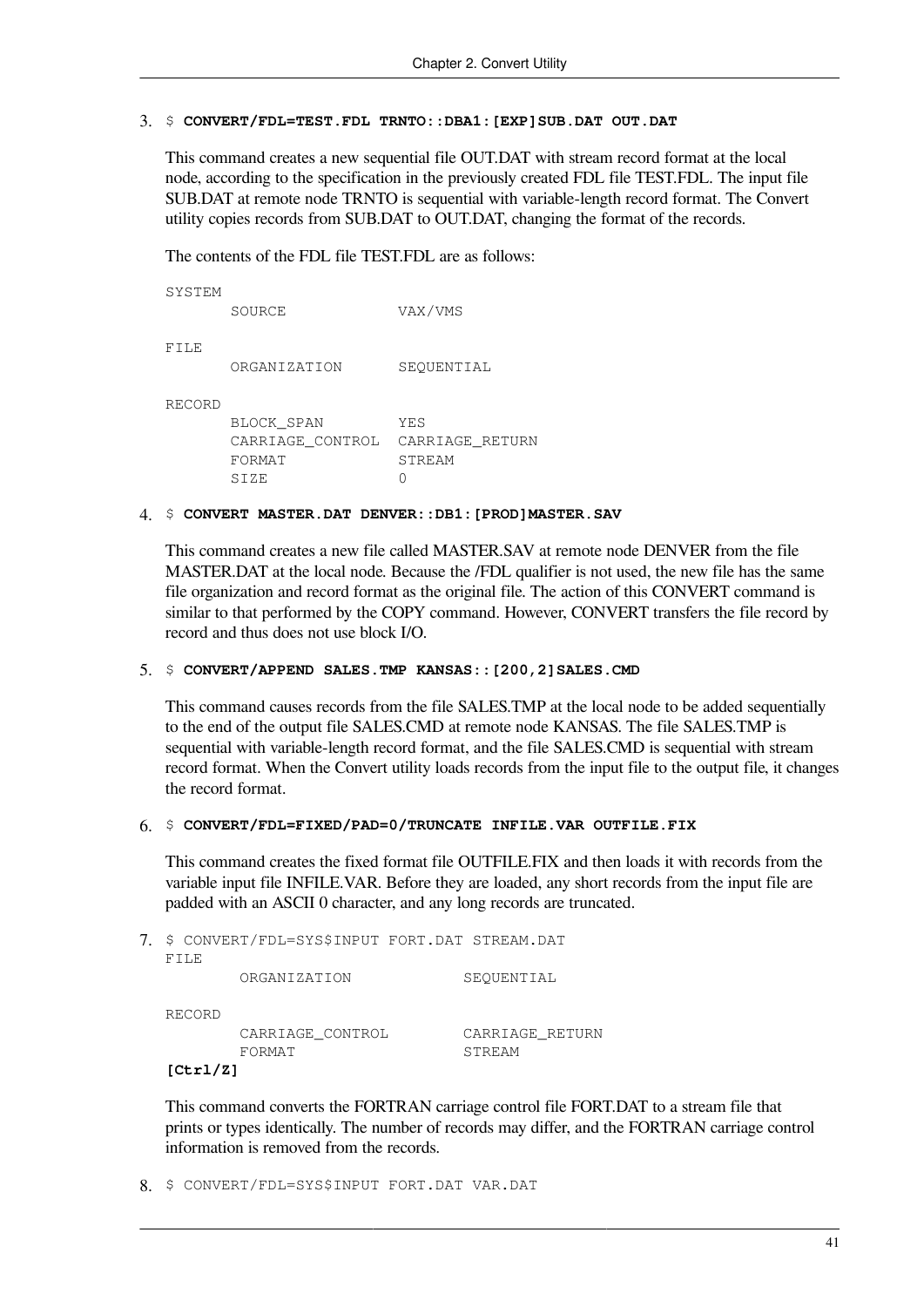FILE

ORGANIZATION SEQUENTIAL

RECORD

 CARRIAGE\_CONTROL CARRIAGE\_RETURN FORMAT VARIABLE

#### **[Ctrl/Z]**

This command converts the FORTRAN carriage control file FORT.DAT to a variable-length record file. The FORTRAN carriage control information is preserved as the first data byte, and the number of records in the output and input files is the same.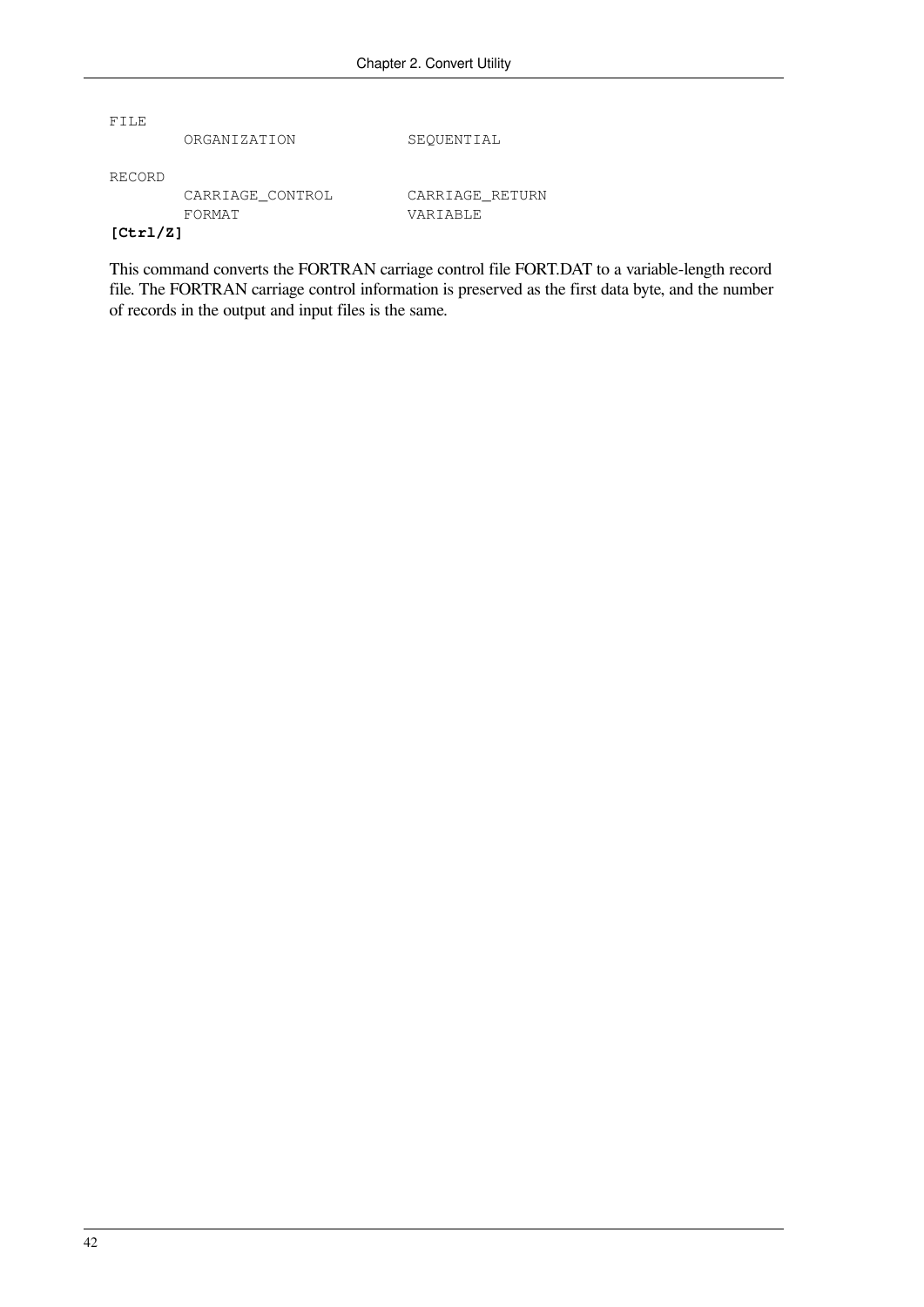# <span id="page-50-0"></span>**Chapter 3. Convert/Reclaim Utility**

The Convert/Reclaim utility (CONVERT/RECLAIM) reclaims empty buckets in Prolog 3 indexed file on local and remote nodes. Using the /KEY qualifier, you can reclaim index buckets for specific keys. If you request statistics and specify a group of keys, the Convert/Reclaim utility returns statistics separately for each specified key.

Unlike the Convert utility, the Convert/Reclaim utility preserves the RFAs from the input file. In general, the Convert utility provides more efficient indexed files than the Convert/Reclaim utility.

You can use callable routines to perform Convert/Reclaim utility functions from within a program. For more information, refer to the CONVERT routines in the *VSI OpenVMS Utility Routines Manual*.

# **3.1. Using the Convert/Reclaim Utility**

The Convert/Reclaim utility reclaims empty buckets in an existing Prolog 3 indexed file. The organization, record format, and key order of the file are not changed.

When you delete all the records in a bucket, it still retains its position within the database because it has a specified range of primary key values associated with it. When you write new records to the file, the records with primary key in the specified range are written to the bucket.

If your application has buckets with records that do not use a primary key left over from a deleted record, empty buckets cannot be reused unless you reclaim them. To reclaim a bucket, the Convert/ Reclaim utility deletes the old pointers to it and puts it on a list of free buckets. When an application adds records and needs a bucket, RMS goes to the free bucket list and sets up pointers to a bucket from the free bucket list. By reclaiming buckets, you may avoid extending the file, thereby optimizing processing efficiency.

Another benefit in using the Convert/Reclaim utility is that the utility preserves RFA (record file address) access to the file.

You cannot use the Convert/Reclaim utility on Prolog 1 or Prolog 2 indexed files. To reclaim empty buckets in a Prolog 1 or Prolog 2 indexed file, you must first reorganize the file by using the Convert utility. This reorganization creates a new version of the file. Note however, that the Convert utility establishes new RFAs for the file records.

To invoke the Convert/Reclaim utility from within a program, use the callable CONV\$RECLAIM routine. For more information, refer to the *VSI OpenVMS Utility Routines Manual*.

## **CONVERT/RECLAIM Usage Summary**

CONVERT/RECLAIM Usage Summary — The Convert/Reclaim utility (CONVERT/RECLAIM) reclaims empty buckets in Prolog 3 indexed files so that new records can be written into the reclaimed buckets. The output file retains the same record format, file organization, and key order as the input file.

## **Format**

CONVERT/RECLAIM filespec

#### **filespec**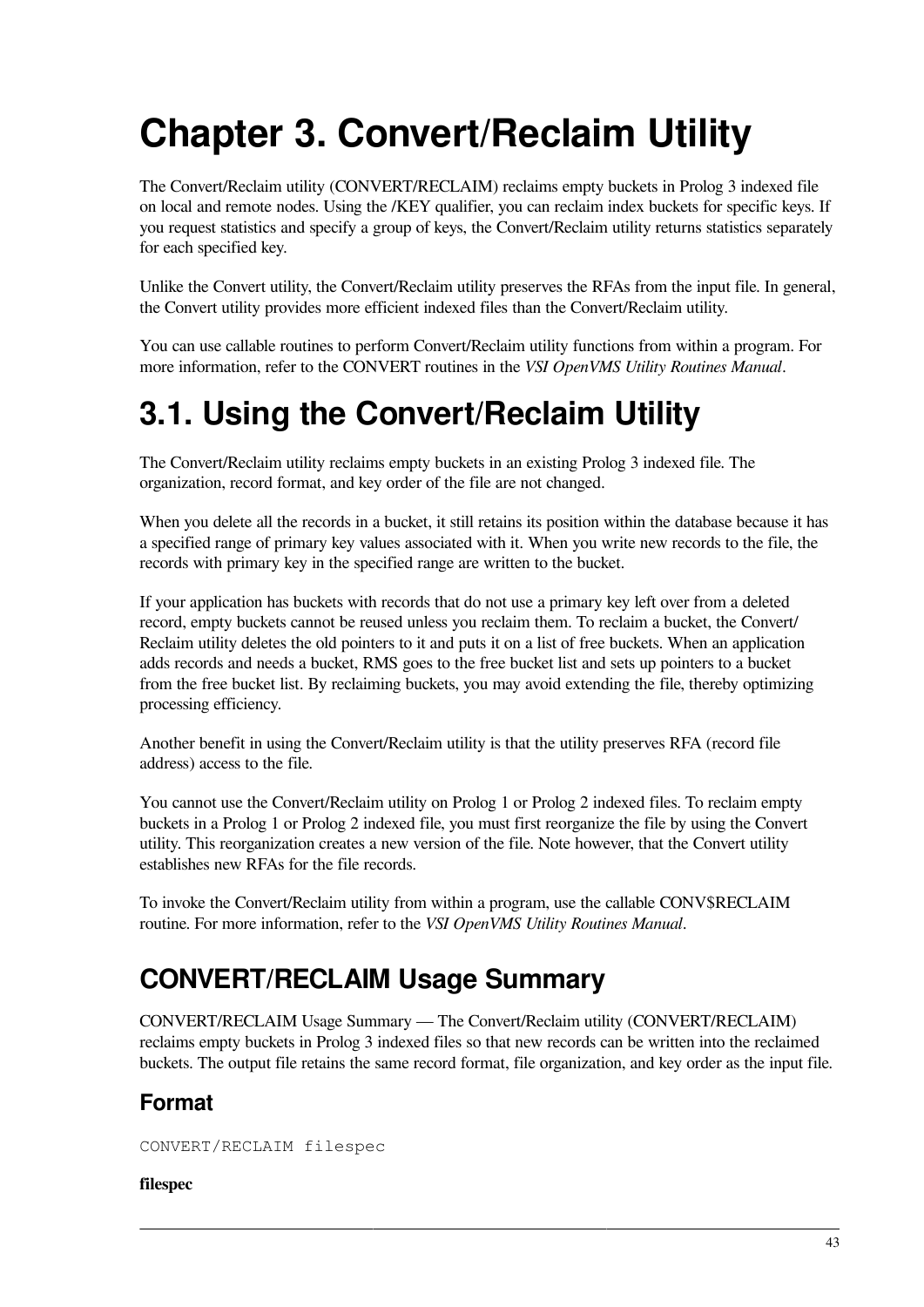Specifies the Prolog 3 indexed file in which you want to reclaim buckets. When you use the CONVERT/ RECLAIM command, the file cannot be opened for shared access.

## **Usage Summary**

Invoke the Convert/Reclaim utility by entering the CONVERT/RECLAIM command at the DCL level. Exit the Convert/Reclaim utility by letting the utility run to successful completion. The Convert/Reclaim utility produces an output file only if you specify the /STATISTICS command qualifier.

If you want to execute CONVERT/RECLAIM commands over a network, you need NETMBX privilege.

## **Qualifiers**

Qualifiers — This section describes the CONVERT/RECLAIM command qualifiers. Using these qualifiers, you can reclaim index buckets by key and you can also request reclamation statistics.

## **/KEY**

/KEY — The /KEY qualifier lets you reclaim index buckets for specified keys.

## **Format**

```
/KEY=key_number[,...] filename
```
## **Qualifier Values**

#### **key\_number**

Specifies the key number for the buckets to be reclaimed.

#### **filename**

Specifies the name of the index file containing the buckets to be reclaimed.

## **Description**

If you request statistics and specify the /KEY qualifier, the utility reports the statistics for each key separately. If you do not use the /KEY qualifier, the default is to reclaim all index buckets and to provide a single report.

## **/STATISTICS**

/STATISTICS — Determines whether statistics about the completed conversion and reclamation are displayed. If you do not specify reclamation of index buckets by key, all buckets are reclaimed and a single statistics report is generated. If you specify reclamation of index buckets by key, a separate set of statistics is returned for each specified key.

## **Format**

/STATISTICS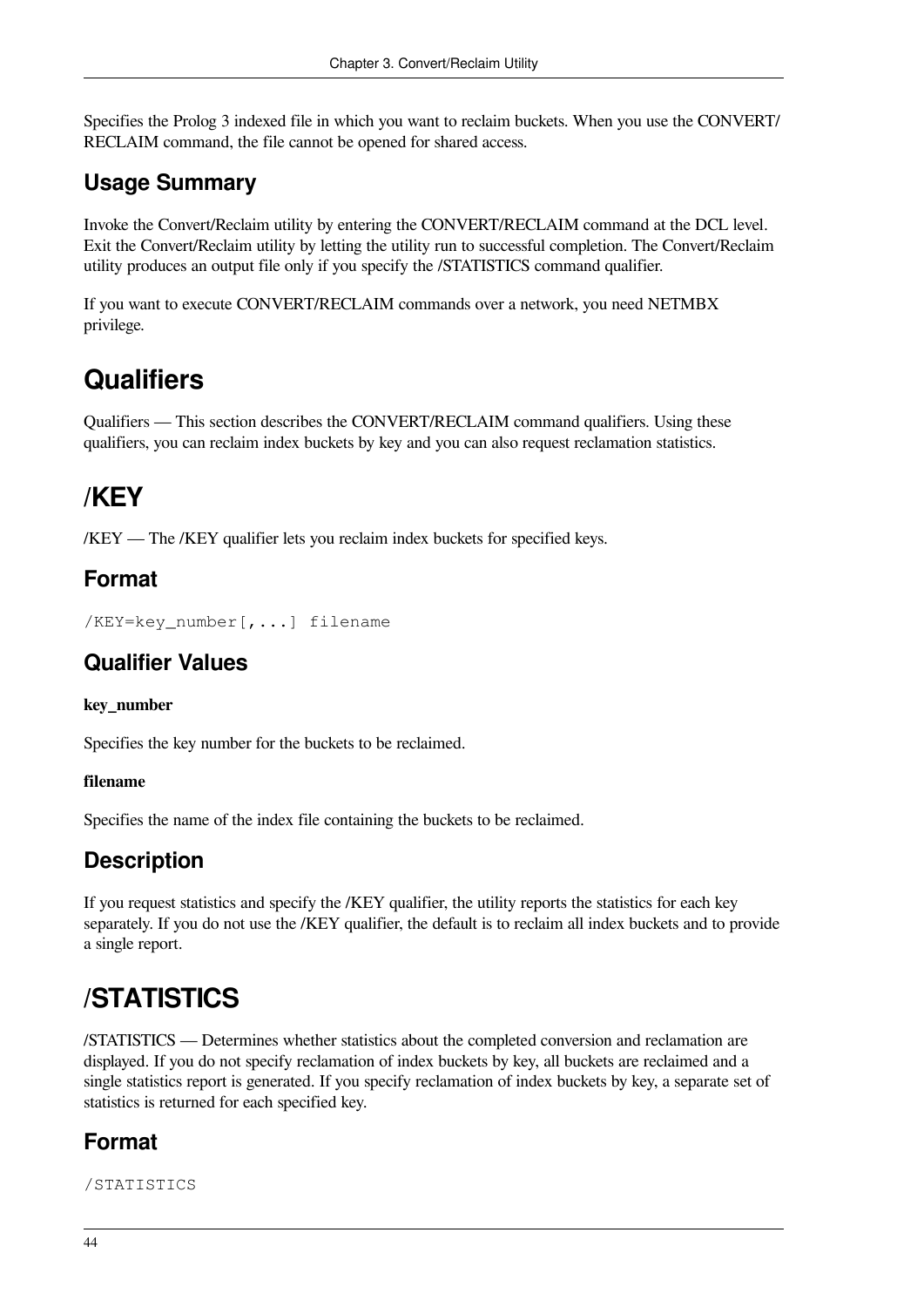/NOSTATISTICS (DEFAULT)

## **Description**

The Convert/Reclaim utility provides the following statistics:

- Total buckets scanned
- Data buckets reclaimed
- Index buckets reclaimed
- Total buckets reclaimed
- Elapsed time
- Buffered I/O
- Direct I/O
- Page faults
- CPU time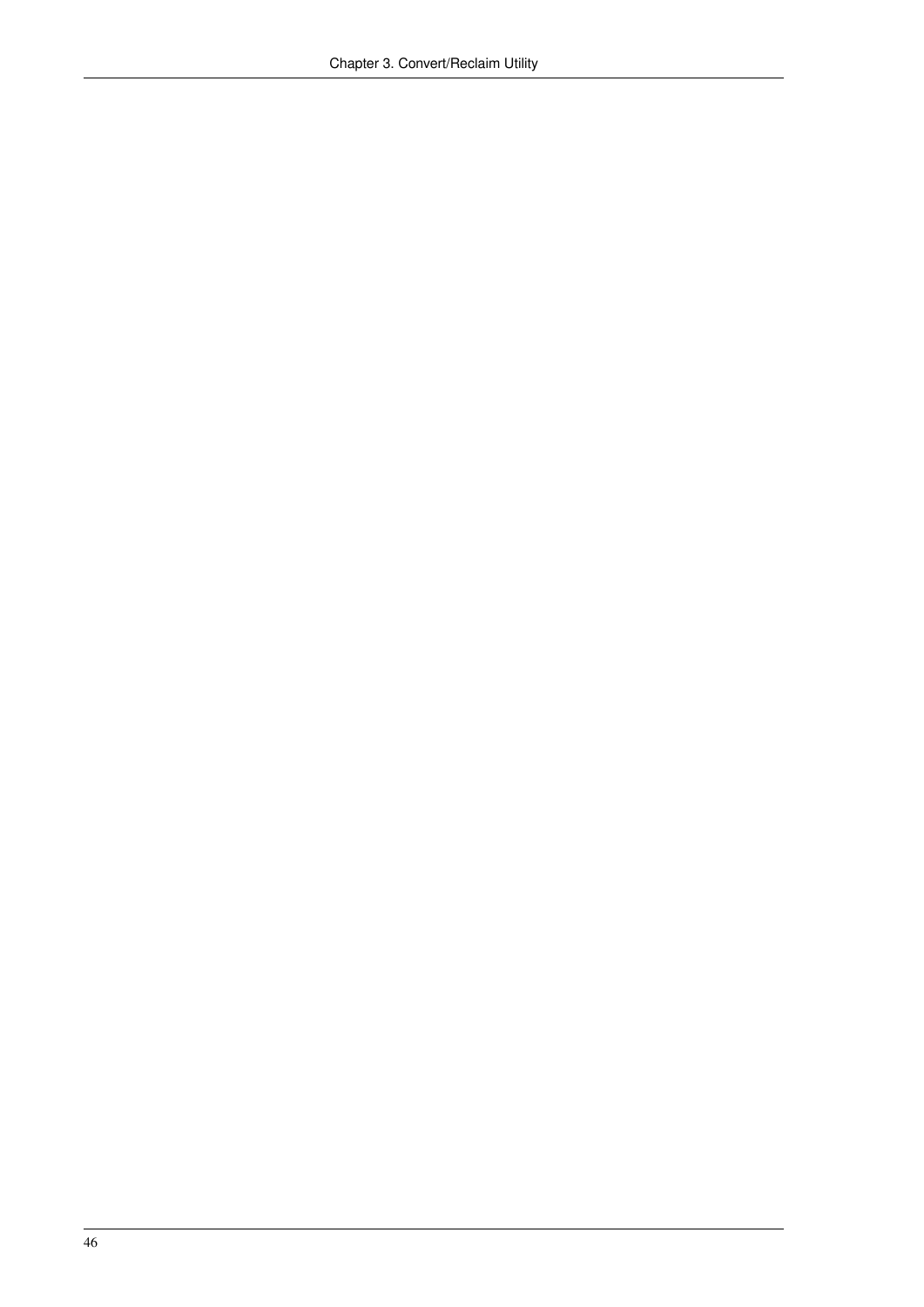# **Chapter 4. File Definition Language Facility**

The File Definition Language facility includes the File Definition Language (FDL), the Create/FDL utility (see [Chapter](#page-94-0) 5), and the Edit/FDL utility (see [Chapter](#page-98-0) 6). This chapter describes the File Definition Language.

# **4.1. Overview**

The File Definition Language facility helps you design data files that can be processed efficiently by using a model file (FDL file) whose attributes (characteristics) are subsequently applied to the data file. This section provides an overview of an FDL file, briefly describing each of its *primary attributes*. Other sections expand on each of the primary attributes, presenting them in alphabetical order.

An FDL file is a collection of file sections, where each section describes a file attribute. The file sections appear in the following order:

- TITLE
- IDENT
- SYSTEM
- FILE
- DATE
- RECORD
- ACCESS
- NETWORK
- **SHARING**
- CONNECT
- AREA
- KEY
- ANALYSIS\_OF\_AREA
- ANALYSIS\_OF\_KEY

The TITLE, IDENT, AREA, KEY, ANALYSIS\_OF\_AREA, and ANALYSIS\_OF\_KEY sections take values. The SYSTEM, FILE, DATE, RECORD, ACCESS, SHARING, and CONNECT sections do not take values; instead, they serve as labels for the related sections. The ANALYSIS\_OF\_AREA and ANALYSIS OF KEY sections appear only in FDL files created with the Analyze/RMS File utility (ANALYZE/RMS\_FILE).

Each section may include a lower order of file characteristics called *secondary attributes*, and some secondary attributes have a third level of attributes called *qualifiers*. An FDL file consists of attribute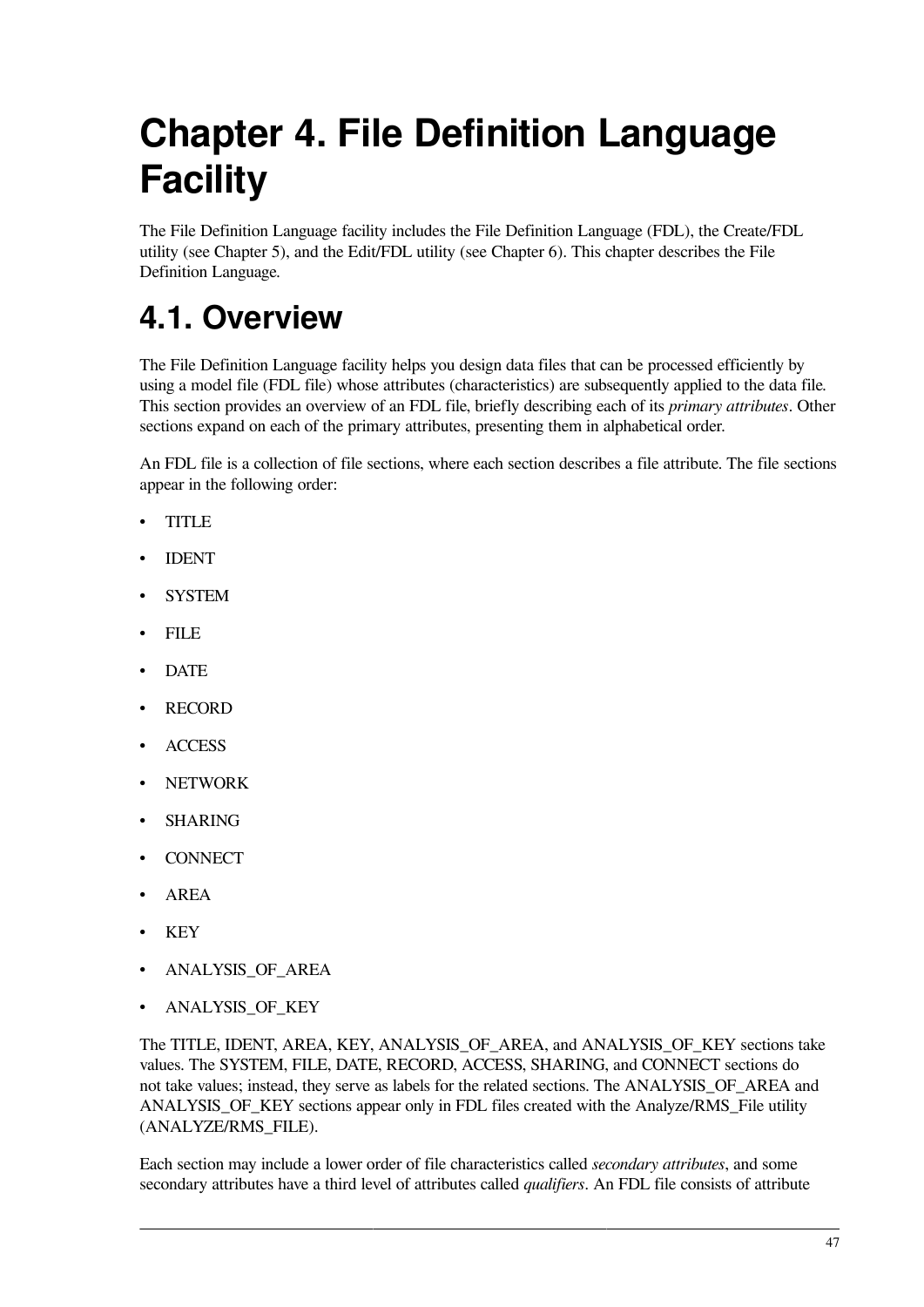keywords followed by their assigned values. Lowercase letters and uppercase letters are equivalent and can be used interchangeably. Secondary attributes can be either create-time attributes or run-time attributes. Create-time attribute values are established when the file is created. Run-time attributes are established just prior to an application's opening or connecting to an existing file by calling the FDL \$PARSE routine and by passing the routine the applicable FDL file specification. See the *VSI OpenVMS Utility Routines Manual* for details about using the FDL\$PARSE routine.

| Switch       | A logical value set to TRUE (YES) or FALSE<br>(NO). TRUE or YES asserts the attribute; FALSE<br>or NO negates it. You can abbreviate the logical<br>values to T (TRUE), Y (YES), F (FALSE), and N<br>(NO).                                       |
|--------------|--------------------------------------------------------------------------------------------------------------------------------------------------------------------------------------------------------------------------------------------------|
| Keyword      | One or more words that follow the attribute name.<br>When you use multiple keywords with an attribute,<br>you must enclose them in parentheses and separate<br>them by commas. You can truncate a keyword to<br>its unique leading character(s). |
| String value | A character string that follows the attribute name.<br>You should enclose a string value in a pair of single<br>or double quotation marks. The null string is a<br>valid string value.                                                           |
| Number       | A decimal number.                                                                                                                                                                                                                                |

Attributes take one of the following value types:

The following sections describe primary and secondary attributes and contain cross-references to corresponding fields (parameters) in RMS control blocks. The term *DECnet for OpenVMS operations* refers to remote file access between two OpenVMS operating systems and, unless stated otherwise, attributes are supported for DECnet for OpenVMS operations.

# **4.2. ACCESS Section**

The ACCESS primary attribute allows you to specify file-processing operations by assigning appropriate values to the secondary attributes. The ACCESS keyword takes no values; it serves only to define this section.

The following table lists the ACCESS secondary attributes and their default values. Note that all of the ACCESS secondary attributes are run-time attributes.

| <b>Secondary Attribute</b> | <b>Default Value</b>                       |  |
|----------------------------|--------------------------------------------|--|
| <b>BLOCK IO</b>            | <b>FALSE</b>                               |  |
| <b>DELETE</b>              | <b>FALSE</b>                               |  |
| <b>GET</b>                 | <b>GET</b> when performing an Open service |  |
| <b>PUT</b>                 | PUT when performing a Create service       |  |
| <b>RECORD IO</b>           | <b>FALSE</b>                               |  |
| <b>TRUNCATE</b>            | <b>FALSE</b>                               |  |
| <b>UPDATE</b>              | <b>FALSE</b>                               |  |

#### **BLOCK\_IO**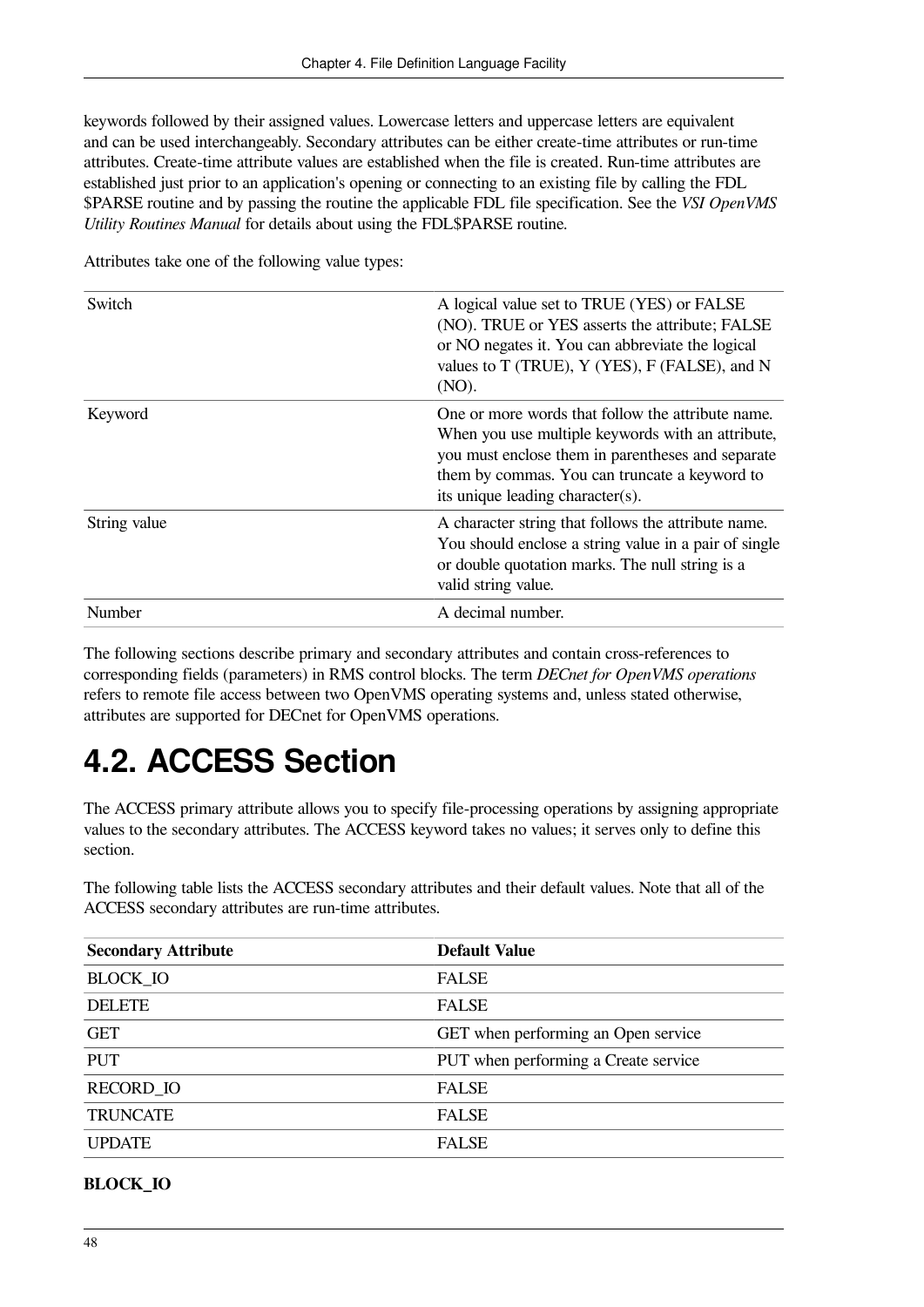This switch specifies block I/O operations involving either the Read or the Write RMS service, depending on whether you have specified the GET (Read service) or the PUT (Write service) ACCESS secondary attributes. If you specify BLOCK IO, no record I/O operations (such as DELETE, GET, PUT, TRUNCATE, or UPDATE) can be performed. The BLOCK\_IO secondary attribute also permits you to use the Space service.

The BLOCK\_IO attribute corresponds to the BIO option in the FAB\$B\_FAC field.

#### **DELETE**

This switch enables Delete operations. The DELETE attribute corresponds to the DEL option in the FAB \$B\_FAC field.

#### **GET**

This switch specifies either the Get or the Find RMS service. GET is the default when you are opening the file and when one of the following conditions exists:

- No other ACCESS section secondary attribute is defined.
- The DELETE or UPDATE secondary attributes in the SHARING section have been specified.

If you also specify the BLOCK\_IO attribute, you can perform Read services. The GET attribute corresponds to the GET option in the FAB\$B\_FAC field.

#### **PUT**

This switch specifies the Put service or the Extend service. PUT is the default when you create a file. If you specify the PUT attribute and the BLOCK\_IO attribute, you can perform Write services.

The PUT attribute corresponds to the PUT option in the FAB\$B\_FAC field.

#### **RECORD\_IO**

This switch allows mixed record I/O and block I/O operations under certain circumstances (see the *VSI OpenVMS Record Management Services Reference Manual* for more information).

The RECORD–IO attribute corresponds to the BRO option in the FAB\$B\_FAC field.

#### **TRUNCATE**

This switch allows Truncate operations. The TRUNCATE attribute corresponds to the TRN option in the FAB\$B\_FAC field.

#### **UPDATE**

This switch selects either the Update service or the Extend service. The UPDATE attribute corresponds to the UPD option in the FAB\$B\_FAC field.

## **4.2.1. ANALYSIS\_OF\_AREA Section**

The Analyze/RMS\_File utility (ANALYZE/RMS\_FILE) creates the ANALYSIS\_OF\_AREA section and supplies it with values. The ANALYSIS\_OF\_AREA section appears only in FDL files that describe indexed files.

This primary section has only one secondary attribute: the run-time attribute RECLAIMED\_SPACE.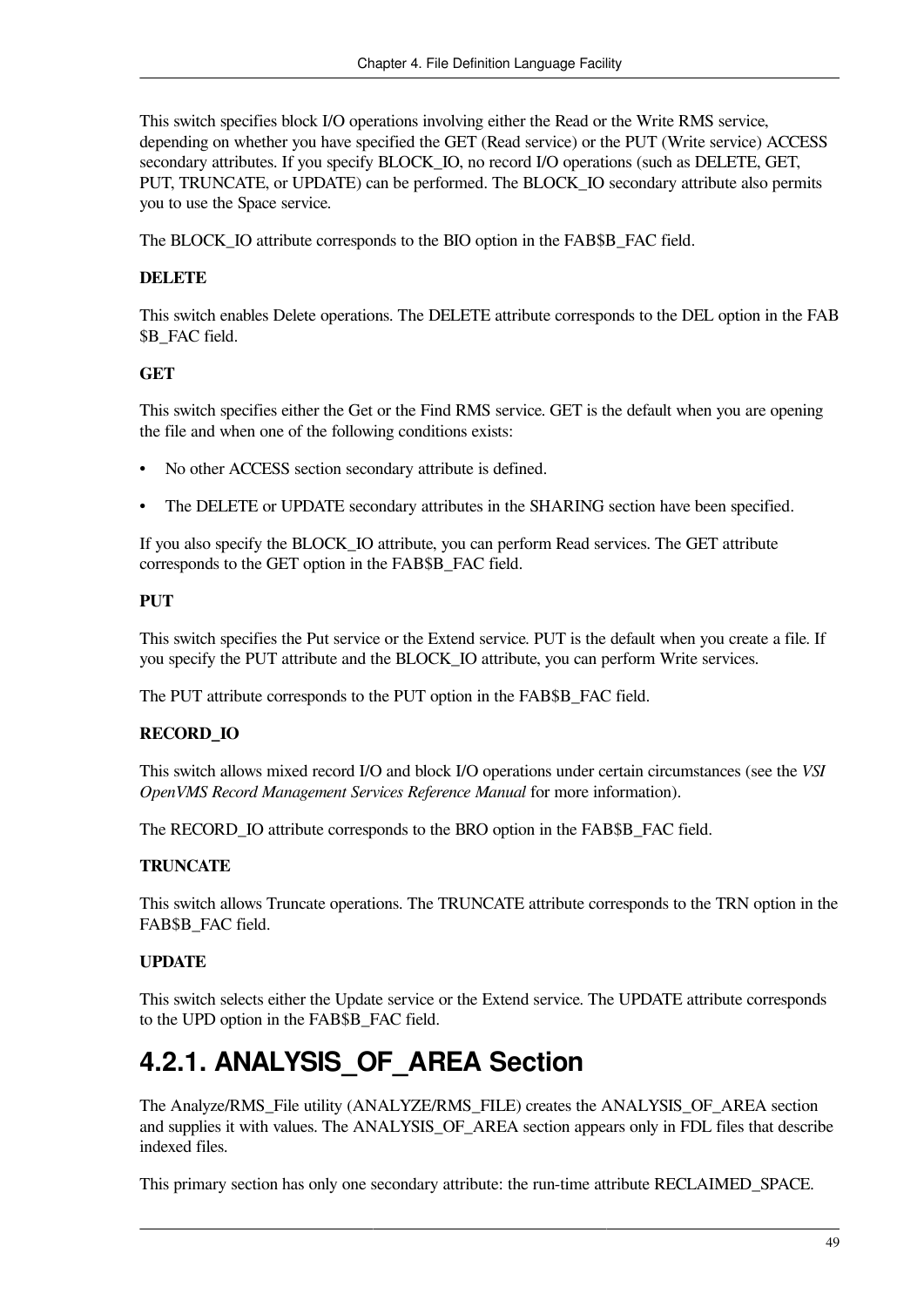#### **RECLAIMED\_SPACE**

ANALYZE/RMS\_FILE supplies a number value for the RECLAIMED\_SPACE secondary attribute that represents the number of blocks in the area reclaimed by the Convert utility (CONVERT) using the / RECLAIM qualifier. For more information about using CONVERT/RECLAIM, see [Chapter](#page-50-0) 3.

# **4.3. ANALYSIS\_OF\_KEY Section**

ANALYZE/RMS\_FILE creates the ANALYSIS\_OF\_KEY section and supplies appropriate values. The Edit/FDL utility uses the ANALYSIS OF KEY section in its Optimize script for FDL files that define an indexed file.

The primary attribute ANALYSIS\_OF\_KEY has a numeric value that represents the key being analyzed (0 is the primary key).

The following table lists the ANALYSIS\_OF\_KEY secondary attributes. Note that all ANALYSIS\_OF\_KEY secondary attributes are run-time attributes. All values returned to the attributes are numerical.

| <b>Secondary Attribute</b>  | <b>Default Value</b> |
|-----------------------------|----------------------|
| <b>DATA FILL</b>            | None                 |
| DATA_KEY_COMPRESSION        | None                 |
| DATA_RECORD_COMPRESSION     | None                 |
| DATA RECORD COUNT           | None                 |
| DATA SPACE OCCUPIED         | None                 |
| <b>DEPTH</b>                | None                 |
| <b>DUPLICATES_PER_SIDR</b>  | None                 |
| <b>INDEX COMPRESSION</b>    | None                 |
| <b>INDEX_FILL</b>           | None                 |
| <b>INDEX SPACE OCCUPIED</b> | None                 |
| LEVEL1 RECORD COUNT         | None                 |
| <b>MEAN DATA LENGTH</b>     | None                 |
| MEAN INDEX LENGTH           | None                 |

#### **DATA\_FILL**

This attribute shows the percentage of bytes per bucket in the data level that has been filled.

#### **DATA\_KEY\_COMPRESSION**

This attribute shows the percentage of compression achieved for the primary keys. For example, if the keys added up to 1000 bytes and compression reduced that figure to 600 bytes, the value shown in the DATA\_KEY\_COMPRESSION attribute would be 40 (representing 40 percent compression).

Negative compression might occur because of the overhead involved. If you see a negative value, you should disable that type of compression in the KEY section.

#### **DATA\_RECORD\_COMPRESSION**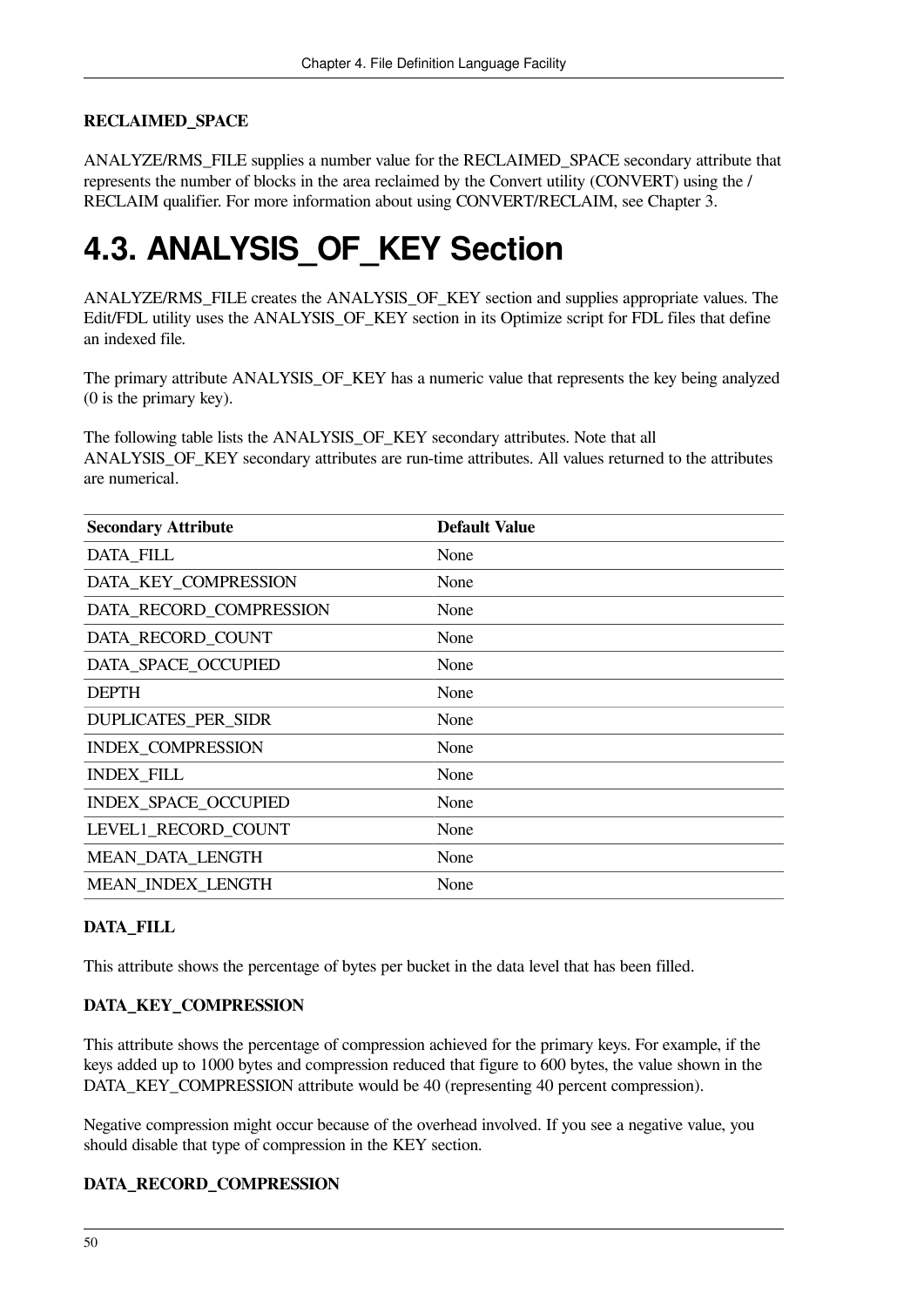This attribute shows the percentage of compression that has occurred in the level 0 data record. For example, if compression reduces the number of bytes in the data records added from 100,000 to 70,000, the value shown in the DATA\_RECORD\_COMPRESSION attribute would be 30 (representing 30 percent compression).

Negative compression might occur because of the overhead involved. If you see a negative value, you should disable that type of compression in the KEY section.

This attribute applies only to the primary key.

#### **DATA\_RECORD\_COUNT**

This attribute shows the number of data records in the file.

#### **DATA\_SPACE\_OCCUPIED**

This attribute shows the size, in blocks, of the level 0 of the index structure.

#### **DEPTH**

This attribute shows the number of index levels in the index structure. The value does not include the data level.

#### **DUPLICATES\_PER\_SIDR**

This attribute shows the average number of duplicate key values for the secondary index data records (SIDR); that is, the value is the total number of duplicates divided by the total number of SIDRs.

This attribute applies only to alternate keys.

#### **INDEX\_COMPRESSION**

This attribute shows the percentage of compression that has occurred in the index records within the index levels. If the full indexes amounted to 10,000 bytes and compression reduced this value to 8000 bytes, the value shown in the INDEX\_COMPRESSION attribute would be 20 (representing 20 percent).

#### **INDEX\_FILL**

This attribute shows the percentage of bytes per bucket that have been filled in the index levels.

#### **INDEX\_SPACE\_OCCUPIED**

This attribute shows the size, in blocks, of the index levels (level 1 and greater).

#### **LEVEL1\_RECORD\_COUNT**

This attribute indicates the number of records in the level 1 index, which is the index level immediately above the data. When duplicate key values (for SIDRs) have been specified, even when SIDR overflow buckets exist, the tuning algorithm of EDIT/FDL is made more accurate.

Generally, every bucket on level 0 of an alternate key has a pointer record from level 1 of the alternate key. However, there are no pointers from level 1 to any overflow buckets. LEVEL1 RECORD COUNT keeps track of how many records are in level 1, particularly when duplicate key values force overflow buckets to be created.

#### **MEAN\_DATA\_LENGTH**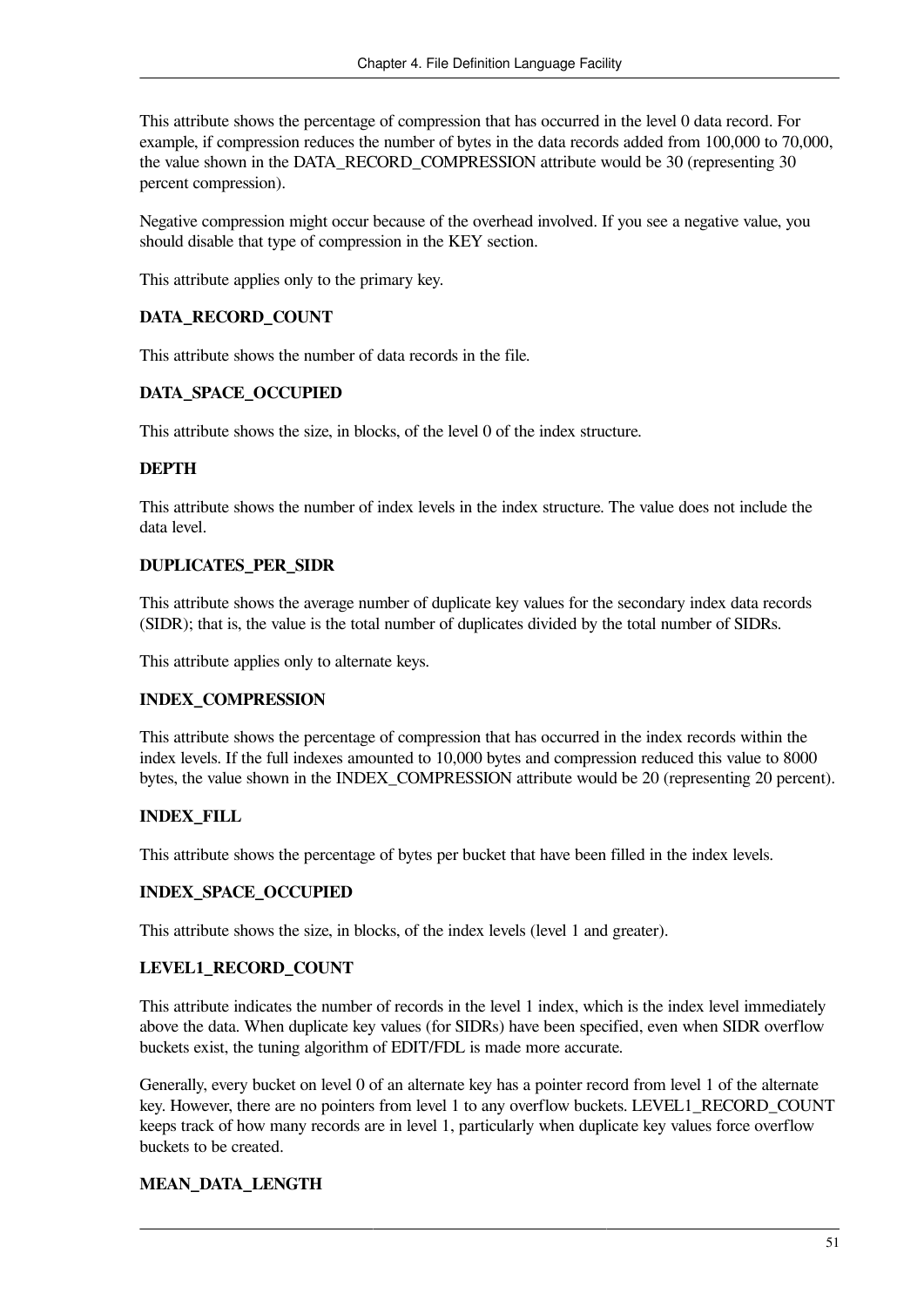This attribute shows the average length, in bytes, of the data records. This does not take compression into account.

#### **MEAN\_INDEX\_LENGTH**

This attribute shows the average length, in bytes, of the index records. This does not take compression into account.

## **4.4. AREA Section**

The AREA section is an RMS-specific region of an indexed file that you cannot create or manipulate from a high-level programming language. RMS provides appropriate areas for you when you create an indexed file.

If you want to create or manipulate areas in an indexed file, you must include the AREA primary attribute in an FDL file. The AREA primary attribute acts as a header for a section in the FDL file that describes areas. It takes a numeric value in the range 0 to 254 that identifies the area. To define multiple areas for an indexed file, you must specify a separate AREA section for each area.

Most AREA secondary attributes (except for the EXACT\_POSITIONING, POSITION, and VOLUME secondary attributes) have corresponding FILE secondary attributes. The values you specify for AREA secondary attributes override values you specify for corresponding secondary attributes in the FILE section.

The AREA primary attribute corresponds to the XAB\$B\_AID field in a XAB (extended attribute block).

The following table lists the AREA secondary attributes and their default values. Note that all AREA secondary attributes are create-time attributes.

| <b>Secondary Attribute</b> | <b>Default Value</b> |
|----------------------------|----------------------|
| <b>ALLOCATION</b>          | $\theta$             |
| <b>ASYNCHRONOUS</b>        | <b>FALSE</b>         |
| BEST_TRY_CONTIGUOUS        | <b>FALSE</b>         |
| <b>BUCKET_SIZE</b>         | $\theta$             |
| <b>CONTIGUOUS</b>          | <b>FALSE</b>         |
| <b>EXACT_POSITIONING</b>   | <b>FALSE</b>         |
| <b>EXTENSION</b>           | 0                    |
| <b>POSITION</b>            | None                 |
| <b>VOLUME</b>              | 0                    |

#### **ALLOCATION**

This numeric attribute establishes the initial number of blocks allocated to an area. Its value must be an integer in the range 0 to 4,294,967,295. If you take the default value of 0, the system allocates no space for the area.

The ALLOCATION attribute corresponds to the XAB\$L\_ALQ field in a XAB.

#### **ASYNCHRONOUS**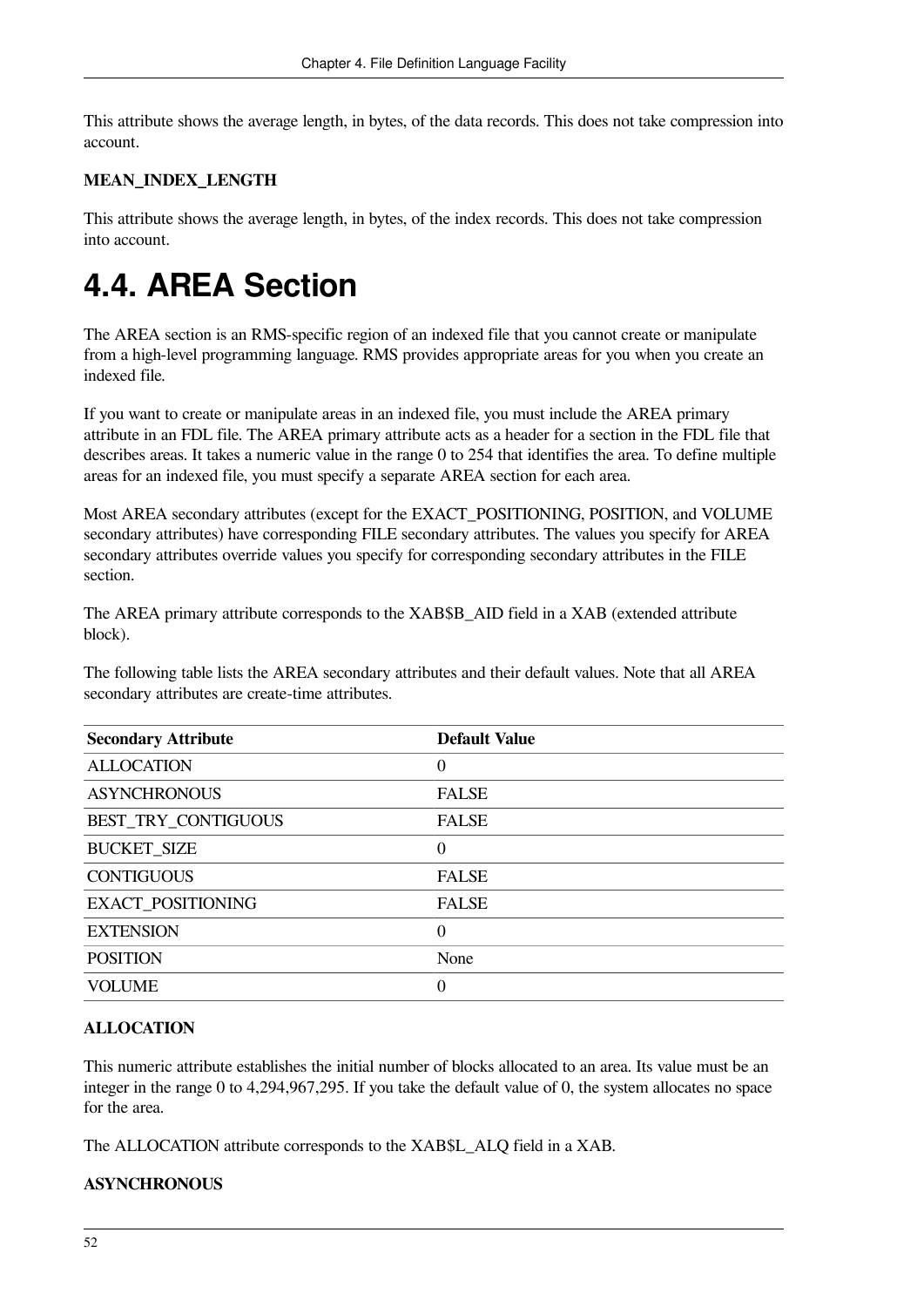This switch specifies that the task is to be done asynchronously. This option is relevant only to file tasks that involve I/O operations. It is typically used with success/error ASTs, or in conjunction with the \$WAIT service, to synchronize the program with task completion.

The ASYNCHRONOUS attribute corresponds to the FAB\$V\_ASY bit in the FAB\$L\_FOP field.

#### **BEST\_TRY\_CONTIGUOUS**

This switch controls whether an area is allocated contiguous space, assuming there is enough space for it. If you set the switch to YES and there is not enough space, the area is allocated noncontiguously.

If you take the default, NO, this attribute has no effect.

The BEST\_TRY\_CONTIGUOUS attribute corresponds to the CBT option in the XAB\$B\_AOP field.

#### **BUCKET\_SIZE**

This numeric attribute establishes the number of blocks per bucket for this area. Its value must be an integer in the range 0 to 63. If you take the default value of 0, RMS calculates the smallest bucket size capable of holding the largest record. If RMS–11 is to process the file, the bucket size is limited to 32 blocks.

The BUCKET\_SIZE attribute corresponds to the XAB\$B\_BKZ field.

#### **CONTIGUOUS**

This switch controls whether RMS allocates contiguous space for the file. If there is not enough contiguous space, RMS returns an error when you try to create the file.

When you take the default, NO, FDL ignores this attribute.

The CONTIGUOUS attribute corresponds to the CTG option in the XAB\$B\_AOP field.

#### **EXACT\_POSITIONING**

This switch mandates that the area is allocated the precise location you specify with either the POSITION CYLINDER attribute or the POSITION LOGICAL attribute. If the location is not available, RMS returns an error. When you take the default (NO), RMS allocates the area nearest the specified **location** 

The EXACT\_POSITIONING attribute corresponds to the HRD option in the XAB\$B\_AOP field.

#### **EXTENSION**

This numeric attribute establishes the area's default extension size, in blocks. The extension is the space added to the area when the allocated space is filled.

This value must be an integer in the range 0 to 65,535. If you take the default (0), the system determines the extension size.

The EXTENSION attribute corresponds to the XAB\$W\_DEQ field.

#### **POSITION**

This attribute establishes the location of the area and takes one of the following keyword values:

| <b>ANY CYLINDER</b> | This keyword begins the area on any cylinder |
|---------------------|----------------------------------------------|
|                     | boundary.                                    |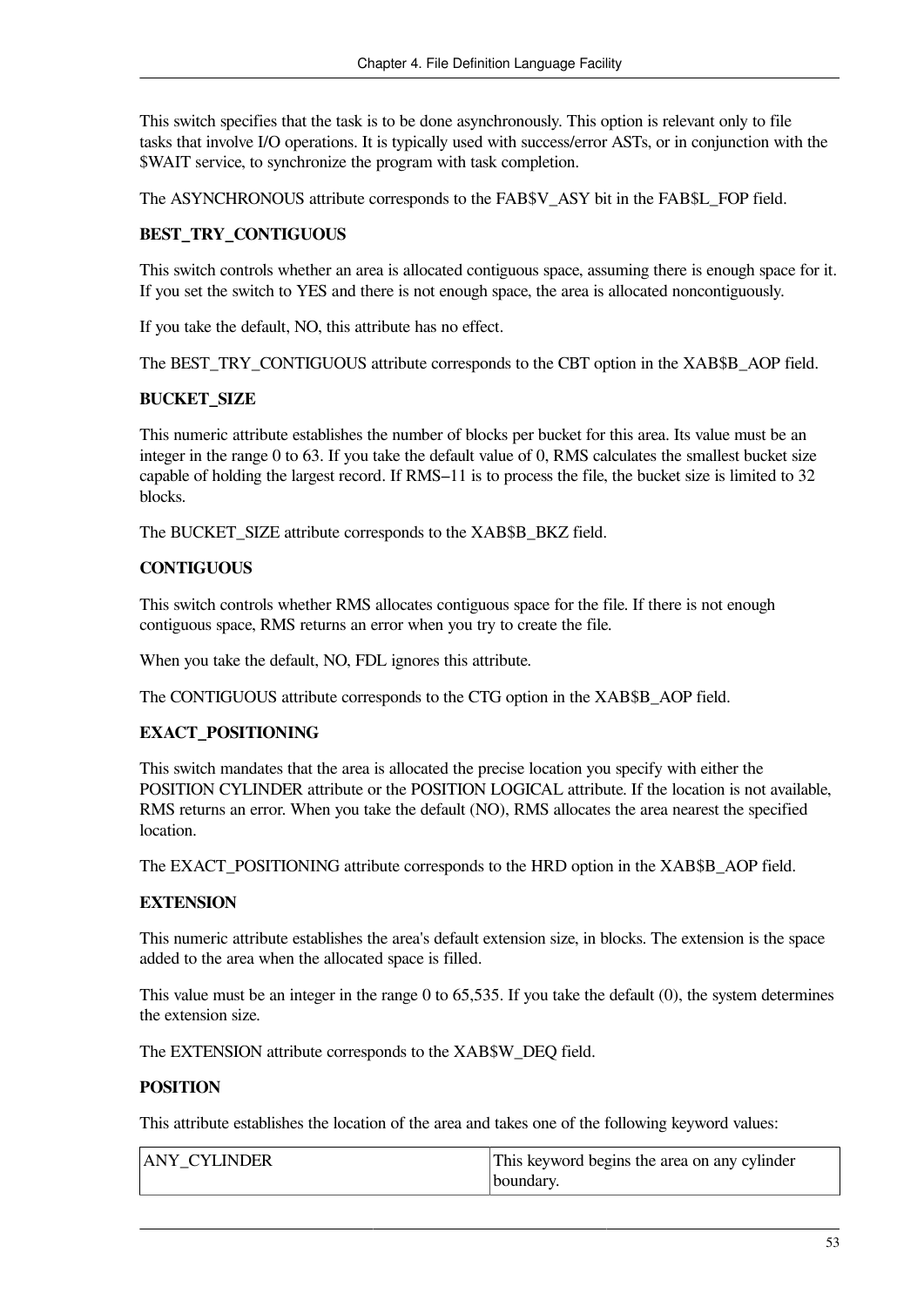| <b>CYLINDER</b>  | This keyword begins the area on the specified<br>cylinder boundary.                                                                                                                                                                                                                                                                                   |
|------------------|-------------------------------------------------------------------------------------------------------------------------------------------------------------------------------------------------------------------------------------------------------------------------------------------------------------------------------------------------------|
| FILE_ID          | This keyword positions the area as close to the<br>specified file as possible. You must use a value for<br>an existing file that includes the file identification<br>number (FID), the file sequence number, and the<br>relative volume number. The FILE_ID attribute<br>uses the following syntax, including parentheses:<br>(FID-num, FID-seq, RVN) |
| <b>FILE_NAME</b> | This keyword positions the area as close to the<br>specified file as possible; you must specify an<br>existing file. The FILE_NAME attribute is not<br>supported for DECnet for OpenVMS operations;<br>use the keyword NONE.                                                                                                                          |
| <b>LOGICAL</b>   | This keyword positions the start of the area at the<br>specified logical block.                                                                                                                                                                                                                                                                       |
| <b>NONE</b>      | This keyword is the default value; it means you do<br>not want to control the placement of the area.                                                                                                                                                                                                                                                  |
| <b>VIRTUAL</b>   | This keyword positions the start of the area at the<br>specified virtual block.                                                                                                                                                                                                                                                                       |

The POSITION attribute corresponds to the XAB\$B\_ALN, XAB\$L\_LOC, and XAB\$W\_RFI fields in a XAB. This attribute is not supported for DECnet for OpenVMS operations; use the keyword NONE.

#### **VOLUME**

This attribute specifies the area location by using the relative volume number in a Files-11 disk volume set.

You must specify an integer in the range 0 to 255. If you take the default, 0, it means that you do not want to control the area's placement on the volume set.

The VOLUME attribute corresponds to the XAB\$W\_VOL field.

## **4.5. CONNECT Section**

The CONNECT section specifies application-dependent run-time attributes related to record access and performance. The CONNECT keyword takes no values; it serves only to define this section. The following table lists the CONNECT secondary attributes. Note that all CONNECT secondary attributes are run-time attributes.

| <b>Secondary Attribute</b> | <b>Default Value</b> |
|----------------------------|----------------------|
| <b>ASYNCHRONOUS</b>        | None                 |
| <b>BLOCK_IO</b>            | None                 |
| <b>BUCKET IO</b>           | None                 |
| <b>CONTEXT</b>             | None                 |
| <b>END_OF_FILE</b>         | None                 |
| <b>FAST DELETE</b>         | None                 |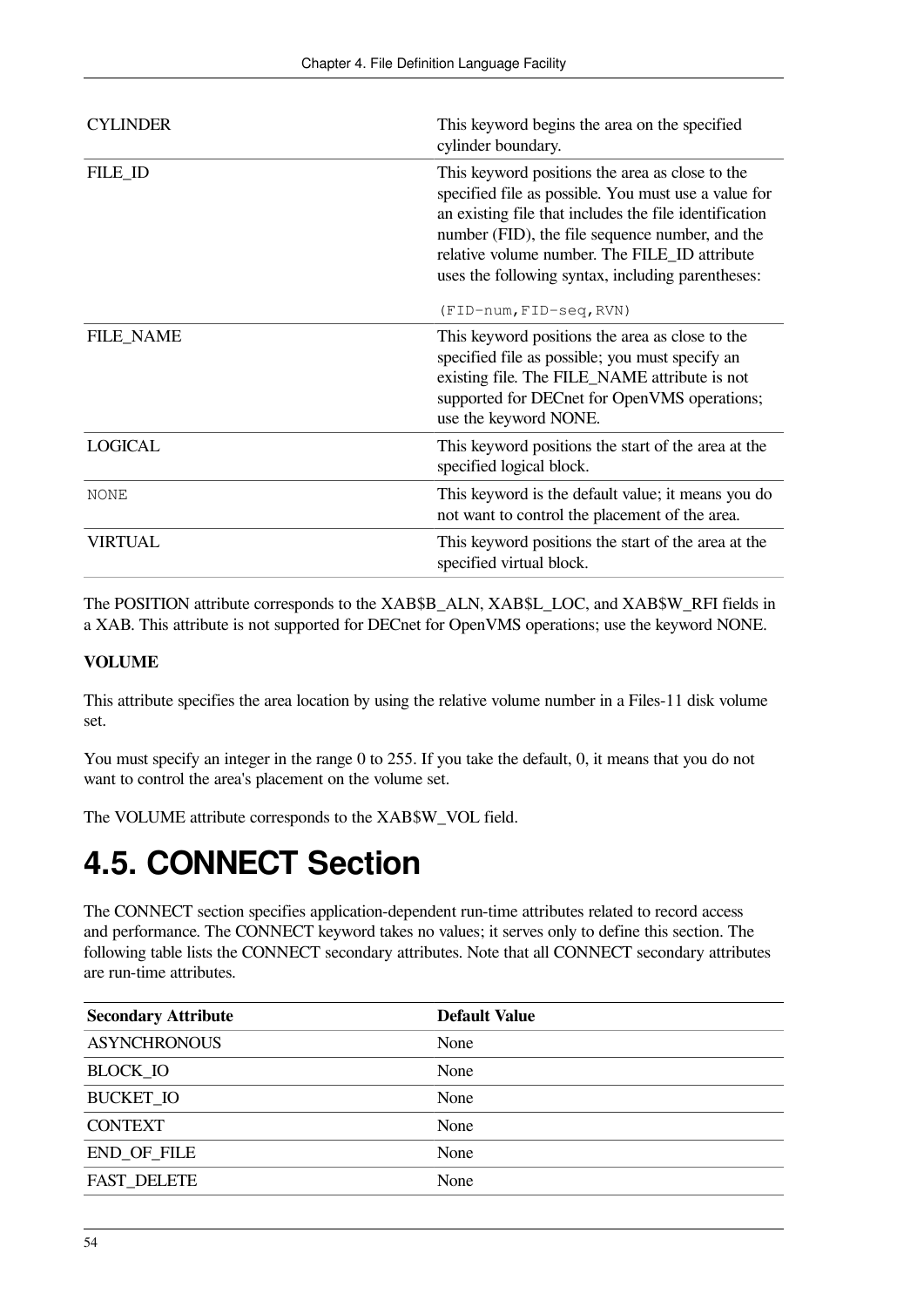| <b>Secondary Attribute</b> | <b>Default Value</b> |
|----------------------------|----------------------|
| FILL_BUCKETS               | None                 |
| KEY_GREATER_EQUAL          | None                 |
| KEY_GREATER_THAN           | None                 |
| <b>KEY_LIMIT</b>           | None                 |
| <b>KEY_OF_REFERENCE</b>    | None                 |
| <b>LOCATE_MODE</b>         | None                 |
| LOCK_ON_READ               | None                 |
| LOCK_ON_WRITE              | None                 |
| MANUAL_UNLOCKING           | None                 |
| MULTIBLOCK_COUNT           | None                 |
| MULTIBUFFER_COUNT          | None                 |
| <b>NOLOCK</b>              | None                 |
| NONEXISTENT_RECORD         | None                 |
| <b>READ_AHEAD</b>          | None                 |
| <b>READ_REGARDLESS</b>     | None                 |
| TIMEOUT_ENABLE             | None                 |
| TIMEOUT_PERIOD             | None                 |
| TRUNCATE_ON_PUT            | None                 |
| TT_CANCEL_CONTROL_O        | None                 |
| TT PROMPT                  | None                 |
| TT_PURGE_TYPE_AHEAD        | None                 |
| TT_READ_NOECHO             | None                 |
| TT_READ_NOFILTER           | None                 |
| TT UPCASE INPUT            | None                 |
| <b>UPDATE_IF</b>           | None                 |
| WAIT_FOR_RECORD            | None                 |
| <b>WRITE BEHIND</b>        | None                 |

#### **ASYNCHRONOUS**

This switch specifies asynchronous I/O operations. When you select this attribute, RMS returns control to your program as soon as an I/O operation begins. The switch is ignored for process-permanent files.

The ASYNCHRONOUS attribute corresponds to the ASY option in the RAB\$L\_ROP field.

#### **BLOCK\_IO**

This switch determines whether block or record I/O operations are performed. If you set the switch to YES, only block operations are permitted. If you set the switch to NO, only record operations are allowed for relative and indexed files. However, if you specify the ACCESS section RECORD\_IO attribute, mixed block and record operations may be performed on sequential files only.

The BLOCK\_IO attribute corresponds to the BIO option in the RAB\$L\_ROP field.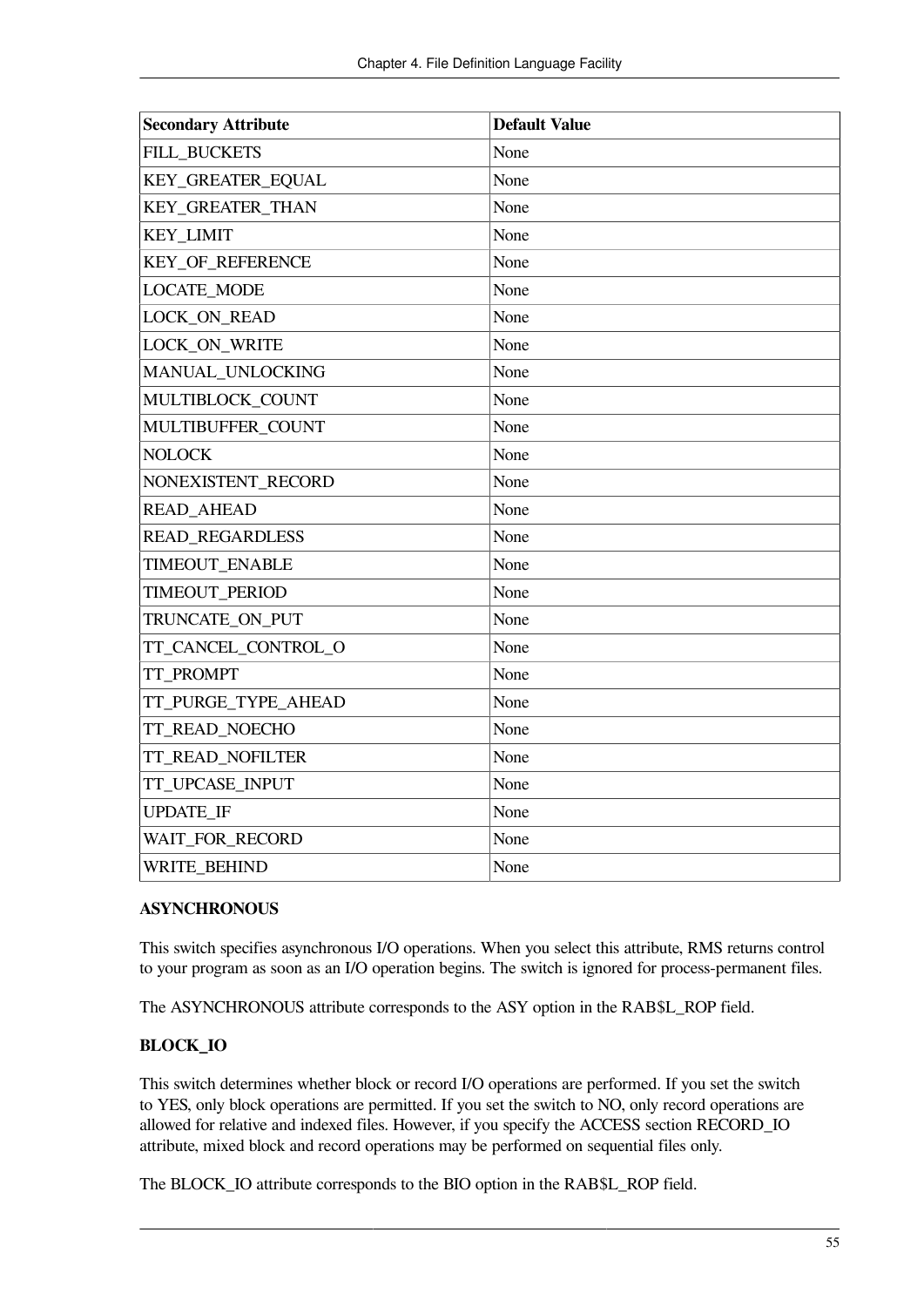#### **BUCKET\_IO**

This numeric attribute specifies a relative record number or a numeric value representing the virtual block number to be accessed. You use this attribute with records in a relative file or when you want block I/O to be performed.

The BUCKET\_IO attribute corresponds to the RAB\$L\_BKT field.

#### **CONTEXT**

You can use this attribute to specify any numeric value, up to 4 bytes in length. RMS does not use the CONTEXT attribute; it is provided exclusively for your use. For example, you could use it to communicate with a completion routine in your program.

The CONTEXT attribute corresponds to the RAB\$L\_CTX field.

#### **END\_OF\_FILE**

This switch directs RMS to connect to the end of the file.

The END\_OF\_FILE attribute corresponds to the EOF option in the RAB\$L\_ROP field.

#### **FAST\_DELETE**

This switch directs RMS not to delete the alternate index pointers used for duplicate records when you delete a record. Instead, RMS deletes the pointers and generates an appropriate error message *only* when you subsequently attempt to access the deleted record. The FAST\_DELETE attribute avoids the overhead usually involved with RMS record deletions—updating the data level, the primary index, and then the alternate indexes.

The FAST\_DELETE attribute corresponds to the FDL option in the RAB\$L\_ROP field.

#### **FILL\_BUCKETS**

This switch directs RMS to load buckets according to the fill size established at file-creation time. If you do not set the switch, RMS ignores the established bucket fill size and fills buckets completely.

The FILL\_BUCKET attribute corresponds to the LOA option in the RAB\$L\_ROP field.

#### **KEY\_GREATER\_EQUAL**

When using an ascending data type, this switch directs RMS to access the first record in an indexed file containing a key of reference value greater than or equal to the value described by the RAB\$L\_KBF and RAB\$B\_KSZ fields. For a descending data type, RMS accesses the first record that contains a key of reference value less than or equal to the value described by the RAB\$L\_KBF and RAB\$B\_KSZ fields.

If you set neither this switch nor the KEY\_GREATER\_THAN switch, RMS accesses the first record that contains a key of reference value equal to the value described by the RAB\$L\_KBF and RAB \$B\_KSZ fields.

This attribute corresponds to the KGE option in the RAB\$L\_ROP field. For more information about the RAB\$L\_KBF and RAB\$B\_KSZ fields, refer to the *VSI OpenVMS Record Management Services Reference Manual*.

#### **KEY\_GREATER\_THAN**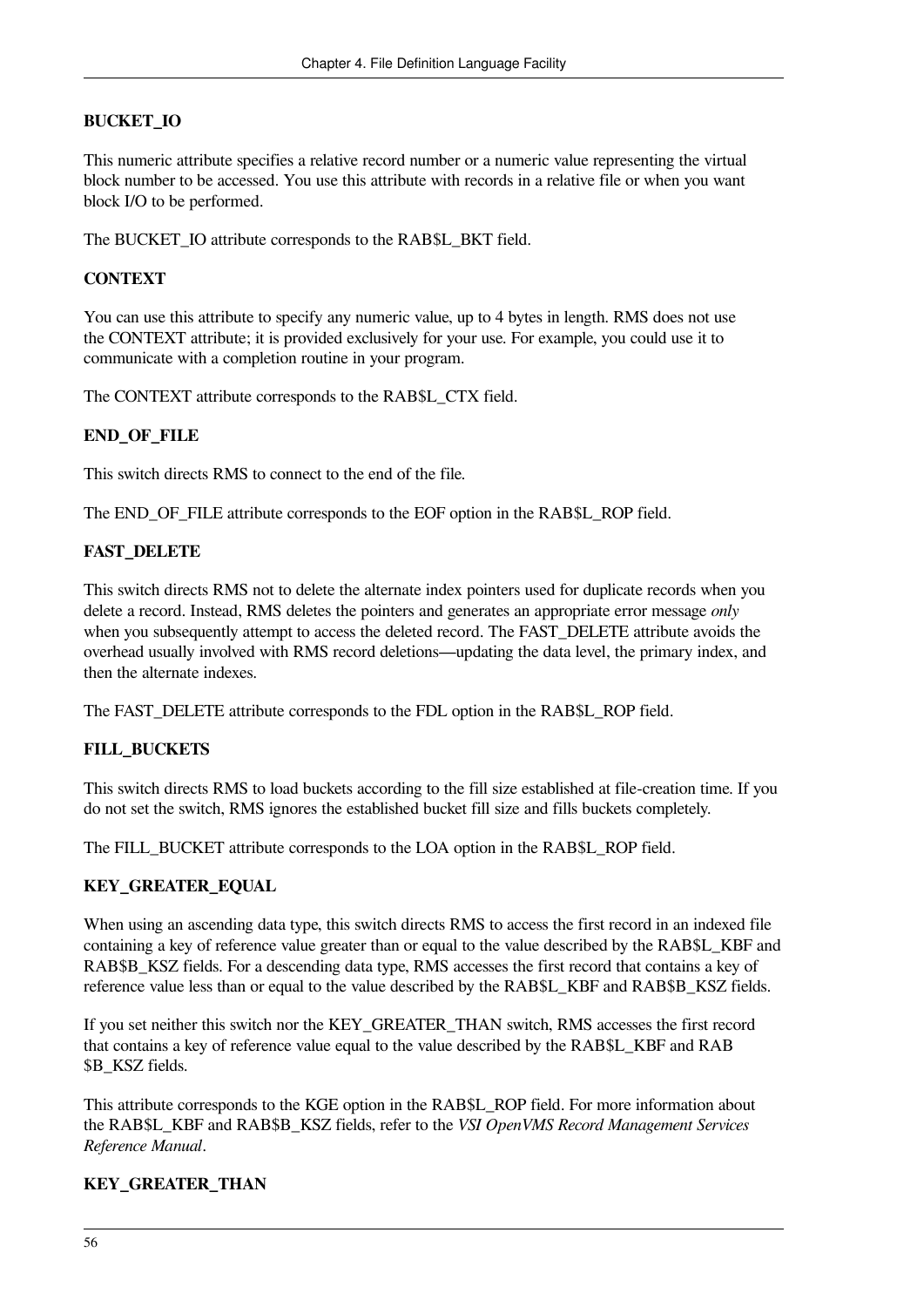When using an ascending data type, this switch directs RMS to access the first record in an indexed file containing a key of reference value greater than the value described by the RAB\$L\_KBF and RAB \$B\_KSZ fields. When using a descending data type, the switch directs RMS to access the first record that contains a key of reference value less than that specified in the RAB\$L\_KBF and RAB\$B\_KSZ fields.

If you set neither this switch nor the KEY\_GREATER\_EQUAL switch, RMS accesses the first record that contains a key of reference value equal to the value described by the RAB\$L\_KBF and RAB \$B\_KSZ fields.

The KEY\_GREATER\_THAN attribute corresponds to the KGT option in the RAB\$L\_ROP field. For more information about the RAB\$L\_KBF and RAB\$B\_KSZ fields, refer to the *VSI OpenVMS Record Management Services Reference Manual*.

#### **KEY\_LIMIT**

This switch directs RMS to compare the key value described by the RAB\$L\_KBF and RAB\$B\_KSZ fields to the value in the record accessed in sequential mode. If you set this switch and the record's key value is greater than the limit key value, RMS returns the RMS\$\_OK\_LIM status code.

This attribute corresponds to the LIM option in the RAB\$L\_ROP field.

#### **KEY\_OF\_REFERENCE**

This numeric attribute specifies the key or index (such as primary, or first alternate) by which you want to process records in a file. The default value, 0, indicates the primary key. Values 1 to 254 indicate alternate keys.

The KEY\_OF\_REFERENCE attribute applies only to indexed files and it corresponds to the RAB \$B\_KRF field.

#### **LOCATE\_MODE**

This switch directs RMS to return records by supplying a pointer to the data rather than by copying the data to the user buffer.

The LOCATE\_MODE attribute corresponds to the LOC option in the RAB\$L\_ROP field.

#### **LOCK\_ON\_READ**

This switch permits a process reading a record to prohibit other processes from modifying the record.

The LOCK\_ON\_WRITE attribute takes precedence over the LOCK\_ON\_READ attribute, and the NOLOCK attribute takes precedence over both.

The LOCK\_ON\_READ attribute corresponds to the REA option in the RAB\$L\_ROP field.

#### **LOCK\_ON\_WRITE**

This switch permits a process to allow other processes to read a record that it is modifying.

The LOCK\_ON\_WRITE attribute takes precedence over the LOCK\_ON\_READ attribute, and the NOLOCK attribute takes precedence over both.

The LOCK ON WRITE attribute corresponds to the RLK option in the RAB\$L\_ROP field.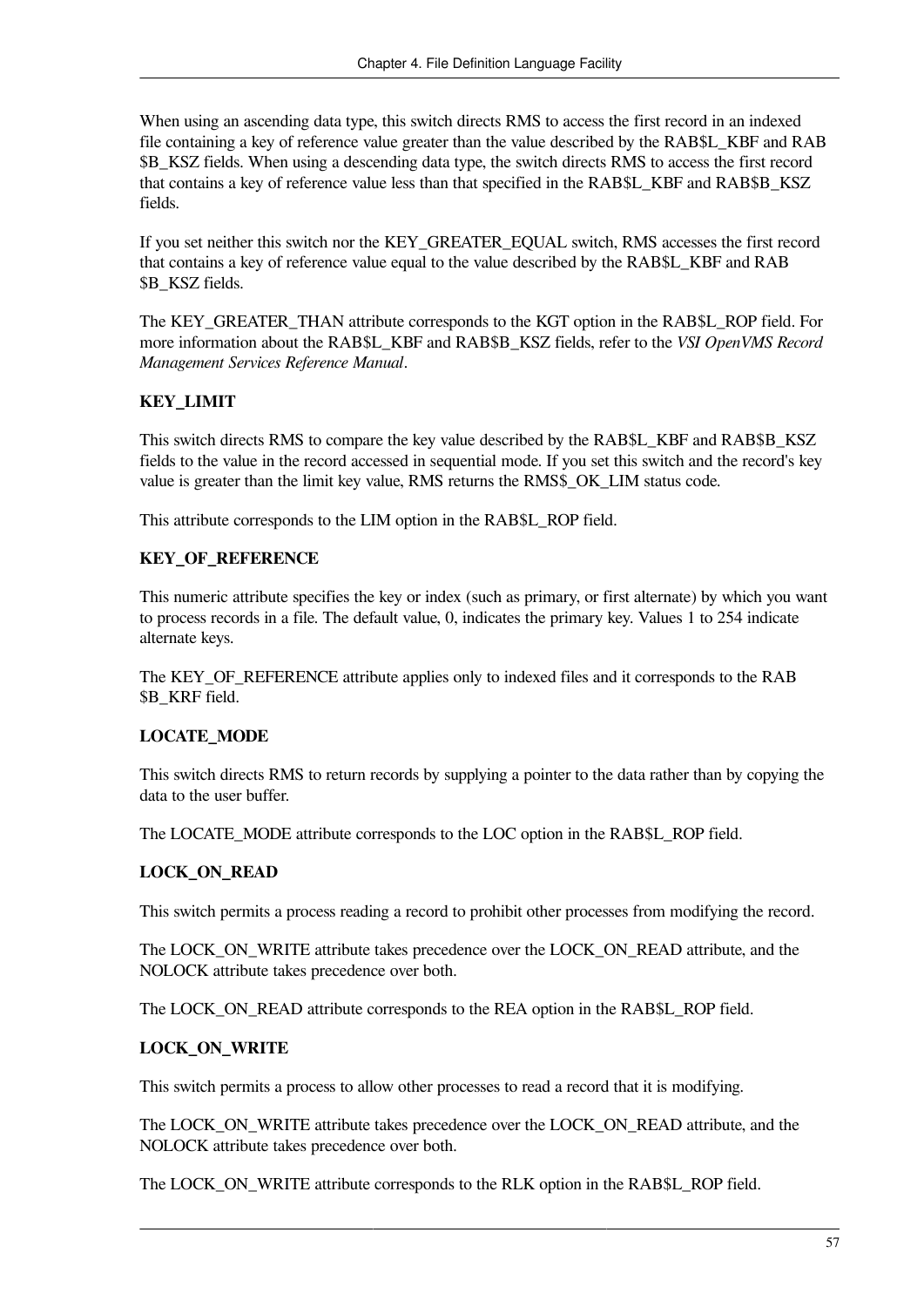#### **MANUAL\_UNLOCKING**

This switch prohibits RMS from unlocking records automatically. Instead, after a record is locked by a Get, Find, or Put operation, RMS must use a Free or Release operation to explicitly unlock the record.

The NOLOCK attribute takes precedence over the MANUAL\_UNLOCKING attribute and corresponds to the ULK option in the RAB\$L\_ROP field.

#### **MULTIBLOCK\_COUNT**

This numeric attribute permits a process that is accessing a sequential disk file to specify the number of blocks, in the range 0 to 127, allocated to each I/O buffer.

The MULTIBLOCK\_COUNT attribute optimizes data throughput for sequential operations, and it does not affect the structure of the file. It reduces the number of times you have to access the disk for record operations, thereby reducing execution time. However, the extra buffering increases memory requirements.

If you do not specify this attribute or if you specify the value 0, RMS uses the process default for the multiblock count. If the process default is 0, RMS uses the system default. If the system default is 0, the default size for each I/O buffer is one block. Use the DCL command SET RMS\_DEFAULT to establish process or system defaults.

The MULTIBLOCK\_COUNT attribute corresponds to the RAB\$B\_MBC field and is not supported for DECnet for OpenVMS operations.

#### **MULTIBUFFER\_COUNT**

This numeric attribute specifies the number of buffers, in the range 0 to 127, to be allocated at connect time.

If you do not select this attribute or if you use the value 0, RMS uses the process default for the particular file organization and device type. If the process default is 0, the system default for the particular file organization and device type applies.

If the system default is likewise 0, one buffer is allocated. However, if you specify either the READ\_AHEAD attribute or the WRITE\_BEHIND attribute, RMS allocates at least two buffers. Similarly, RMS allocates a minimum of two buffers for an indexed sequential file or for a processpermanent file.

The MULTIBUFFER\_COUNT attribute corresponds to the RAB\$B\_MBF field and is not supported for DECnet for OpenVMS operations.

#### **NOLOCK**

This switch specifies that the record accessed through a Get or Find operation is not to be locked. The NOLOCK attribute takes precedence over all other attributes that control record locking, such as MANUAL\_UNLOCKING, LOCK\_ON\_READ, and LOCK\_ON\_WRITE.

The NOLOCK attribute corresponds to the NLK option in the RAB\$L\_ROP field.

#### **NONEXISTENT\_RECORD**

This switch specifies that if a record randomly accessed with a Get or Find RMS operation does not exist (was never inserted into the file or was deleted), it is to be processed anyway, locking the record cell if necessary.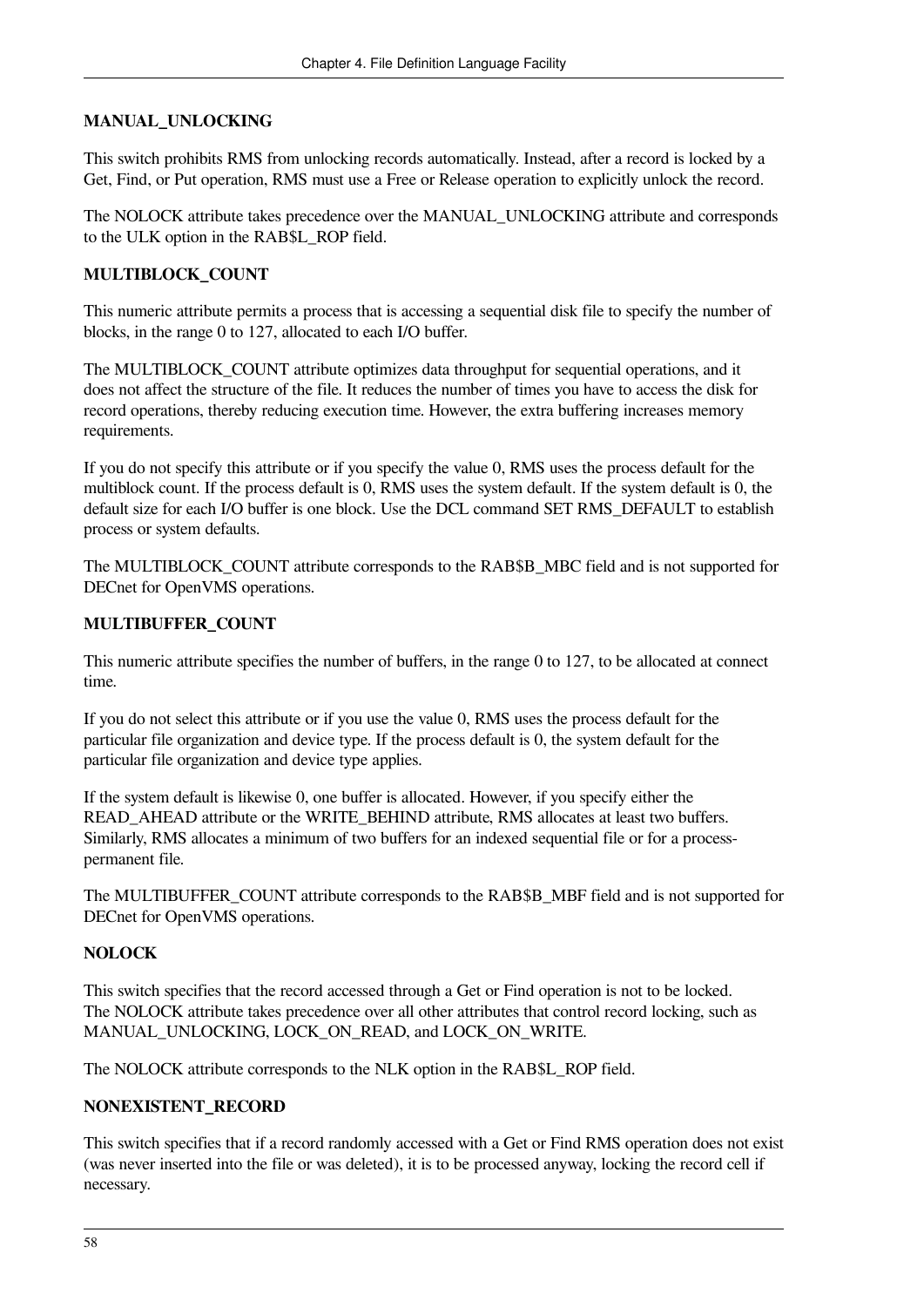The NONEXISTENT\_RECORD attribute does not apply to indexed files, and it corresponds to the NXR option in the RAB\$L\_ROP field.

#### **READ\_AHEAD**

This switch is used with multiple buffers (see MULTIBUFFER\_COUNT) to indicate read-ahead operations. It directs the system not to wait for I/O completion because input and computing can overlap. That is, when one buffer is filled, the next record is read into a second buffer while I/O operations take place in the first buffer.

If you specify READ AHEAD when the multibuffer count is 0, two buffers are allocated to allow multibuffering. If you specify two or more buffers, multibuffering is allowed regardless. However, if you specify a buffer count of 1, multibuffering is disabled.

The READ\_AHEAD attribute applies only to sequential file processing and is ignored for unit record device I/O. This attribute corresponds to the RAH option in the RAB\$L\_ROP field and is not supported for DECnet for OpenVMS operations.

#### **READ\_REGARDLESS**

This switch permits you to read a record even if it is locked, allowing some control over access. If a record is locked against all access and you request a Find or Get RMS operation, RMS returns the record anyway.

The READ\_REGARDLESS attribute corresponds to the RRL option in the RAB\$L\_ROP field.

#### **TIMEOUT\_ENABLE**

This numeric attribute specifies the maximum time value, in seconds, allowed for a record input wait caused by a locked record when you specify the WAIT\_FOR\_RECORD attribute. This attribute also applies to the time allowed for a character to be received during terminal input. If the timeout period expires, RMS returns an error status.

The TIMEOUT ENABLE attribute also serves a special purpose for mailbox devices. If you specify this attribute with a TIMEOUT\_PERIOD of 0, Get and Put RMS operations to mailbox devices use the IO \$M\_NOW modifier. The operation then completes immediately instead of synchronizing with another cooperating writer or reader of the mailbox. See the *VSI OpenVMS I/O User's Reference Manual* for a further discussion of mailboxes.

The TIMEOUT\_ENABLE attribute corresponds to the TMO option in the RAB\$L\_ROP field and is not supported for DECnet for OpenVMS operations.

#### **TIMEOUT\_PERIOD**

This numeric attribute specifies the maximum duration, in seconds (0 to 255), of a Get operation. If the user specifies a Get operation from the terminal and the attribute value is 0, RMS does not return the current contents of the type-ahead buffer.

You can use this attribute only with the TIMEOUT\_ENABLE attribute. It corresponds to the RAB \$B\_TMO field and is not supported for DECnet for OpenVMS operations.

#### **TRUNCATE\_ON\_PUT**

This switch permits a Put or Write operation at any point in a file, truncating the file at that point. A Write operation causes the end-of-file (EOF) mark to immediately follow the last byte written.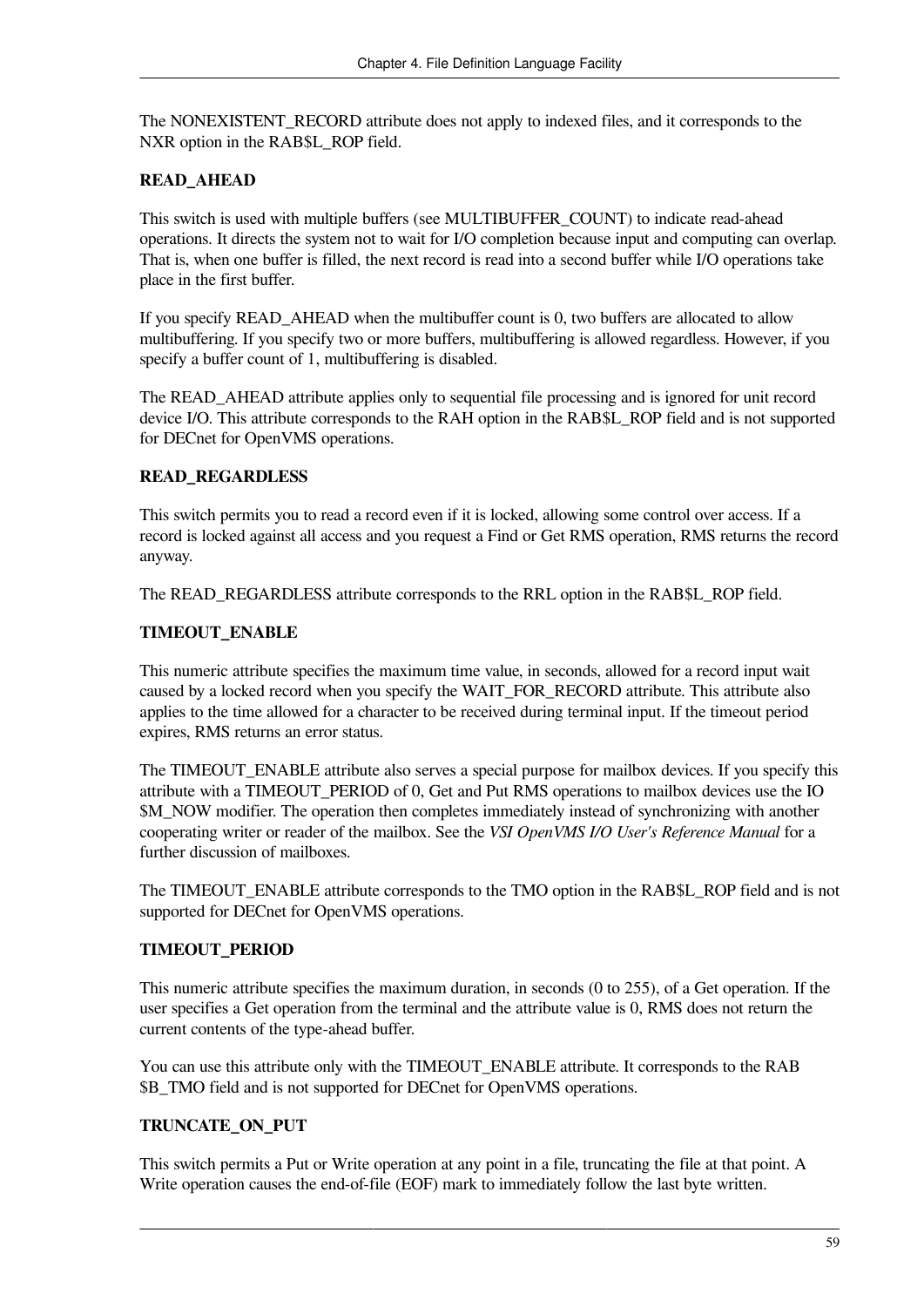TRUNCATE\_ON\_PUT can only be used with sequential files. It corresponds to the TPT option in the RAB\$L\_ROP field.

#### **TT\_CANCEL\_CONTROL\_O**

This switch ensures that terminal output is not discarded if you press Ctrl/O. It corresponds to the CCO option in the RAB\$L\_ROP field and is not supported for DECnet for OpenVMS operations.

#### **TT\_PROMPT**

This switch specifies that the contents of the prompt buffer be used as a prompt on a terminal-read operation.

It corresponds to the PMT option in the RAB\$L\_ROP field and is not supported for DECnet for OpenVMS operations.

#### **TT\_PURGE\_TYPE\_AHEAD**

This switch eliminates any information that might be in the type-ahead buffer on a terminal-read operation. The TT\_PURGE\_TYPE\_AHEAD attribute corresponds to the PTA option in the RAB \$L\_ROP field and is not supported for DECnet for OpenVMS operations.

#### **()TT\_READ\_NOECHO**

This switch specifies that input data is not to be echoed (displayed) on the terminal as it is entered on the keyboard. The TT\_READ\_NOECHO attribute corresponds to the RNE option in the RAB\$L\_ROP field and is not supported for DECnet for OpenVMS operations.

#### **TT\_READ\_NOFILTER**

This switch specifies that the Ctrl/U, Ctrl/R, and Delete keys are not to be considered control commands from the terminal but are to be passed to the user program.

The TT\_READ\_NOFILTER attribute corresponds to the RNF option in the RAB\$L\_ROP field and is not supported for DECnet for OpenVMS operations.

#### **TT\_UPCASE\_INPUT**

This switch changes lowercase characters read from a terminal to uppercase. The TT\_UPCASE\_INPUT attribute corresponds to the CVT option in the RAB\$L\_ROP field and is not supported for DECnet for OpenVMS operations.

#### **UPDATE\_IF**

This switch specifies that a Put operation for a record that already exists is converted to an Update operation. This attribute is necessary to overwrite (as opposed to update) an existing record in relative and indexed sequential files.

Indexed files using UPDATE\_IF must not allow duplicates on the primary key.

The UPDATE\_IF attribute corresponds to the UIF option in the RAB\$L\_ROP field.

#### **WAIT\_FOR\_RECORD**

This switch directs RMS to wait for a currently locked record until it becomes available. You can use this attribute with the TIMEOUT\_ENABLE and TIMEOUT\_PERIOD attributes to limit waiting periods to a specified time.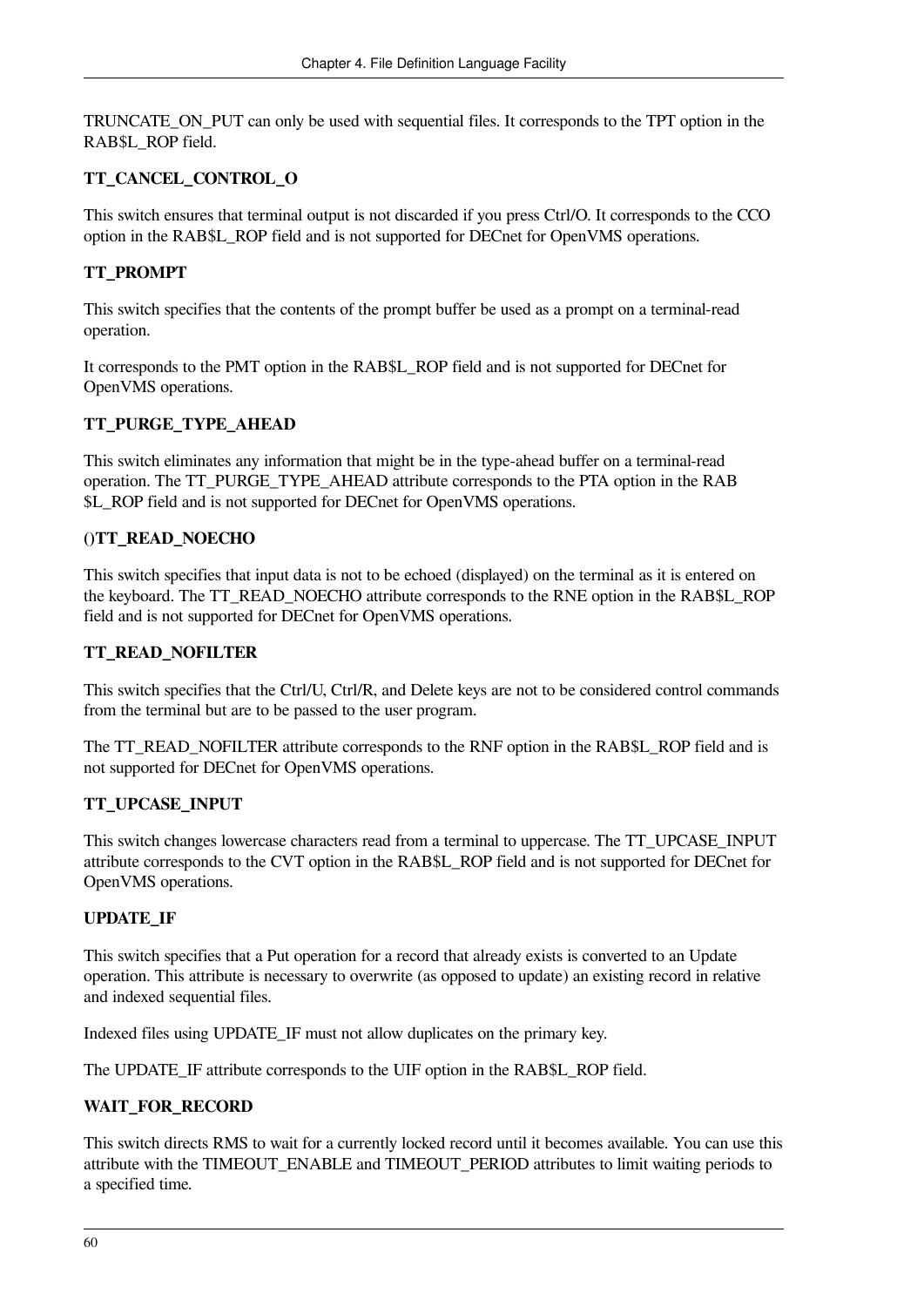The WAIT\_FOR\_RECORD attribute corresponds to the WAT option in the RAB\$L\_ROP field.

#### **WRITE\_BEHIND**

This switch is used with multiple buffers (see MULTIBUFFER\_COUNT) to specify write-behind operations. It directs the system not to wait for I/O completion because computing and output can overlap. When one buffer is filled, the next record is written into a second buffer while the I/O operation takes place for the first buffer.

If you specify WRITE\_BEHIND when the multibuffer count is 0, two buffers are allocated to allow multibuffering. If you specify two or more buffers, multibuffering is allowed regardless. However, if you specify a buffer count of 1, multibuffering is disabled.

The WRITE BEHIND attribute applies to sequential file processing only and is ignored for unit record device I/O. This attribute is not supported for DECnet for OpenVMS operations.

This attribute corresponds to the WBH option in the RAB\$L\_ROP field.

# **4.6. DATE Section**

The DATE section allows you to specify dates and times for various file characteristics. The DATE keyword takes no values; it serves only to define this section. The following table lists the DATE secondary attributes and their default values. Note that all DATE secondary attributes are create-time attributes.

| <b>Secondary Attribute</b> | <b>Default Value</b> |
|----------------------------|----------------------|
| <b>BACKUP</b>              | Null-string          |
| <b>CREATION</b>            | Null-string          |
| <b>EXPIRATION</b>          | Null-string          |
| <b>REVISION</b>            | Null-string          |

In general, you should let the system specify values for the DATE secondary attributes. The only secondary attribute you can routinely specify is EXPIRATION.

#### **BACKUP**

This string indicates the date when the file was last backed up. It must use the following syntax:

dd-mmm-yyyy hh:mm:ss.cc.

The BACKUP attribute corresponds to the XAB\$O\_BDT field.

#### **CREATION**

This string indicates the date and time when the file was created. It uses the following syntax:

dd-mmm-yyyy hh:mm:ss.cc.

The CREATION attribute corresponds to the XAB\$Q\_CDT field.

#### **EXPIRATION**

This string indicates the earliest date and time a disk file can be deleted. For magnetic tape files, the EXPIRATION attribute establishes the date and time when you can overwrite the file. It uses the following syntax: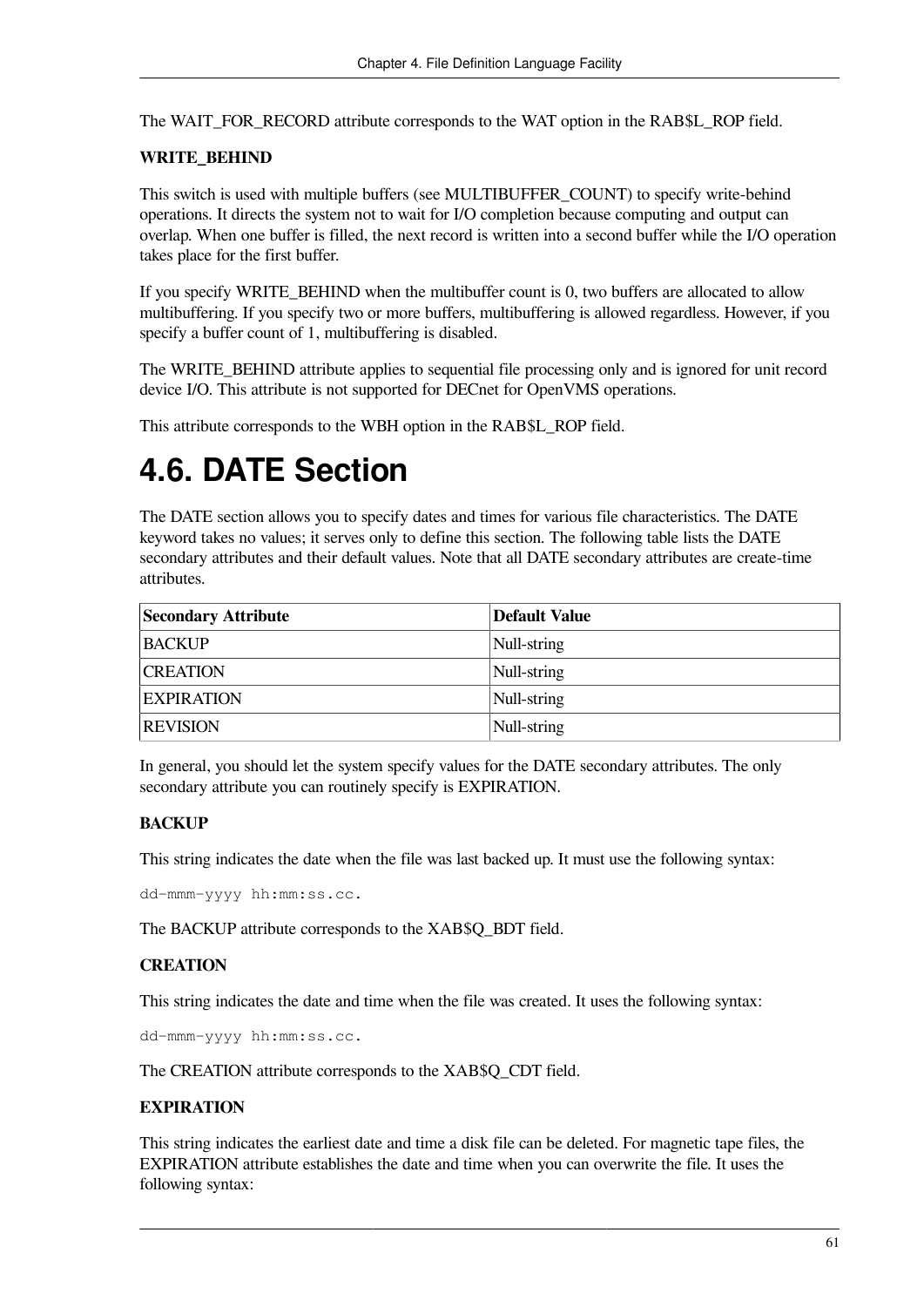dd-mmm-yyyy hh:mm:ss:cc.

The EXPIRATION attribute corresponds to the XAB\$Q\_EDT field.

#### **REVISION**

This string indicates the date of the last modification to the data file. It uses the following syntax:

dd-mmm-yyyy hh:mm:ss.cc.

The REVISION attribute corresponds to the XAB\$Q\_RDT field.

# **4.7. FILE Section**

The FILE section allows you to specify file processing and file-related characteristics for your file. The FILE keyword takes no values; it serves only to define this section.

FILE section attributes (ALLOCATION, BEST\_TRY\_CONTIGUOUS, BUCKET\_SIZE, CONTIGUOUS, and EXTENSION) have corresponding AREA section attributes. Values you specify for these attributes in the AREA section override associated values that you specify in the FILE section.

The following table lists the FILE secondary attributes and their default values. It also specifies whether each attribute is a create-time attribute or a run-time attribute.

| <b>Secondary Attribute</b> | <b>Default Value</b> | <b>Attribute Type</b> |
|----------------------------|----------------------|-----------------------|
| <b>ALLOCATION</b>          | $\theta$             | Create-time           |
| <b>ASYNCHRONOUS</b>        | NO                   | Run-time              |
| BEST TRY CONTIGUOUS        | NO                   | Create-time           |
| <b>BUCKET_SIZE</b>         | $\Omega$             | Create-time           |
| CLUSTER SIZE <sup>1</sup>  | See note             | See note              |
| <b>CONTEXT</b>             | $\theta$             | Run-time              |
| <b>CONTIGUOUS</b>          | NO                   | Create-time           |
| <b>CREATE IF</b>           | NO                   | Run-time              |
| DEFAULT_NAME               | Null-string          | Run-time              |
| DEFERRED WRITE             | NO                   | Run-time              |
| DELETE ON CLOSE            | NO                   | Run-time              |
| DIRECTORY_ENTRY            | <b>YES</b>           | Run-time              |
| <b>EXTENSION</b>           | $\overline{0}$       | Create-time           |
| FILE_MONITORING            | NO                   | Create-time           |
| <b>GLOBAL BUFFER COUNT</b> | $\overline{0}$       | Create-time           |
| MAX_RECORD_NUMBER          | $\overline{0}$       | Create-time           |
| MAXIMIZE_VERSION           | <b>YES</b>           | Run-time              |
| MT_BLOCK_SIZE              | $\overline{0}$       | Create-time           |
| MT_CLOSE_REWIND            | NO                   | Run-time              |
| MT CURRENT POSITION        | NO                   | Run-time              |
| MT NOT EOF                 | NO                   | Run-time              |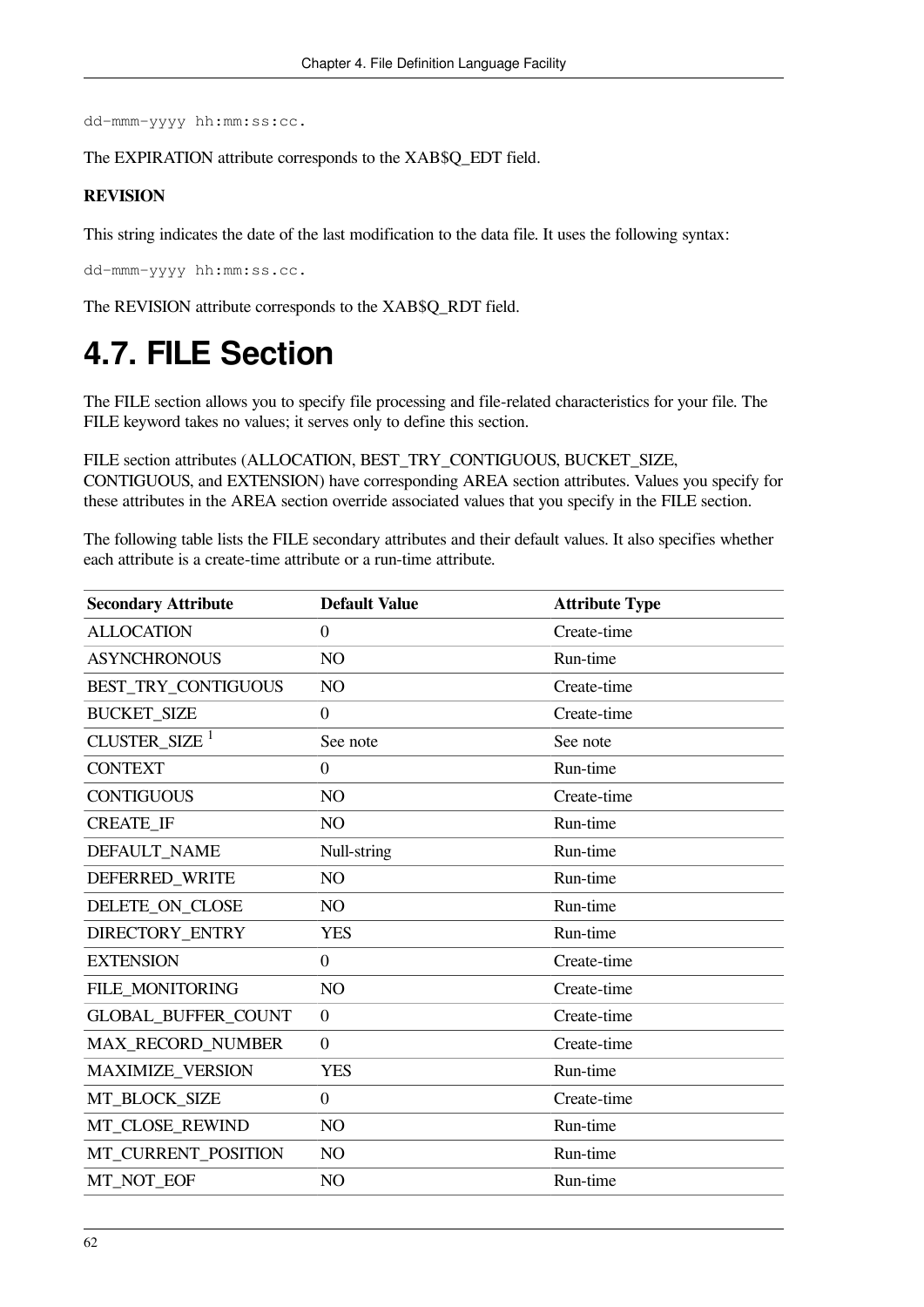| <b>Secondary Attribute</b> | <b>Default Value</b>      | <b>Attribute Type</b> |
|----------------------------|---------------------------|-----------------------|
| MT_OPEN_REWIND             | NO                        | Run-time              |
| MT_PROTECTION              | Space character           | Create-time           |
| <b>NAME</b>                | Null-string               | Create-time           |
| NON_FILE_STRUCTURED        | NO                        | Run-time              |
| <b>ORGANIZATION</b>        | <b>SEQUENTIAL</b>         | Create-time           |
| OUTPUT_FILE_PARSE          | NO                        | Run-time              |
| <b>OWNER</b>               | System or process default | Create-time           |
| PRINT_ON_CLOSE             | NO                        | Run-time              |
| <b>PROTECTION</b>          | System or process default | Create-time           |
| <b>READ_CHECK</b>          | NO                        | Run-time              |
| <b>REVISION</b>            | $\overline{0}$            | Create-time           |
| SEQUENTIAL_ONLY            | NO                        | Run-time              |
| STORED_SEMANTICS           | None                      | Create-time           |
| SUBMIT_ON_CLOSE            | NO                        | Run-time              |
| <b>SUPERSEDE</b>           | NO                        | Run-time              |
| <b>TEMPORARY</b>           | NO                        | Run-time              |
| TRUNCATE_ON_CLOSE          | NO                        | Run-time              |
| USER_FILE_OPEN             | NO                        | Run-time              |
| WINDOW_SIZE                | Volume default            | Run-time              |
| <b>WRITE_CHECK</b>         | NO                        | Run-time              |

<sup>1</sup>The bucket size attribute is available only following file analysis. The default value is the same as the disk cluster size of the analyzed file.

#### **ALLOCATION**

This numeric attribute establishes the number initially allocated to the file. The value must be an integer in the range 0 to 4,294,967,295. If you take the default (0), the system allocates no initial space for the file.

The ALLOCATION attribute corresponds to the FAB\$L\_ALQ field.

#### **ASYNCHRONOUS**

This switch specifies asynchronous I/O operations. When you select this attribute, RMS returns control to your program as soon as an I/O operation begins. The switch is ignored for process-permanent files.

The ASYNCHRONOUS attribute corresponds to the ASY option in the RAB\$L\_ROP field.

#### **BEST\_TRY\_CONTIGUOUS**

This switch controls whether the file is to be allocated contiguously, assuming there is sufficient contiguous space for it. If you set the switch and there is not enough space, the system allocates the file noncontiguous space. If you take the default, no space is allocated.

The BEST\_TRY\_CONTIGUOUS attribute corresponds to the CBT option in the FAB\$L\_FOP field.

#### **BUCKET\_SIZE**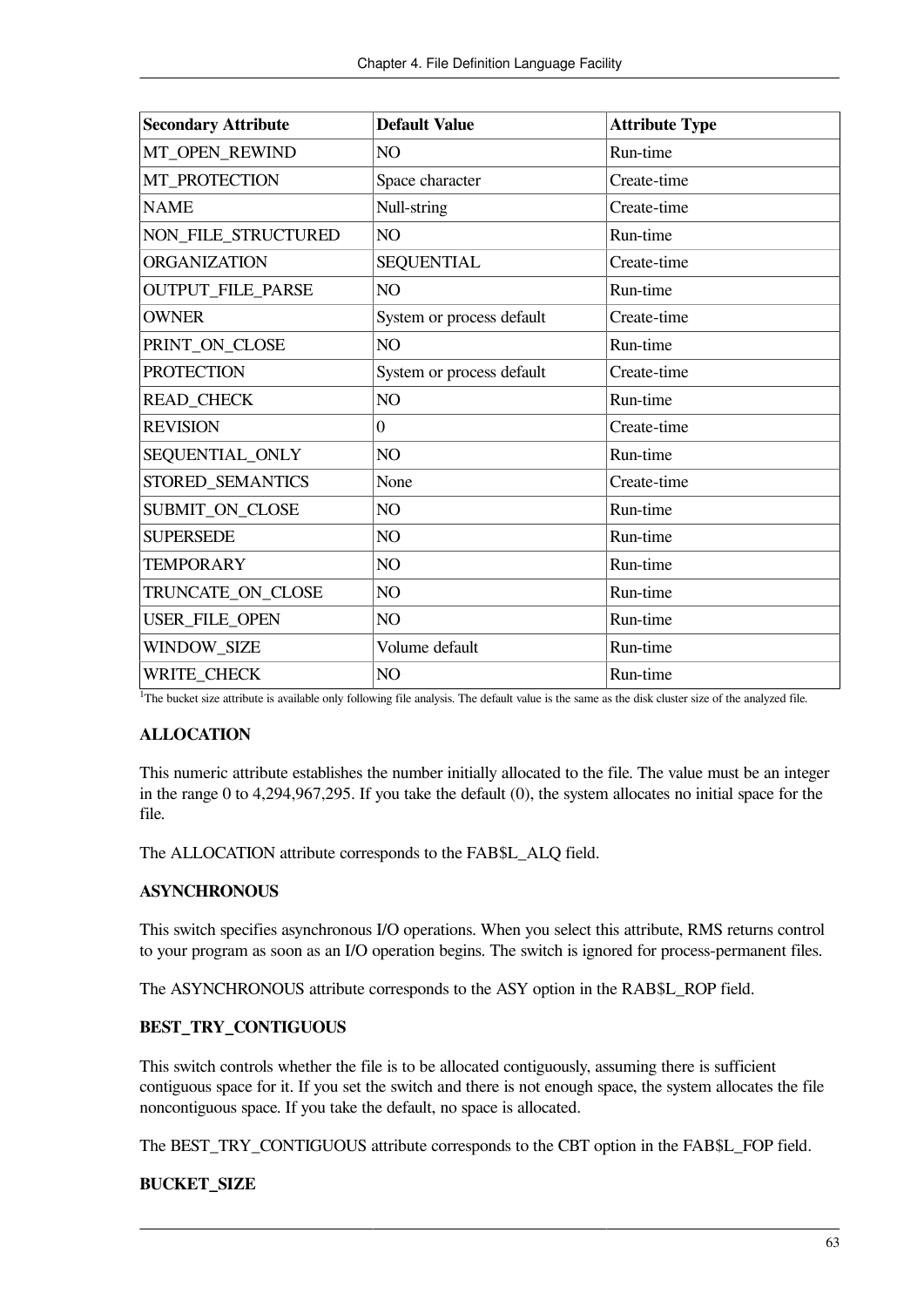This numeric attribute establishes the number of blocks per bucket. Its value must be an integer in the range 0 to 63. If you take the default (0), RMS computes the smallest bucket size capable of holding the largest record. Files processed by RMS–11 are limited to 32 blocks.

If you specify separate areas for the data level and the index levels, you must define separate bucket sizes for each file area; thus, the corresponding attribute in each AREA section overrides this related attribute in the FILE section.

The BUCKET\_SIZE attribute corresponds to the FAB\$B\_BKS field.

#### **CLUSTER\_SIZE**

This numeric attribute specifies the number of blocks allocated to a disk cluster. The disk cluster size can be established only when a disk volume is initialized.

The CLUSTER\_SIZE attribute is output from the Analyze/RMS\_File utility (ANALYZE/RMS\_FILE), which returns the actual value of the disk cluster size to EDIT/FDL for use during an Optimize script.

#### **CONTEXT**

This numeric attribute contains a user-specified value 4 bytes long. RMS never uses the attribute for record management activities. It is intended solely for you to convey user information to a completion routine in your program.

The CONTEXT attribute corresponds to the FAB\$L\_CTX field.

#### **CONTIGUOUS**

This switch specifies that a file is allocated contiguous space.

If there is not enough contiguous space for the file's initial allocation, RMS returns an error.

If you take the default, the system allocates no space for the file.

This attribute corresponds to the CTG option in the FAB\$L\_FOP field.

#### **CREATE\_IF**

This switch creates a file if the specified file does not already exist and, where applicable, RMS returns the alternate success status RMS\$\_CREATED to indicate that the file was created, not just opened. If the file exists, RMS opens it.

The CREATE\_IF attribute is valid as input to the Create service only. It overrides the SUPERSEDE (supersede existing file) attribute and corresponds to the CIF option in the FAB\$L\_FOP field.

#### **DEFAULT\_NAME**

This attribute takes a string value that defines portions of the file specification for the data file being created.

When a utility creates a data file from an FDL file, it first attempts to get the file specification from the calling process. If the call includes a full file specification, the utility ignores the DEFAULT\_NAME and NAME attributes.

When a process supplies a partial file specification, the invoked utility tries to complete the file specification from the DEFAULT\_NAME string. If the calling process does not specify a value for DEFAULT\_NAME, the utility uses the RMS defaults.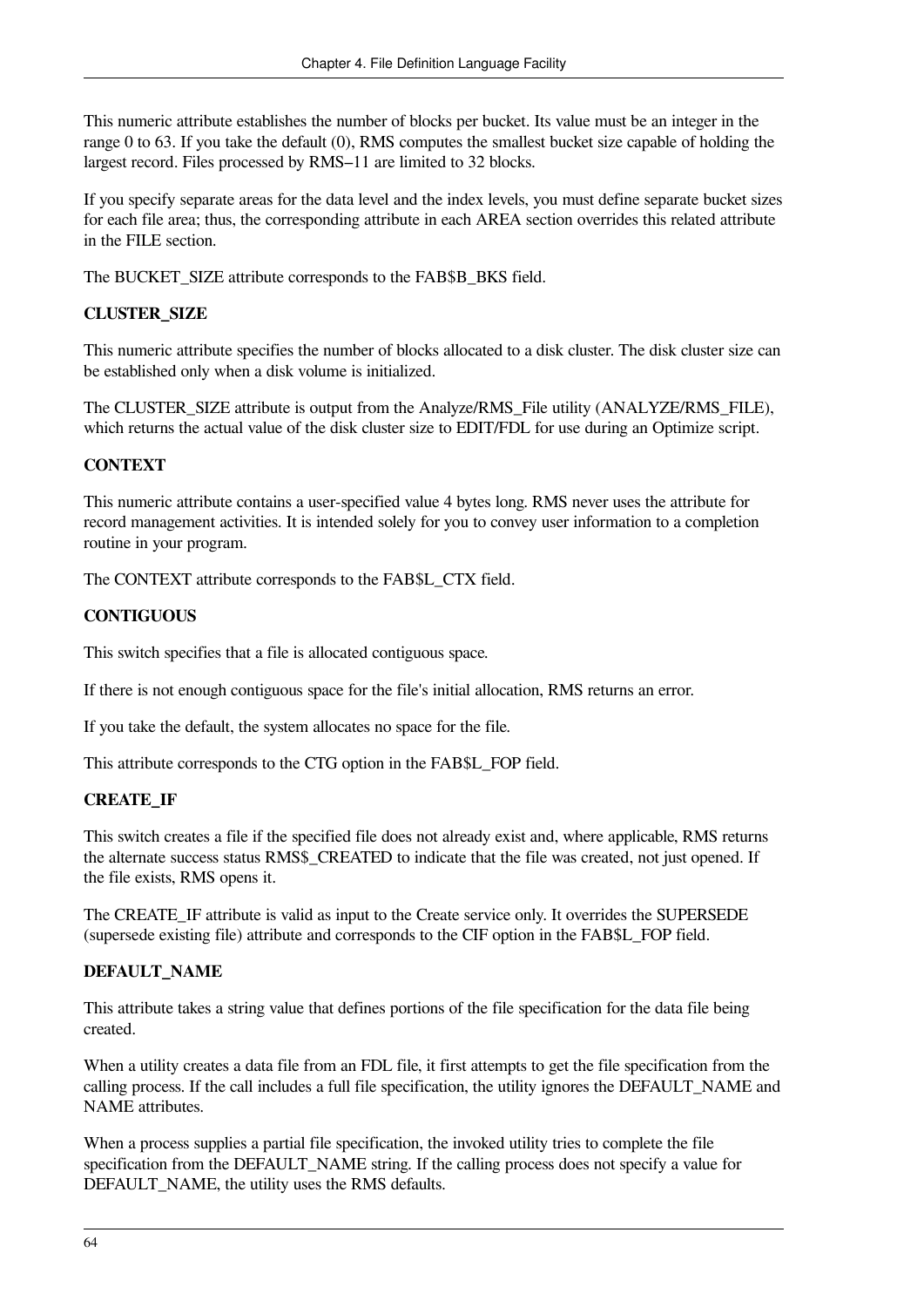If the calling process supplies a file specification by using the NAME attribute, the utility uses it. If the NAME attribute includes only a partial file specification, the utility uses it and examines the DEFAULT\_NAME attribute for the rest of the file specification.

If the NAME and DEFAULT\_NAME attributes together provide only a partial file specification, the utility uses RMS default values to complete the file specification.

For example, if you assign the value WRKD\$:.KSM to DEFAULT\_NAME, unless you specify otherwise, the created data file specification takes the device name WRKD\$ and the file type .KSM.

The NAME and DEFAULT\_NAME attributes correspond to the FAB\$L\_DNA and the FAB\$B\_DNS fields, respectively.

### **DEFERRED\_WRITE**

This switch specifies that the writing of modified I/O buffers to the file is deferred until that buffer is needed for other purposes. This attribute applies only to relative files, indexed files, and sequential files opened for shared access.

The DEFERRED WRITE attribute corresponds to the DFW option in the FAB\$L\_FOP field. This attribute is not supported for DECnet for OpenVMS operations.

### **DELETE\_ON\_CLOSE**

This switch specifies that the file is to be deleted after it is closed. If you select this attribute, you cannot create the file with either the Create/FDL utility or the FDL\$CREATE routine because both open and then close the file. Therefore, the file will not exist long enough to be used. To create a file with the DELETE\_ON\_CLOSE attribute, you must use the FDL\$PARSE routine.

The DELETE\_ON\_CLOSE attribute corresponds to the DLT option in the FAB\$L\_FOP field. The default is to ignore this attribute.

### **DIRECTORY\_ENTRY**

This switch specifies a temporary file created and retained with a directory entry. When you set this switch to NO, RMS retains the file but does not include it as a directory entry. To access the file, you must use its file identification number (FID).

The DIRECTORY\_ENTRY attribute corresponds to the TMP option in the FAB\$L\_FOP field.

### **EXTENSION**

This numeric attribute establishes the size, in blocks, of the file's default extension value. Each time the file is automatically extended, the specified number of blocks is added. The value for this attribute must be an integer in the range 0 to 65,535. When you take the default (0), the system determines the extension size.

The EXTENSION attribute corresponds to the FAB\$W\_DEQ field.

### **FILE\_MONITORING**

This switch enables RMS performance monitoring. It corresponds to the XABITM field XAB \$\_STAT\_ENABLE and its default value is NO. Enabling this option applies an application ACE to the specified file. The ACE does not affect access control and is only meaningful to the application assigning it.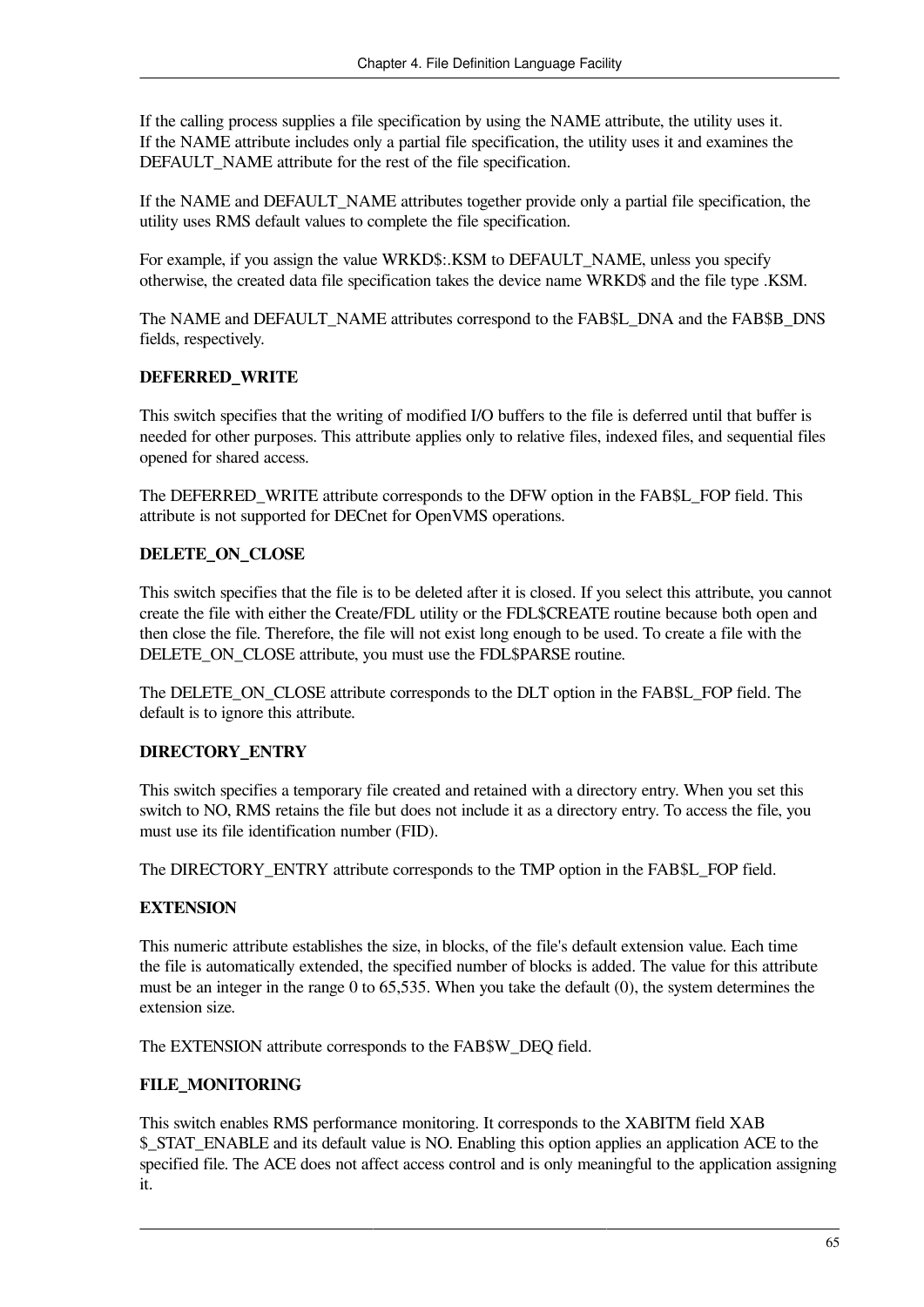### **GLOBAL\_BUFFER\_COUNT**

This numeric attribute specifies the number of global buffers allocated to the file. The value must be a number in the range 0 to 32,767; the default value is 0.

The GLOBAL\_BUFFER\_COUNT attribute corresponds to the FAB\$W\_GBC field. This attribute is not supported for DECnet for OpenVMS operations.

### **MAX\_RECORD\_NUMBER**

This numeric attribute specifies the maximum number of records that can be placed in a relative file. The value must be an integer in the range 0 to 2,147,483,647. When you take the default value (0), you can place as many records as you want in the relative file, up to the maximum 2,147,483,647.

The MAX\_RECORD\_NUMBER attribute corresponds to the FAB\$L\_MRN field.

### **MAXIMIZE\_VERSION**

This switch specifies the file's version number. If you take the default, YES, the File Definition Language facility assigns the greater of two possible version numbers: either the number that was part of the file specification or a version number that is 1 higher than the highest existing version number.

When you set the switch to NO, assigning an explicit version number lower than an existing version results in creating a new data file with the lower version number. If you assign an explicit version number that matches an existing version, RMS returns an error.

The MAXIMUM\_VERSION attribute corresponds to the MXV option in the FAB\$L\_FOP field.

### **MT\_BLOCK\_SIZE**

This numeric attribute establishes the number of bytes in a magnetic tape file block. The value can be 0, an integer in the range 20 to 65,535 for ANSI-formatted tapes, or an integer in the range 14 to 65,532 for foreign tapes (tapes that are not in the standard ANSI format used by OpenVMS operating systems and that must be mounted by means of the DCL command MOUNT/FOREIGN). If you take the default value (0), RMS assigns the block size specified when the tape was mounted.

The MT\_BLOCK\_SIZE attribute corresponds to the FAB\$W\_BLS field.

### **MT\_CLOSE\_REWIND**

This switch controls whether a magnetic tape volume is rewound when the file is closed. The magnetic tape volume does not rewind if you take the default (NO).

The MT\_CLOSE\_REWIND attribute corresponds to the RWC option in the FAB\$L\_FOP field.

### **MT\_CURRENT\_POSITION**

This switch directs RMS to position the magnetic tape volume set immediately after the most recently closed file when it creates the next file. If you use this option when you invoke the \$CREATE service, RMS overwrites all files located beyond the current tape position.

If you do not specify either of the position specifiers (MT\_CURRENT\_POSITION or MT\_OPEN\_REWIND), RMS creates the new file at the logical end of the tape. If you specify both position specifiers, the MT\_OPEN\_REWIND attribute overrides the MT\_CURRENT\_POSITION attribute.

The MT\_CURRENT\_POSITION attribute corresponds to the POS option in the FAB\$B\_FOP field.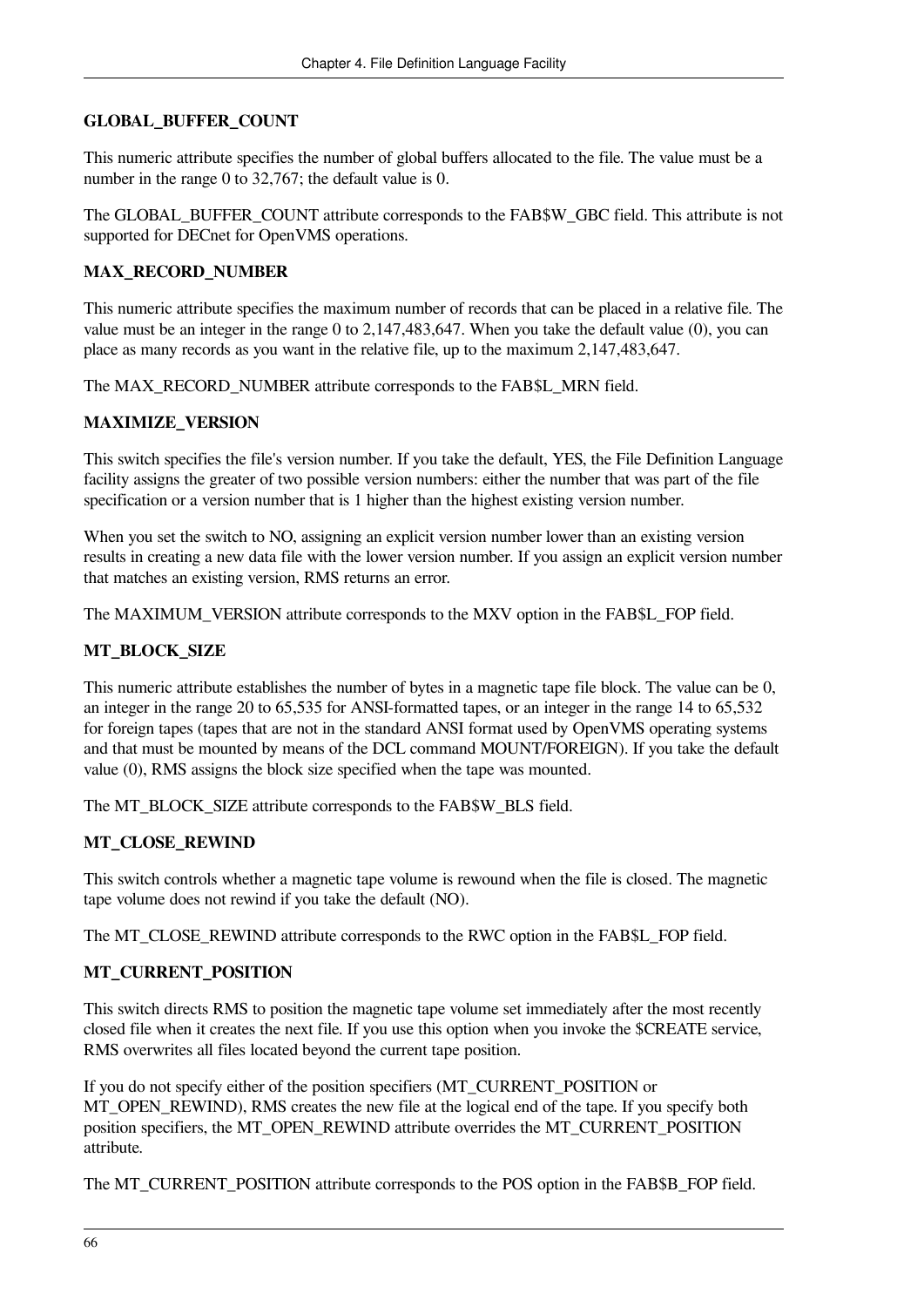### **MT\_NOT\_EOF**

This switch prevents positioning the tape to the end of a file being opened with the PUT attribute specified.

This attribute corresponds to the NEF option in the FAB\$L\_FOP field.

### **MT\_OPEN\_REWIND**

This switch specifies that the magnetic tape volume is to be rewound before the file is opened or created. If you use this option to create a tape file, RMS assumes that write operations are to take place at the beginning of the tape, rewinds the tape to the beginning, and proceeds to overwrite the tape data beginning with the first tape file.

Conversely, if you specify this attribute when you open an existing tape file, RMS rewinds to the beginning of the tape but then proceeds to find the specified file before doing any file operations.

Typically, a user specifies the MT\_OPEN\_REWIND option to improve efficiency in opening a tape file or to ensure access to the correct file when the tape contains files with duplicate names. ANSI tapes allow named files, but they have no directories and can contain repeated instances of files with the same name.

In the first case, assume the tape has 50 files, is positioned at the fortieth file, and the user wants to access the thirtieth file. If the user specifies MT\_OPEN\_REWIND to the Open service, RMS rewinds the tape to the first file and then winds the tape forward to the thirtieth file. If the user does not specify MT\_OPEN\_REWIND, RMS winds the tape forward to the end of the tape. Then, not having found the file, RMS rewinds the tape to the first file and proceeds to wind the tape forward to the thirtieth file.

In the second case, assume a tape has two files named X.DAT and is positioned between the two files. Assume further that the user wants to access the first file named X.DAT. If the user does not specify MT\_OPEN\_REWIND, RMS winds forward until it finds the second file and opens it, instead of opening the desired file. Conversely, if the user does specify MT\_OPEN\_REWIND, RMS rewinds the tape and then winds forward until it finds and opens the first file named X.DAT.

The MT\_OPEN\_REWIND option takes precedence over the MT\_CURRENT\_POSITION option and corresponds to the RWO option in the FAB\$L\_FOP field.

### **MT\_PROTECTION**

This single-character string attribute allows you to control access to a magnetic tape file. The default value is a space character that specifies access is not controlled. If the attribute is a non-space character, you can access the file only by specifying the /OVERRIDE=ACCESSIBILITY qualifier and option when you initialize or mount the volume.

This attribute corresponds to the XAB\$B\_MTACC field and is not supported for DECnet for OpenVMS operations.

### **NAME**

This string attribute specifies the name of the data file to be created from this FDL file. If you supply a name for the data file, that name overrides the one specified here.

This attribute corresponds to the FAB\$L\_FNA and the FAB\$B\_FNS fields.

On Alpha systems, if you have implemented the on-disk-structure level 5 (ODS-5) volume structure of extended file specifications, you can name a file using the 8-bit ISO Latin-1 or 16-bit Unicode (UCS-2)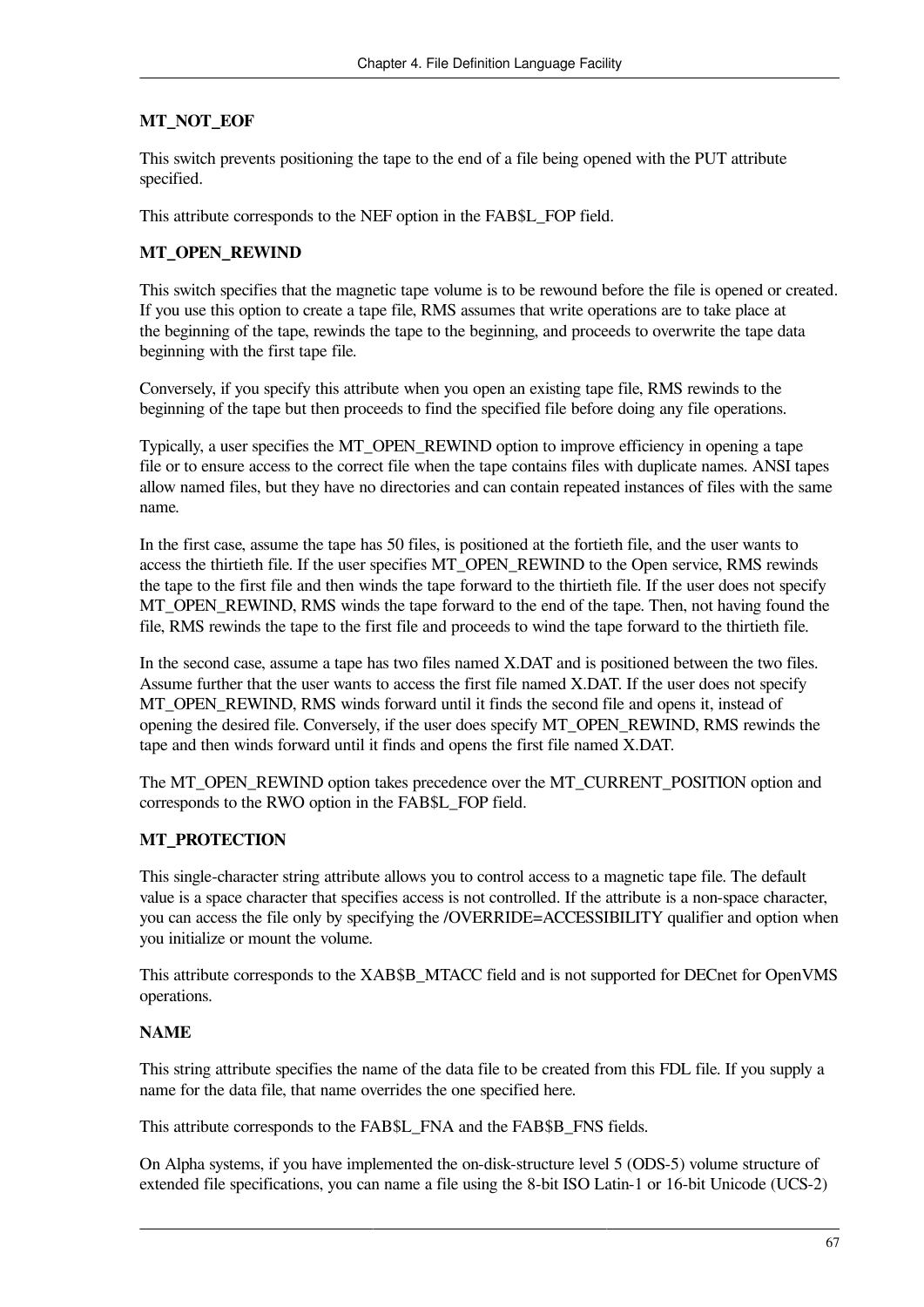character sets. You can also have a file name exceed the traditional 39.39 character limit to a maximum of 255 characters.

#### **NON\_FILE\_STRUCTURED**

This switch directs that the volume is to be processed in a manner that is not file structured. This attribute corresponds to the NFS option in the FAB\$L\_FOP field and is not supported for DECnet for OpenVMS operations.

#### **ORGANIZATION**

This keyword attribute specifies the file organization. Its value must be one of the following keywords:

- **SEQUENTIAL**
- **RELATIVE**
- INDEXED

The default is SEQUENTIAL.

This attribute corresponds to the FAB\$B\_ORG field.

### **OUTPUT\_FILE\_PARSE**

This switch specifies that the resultant file specification string, if used, is to provide directory, file name, and file type defaults only.

This attribute corresponds to the OFP option in the FAB\$L\_FOP field.

#### **OWNER**

This string attribute specifies the owner of the data file. The value must be the user identification code (UIC), in this form:

```
 octal-group-number,octal-user-number
```
For example, OWNER [12,322] indicates that the person in group 12 with the user number 322 is the owner of the data file.

This attribute corresponds to the XAB\$W\_GRP and the XAB\$W\_MBM fields.

### **PRINT\_ON\_CLOSE**

This switch controls whether the data file is to be spooled to the process default print queue when the file is closed, and applies to sequential files only. When you set the switch to YES, the data file is to be spooled to the process default print queue (SYS\$PRINT) after the file is closed.

If you also set DELETE\_ON\_CLOSE to YES, the file is deleted after it is printed.

This attribute corresponds to the SPL option in the FAB\$L\_FOP field.

### **PROTECTION**

This keyword attribute specifies file protection by defining the type of file access allowed for each of the four user classes:

System (S)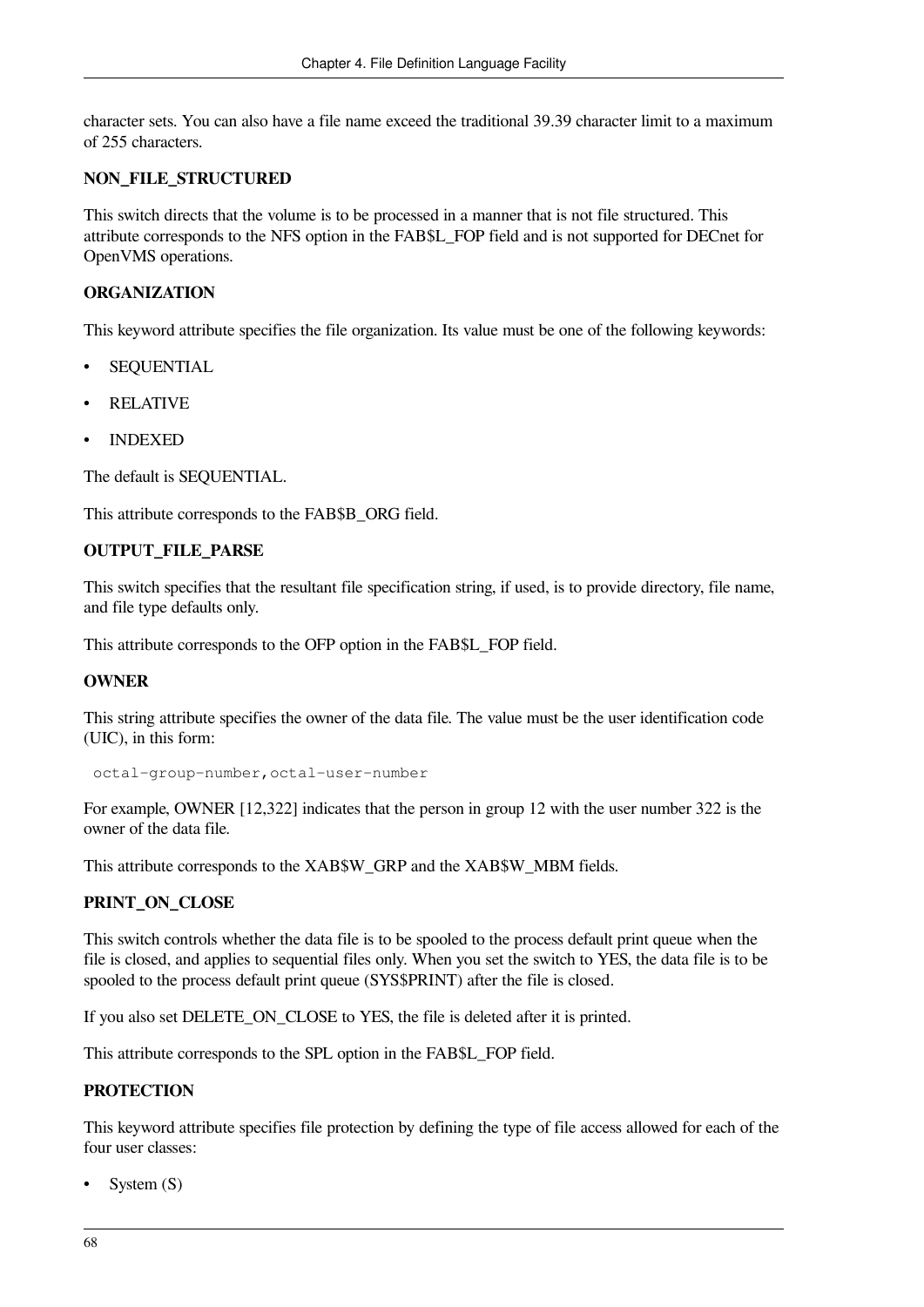- Owner (O)
- Group (G)
- World (W)

You define the access level for each user class by entering the appropriate access-level code as the argument for each user-class keyword. There are four access levels and you can assign one or more to each user class:

- Read (R) access—lets the user read the file
- Write (W) access—lets the user modify the file
- Execute (E) access—lets the user run the file
- Delete (D) access—lets the user delete the file

Each user class has a unique first letter (S, O, G, and W) and the same is true for each access level (R, W, E, and D). This lets you truncate the code for each user class if you prefer. Note that you must truncate the access level to the leading letter.

The syntax for encoding protection may take either of the following forms:

```
(SYSTEM=code,OWNER=code,GROUP=code,WORLD=code)
```

```
(SYSTEM:code,OWNER:code,GROUP:code,WORLD:code)
```
You must enclose the protection specification in parentheses and you have the option of using either the equal sign (=) or a colon (:) to separate each keyword from its associated code value.

By default, RMS assigns the file the default protection for the current process. To see the default protection for the current process, use the DCL command SHOW PROTECTION.

To deny a user class a specific access level, omit the access level from the code. To deny a user class all access levels, omit the user class keyword from the protection specification. For example, the following protection specification gives all access levels to user class System and user class Owner, read access to user class Group, and no access levels to user class World:

(System=RWED,Owner=RWED,Group=R)

This attribute corresponds to the XAB\$W\_PRO field.

### **READ\_CHECK**

This switch determines whether transfers from disk volumes are followed by read-compare operations.

When you activate the switch, transfers from disk volumes are followed by read-compare operations. This double check increases the likelihood that the system will catch data errors; however, it also increases disk overhead.

Activating this switch does not permanently mark the file for READ\_CHECK; it merely selects a run-time option. To permanently mark the file for READ\_CHECK, use the SET FILE/ DATA\_CHECK=READ command.

This attribute corresponds to the RCK option in the FAB\$L\_FOP field.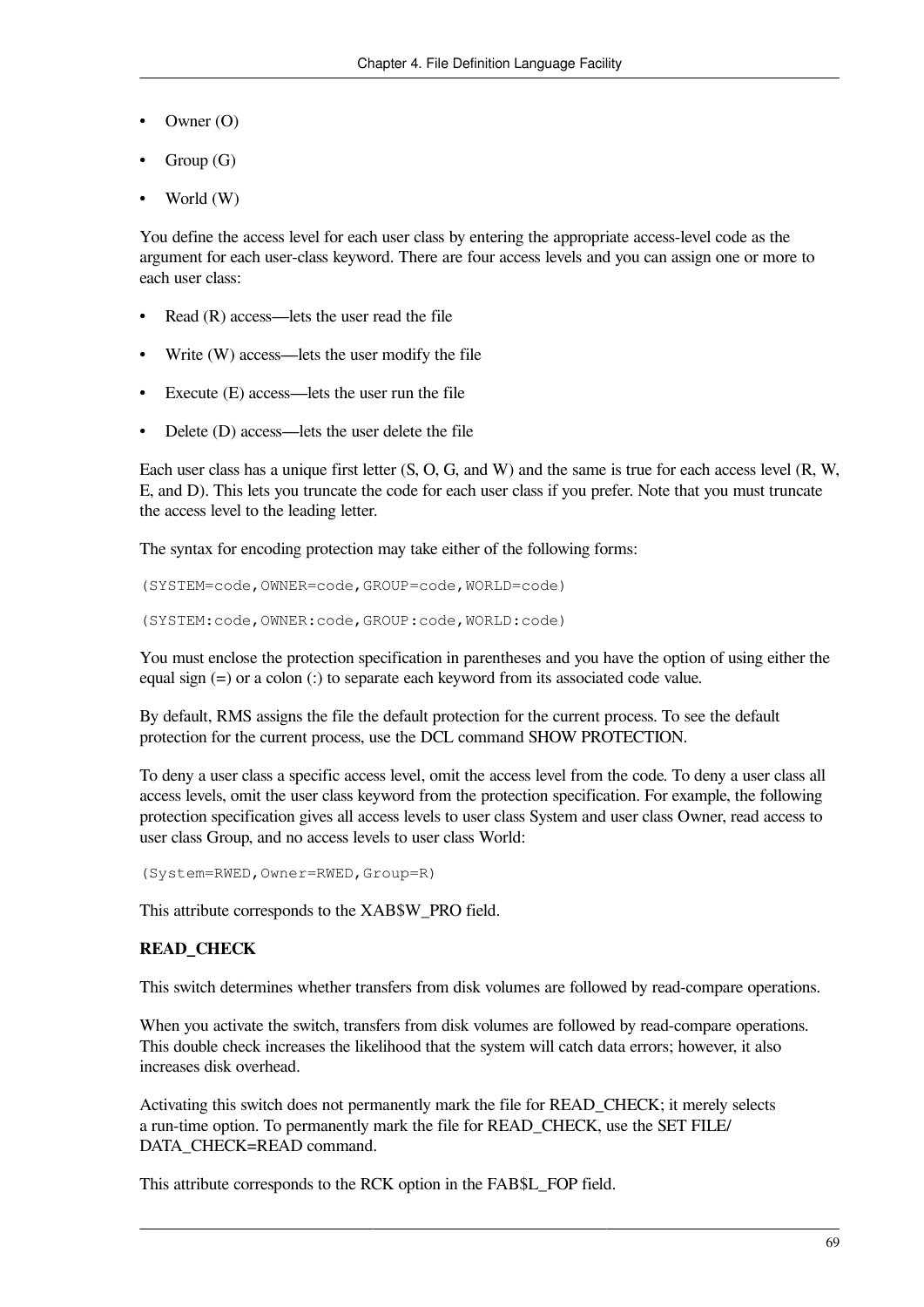### **REVISION**

This numeric attribute specifies the revision number of the data file as an integer in the range 0 to 65,535. Unless you want to change the revision number to some specific number, you should leave this value at its default of 0. When REVISION is set to 0, the file's revision number is incremented each time the file is opened for write access.

This attribute corresponds to the XAB\$W\_RVN field.

### **SEQUENTIAL\_ONLY**

This switch limits the file to sequential processing and related processing options. Any attempt at random access results in an error.

For DECnet for OpenVMS operations, this attribute enables file transfer mode, which is a data access protocol (DAP) feature that allows several records to be transferred in a single network operation. It maximizes throughput for single-direction, sequential-access file transfer.

This attribute corresponds to the SQO option in the FAB\$L\_FOP field.

### **STORED\_SEMANTICS**

Where applicable, this string attribute identifies the file semantics established when a file is created. The string is limited to 64 characters and the attribute corresponds to the XAB\$\_STORED\_SEMANTICS field.

### **SUBMIT\_ON\_CLOSE**

This switch submits the data file to the process default batch queue (SYS\$BATCH) when the file is closed and is appropriate only for sequential command files.

If you also set DELETE\_ON\_CLOSE to YES, the file is deleted after the batch job completes.

This attribute corresponds to the SCF option in the FAB\$L\_FOP field and is not supported for DECnet for OpenVMS operations.

### **SUPERSEDE**

This switch replaces the existing data file with a different file of the same name, type, and version.

If you successfully create a new file with the same name, type, and version as an existing file, the old file is deleted.

SUPERSEDE is overridden by the CREATE\_IF attribute.

This attribute corresponds to the SCF option in the FAB\$L\_FOP field.

### **TEMPORARY**

This creates a temporary file that is deleted when it is closed. No directory entry is created for a temporary file.

You cannot create a file that has this attribute by using the CREATE/FDL command or the FDL \$CREATE routine, because these commands open and then close the data file before it can be used. You can only use the FDL\$PARSE routine to create a file that has the TEMPORARY attribute.

This attribute corresponds to the TMD option in the FAB\$L\_FOP field.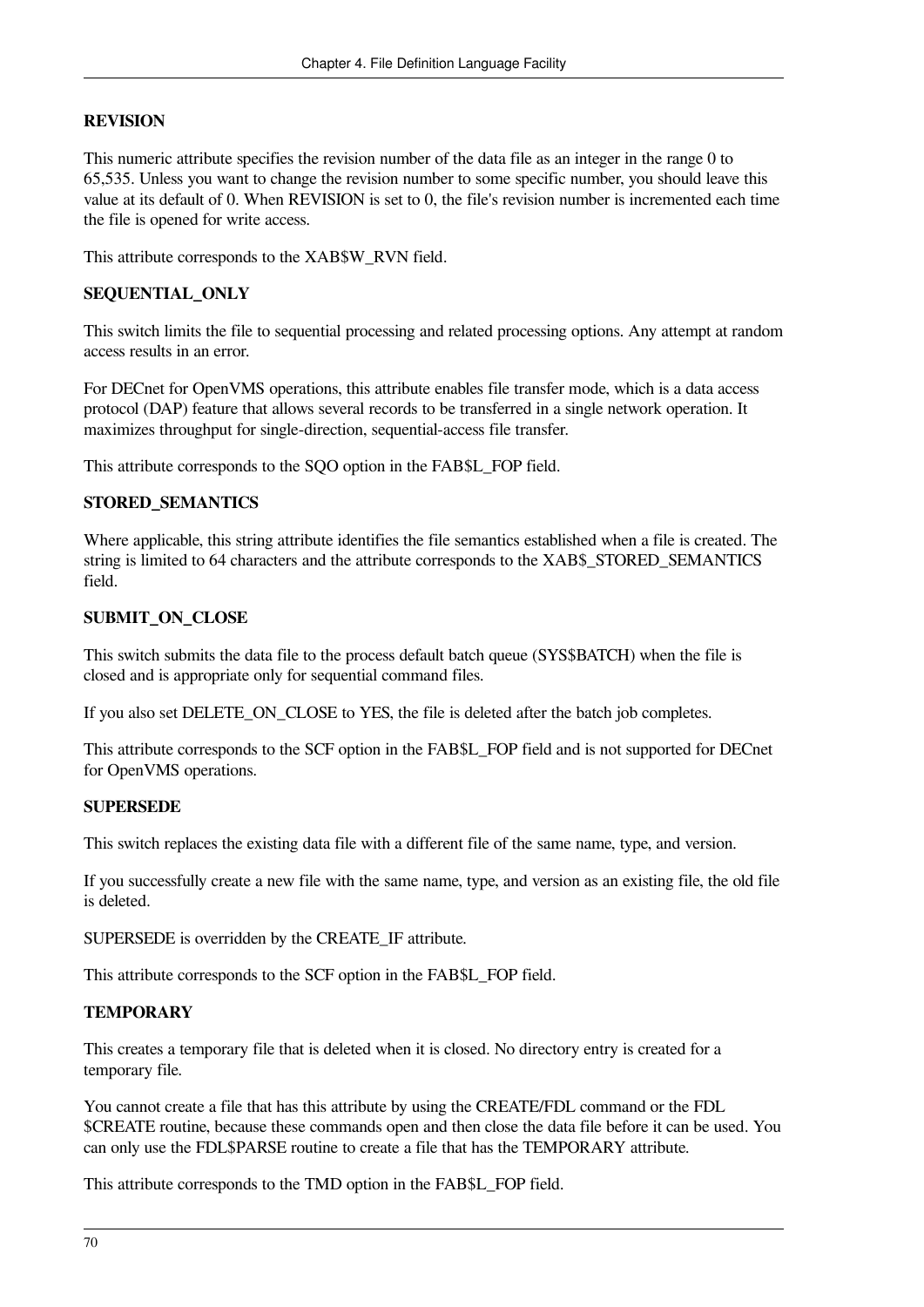### **TRUNCATE\_ON\_CLOSE**

This switch deallocates unused space at the end of a sequential file when the file is closed.

This attribute corresponds to the TEF option in the FAB\$L\_FOP field.

### **USER\_FILE\_OPEN**

This switch limits RMS operations to opening or creating a file. If you specify this option, you must also specify the SHARING USER\_INTERLOCK attribute unless you have specified the SHARING PROHIBIT attribute.

This attribute corresponds to the UFO option in the FAB\$L\_FOP field and is not supported for DECnet for OpenVMS operations.

### **WINDOW\_SIZE**

This attribute specifies the number of retrieval windows (pointers) you want RMS to maintain in memory for your file. You can specify a numeric value in the range 0 to 127, or 255. A value of 0 indicates that RMS is to use the system default number of retrieval pointers. A value of 255 means to map the entire file, if possible. Values between 128 and 254, inclusive, are reserved for future use.

This attribute corresponds to the FAB\$B\_RTV field and is not supported for DECnet for OpenVMS operations.

### **WRITE\_CHECK**

This switch specifies that disk transfers are checked by a read-compare operation. Note, however, that this operation creates extra system overhead.

This switch does not permanently mark the file for WRITE CHECK; it sets an RMS run-time option. You must use the SET FILE/DATA\_CHECK=WRITE command to mark the file permanently.

This attribute corresponds to the WCK option in the FAB\$L\_FOP field.

## **4.8. KEY Section**

The KEY primary attribute acts as a header for a section of the FDL file that describes keys. You must specify a separate KEY section for each key of an indexed file. The number of the key being described follows the word KEY (for example, KEY 0, KEY 1, …KEY n). The KEY value for the primary key must be 0. The KEY value for secondary keys can be numbered from 1 to 254.

The KEY primary attribute corresponds to the XAB\$B\_REF field.

The following table lists the KEY secondary attributes and their default values. Note that all KEY secondary attributes are create-time attributes.

| <b>Secondary Attribute</b> | <b>Default Value</b>                             |
|----------------------------|--------------------------------------------------|
| <b>CHANGES</b>             | NO <sub>1</sub>                                  |
| COLLATING_SEQUENCE         | None (only present for files with collated keys) |
| DATA_AREA                  | None                                             |
| DATA_FILL                  | Same as bucket size                              |
| DATA KEY COMPRESSION       | YES                                              |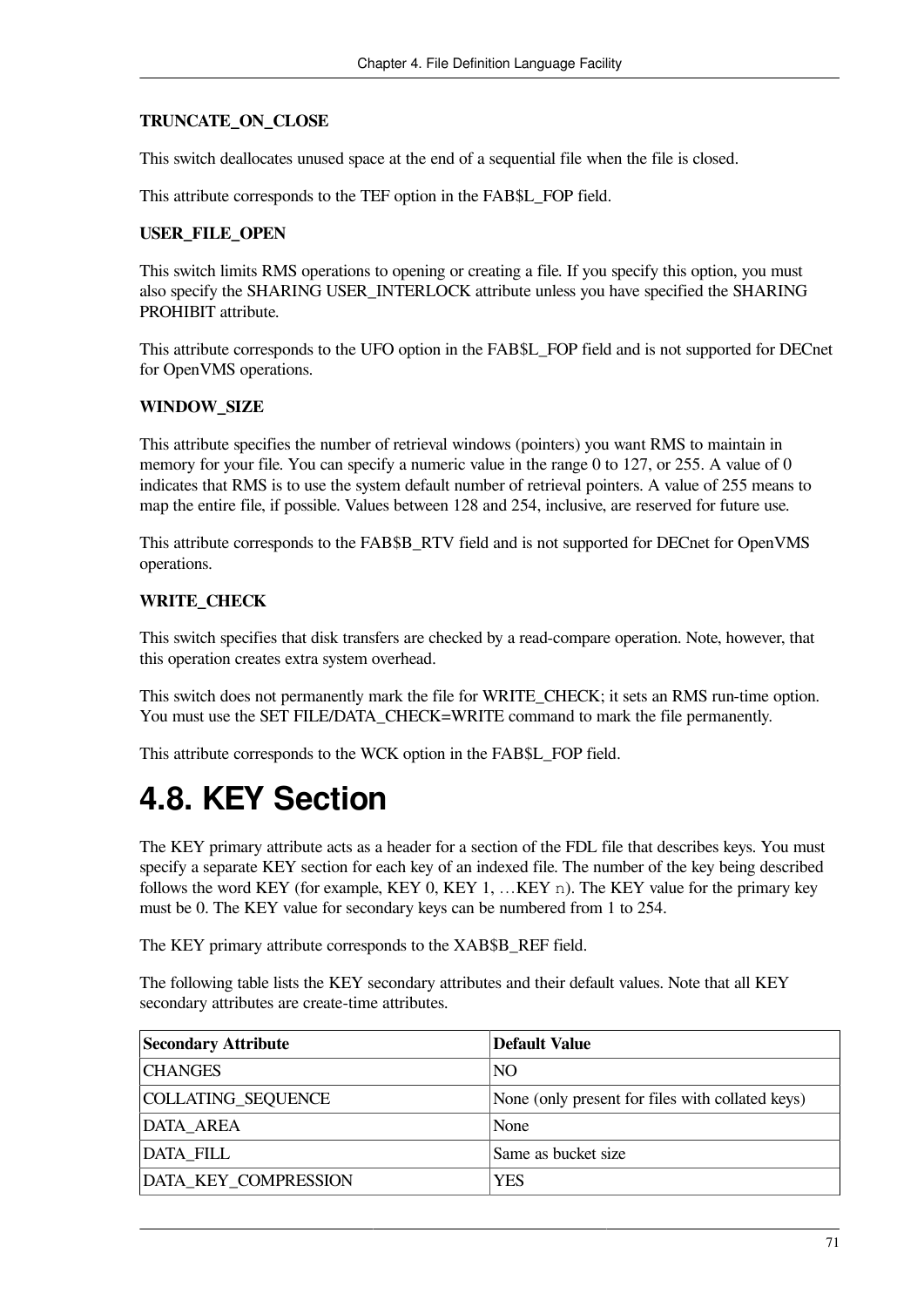| <b>Secondary Attribute</b> | <b>Default Value</b>              |
|----------------------------|-----------------------------------|
| DATA_RECORD_COMPRESSION    | <b>YES</b>                        |
| <b>DUPLICATES</b>          | NO for primary; YES for alternate |
| <b>INDEX_AREA</b>          | None                              |
| INDEX_COMPRESSION          | <b>YES</b>                        |
| <b>INDEX_FILL</b>          | Same as bucket size               |
| <b>LENGTH</b>              | None                              |
| LEVEL1_INDEX_AREA          | None                              |
| <b>NAME</b>                | Null-string                       |
| <b>NULL_KEY</b>            | NO                                |
| <b>NULL_VALUE</b>          | <b>ASCII</b> null character       |
| <b>POSITION</b>            | None                              |
| <b>PROLOG</b>              | System or process default         |
| SEGn_LENGTH                | None                              |
| SEGn_POSITION              | None                              |
| <b>TYPE</b>                | <b>STRING</b>                     |

### **CHANGES**

This switch allows an RMS Update operation to change the value of the key. Such a change is not allowed for the primary key (regardless of this attribute), so the default setting for primary keys is NO. With alternate keys the default setting is also NO, but you can specify YES to allow changes to alternate key values.

This attribute corresponds to the CHG option in the XAB\$B\_FLG field.

### **COLLATING\_SEQUENCE**

The name of the NCS collating sequence that defines the sorting order of the characters for this key. The value is a string from 1 to 31 characters long. You must supply the value; there is no default.

This attribute corresponds to the XAB\$L\_COLNAM field.

### **DATA\_AREA**

This numeric attribute identifies the area where you place the data records in an indexed file with multiple areas. The value is an integer in the range 0 to 254, which must be the same number as that assigned to the area in an AREA section.

The DATA\_AREA, LEVEL1\_INDEX\_AREA, and INDEX\_AREA values are used when the data level and the index levels are placed in separate areas or when each key is placed in its own area.

This attribute corresponds to the XAB\$B\_DAN field.

### **DATA\_FILL**

This attribute establishes the percentage of bytes in each data bucket in the area you want populated initially. If you anticipate that many records will be inserted randomly into the file, this value should be less than 100 percent of the bytes. The default value is 100 percent, and the minimum value is 50 percent. The /FILL\_BUCKETS qualifier to the CONVERT command overrides this attribute.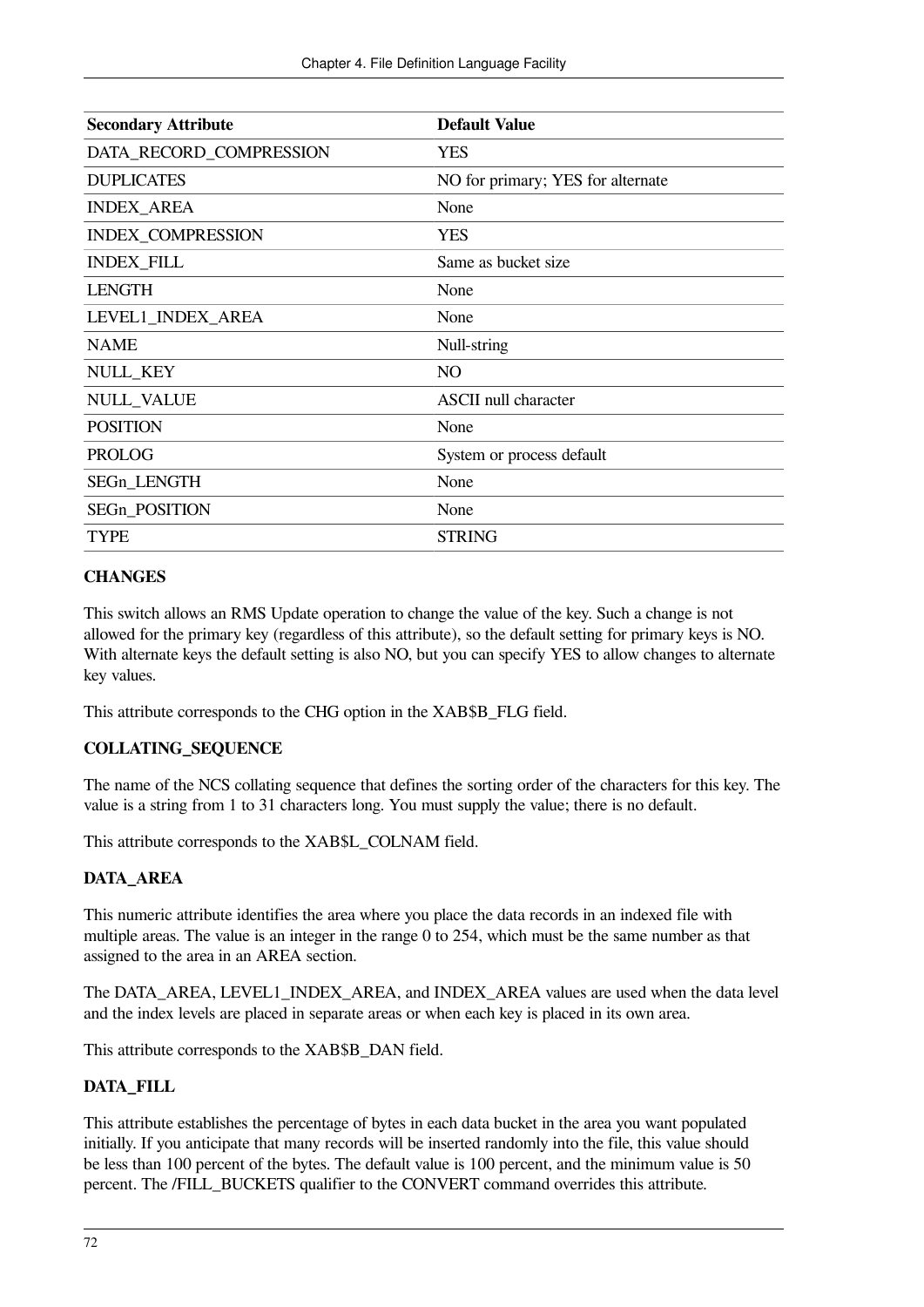This attribute corresponds to the XAB\$W\_DFL field except that XAB\$W\_DFL contains a byte count, not a percentage.

### **DATA\_KEY\_COMPRESSION**

This switch compresses leading and trailing repeating characters in the primary key and its default value is YES. For compression to occur, your indexed file must be defined as a Prolog 3 file with the FDL attribute KEY PROLOG. However, KEY PROLOG 3 is the default.

This attribute corresponds to the KEY\_NCMPR option in the XAB\$B\_FLG field, and should be set for DECnet for OpenVMS operations.

### **DATA\_RECORD\_COMPRESSION**

This switch controls whether repeating characters are compressed in the data records. The default is YES; however, for compression to occur, your indexed file must be defined as a Prolog 3 file.

This attribute corresponds to the DAT\_NCMPR option in the XAB\$B\_FLG field and should be set for DECnet for OpenVMS operations.

### **DUPLICATES**

This switch controls whether duplicate keys are allowed in the indexed files. For primary keys, the default setting is NO, but for alternate keys, the default setting is YES.

Duplicate alternate keys can be useful. For example, sorting a customer file on an alternate key of a postal code is a common application and one that requires duplicate keys.

When duplicate keys are not allowed, any attempt to write a record where the key would be a duplicate results in an error.

This attribute corresponds to the DUP option in the XAB\$B FLG field.

### **INDEX\_AREA**

This numeric attribute identifies the area where you place the index levels (other than level 1) in an indexed file with multiple areas. The value is an integer in the range 0 to 254, which must be the same number as that assigned to the area in an AREA section.

The INDEX\_AREA, DATA\_AREA, and LEVEL1\_INDEX\_AREA values are used when the data level and the index levels are placed in separate areas or when each key is placed in its own area.

This attribute corresponds to the XAB\$B\_IAN field.

### **INDEX\_COMPRESSION**

This switch controls whether leading repeating characters in the index are compressed. The default value is YES; however, for compression to occur, your indexed file must be defined as a Prolog 3 file.

This attribute corresponds to the IDX\_NCMPR option in the XAB\$B\_FLG field and should be set for DECnet for OpenVMS operations.

### **INDEX\_FILL**

This attribute sets the percentage of bytes in each index level bucket to be populated initially. If you anticipate that many records will be inserted randomly into the file, this value should be less than 100 percent. The default value is 100 percent and the minimum value is 50 percent.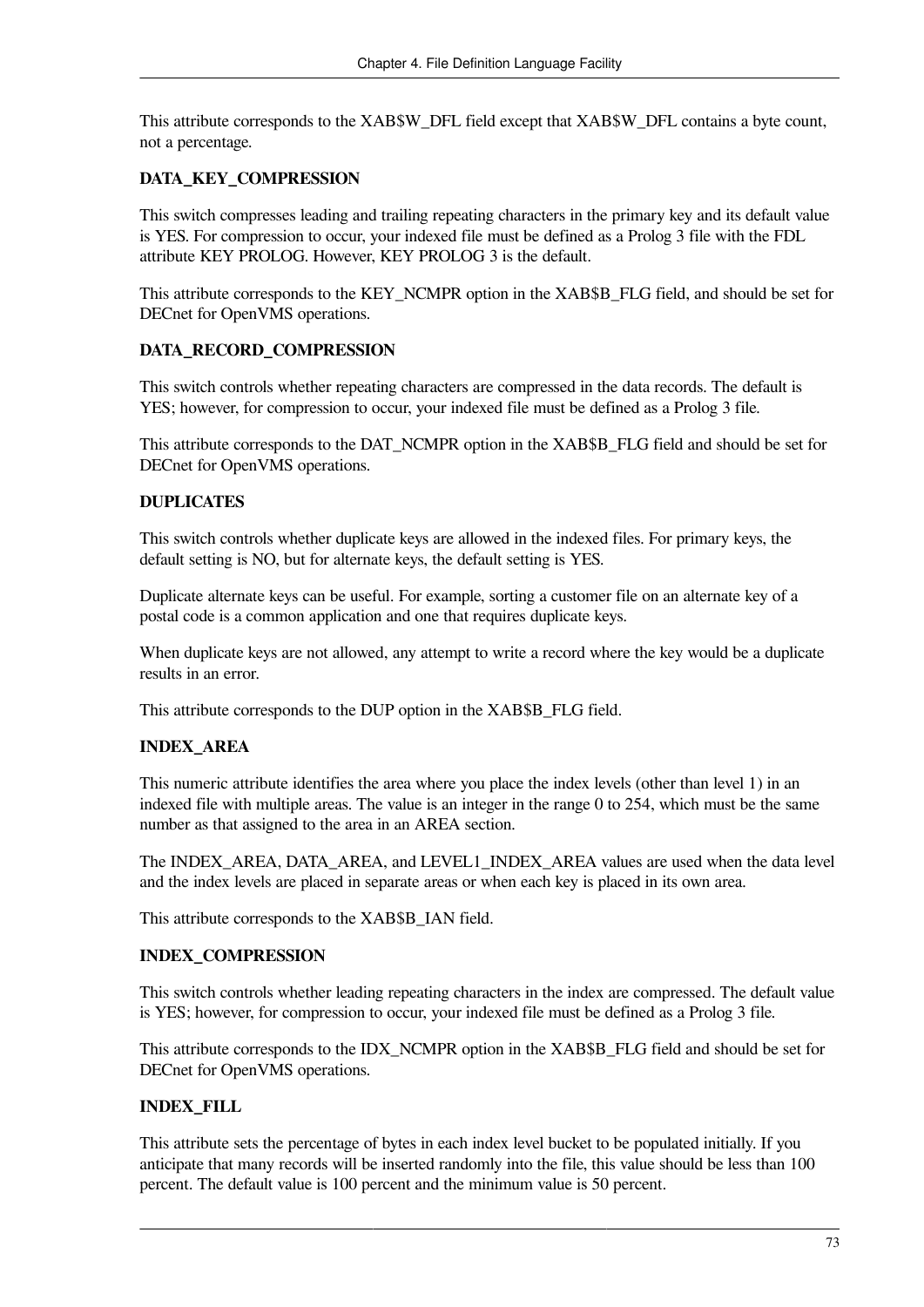The /FILL\_BUCKETS qualifier to the CONVERT command overrides this attribute.

This attribute corresponds to the XAB\$W\_IFL field except that the XAB\$W\_IFL field contains a byte count, not a percentage.

### **LENGTH**

This numeric attribute sets the length of the key in bytes. This value, along with the POSITION and TYPE attributes, is used when the key is unsegmented.

This attribute corresponds to the XAB\$B\_SIZ0 field. Its value must be specified because there is no default.

### **LEVEL1\_INDEX\_AREA**

This attribute identifies the area where you place the level 1 index in an indexed file with multiple areas. The value is an integer in the range 0 to 254, which must be the same number as that assigned to the area in an AREA section.

When the data level and the index levels are placed in separate areas, or when each key is placed in its own area, use the LEVEL1\_INDEX\_AREA, DATA\_AREA, and INDEX\_AREA values.

This attribute corresponds to the XAB\$B\_LAN field.

### **NAME**

This string attribute can be used to assign a name to a key. The name string is limited to 32 bytes and is padded with ASCII null characters. The default value is no name (blank).

This attribute corresponds to the XAB\$L\_KNM field.

### **NULL\_KEY**

This switch controls whether null key values will be allowed in an alternate string key field. The default value, NO, requires that all records contain a valid value for this alternate key.

In some databases, such entries are not desirable; some records will not contain a value for a particular alternate key. By allowing null keys, by declaring a null field, and by writing the null field as the alternate key for a record, you can include the record in the database.

A null key value is specified with the KEY NULL\_VALUE secondary attribute. If a record has the specified null value in its alternate key field, a pathway to that record will not be made in the alternate index structure.

This attribute corresponds to the NUL option in the XAB\$B\_FLG field.

### **NULL\_VALUE**

This attribute specifies the null value that instructs the system not to create an alternate index entry for the record that has the null value in every byte of the key field. All data types may be used to specify null key values.

If the alternate key is a string data-type key, you can specify the null value either by enclosing the character in apostrophes or by specifying an unsigned decimal number denoting the character's ASCII value without enclosing characters.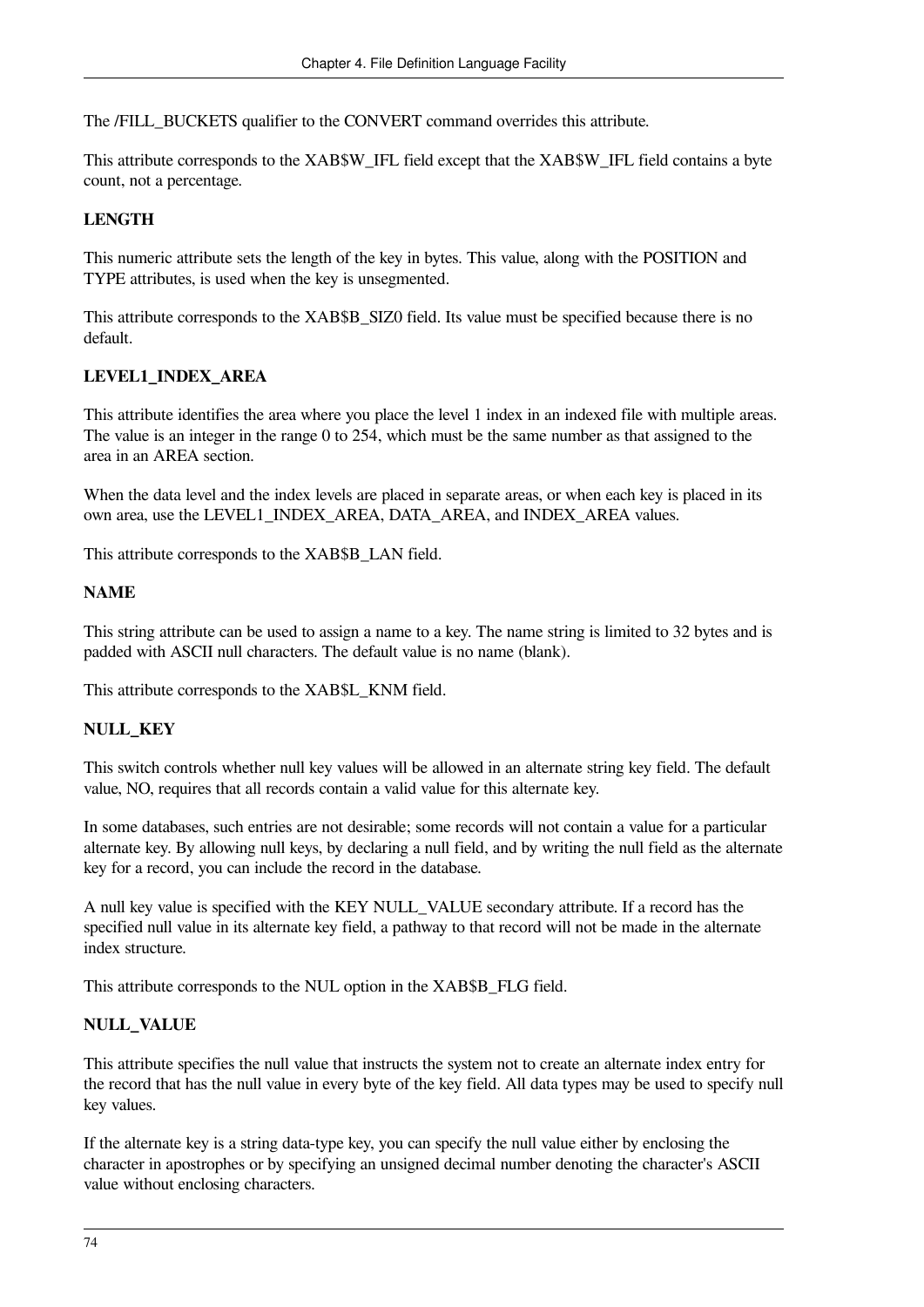### **Note**

The string data-type keys include STRING, DSTRING, COLLATED, and DCOLLATED.

The default is the ASCII null character (0).

This attribute corresponds to the XAB\$B\_NUL field.

### **POSITION**

This numeric attribute defines the byte position of the beginning of the key field, with the first position being 0. Primary keys work best if they start at byte 0. This attribute, along with the LENGTH and TYPE attributes, is used when the key is unsegmented.

This attribute corresponds to the XAB\$W\_POS0 field.

### **PROLOG**

This numeric attribute defines the internal structure level of indexed files—PROLOG 1, PROLOG 2, and PROLOG 3.

Prolog 3 files accept multiple keys (or alternate keys) and all data types. They also give you the option of compressing your data, indexes, and keys. PROLOG 3 is the default.

On the other hand, Prolog 1 and 2 files do not allow these options. You should not specify Prolog 3 if the primary key is segmented and the segments overlap. If you want to use a Prolog 3 file in this case, consider defining the overlapping segmented key as an alternate key and then choosing a different key to be the primary key.

To specify a Prolog 3 file, assign the value 3 to this attribute. To specify a Prolog 1 or 2 file, assign the value 2. There is no perceivable difference between PROLOG 1 and PROLOG 2.

If you do not specify a value for this attribute, the utility that creates a data file from the FDL file uses the system or process default. To see these default values, enter the DCL command SHOW RMS\_DEFAULT.

This attribute is not supported for DECnet for OpenVMS operations; the default prolog in effect at the remote node is used.

This attribute corresponds to the XAB\$B\_PROLOG field.

### **SEGn\_LENGTH**

This numeric attribute defines the length of the key segment in bytes and is used with the SEGn\_POSITION attribute when the key is segmented. The value  $n$  is the number of the segment and may be 0 to 7. The first segment in the key must be numbered 0, and each key may have up to eight segments. Segmented keys must be STRING type.

For Prolog 3 files, segments cannot overlap.

This attribute corresponds to the key size fields, XAB\$B\_SIZ0 to XAB\$B\_SIZ7.

### **SEGn\_POSITION**

This numeric attribute defines the starting byte for a segment in a string key. The first position is 0 and segments cannot overlap in Prolog 3 files.

This attribute corresponds to the positioning fields, XAB\$W\_POS0 to XAB\$W\_POS7.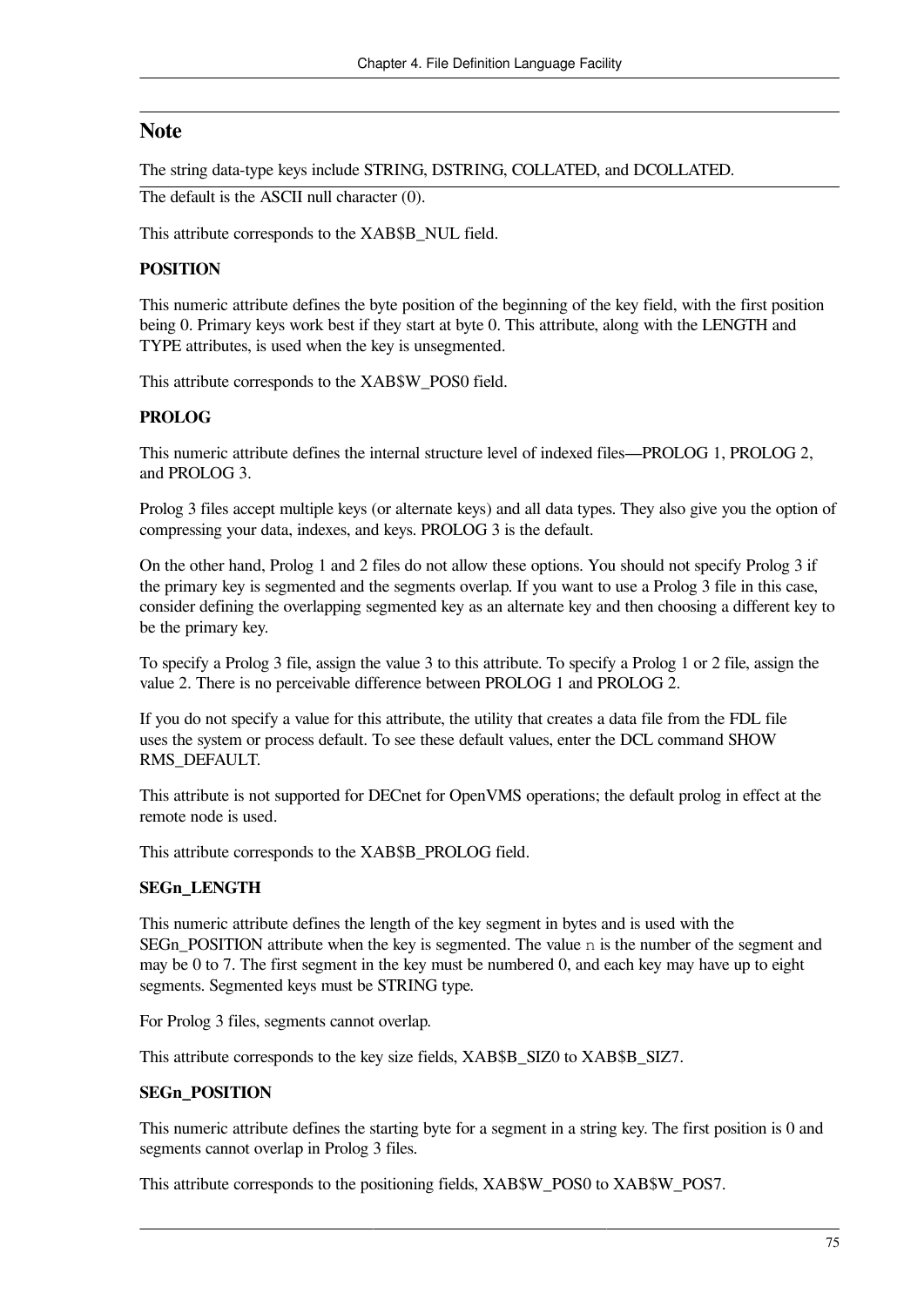### **TYPE**

This attribute specifies the key type and must have one of the following values:

| BIN2             | An unsigned, 2-byte, binary number in the range 0<br>to 65,535 $(2^{16}-1)$ .                                                                                                                                                                                                                                                                                                                                                                                      |
|------------------|--------------------------------------------------------------------------------------------------------------------------------------------------------------------------------------------------------------------------------------------------------------------------------------------------------------------------------------------------------------------------------------------------------------------------------------------------------------------|
| BIN4             | An unsigned, 4-byte, binary number in the range 0<br>to 4,294,967,295 (2 $3^{2}$ –1).                                                                                                                                                                                                                                                                                                                                                                              |
| BIN <sub>8</sub> | An unsigned, 8-byte, binary value that ranges from<br>0 to 2 $^{64}$ -1.                                                                                                                                                                                                                                                                                                                                                                                           |
| <b>COLLATED</b>  | A string of ASCII characters. If the key is to<br>be sorted by an NCS collating sequence, then<br>the key type must be declared as COLLATED<br>or as DCOLLATED (descending collated -<br>sort in reverse order according to the collating<br>sequence for that particular key). The sort order<br>is determined by the collating sequence for that<br>particular key.                                                                                              |
| DBIN2            | An unsigned, 2-byte, binary value that ranges from<br>0 to 65,535 ( $2^{16}$ –1). In an indexed file, records are<br>stored in descending order for this key of reference.                                                                                                                                                                                                                                                                                         |
| DBIN4            | An unsigned, 4-byte, binary value that ranges from<br>0 to 4,294,967,295 (2 $3^{2}$ –1). In an indexed file,<br>records are stored in descending order for this key<br>of reference.                                                                                                                                                                                                                                                                               |
| DBIN8            | An unsigned, 8-byte, binary value that ranges from<br>0 to 2 $^{64}$ –1. In an indexed file, records are stored in<br>descending order for this key of reference.                                                                                                                                                                                                                                                                                                  |
| <b>DCOLLATED</b> | A string of ASCII characters. If the key is to be<br>sorted by an NCS collating sequence, then the<br>key type must be declared as COLLATED or<br>as DCOLLATED (descending collated - sort in<br>reverse order according to the collating sequence<br>for that particular key).                                                                                                                                                                                    |
| <b>DDECIMAL</b>  | A packed-decimal value (that is, a continuous<br>string of 1 to 16 bytes) accessed in descending<br>sort order in an indexed file. The format of the<br>DDECIMAL type is the same as for DECIMAL,<br>described next (except that DECIMAL is accessed<br>in ascending order).                                                                                                                                                                                       |
| <b>DECIMAL</b>   | A packed-decimal value, which is a continuous<br>string of 1 to 16 bytes. A DECIMAL value is<br>specified by the address of the first byte of the<br>string and by the number of decimal digits.<br>Each byte in a DECIMAL value is divided into two<br>4-bit fields. Each of these fields contains the binary<br>representation of one decimal digit, except for the<br>first 4-bit field in the highest byte, which represents<br>the sign of the DECIMAL value. |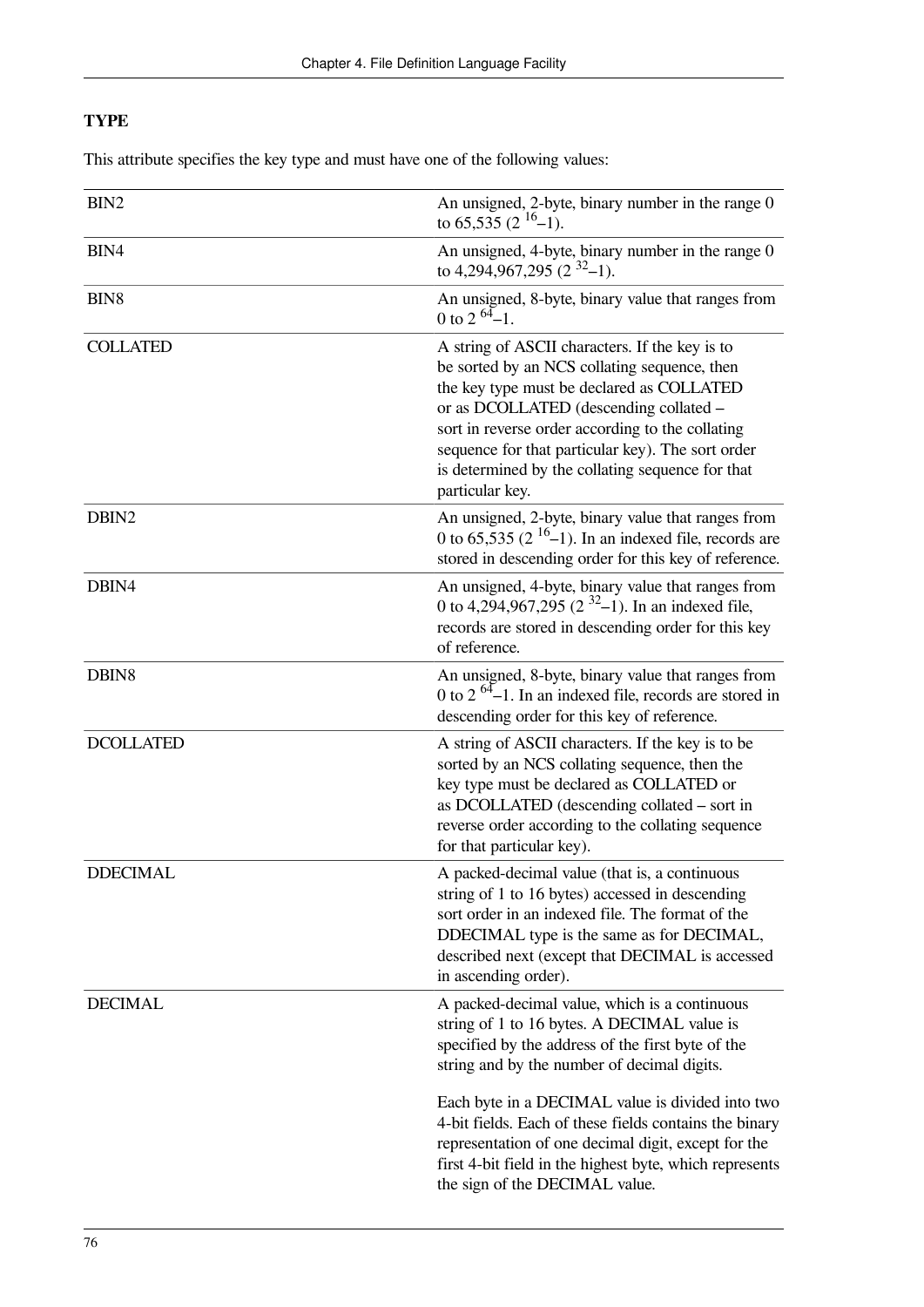|                   | Although 4 bits can represent values up to decimal<br>16 (a hexadecimal 10), values greater than 9 are<br>not allowed in a DECIMAL 4-bit field, except for<br>the sign field.                                                           |
|-------------------|-----------------------------------------------------------------------------------------------------------------------------------------------------------------------------------------------------------------------------------------|
|                   | The first byte contains the two beginning digits of<br>the value. The high-order nibble contains either<br>the most significant digit or a leading zero if it is<br>needed to make the sign field appear in the correct<br>4-bit field. |
|                   | For example, a DECIMAL value of +123 has a<br>length of 3 (for 3 digits) and requires 2 bytes of<br>storage.                                                                                                                            |
|                   | A DECIMAL value of -5237 would have a length<br>of 4 digits. It would need 3 bytes of storage.                                                                                                                                          |
| DINT <sub>2</sub> | A signed, 2-byte integer accessed in descending<br>order in an indexed file. This data type can<br>represent integers between $-32,768$ and $+32,767$ .                                                                                 |
| DINT4             | A signed, 4-byte integer accessed in descending<br>order in an indexed file. This data type can<br>represent integers between $-2,147,483,648$ and<br>$+2,147,483,647.$                                                                 |
| DINT8             | A signed, 8-byte integer accessed in descending<br>order in an indexed file. This data type can<br>represent integers between $-2^{63}$ and $+2^{63}-1$ .                                                                               |
| <b>DSTRING</b>    | A string of ASCII characters accessed in<br>descending sort order in an indexed file. The<br>maximum length of the string is 255 characters.                                                                                            |
| INT <sub>2</sub>  | A signed, 2-byte integer; this data type can<br>represent integers between $-32,768$ and $+32,767$ .                                                                                                                                    |
| INT4              | A signed, 4-byte integer; this data type can<br>represent integers between -2,147,483,648 and<br>$+2,147,483,647.$                                                                                                                      |
| INT <sub>8</sub>  | A signed, 8-byte integer; this data type can<br>represent integers between $-2^{63}$ and $+2^{63}$ -1.                                                                                                                                  |
| <b>STRING</b>     | A string of ASCII characters. The longest length<br>allowed is 255 characters.                                                                                                                                                          |

The default key data type is STRING.

This attribute corresponds to the XAB\$B\_DTP field.

## **4.9. NETWORK Section**

The NETWORK section sets run-time network access parameters. The following table lists the NETWORK secondary attributes and their default values. Note that all NETWORK secondary attributes are run-time attributes.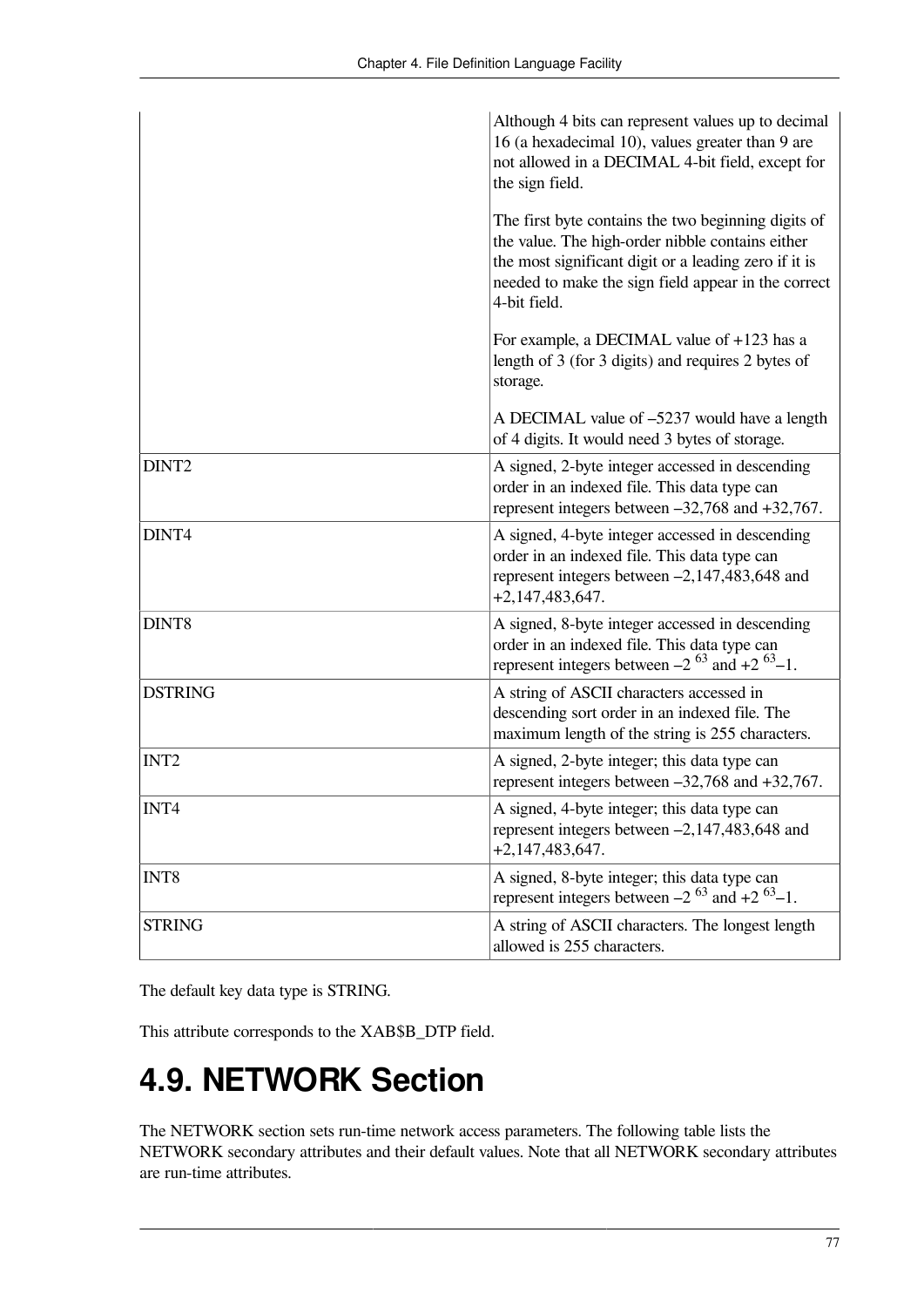| <b>Secondary Attribute</b> | Default Value |
|----------------------------|---------------|
| <b>BLOCK COUNT</b>         | Varies        |
| LINK CACHE ENABLE          | <b>YES</b>    |
| <b>LINK TIMEOUT</b>        | 30            |
| NETWORK DATA CHECKING      | YES           |

### **BLOCK\_COUNT**

A local node uses this numeric attribute to establish the size, in blocks, of a message buffer for messages between itself and a remote node. The value can be 0 to 127. By default, the local node uses the NETWORK BLOCK COUNT value for the process. If that value is 0, then the NETWORK BLOCK COUNT value for the system is used. Use the SHOW RMS command to see what the process and system values are for NETWORK BLOCK COUNT.

The BLOCK\_COUNT attribute corresponds to the XABITM item code XAB \$\_NET\_BLOCK\_COUNT, the requested block count.

### **LINK\_CACHE\_ENABLE**

This switch enables logical link caching. It corresponds to the XABITM item code XAB \$\_NET\_LINK\_CACHE\_ENABLE.

### **LINK\_TIMEOUT**

This numeric attribute specifies the logical link timeout in seconds, from 0 to 65,535. It corresponds to the XABITM item code XAB\$\_NET\_LINK\_TIMEOUT.

### **NETWORK\_DATA\_CHECKING**

This switch enables data access protocol (DAP) level cyclic redundancy check (CRC). It corresponds to the XABITM item code XAB\$\_NET\_DATA\_CRC\_ENABLE.

## **4.10. RECORD Section**

The RECORD section contains secondary attributes that define various controls for records. The RECORD keyword itself takes no value; it serves only to begin this section. The following table lists the RECORD secondary attributes and their default values. Note that all RECORD secondary attributes are create-time attributes.

| <b>Secondary Attribute</b> | <b>Default Value</b> |
|----------------------------|----------------------|
| <b>BLOCK SPAN</b>          | <b>YES</b>           |
| CARRIAGE_CONTROL           | CARRIAGE_RETURN      |
| CONTROL FIELD              |                      |
| <b>FORMAT</b>              | <b>VARIABLE</b>      |
| <b>SIZE</b>                | No default           |

### **BLOCK\_SPAN**

This switch determines whether records can span block boundaries in a sequential file. It corresponds to the BLK option in the FAB\$B\_RAT field.

When the switch is set to NO, records cannot be larger than 512 bytes. When the space remaining in a block is insufficient to store the next record, RMS stores the next record in a new block.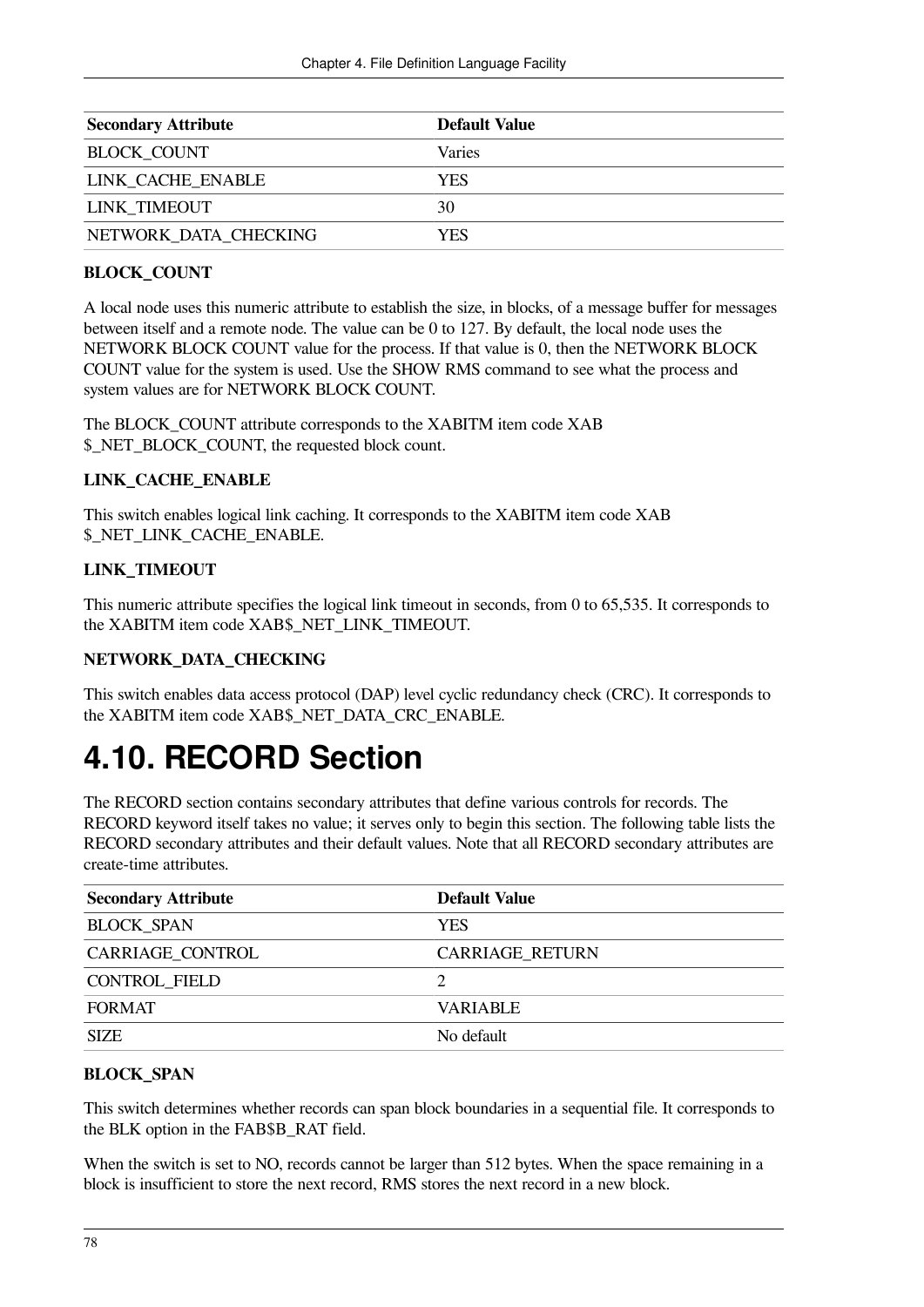### **CARRIAGE\_CONTROL**

This attribute corresponds to the FAB\$B\_RAT parameter and must be one of the following keywords:

| <b>CARRIAGE_RETURN</b> | Specifies that each record is preceded by a line feed and is followed by<br>a carriage return when the record is written to a carriage control device,<br>such as a line printer or a terminal. This is the default.                   |                |                                                                                                                                                            |  |
|------------------------|----------------------------------------------------------------------------------------------------------------------------------------------------------------------------------------------------------------------------------------|----------------|------------------------------------------------------------------------------------------------------------------------------------------------------------|--|
| <b>FORTRAN</b>         | Specifies that the first byte (byte 0) of each record contains a FORTRAN<br>(ASA) carriage control character. The following lists the byte 0 values, the<br>ASCII representation of each byte and the carriage control interpretation. |                |                                                                                                                                                            |  |
|                        | <b>Byte 0 Value ASCII</b>                                                                                                                                                                                                              |                | <b>Meaning</b>                                                                                                                                             |  |
|                        | $\boldsymbol{0}$                                                                                                                                                                                                                       | Null           | Null carriage<br>control.<br>Sequence:<br>print buffer<br>contents.                                                                                        |  |
|                        | 20                                                                                                                                                                                                                                     | Space          | Single-space<br>carriage<br>control.<br>Sequence:<br>line feed,<br>print buffer<br>contents,<br>carriage<br>return.                                        |  |
|                        | 24                                                                                                                                                                                                                                     | \$             | Prompt<br>carriage<br>control.<br>Sequence:<br>line feed,<br>print buffer<br>contents.                                                                     |  |
|                        | 28                                                                                                                                                                                                                                     | $\ddot{}$      | Overprint<br>carriage<br>control.<br>Sequence:<br>print buffer<br>contents,<br>carriage<br>return.<br><b>Allows</b><br>double<br>printing for<br>emphasis. |  |
|                        | 30                                                                                                                                                                                                                                     | $\overline{0}$ | Double-space<br>carriage<br>control.<br>Sequence:<br>line feed,<br>line feed,<br>print buffer                                                              |  |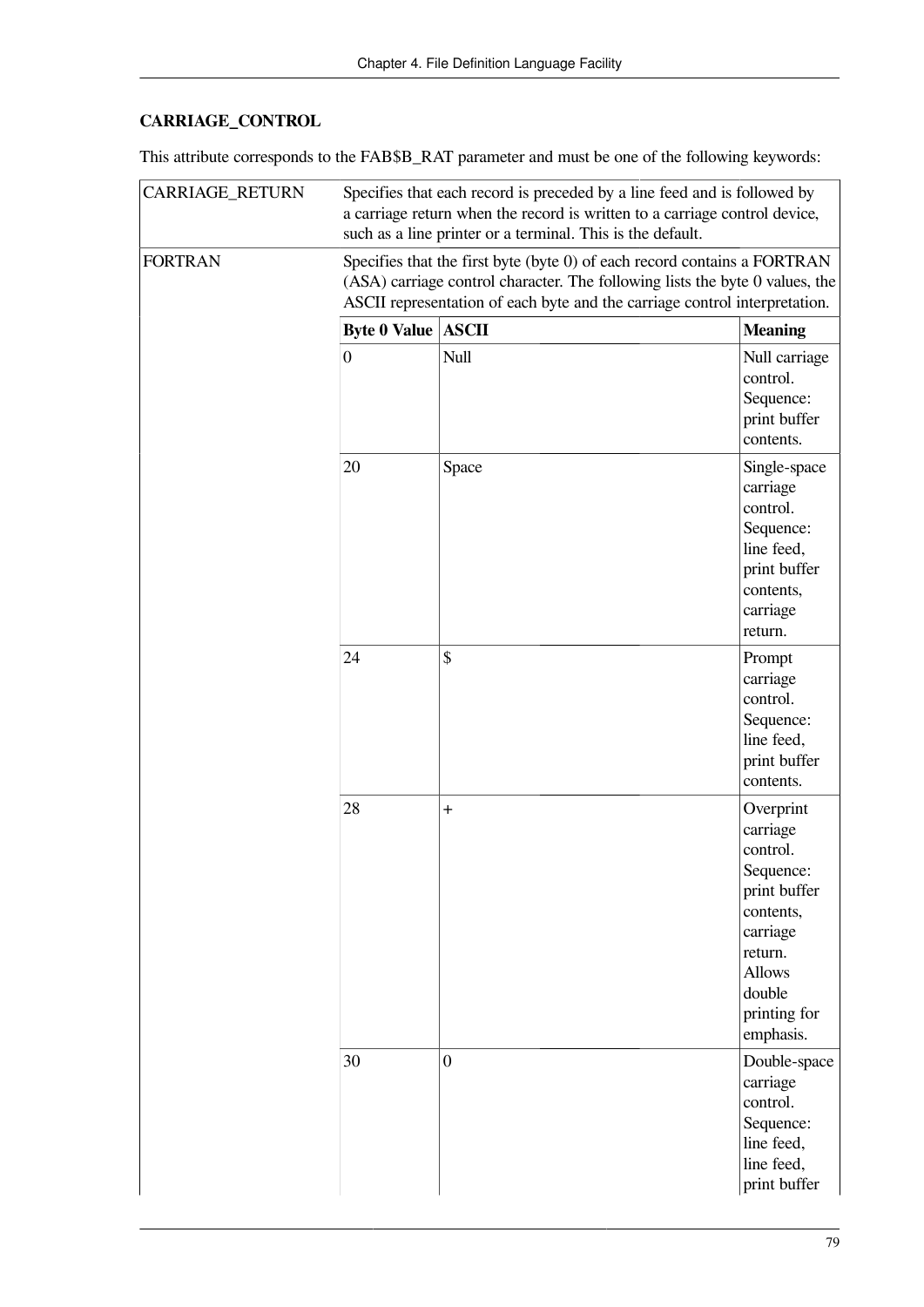|              |                                                                                                                                                                                                                                                                                                                                                                                                   |                                    |                                                       |                  | contents,<br>carriage<br>return.                                                                                              |
|--------------|---------------------------------------------------------------------------------------------------------------------------------------------------------------------------------------------------------------------------------------------------------------------------------------------------------------------------------------------------------------------------------------------------|------------------------------------|-------------------------------------------------------|------------------|-------------------------------------------------------------------------------------------------------------------------------|
|              | 31                                                                                                                                                                                                                                                                                                                                                                                                | 1                                  |                                                       |                  | Page eject<br>carriage<br>control.<br>Sequence:<br>form feed,<br>print buffer<br>contents,<br>carriage<br>return.             |
|              | All others                                                                                                                                                                                                                                                                                                                                                                                        |                                    |                                                       |                  | Same as<br><b>ASCII</b> space<br>character:<br>single-space<br>carriage<br>control.                                           |
| <b>NONE</b>  |                                                                                                                                                                                                                                                                                                                                                                                                   |                                    | Specifies that no carriage control is to be provided. |                  |                                                                                                                               |
| <b>PRINT</b> | Specifies that the fixed control portion of VFC records contains carriage<br>control information. The first byte of the control portion specifies the<br>carriage control to be performed before printing. The second byte<br>specifies the control to be performed after printing. The following table<br>shows the encoding scheme for the control bytes when you specify the<br>PRINT keyword. |                                    |                                                       |                  |                                                                                                                               |
|              | B7                                                                                                                                                                                                                                                                                                                                                                                                | <b>B6</b>                          | B <sub>5</sub>                                        | <b>B4</b>        | <b>Meaning</b>                                                                                                                |
|              | $\overline{0}$                                                                                                                                                                                                                                                                                                                                                                                    | $\overline{0}$                     | $\overline{0}$                                        | $\boldsymbol{0}$ | To specify                                                                                                                    |
|              |                                                                                                                                                                                                                                                                                                                                                                                                   |                                    |                                                       |                  | no carriage<br>control<br>(NULL), set<br>bits $3$ to $0$ at<br>0.                                                             |
|              | $\boldsymbol{0}$                                                                                                                                                                                                                                                                                                                                                                                  | X                                  | $\mathbf X$                                           | $\mathbf X$      | Use bits 6 to<br>0 to specify a<br>count of new<br>lines (line<br>feed followed<br>by carriage<br>return).                    |
|              | 1                                                                                                                                                                                                                                                                                                                                                                                                 | $\overline{0}$<br>$\boldsymbol{0}$ | $\overline{0}$                                        | $\mathbf X$      | Output the<br><b>ASCII CO</b><br>control<br>character<br>specified<br>by the<br>configuration<br>of bits 4 to 0.<br>Reserved. |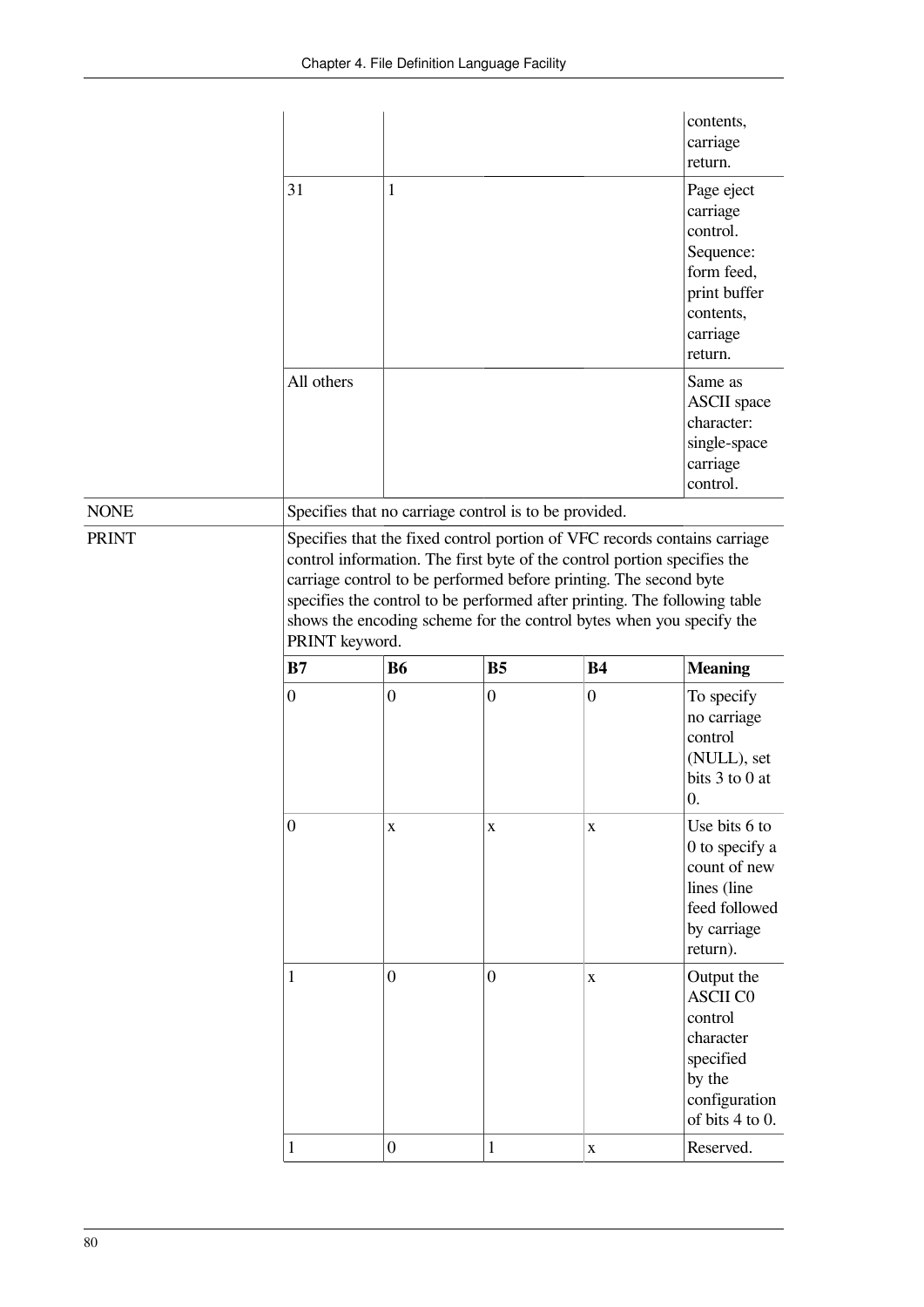| 1 | 1 | $\overline{0}$ | $\boldsymbol{0}$ | Skip to the<br>vertical<br>format unit<br>(VFU)<br>channel<br>$(1-16)$<br>specified by<br>bits $3$ to 0.<br>Devices that<br>do not have<br>hardware<br><b>VFUs</b><br>translate<br>these codes<br>as a 1-line<br>advance. |
|---|---|----------------|------------------|---------------------------------------------------------------------------------------------------------------------------------------------------------------------------------------------------------------------------|
| н | 1 | $\overline{0}$ | 1                | Reserved.                                                                                                                                                                                                                 |
| 1 | 1 | 1              | $\boldsymbol{0}$ | Reserved.                                                                                                                                                                                                                 |

### **CONTROL\_FIELD**

This attribute specifies the size, in bytes, of the fixed-length control portion of VFC records. Its value must be a number in the range 1 to 255. The default value is 2.

This attribute corresponds to the FAB\$B\_FSZ field.

### **FORMAT**

This keyword attribute establishes the record format for the data file. Its value must be one of the following keywords:

| <b>FIXED</b>     | Specifies fixed-length records.                                                                                                                                                                                                                 |
|------------------|-------------------------------------------------------------------------------------------------------------------------------------------------------------------------------------------------------------------------------------------------|
| <b>STREAM</b>    | Specifies that the records are STREAM records;<br>the record is viewed as a continuous stream of<br>bytes, delimited by a special character. This format<br>is compatible with RMS-11 stream files. This is<br>valid for sequential files only. |
| STREAM_CR        | Specifies that the records are STREAM records;<br>the record is viewed as a continuous stream of<br>bytes, delimited by a CR character. This is valid for<br>sequential files only.                                                             |
| <b>STREAM LF</b> | Specifies that the records are STREAM records;<br>the record is viewed as a continuous stream of<br>bytes, delimited by an LF character. This is valid<br>for sequential files only.                                                            |
| <b>UNDEFINED</b> | Specifies undefined record format, which means<br>that the record is a continuous stream of bytes with<br>no specific terminator. This keyword is valid for<br>sequential files only.                                                           |
| VARIABLE         | Specifies variable-length records. This is the<br>default setting.                                                                                                                                                                              |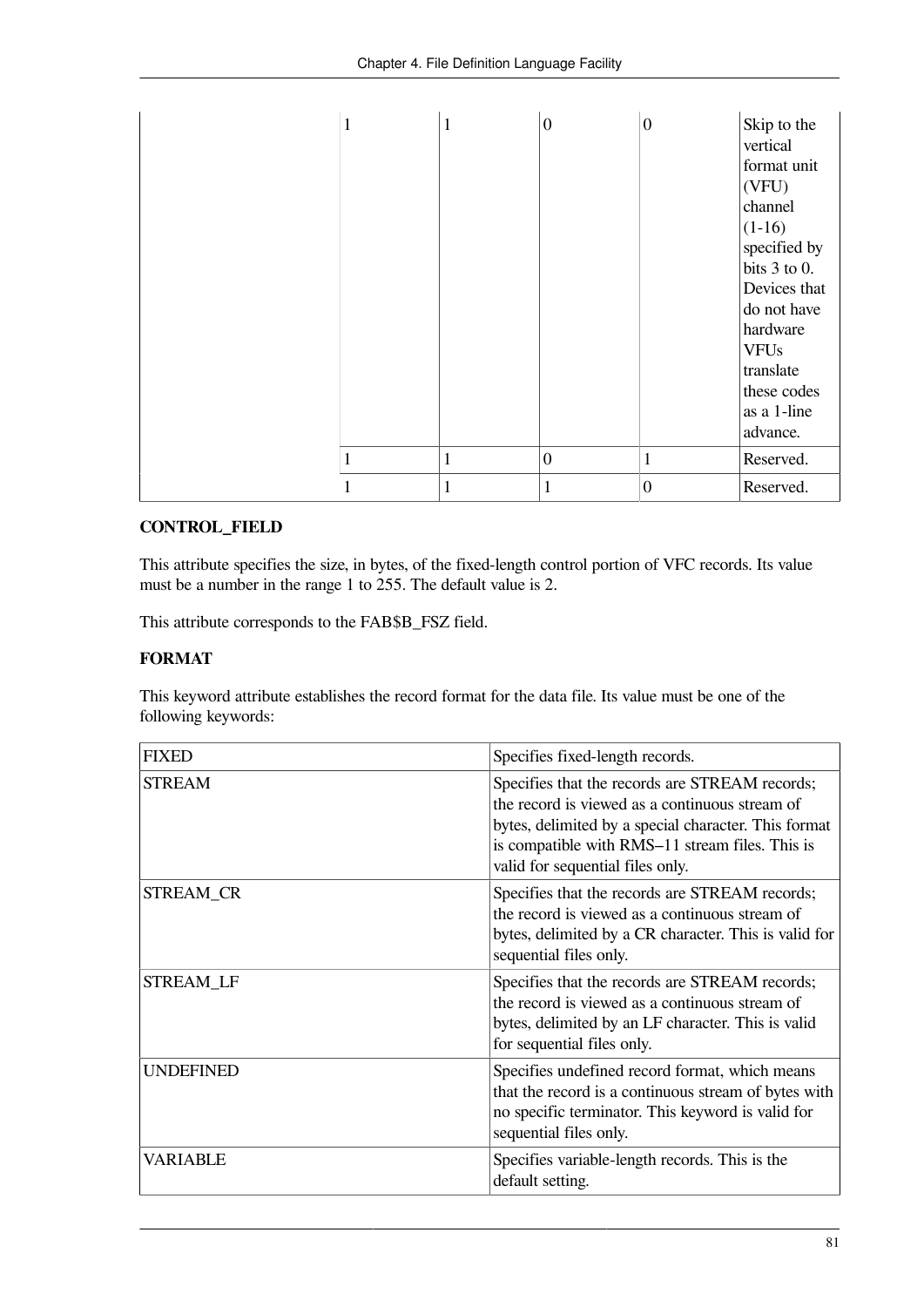| $ {\rm VFC} $ | Specifies variable-length records with fixed-length |
|---------------|-----------------------------------------------------|
|               | control fields (VFC). This is valid for sequential  |
|               | and relative files.                                 |

This attribute corresponds to the FAB\$B\_RFM field.

### **SIZE**

Sets the maximum record size in bytes.

When used with fixed-length records, this value is the length of every record in the file.

When used with variable-length records, this value is the longest record that can be placed in the file. With sequential or indexed files, you can specify 0 and the system will not impose a maximum record length. (Note, however, that records in an indexed or relative file cannot cross bucket boundaries.)

When used with relative files, the SIZE attribute is used with the BUCKET\_SIZE attribute to set the size of the fixed-length cells.

With VFC records, do not include the fixed control portion of the record in the SIZE calculation; only the data portion is set by this attribute. The RECORD CONTROL\_FIELD attribute sets the size of the fixed control portion.

The fixed area is the size, in bytes, of the fixed-control portion of VFC records. Regular VFC records have a control field size of 0.

This attribute corresponds to the FAB\$W\_MRS field.

[Table](#page-89-0) 4.1 gives the maximum record sizes, in bytes, for the various file organizations and record formats.

| Table 4.1. Maximum Kecutu Size iyi The Organizativns and Kecutu Tulmats |                      |                            |  |
|-------------------------------------------------------------------------|----------------------|----------------------------|--|
| <b>File Organization</b>                                                | <b>Record Format</b> | <b>Maximum Record Size</b> |  |
| Sequential                                                              | Fixed-length         | 32,767                     |  |
| Sequential (disk)                                                       | Variable-length      | 32,767                     |  |
| Sequential (disk)                                                       | <b>VFC</b>           | $32,767$ <sup>1</sup>      |  |
| Sequential (disk)                                                       | Stream               | 32,767                     |  |
| Sequential (disk)                                                       | Stream CR            | 32,767                     |  |
| Sequential (disk)                                                       | <b>Stream LF</b>     | 32,767                     |  |
| Sequential (ANSI Tape)                                                  | Variable-length      | 9,995                      |  |
| Sequential (ANSI Tape)                                                  | <b>VFC</b>           | $9,995$ <sup>1</sup>       |  |
| Relative                                                                | Fixed-length         | 32,255                     |  |
| Relative                                                                | Variable-length      | 32,253                     |  |
| Relative                                                                | <b>VFC</b>           | $32,253$ -FSZ $^1$         |  |

<span id="page-89-0"></span>**Table 4.1. Maximum Record Size for File Organizations and Record Formats**

<sup>1</sup>The maximum record size listed for the VFC record format is for the data portion of the record only. It does not include the number of bytes in the control area.

Indexed, Prolog 1 or 2 Fixed-length 32,234 Indexed, Prolog 1 or 2 Variable-length 32,232 Indexed, Prolog 3 Fixed-length 32,224 Indexed, Prolog 3 Variable-length 32,224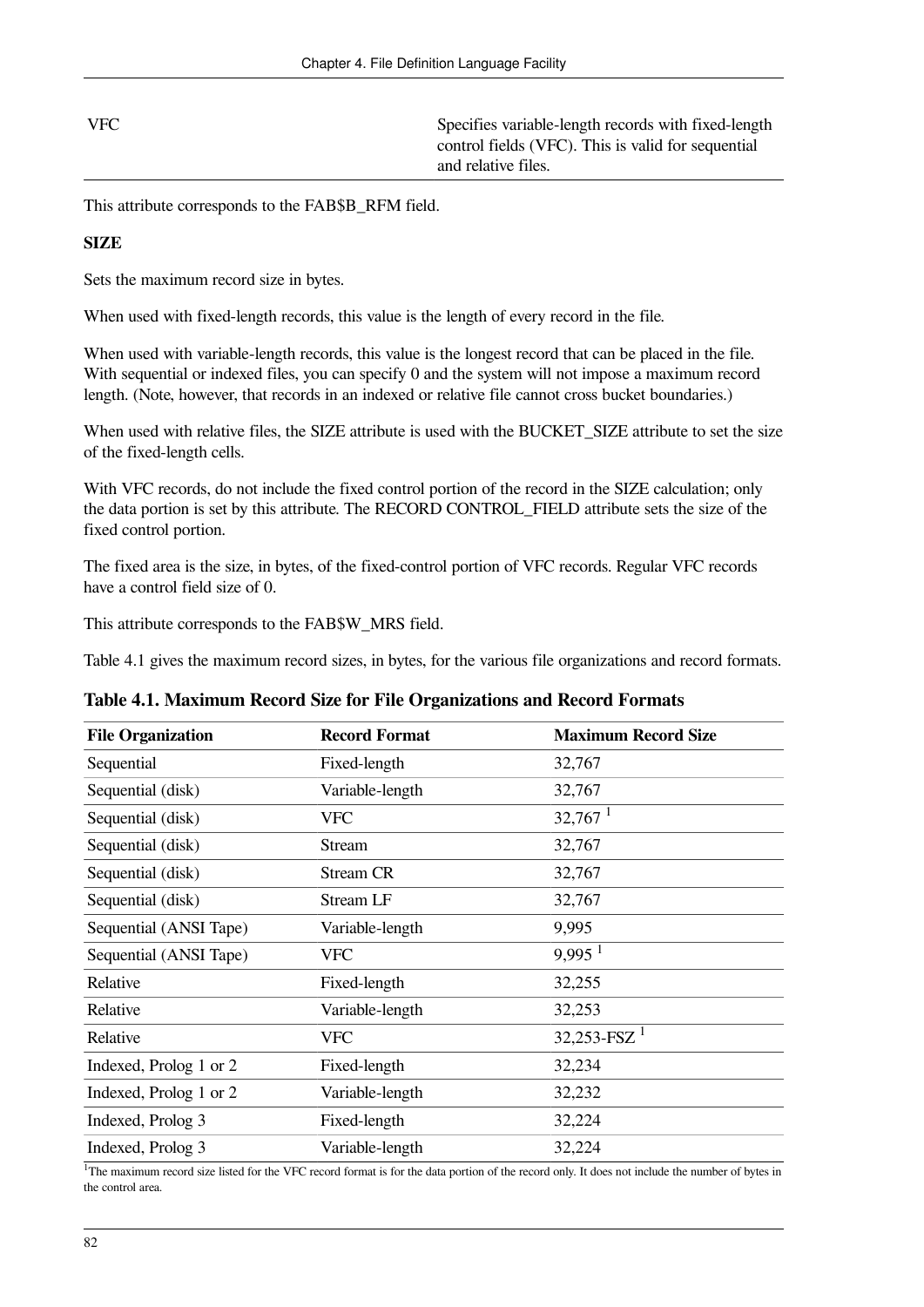For DECnet for OpenVMS operations, the maximum record size is determined by the DCL command SET RMS/NETWORK\_BLOCK\_COUNT.

## **4.11. SHARING Section**

The SHARING section allows you to specify whether you want to allow multiple readers or writers to access your file at the same time. The SHARING keyword takes no values; it serves only to define this section.

The following table lists the SHARING secondary attributes and their default values. Note that all SHARING secondary attributes are run-time attributes.

| <b>Secondary Attribute</b> | <b>Default Value</b>                       |
|----------------------------|--------------------------------------------|
| <b>DELETE</b>              | None                                       |
| <b>GET</b>                 | GET, if ACCESS GET has also been specified |
| <b>MULTISTREAM</b>         | None                                       |
| <b>PROHIBIT</b>            | None                                       |
| <b>PUT</b>                 | None                                       |
| <b>UPDATE</b>              | None                                       |
| <b>USER INTERLOCK</b>      | None                                       |

### **DELETE**

The process accessing a file uses this switch to permit other accessors to delete records from the file.

This attribute corresponds to the DEL option in the FAB\$B\_SHR field.

### **GET**

The process accessing a file uses this switch to permit other accessors to allow other users to read the file (to perform Find or Get RMS services or the equivalent language statement that reads a record). SHARING GET is the default if you have also specified ACCESS GET.

This attribute corresponds to the Get option in the FAB\$B\_SHR field.

### **MULTISTREAM**

This switch allows multistream access to a file and is relevant for record operations only. This attribute is not available for sequential files with other than 512-byte, fixed-length records.

This attribute is not supported for DECnet for OpenVMS operations; an error is returned if you try to use it.

This attribute corresponds to the MSE option in the FAB\$B\_SHR field.

### **PROHIBIT**

The process accessing a file uses this switch to prohibit any type of file sharing by other accessors. The PROHIBIT attribute takes precedence over all other ACCESS secondary attributes; if you specify the DELETE, PUT, TRUNCATE, or UPDATE attribute in the ACCESS section, the PROHIBIT attribute defaults to YES.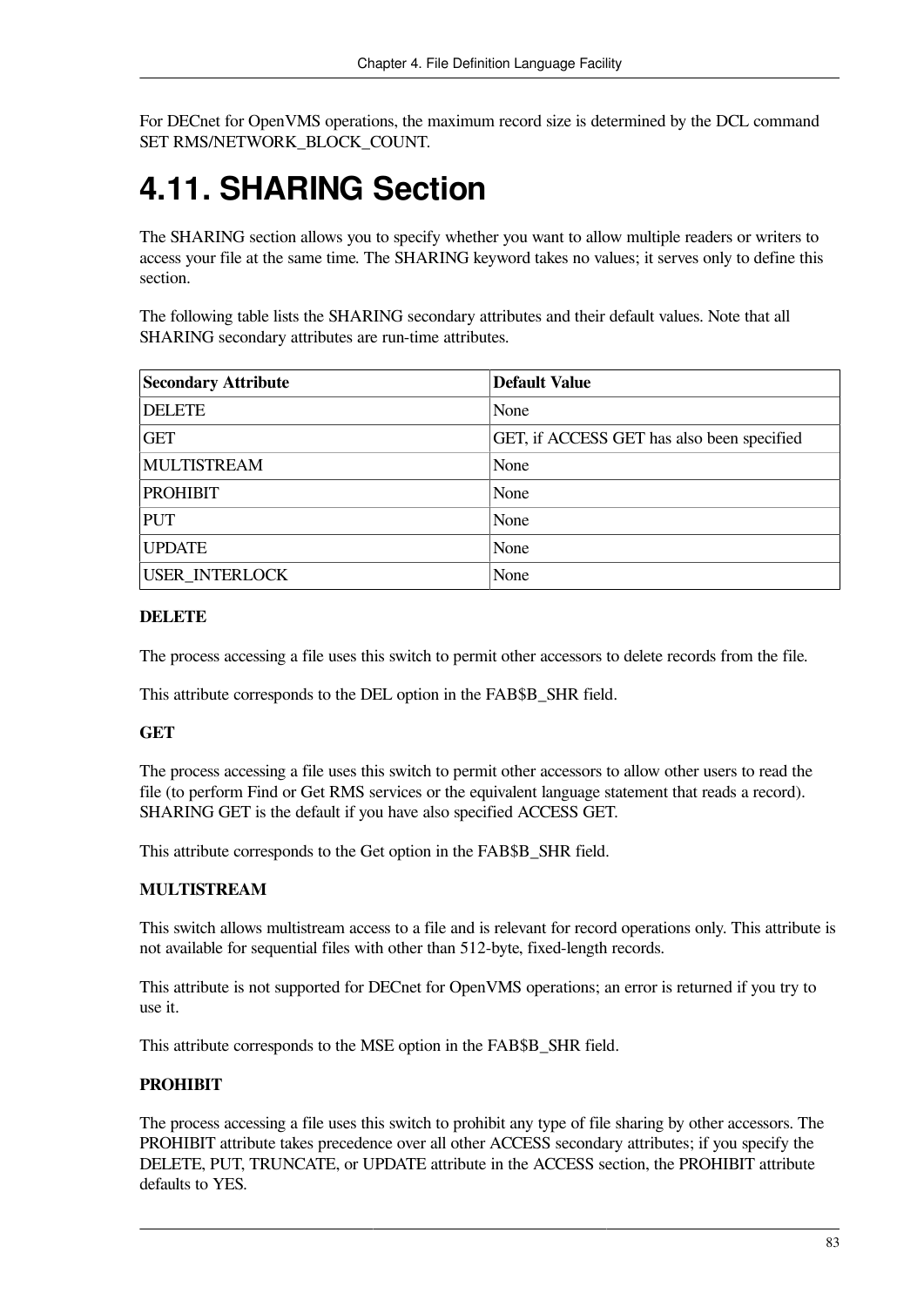This attribute corresponds to the NIL option in the FAB\$B\_SHR field.

### **PUT**

The process accessing a file uses this switch to allow other users to write records to the file (to perform Put or Extend RMS services or the equivalent language statement that writes a record or extends the space allocated to a file).

This attribute corresponds to the PUT option in the FAB\$B\_SHR field.

### **UPDATE**

The process accessing a file uses this switch to allow other users to update records currently existing in the file (to perform Update or Extend RMS services or the equivalent language statement that rewrites a record or extends the space allocated to a file).

This attribute corresponds to the UPD option in the FAB\$B\_SHR field.

### **USER\_INTERLOCK**

This switch allows one or more users to write to a sequential file or a shared file. Usually this attribute is used for a file that is open for block I/O and the user is responsible for any interlocking required. USER\_INTERLOCK is specified with the DELETE, GET, PUT, and UPDATE attributes.

This attribute corresponds to the UPI option in the FAB\$B\_SHR field.

## **4.12. SYSTEM Section**

The SYSTEM section consists of system identification information and can be used to help document your FDL file. The SYSTEM keyword takes no values; it serves only to define this section.

The following table lists the SYSTEM secondary attributes and their default values. Note that all SYSTEM secondary attributes are run-time attributes.

| <b>Secondary Attribute</b> | Default Value |
|----------------------------|---------------|
| <b>DEVICE</b>              | Null-string   |
| <b>SOURCE</b>              | <b>VMS</b>    |
| TARGET                     | <b>VMS</b>    |

### **DEVICE**

This string attribute is used for comment purposes only. The intended use is to name the model of the disk on which the data file will reside.

### **SOURCE**

This keyword attribute specifies the name of the operating system you are using to create the FDL file. The value must be one of the following keywords:

- IAS
- RSTS/E
- RSX-11M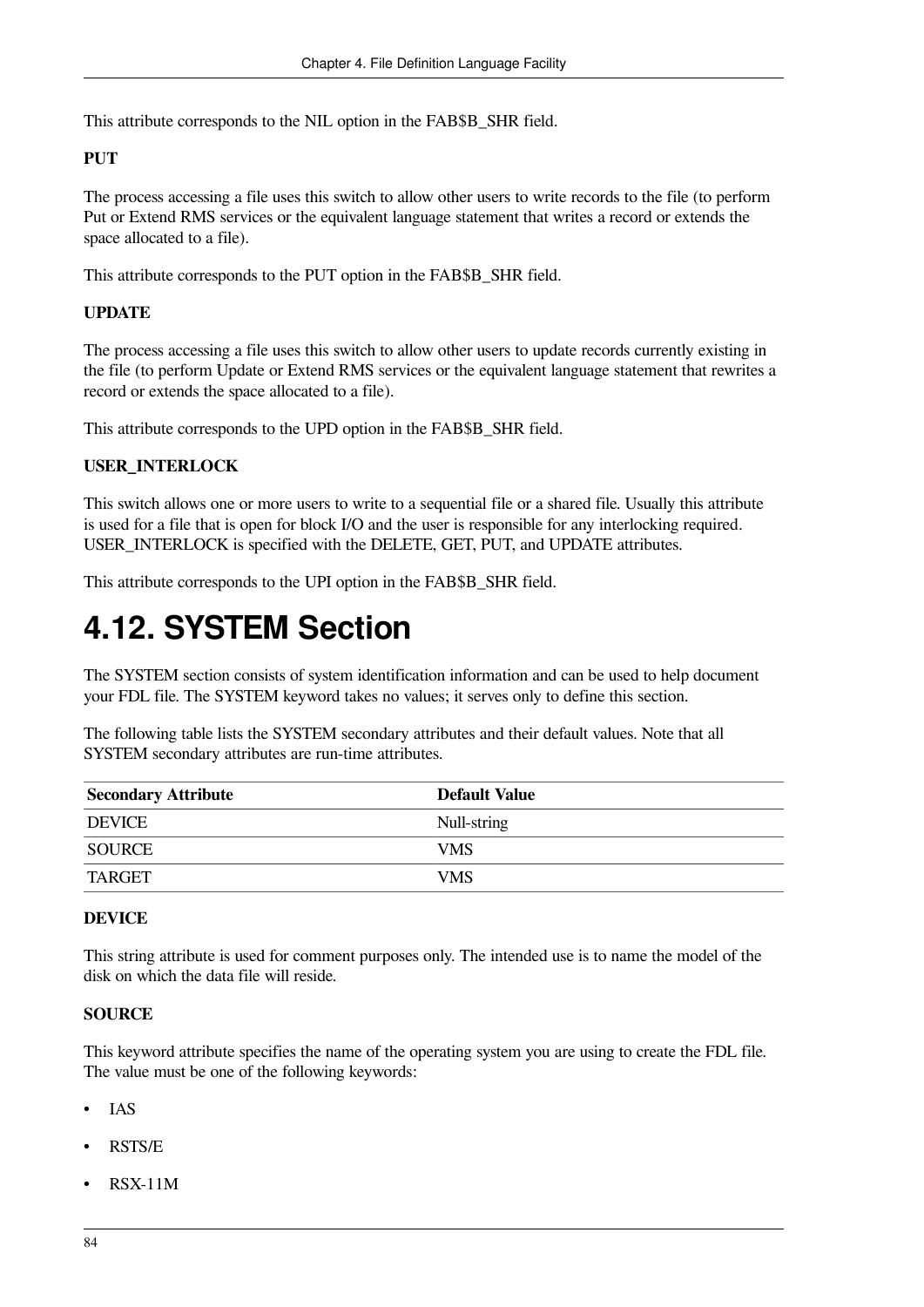- RSX-11M-PLUS
- RT-11
- VMS

### **TARGET**

This keyword attribute specifies the name of the operating system on which the FDL file is to be used. The value must be one of the following keywords:

- IAS
- RSTS/E
- RSX-11M
- RSX-11M-PLUS
- RT-11
- VMS

## **4.13. TITLE and IDENT Attributes**

If you use EDIT/FDL to create your FDL file, the utility prompts you for a title during the session. The title is a string that you can place at the beginning of the FDL file. The character string you supply is for comment purposes only. It can be up to 132 characters long, including the TITLE keyword.

When the Edit/FDL and Analyze/RMS File utilities create an FDL file, they place a header called the IDENT section after the TITLE in the FDL file. The IDENT attribute specifies the date and time of the creation of the FDL file, and it specifies the name of the utility that created it (either EDIT/FDL or ANALYZE/RMS\_FILE).

However, you can also specify the header in the IDENT section. The character string that you supply can be up to 132 characters long, including the IDENT keyword. can contain one or more index levels from one or more keys.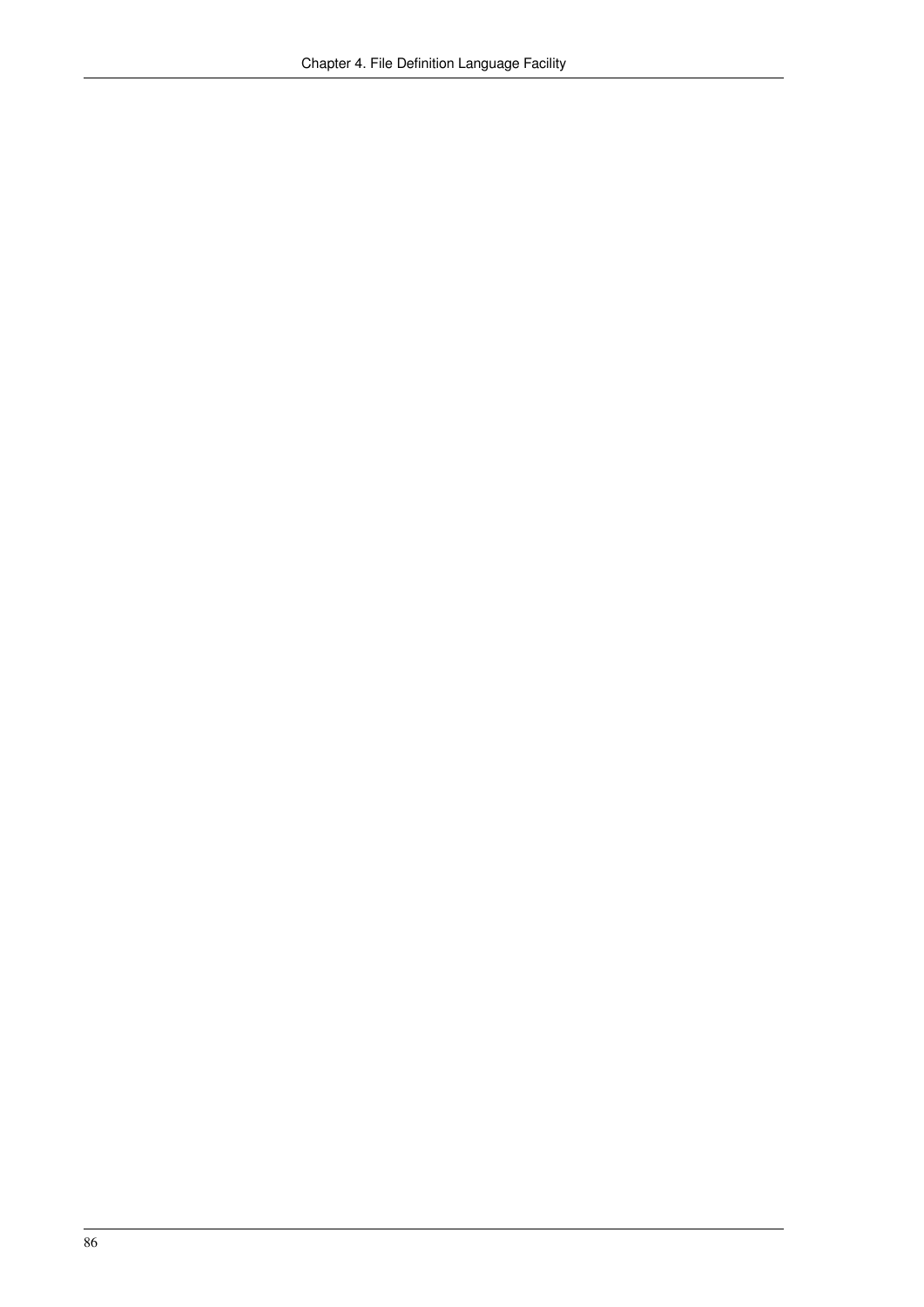# **Chapter 5. Create/FDL Utility**

This chapter describes the Create/FDL utility. You use the Create/FDL utility to create empty data files optimally structured for improving data processing performance.

On Alpha systems, the Create/FDL utility and its qualifier contain capabilities that allow them to use the features provided by extended file specifications. Extended file specifications offer extended file naming and handling capabilities that enable OpenVMS Alpha systems to store, manage, serve, and access files across both OpenVMS and Windows NT systems in a PATHWORKS environment. Specifically, extended file specifications provide the following features:

- Support a Files-11 volume structure, On-Disk Structure Level 5 (ODS-5), that provides a volume structure for creating and storing files with expanded file names
- Support additional character sets for naming files from file names that use the 8-bit ISO Latin-1 character set to the 16-bit Unicode (UCS-2) character set
- Support extended file names with file specifications exceeding the traditional 39.39 character limit up to a maximum of 255 characters
- Support preserving the case of file specifications created with the ODS-5 attributes
- Support deep, multilevel directory structures up to a maximum of 512 characters

For more information, see the *VSI OpenVMS Guide to Extended File Specifications*.

## **5.1. Creating FDL Files**

The first step in applying the File Definition Language facility to improve the performance of your data files is the creation of FDL files. When you have created an FDL file, you can then use it with the Create/FDL utility to create empty data files modeled on the input FDL file.

## **5.2. Methods of Creating FDL Files**

This chapter provides information about creating empty data files using the Create/FDL utility (CREATE/FDL) in conjunction with FDL files. You can create FDL files in several ways:

- Using the Edit/FDL utility (EDIT/FDL). See [Chapter](#page-98-0) 6.
- Using the Analyze/RMS File utility (ANALYZE/RMS FILE). See [Chapter](#page-8-0) 1.
- Using a text editor.
- Using the DCL command CREATE.

You should use either the Analyze/RMS\_File utility or the Edit/FDL utility to create FDL files. You can use a text editor or the DCL command CREATE to create text files containing FDL specifications. However, these methods are not recommended because you must make sure that you place the primary sections in the correct order and that you give valid values to the attributes. For more information on validity rules, refer to [Section](#page-98-1) 6.1.1.

The following is an example of an FDL file: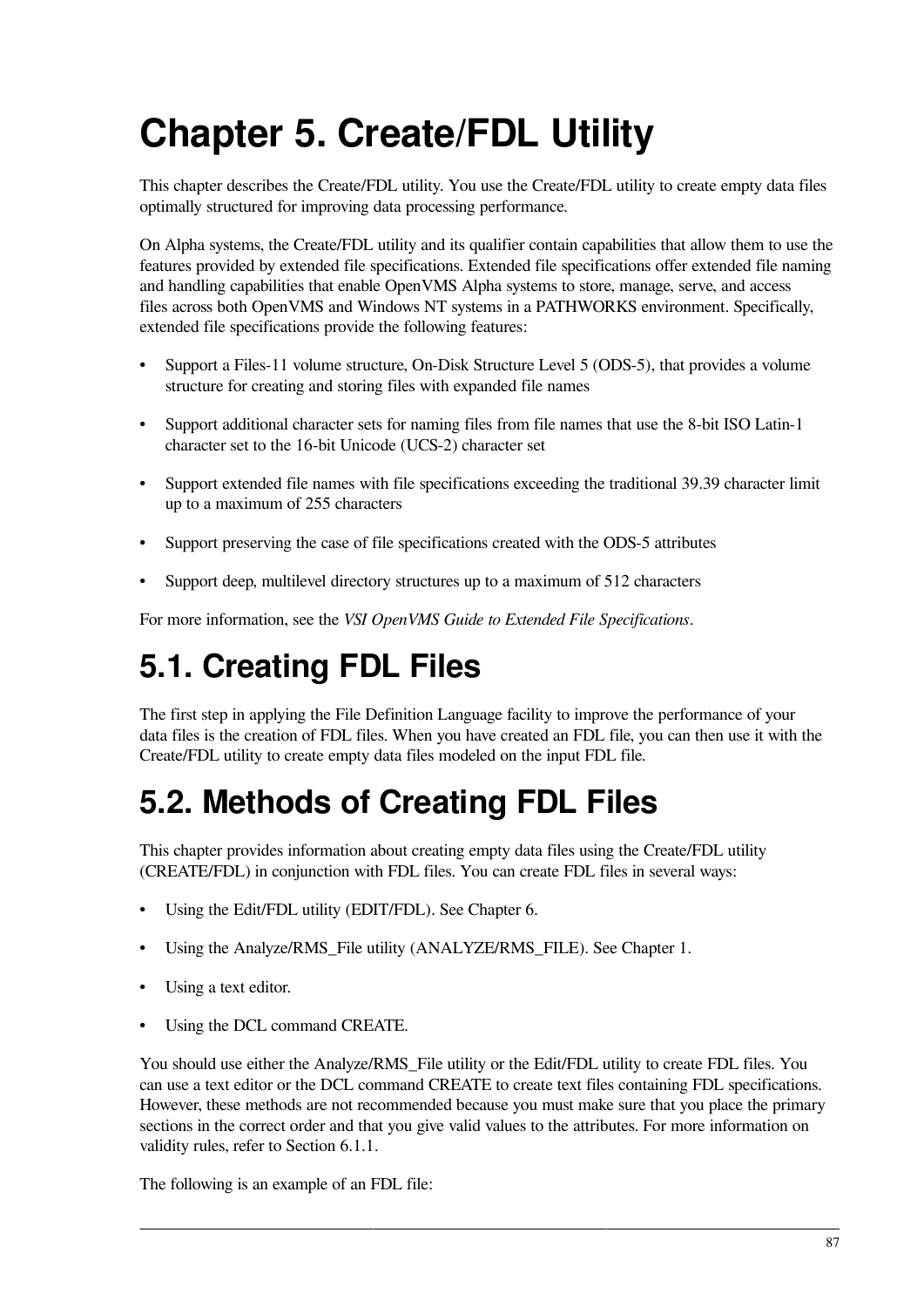|                                                         | Sequential organization, variable records up to 320 bytes |
|---------------------------------------------------------|-----------------------------------------------------------|
| 25-SEP-1993 13:08:17                                    | OpenVMS FDL Editor                                        |
| SOURCE                                                  | VMS                                                       |
| ALLOCATION                                              | 5050                                                      |
| BEST TRY CONTIGUOUS<br><b>EXTENSION</b><br>ORGANIZATION | yes<br>505<br>sequential                                  |
|                                                         |                                                           |
| BLOCK SPAN<br>CARRIAGE CONTROL<br>FORMAT<br>SIZE        | yes<br>carriage return<br>variable<br>320                 |
|                                                         |                                                           |

## **5.3. Creating Data Files**

Once you have created an FDL file, it can be used by the record management utilities and callable FDL routines to format data files according to your specifications.

The Create/FDL utility uses the specifications in an existing FDL file to create a new, empty data file. You can supply the Create/FDL utility with the file specification of the new data file, or the Create/FDL utility can use the specification given in the FDL file itself.

The Convert utility (CONVERT), on the other hand, uses the specifications in an FDL file to create an output data file and to load it with records from one or more input files.

Like the Convert utility, the callable Convert routines (CONV\$CONVERT, CONV\$PASS FILES, and CONV\$PASS\_OPTIONS) use the specifications in FDL files to create output data files from within a program.

These data files can use the full set of RMS creation-time options and they can be used by all the native OpenVMS high-level languages. This capability gives the high-level language user a tool for creating efficient data files that use a minimum amount of system resources.

The FDL routines (FDL\$CREATE, FDL\$GENERATE, and FDL\$PARSE) also use FDL files. FDL \$CREATE invokes the functions of the Create/FDL utility (CREATE/FDL) to create a file from an FDL specification and then to close the file. FDL\$GENERATE produces an FDL specification from the RMS control blocks your program supplies, and then writes it to either an FDL file or a character string. FDL \$PARSE parses an FDL specification, allocates RMS control blocks (FABs, RABs, or XABs), and then fills in the relevant fields.

## **CREATE/FDL Usage Summary**

CREATE/FDL Usage Summary — The Create/FDL utility uses the specifications in an existing FDL file to create a new, empty data file.

## **Format**

CREATE/FDL=fdl-filespec [filespec]

### **fdl-filespec**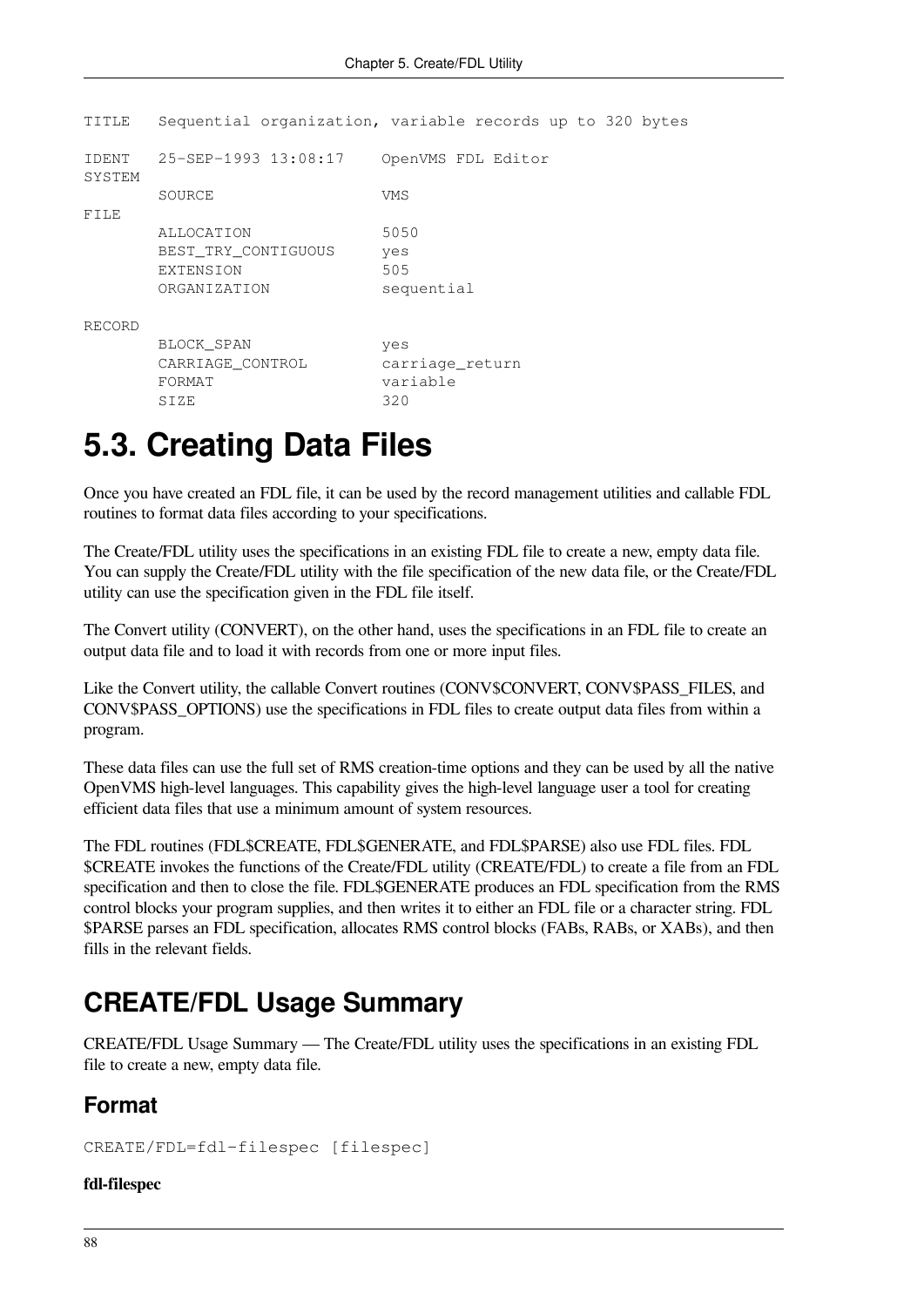Specifies the FDL file from which to create the data file.

### **filespec**

Specifies an optional file specification for the created file. If you specify a complete file specification, it overrides any contained in the FDL file.

## **Usage Summary**

To invoke the Create/FDL utility, enter the CREATE/FDL command at the DCL command level. The Create/FDL utility produces the empty data file specified by the CREATE/FDL command or by the FDL file. To exit the Create/FDL utility, let it run to successful completion.

## **CREATE/FDL Qualifier**

CREATE/FDL Qualifier — The CREATE/FDL command has only one qualifier: the /LOG qualifier. It does not affect the execution of the utility; it only produces an informational message.

## **/LOG**

/LOG — This qualifier controls whether the Create/FDL utility displays the file specification of the data file it has created. By default, the utility does not display the file specification.

### **Format**

/LOG

/NOLOG

### **Examples**

1. \$ **CREATE/FDL=INVENTORY/LOG DISK\$:[COMPANY.ORDERS]PARTS.DAT** %FDL-I-CREATED, DISK\$:[COMPANY.ORDERS]PARTS.DAT;1 CREATED

This command produces the empty output file PARTS.DAT from the specifications in the FDL file INVENTORY.FDL. Because the /LOG qualifier is used in the command, the Create/FDL utility returns an informational message stating the file specification for the file that was created.

### 2. \$ **CREATE/FDL=INVENTORY PARTS.DAT**

This command produces the empty output file PARTS.DAT from the specifications in the FDL file INVENTORY.FDL. Because the /LOG qualifier was not used with the CREATE/FDL command, no informational message is returned.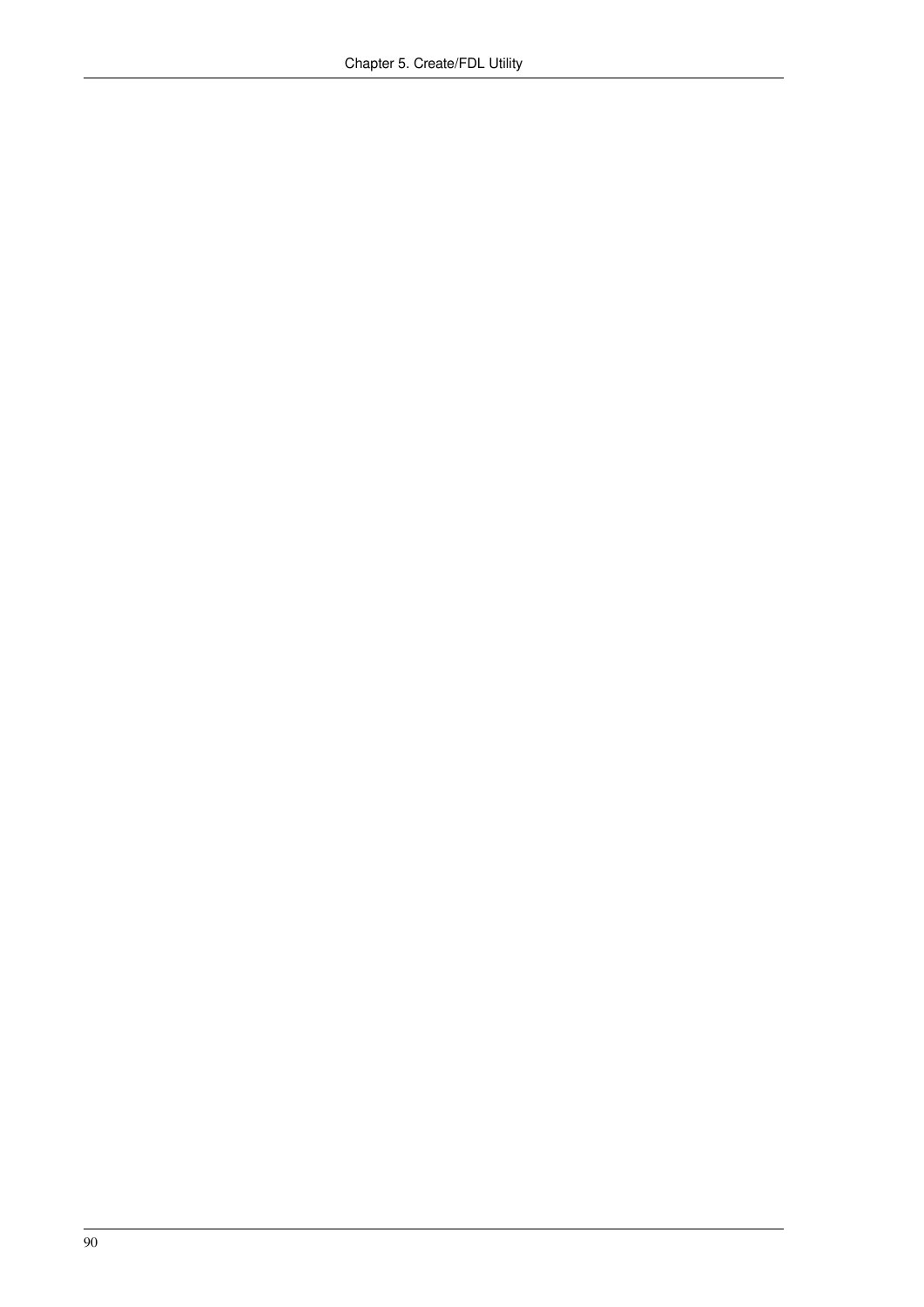# <span id="page-98-0"></span>**Chapter 6. Edit/FDL Utility**

This chapter describes the Edit/FDL utility (EDIT/FDL).

On Alpha systems, the Edit/FDL utility and its qualifiers contain capabilities that allow them to use the features provided by extended file specifications. Extended file specifications offer extended file naming and handling capabilities that enable OpenVMS Alpha systems to store, manage, serve, and access files across both OpenVMS and Windows NT systems in a PATHWORKS environment. Specifically, extended file specifications provide the following features:

- Support a Files-11 volume structure, On-Disk Structure Level 5 (ODS-5), that provides a volume structure for creating and storing files with expanded file names
- Support additional character sets for naming files from file names that use the 8-bit ISO Latin-1 character set to the 16-bit Unicode (UCS-2) character set
- Support extended file names with file specifications exceeding the traditional 39.39 character limit up to a maximum of 255 characters
- Support preserving the case of file specifications created with the ODS-5 attributes
- Support deep, multilevel directory structures up to a maximum of 512 characters

## **6.1. Creating FDL Files with the Edit/FDL Utility**

One way to create FDL files easily is with the Edit/FDL utility (also known as the FDL editor). You can use the EDIT/FDL command to design FDL files that define commonly needed data files and then to create the data files when they are needed. The Edit/FDL utility has some special features that simplify the process of creating an FDL file. It recognizes FDL syntax and informs you of syntax errors immediately. It also lets you model the data file to be created and change attribute values to find the most efficient design.

Alternatively, you can use the ANALYZE/RMS\_FILE command to create an FDL file from an existing data file which can then be used with the Edit/FDL utility Optimize script to determine the optimum design of the data file.

## <span id="page-98-1"></span>**6.1.1. Validity Rules**

The Edit/FDL utility (EDIT/FDL) and the Analyze/RMS\_File utility (ANALYZE/RMS\_FILE) place the attributes in their correct format and order automatically. If you use the CREATE command or a text editor to create an FDL file, you must observe the following validity rules:

- The primary sections must appear in the order listed in [Section](#page-54-0) 4.1. If you have two or more AREA primary sections, they must follow one another in numerical order (for example, AREA 1, AREA 2, …, AREA n).
- If you have two or more KEY primary sections, they too must follow one another in numerical order (for example, KEY 0, KEY 1, …, KEY n).
- Within a KEY section, any SEG n secondary attributes should follow one another in numerical order; the SEG n numbers must be "dense," not "sparse." For example, if you use SEG3 to label a key segment, segments SEG0, SEG1, and SEG2 must also exist.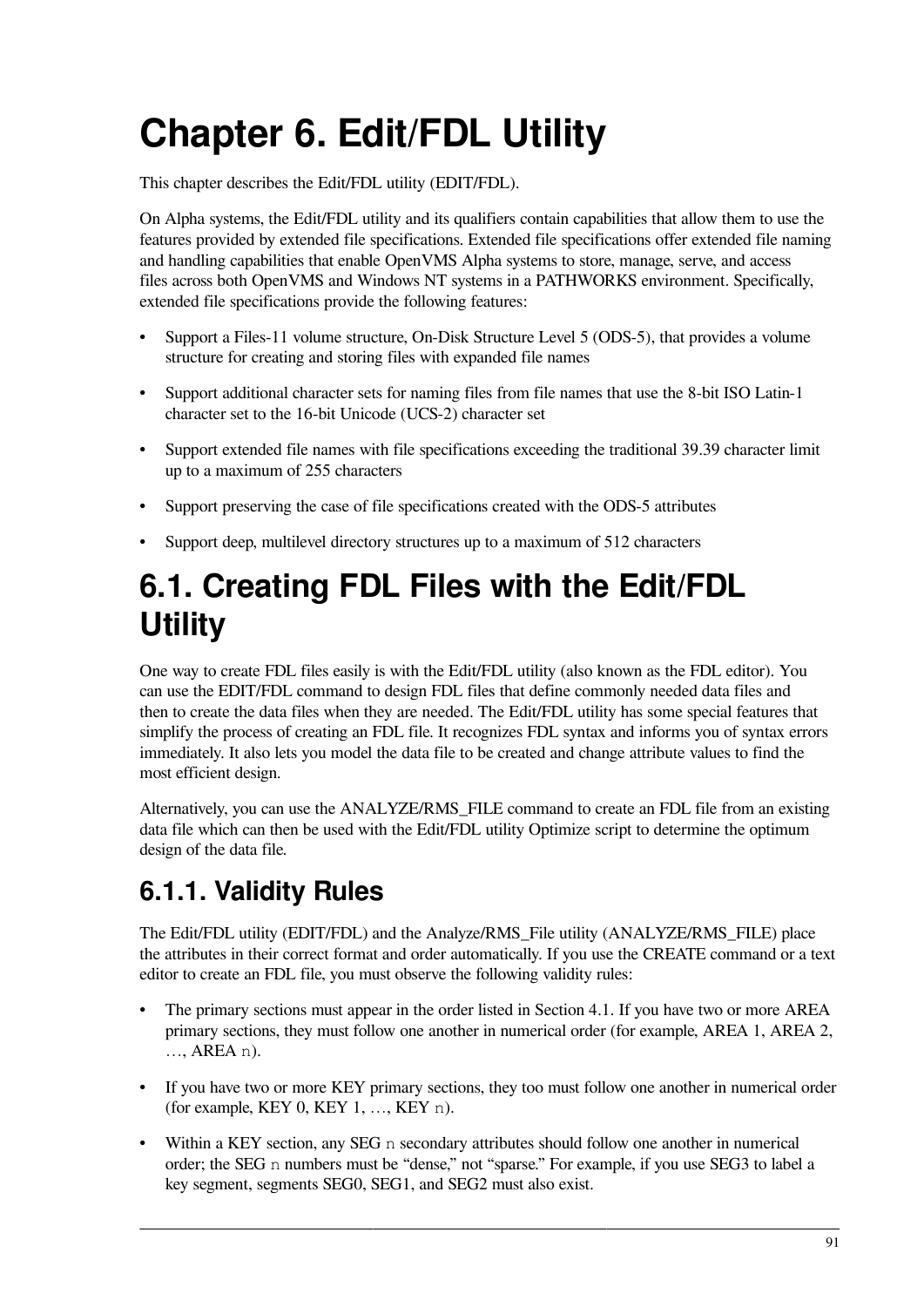- Each source line can contain multiple attributes, each terminated by a semicolon (;) or by the end of the line.
- Use the exclamation point (!) to begin a comment. Comments begin at the exclamation point and continue to the end of the line, or to the first semicolon (;) encountered.

FDL does not process files with comment lines containing semicolons. However, you can use a semicolon on a comment line if the line is enclosed within quotation marks. For example:

!"This line is okay; there are quotes setting off the comment"

- The Edit/FDL utility ignores leading or trailing blanks or tabs.
- FDL string values are terminated by the comment character (!) or by the statement terminator (;). Strings must be enclosed in quotation marks ( " ").
- You can truncate keywords, but take care to avoid ambiguities. EDIT/FDL and ANALYZE/ RMS\_FILE always write out the entire keyword.

### **Edit/FDL Usage Summary**

Edit/FDL Usage Summary — The Edit/FDL utility (EDIT/FDL) can help you create FDL files. The Edit/FDL utility was developed especially to manipulate FDL files. It has special features designed to simplify the process of creating an FDL file and should be used in most cases.

### **Format**

```
EDIT/FDL fdl-filespec
```
[fdl-filespec]

Use this parameter to specify the FDL file to be created, modified, or optimized during this session. If you specify an existing FDL file for modification or for optimization, the output file is the next higher version of the file being modified or optimized. In all cases, you have the option of using the /OUTPUT qualifier to specify the output FDL file. The default file type is .FDL.

### **Usage Summary**

To invoke the Edit/FDL utility, enter the EDIT/FDL command at the DCL command level. The Edit/ FDL utility produces a new version of the input file unless the /OUTPUT qualifier is used to direct the output to a different file. To exit the Edit/FDL utility, enter either the EXIT command or the QUIT command. (Pressing Ctrl/Z has the same effect as entering the EXIT command, and Ctrl/C has the same effect as the QUIT command.)

### **Note**

When you enter the EDIT/FDL command, the system refers to a reserved logical name, EDF. Do not use this logical name.

### **EDIT/FDL Qualifiers**

EDIT/FDL Qualifiers — The DCL command EDIT/FDL begins an interactive session during which you can create or modify an FDL file. You can give the editor file design decisions and it will supply values for the FDL attributes or you can assign values to the attributes yourself. This section describes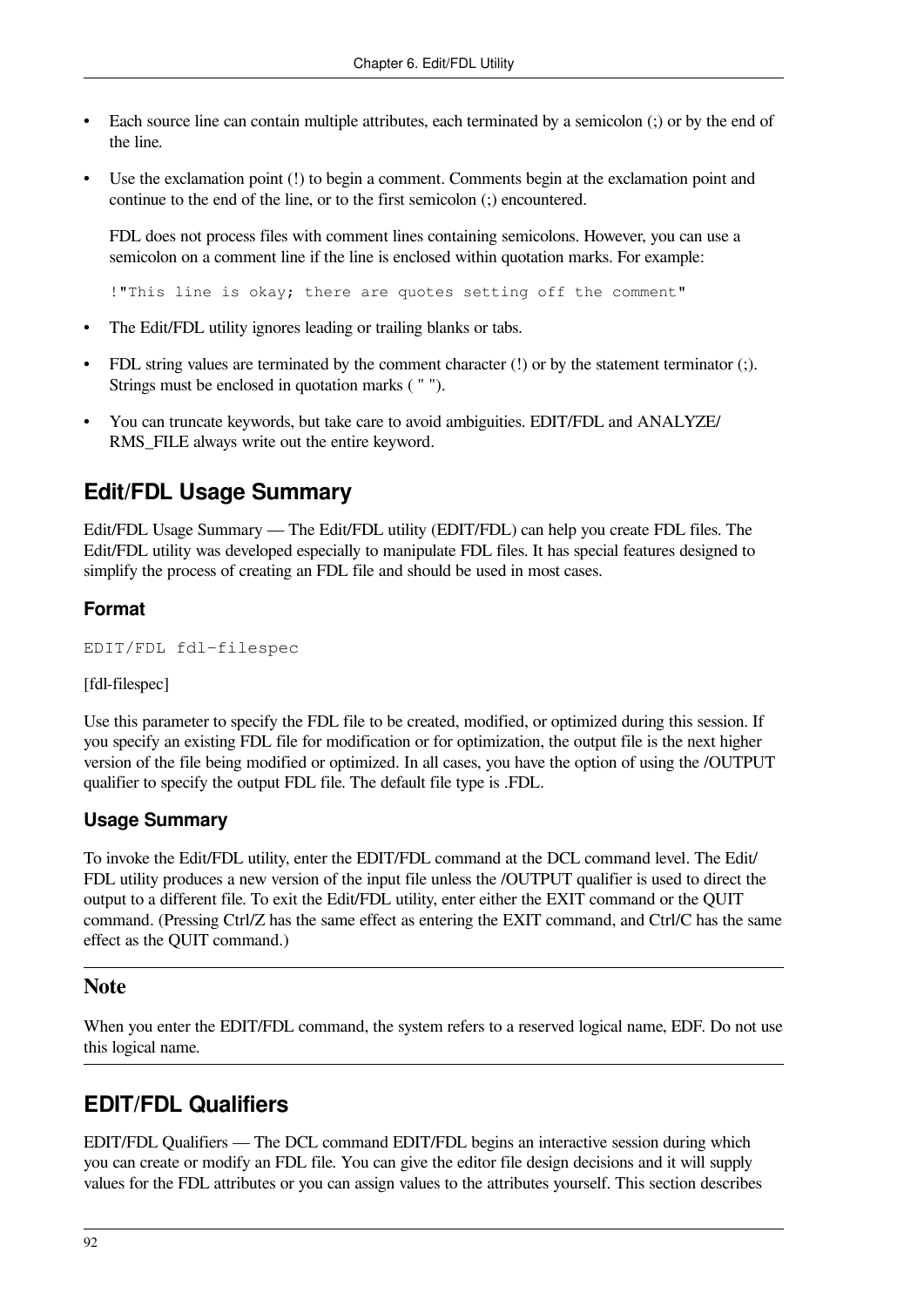the EDIT/FDL qualifiers and how you use them to select the utility functions. Unless otherwise noted, these qualifiers do not take a qualifier value.

## **/ANALYSIS**

/ANALYSIS — This qualifier specifies an FDL file obtained from a file analysis. See [Chapter](#page-8-0) 1 for more information about analyzing files.

### **Format**

/ANALYSIS fdl-filespec

### **Qualifier Value**

### **fdl-filespec**

Specifies the particular FDL file obtained from a file analysis that is to be used as an input to the Optimize script. The default is a null file specification.

### **Example**

### \$ **EDIT/FDL/ANALYSIS=Q1\_SALES Q2\_SALES**

This command begins an interactive session in which the analysis information in the file Q1\_SALES.FDL is used, together with the input FDL file Q2\_SALES.FDL, to obtain an optimized output file, which the system designates as the next higher version of Q2\_SALES.FDL.

## **/CREATE**

/CREATE — This qualifier allows you to create an output file without an existing input file.

### **Format**

/CREATE

### **Description**

Using the /CREATE qualifier, you can create an output file directly without the Edit/FDL utility notifying you that the file is to be created. The Edit/FDL utility does not attempt to open the specified file for input when you use the /CREATE qualifier. The Edit/FDL utility assumes that either the file does not exist or that you want the utility to ignore it.

You can select the Design or the Add Key scripts only when your input file does not already exist.

### **Example**

### \$ **EDIT/FDL/CREATE SALES\_DATA**

This command begins a session in which SALES\_DATA.FDL is created. The Edit/FDL utility does not issue the informational message stating that the new file SALES\_DATA.FDL will be created.

## **/DISPLAY**

/DISPLAY — This qualifier specifies the type of graph you want displayed.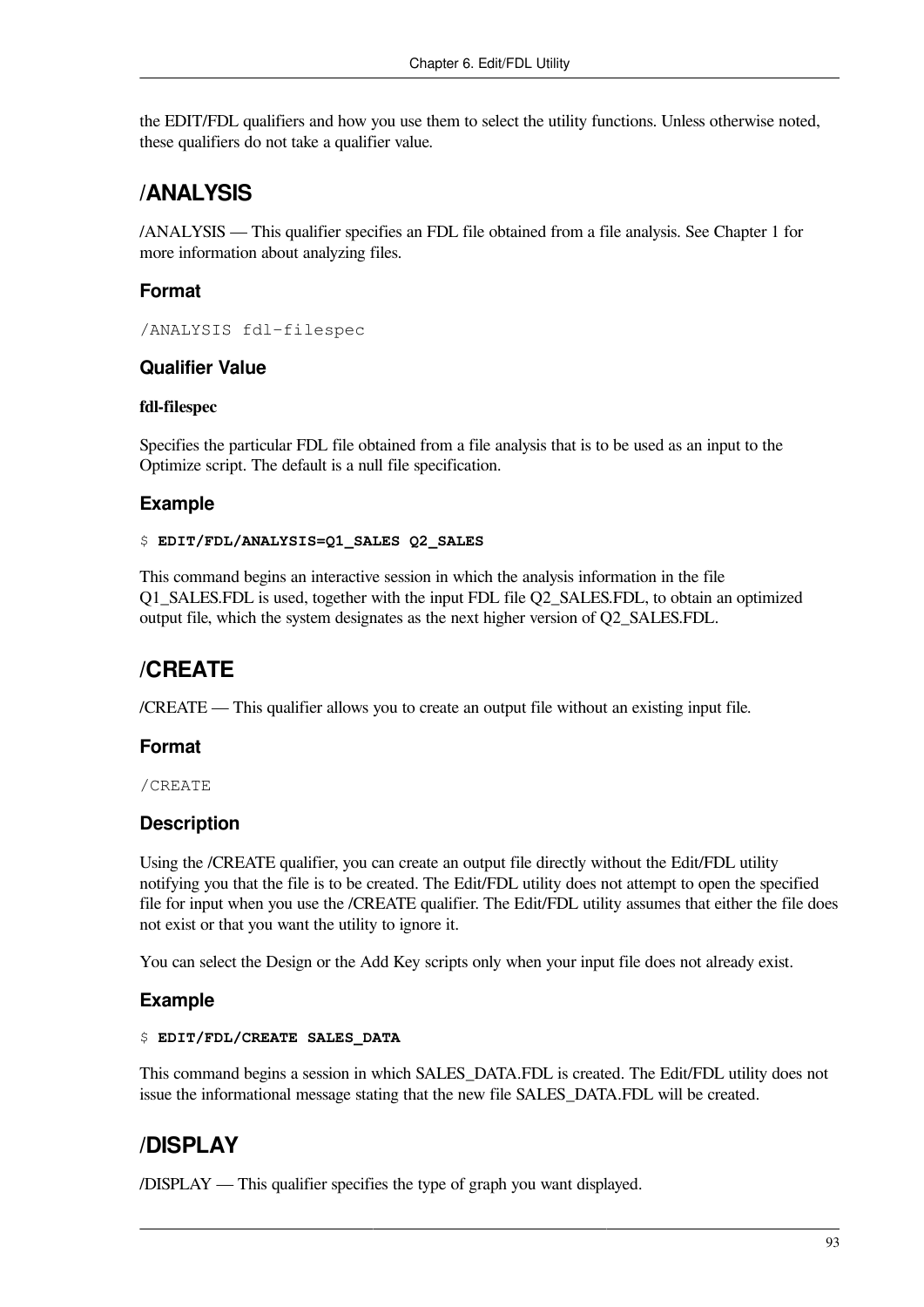### **Format**

/DISPLAY graph-option

### **Parameter**

### **graph-option**

Specifies the type of graph you want displayed: LINE, FILL, KEY, RECORD, INIT, or ADD.

| <b>LINE</b>   | Plots bucket size against index depth.                              |
|---------------|---------------------------------------------------------------------|
| <b>FILL</b>   | Plots bucket size by the percentage of load fill by<br>index depth. |
| <b>KEY</b>    | Plots bucket size by key length by index depth.                     |
| <b>RECORD</b> | Plots bucket size by record size by index depth.                    |
| <b>INIT</b>   | Plots bucket size by initial load record count by<br>index depth.   |
| <b>ADD</b>    | Plots bucket size by additional record count by<br>index depth.     |

The default is LINE.

### **Example**

### \$ **EDIT/FDL/DISPLAY=KEY TEMP\_DATA**

This command begins an interactive session in which the default value for the type of graph to be displayed has been changed from LINE to KEY. TEMP\_DATA is the name of the FDL file to be created.

### **/EMPHASIS**

/EMPHASIS — This qualifier provides you with a choice between smaller buffers and flatter files. You can use /EMPHASIS with the /NOINTERACTIVE qualifier if you want EDIT/FDL to be executed without an interactive terminal dialogue.

### **Format**

/EMPHASIS tuning-bias

### **Qualifier Value**

[tuning-bias]

Represents how you want to weight the default bucket size for your file.

There are two valid options, FLATTER\_FILES and SMALLER\_BUFFERS.

FLATTER\_FILES Generally increases bucket size. The bucket size, in turn, controls the number of levels in the index structure. If a larger bucket size eliminates one level, then you should use this option. At some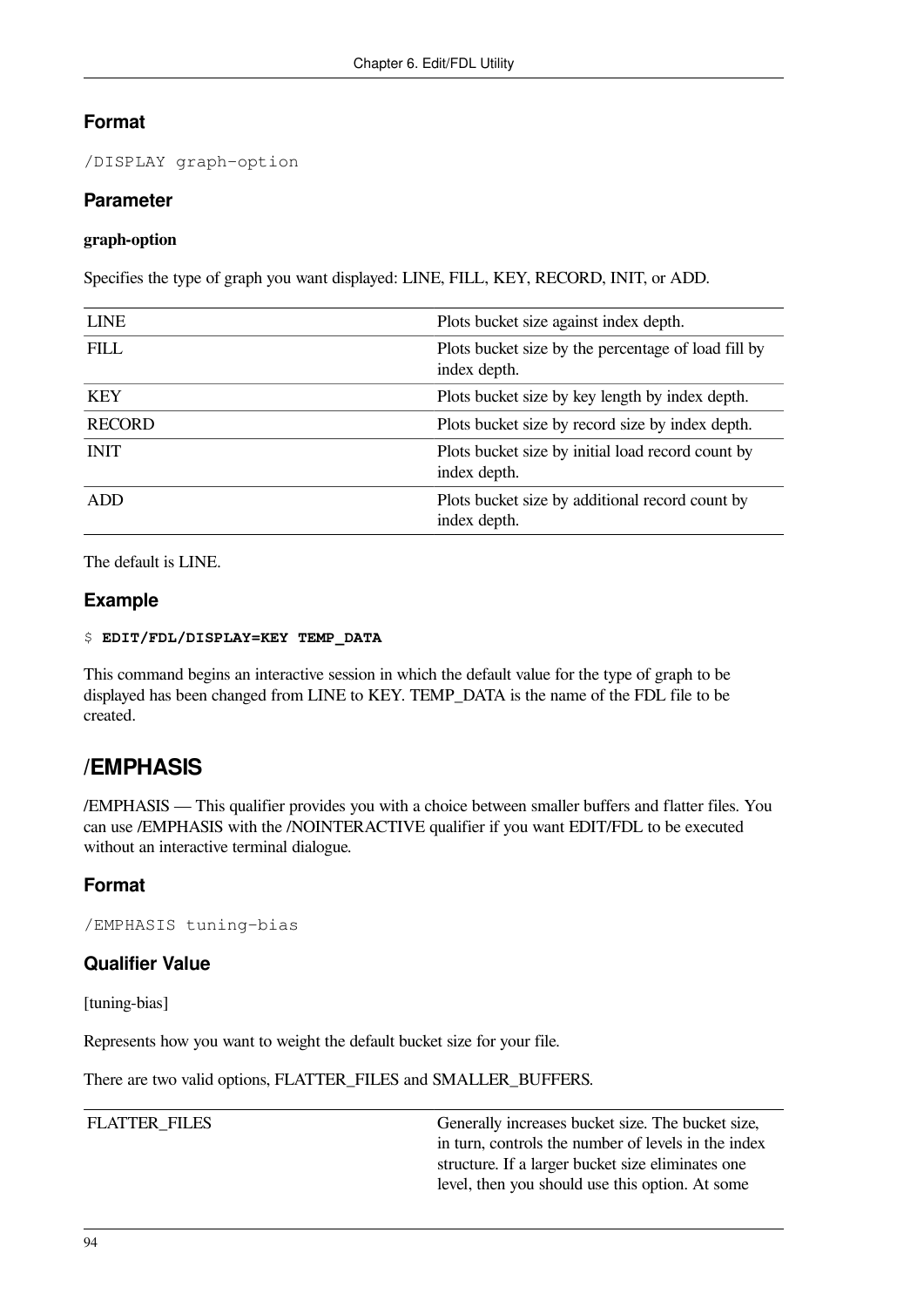|                        | point, however, the benefit of having fewer levels<br>will be offset by the cost of scanning through the<br>larger buckets. |
|------------------------|-----------------------------------------------------------------------------------------------------------------------------|
| <b>SMALLER BUFFERS</b> | Generally decreases the amount of memory you<br>have to use.                                                                |

The default is FLATTER\_FILES and it should be used unless excessive paging or RMS CPU time occurs because of oversized buffers. However, if your system has little extra memory or if you are not sure which tuning bias will improve the performance of your program, try tuning your file using SMALLER\_BUFFERS and then FLATTER\_FILES.

### **Example**

#### \$ **EDIT/FDL/EMPHASIS=SMALLER\_BUFFERS TEMP\_DATA**

This command begins an interactive session in which the default value for the bucket size emphasis has been changed from FLATTER\_FILES to SMALLER\_BUFFERS. TEMP\_DATA is the name of the FDL file to be created.

## **/GRANULARITY**

/GRANULARITY — This qualifier specifies the number of key-associated areas in an indexed file. A file can contain from 1 to 255 key-associated areas and each area can contain one or more index levels from one or more keys. Each key definition contains the following area designations: DATA\_AREA, LEVEL1 INDEX AREA, INDEX AREA. During input processing, the optimization and redesign functions assign two areas per key, one for data and one for both indexes. During output processing, the area designators are adjusted according to the granularity specified. Checks are made to exclude areas that have no key indexes and to create new key indexed areas where none previously existed. To assign more than two areas per key (DOUBLE) or to assign nonstandard key and area associations, you must invoke an interactive session. With the granularity qualifier configured as GRANULARITY=DOUBLE, create new areas and set the corresponding area designators to reference the new areas on a per-key basis.

### **Format**

/GRANULARITY n

### **Qualifier Value**

### **n**

The following table shows the relationship between granularity, key, and area for various values of granularity.

The acceptable values are the numeric values 1, 2, 3, or 4; the literal values ONE, TWO, THREE, FOUR; or the logical value DOUBLE. If you do not specify granularity, the system establishes a default value of three (3).

| <b>Granularity</b> | <b>Key and Area Relationships</b>                                              |
|--------------------|--------------------------------------------------------------------------------|
|                    | All indexes for all keys are assigned to AREA 0.                               |
|                    | Primary KEY data to AREA 0, all other indexes<br>for all other keys to AREA 1. |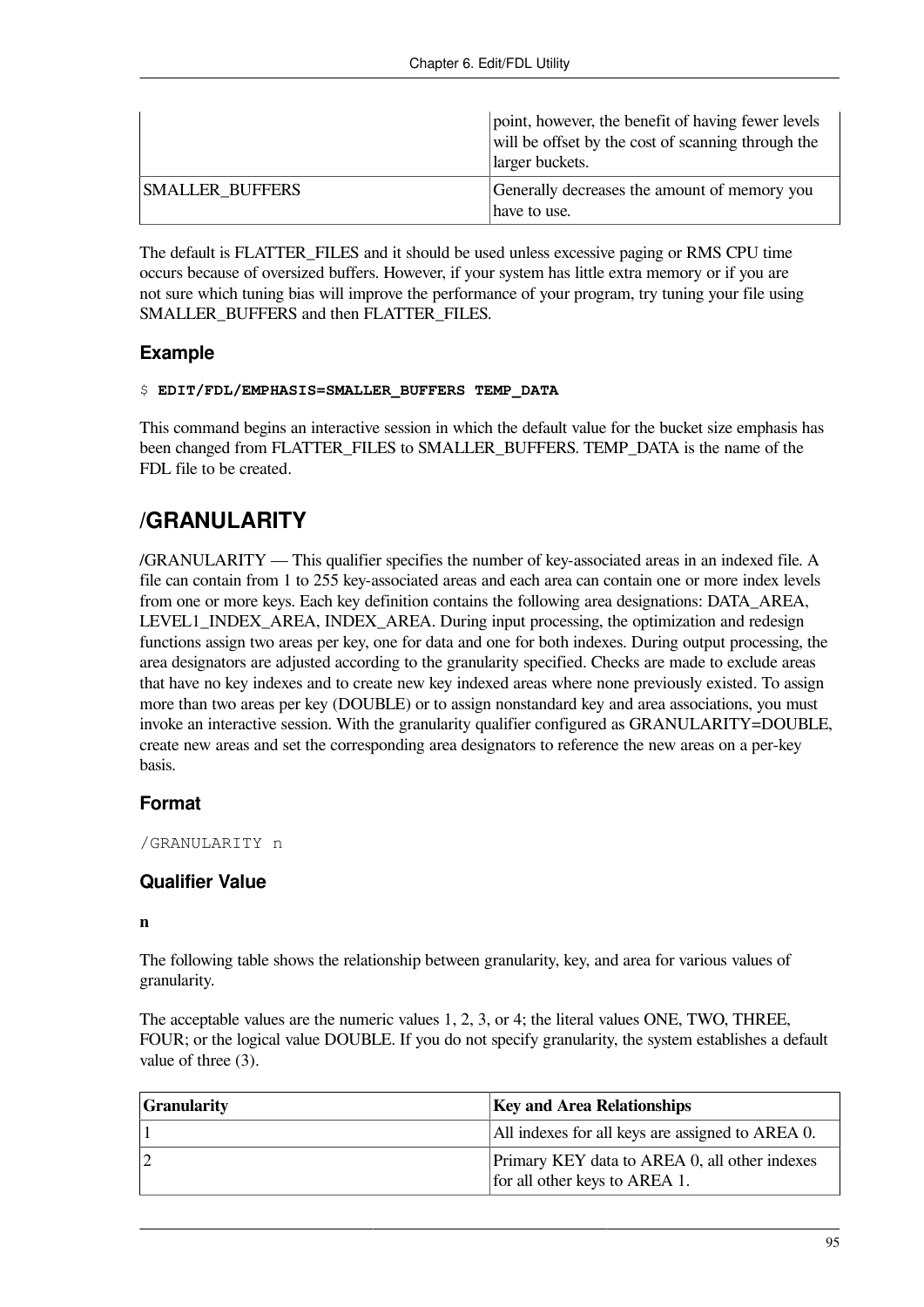| <b>Granularity</b> | <b>Key and Area Relationships</b>                                                                                                                                  |
|--------------------|--------------------------------------------------------------------------------------------------------------------------------------------------------------------|
| 3                  | Primary KEY data to AREA 0, Primary KEY<br>indexes to AREA 1, all other indexes for all other<br>keys to AREA 2.                                                   |
| $\overline{4}$     | Primary KEY data to AREA 0, Primary KEY<br>indexes to AREA 1, all other key data to AREA 2,<br>all other key indexes to AREA 3.                                    |
| <b>DOUBLE</b>      | Primary KEY data to AREA 0, Primary KEY<br>indexes to AREA 1, all other key data to AREA<br>(key_number*2), all other key indexes to AREA<br>$((key_number*2)+1).$ |

### **Example**

### \$ **EDIT/FDL/GRANULARITY=2 TEMP\_DATA.FDL**

This command begins an interactive session in which the output granularity will be two (2). TEMP\_DATA.FDL is the name of the FDL file being processed.

## **/NOINTERACTIVE**

/NOINTERACTIVE — This qualifier causes the Edit/FDL utility to execute the Optimize script without a terminal dialogue.

### **Format**

/NOINTERACTIVE

### **Description**

The /NOINTERACTIVE qualifier allows you to optimize an existing FDL file with the Edit/FDL utility but without an interactive terminal dialogue. You must have previously entered the ANALYZE/ RMS\_FILE/FDL command, specifying your existing RMS data file as the target file, to output an analysis FDL file. The EDIT/FDL utility requires the following data from two sources in order for the Optimize script to proceed noninteractively:

- The analysis sections contained in the analysis FDL file produced by ANALYZE/RMS\_FILE/FDL and unique to an analysis FDL
- The FDL definition sections contained in either the original FDL file or the analysis FDL file

If there is no analysis section in the FDL file specified for /ANALYSIS, the Edit/FDL utility exits without producing an output file.

### **Examples**

### 1. \$ **ANALYZE/RMS\_FILE/FDL/OUTPUT=TEMP\_DATA\_ANAL.FDL TEMP\_DATA.IDX**

This command should precede a noninteractive Edit/FDL session. It generates an analysis FDL file TEMP\_DATA\_ANAL.FDL from the data file TEMP\_DATA.IDX. If the /OUTPUT specification was not included, this command would have created the analysis FDL file with the default name TEMP\_DATA.FDL.

2. \$**EDIT/FDL/ANALYSIS=TEMP\_DATA\_ANAL.FDL/NOINTERACTIVE -**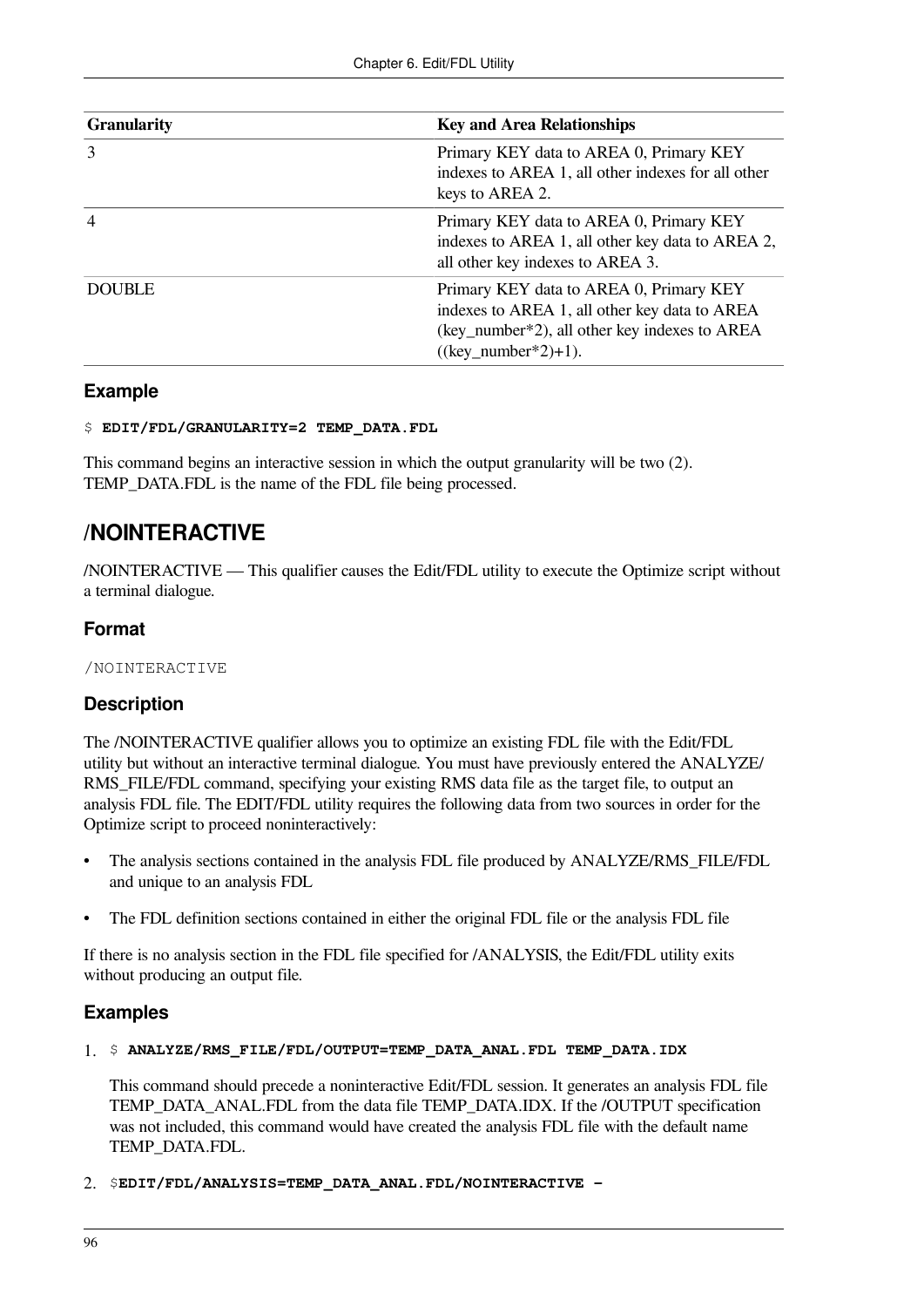### \$\_**/OUTPUT=TEMP\_DATA\_OPT.FDL TEMP\_DATA.FDL**

This command initiates a noninteractive session in which a new optimized FDL file TEMP\_DATA\_OPT.FDL is created using the FDL parameter input file TEMP\_DATA.FDL and the analysis FDL file TEMP\_DATA\_ANAL.FDL. If the /OUTPUT specification was not included, this command would have created a new version of TEMP\_DATA.FDL; for example, TEMP\_DATA.FDL;3 would be created, if the parameter input file was TEMP\_DATA.FDL;2.

#### 3. \$**EDIT/FDL/ANALYSIS=TEMP\_DATA\_ANAL.FDL/NOINTERACTIVE -** \$\_**/OUTPUT=TEMP\_DATA\_OPT.FDL TEMP\_DATA\_ANAL.FDL**

This command initiates a noninteractive session in which a new optimized FDL file TEMP\_DATA\_OPT.FDL is generated from only the analysis FDL file. However, the analysis FDL file has to be specified in the command twice. The Edit/FDL utility will retrieve the data from the analysis sections using the /ANALYSIS file specification and the data from the FDL definition sections using the parameter input file specification. While the /ANALYSIS specification has to contain FDL analysis sections, the parameter specification does not have to, and if it does, they will be ignored.

## **/NUMBER\_KEYS**

/NUMBER\_KEYS — This qualifier allows you to specify the number of keys in your indexed file.

### **Format**

/NUMBER\_KEYS n

### **Qualifier Value**

### **n**

Indicates how many keys you want to define for your indexed file. You can define up to 255 keys. The default is 1 key.

### **Example**

### \$ **EDIT/FDL/NUMBER\_KEYS=3 TEMP\_DATA**

This command begins an interactive session in which the default value for the number of keys in an indexed file is changed from 1 key to 3 keys. TEMP\_DATA is the name of the FDL file to be created.

## **/OUTPUT**

/OUTPUT — This qualifier specifies the FDL file in which to place the definition from the current session.

### **Format**

/OUTPUT [=fdl-filespec]

### **Qualifier Value**

### **fdl-filespec**

Specifies the output FDL file.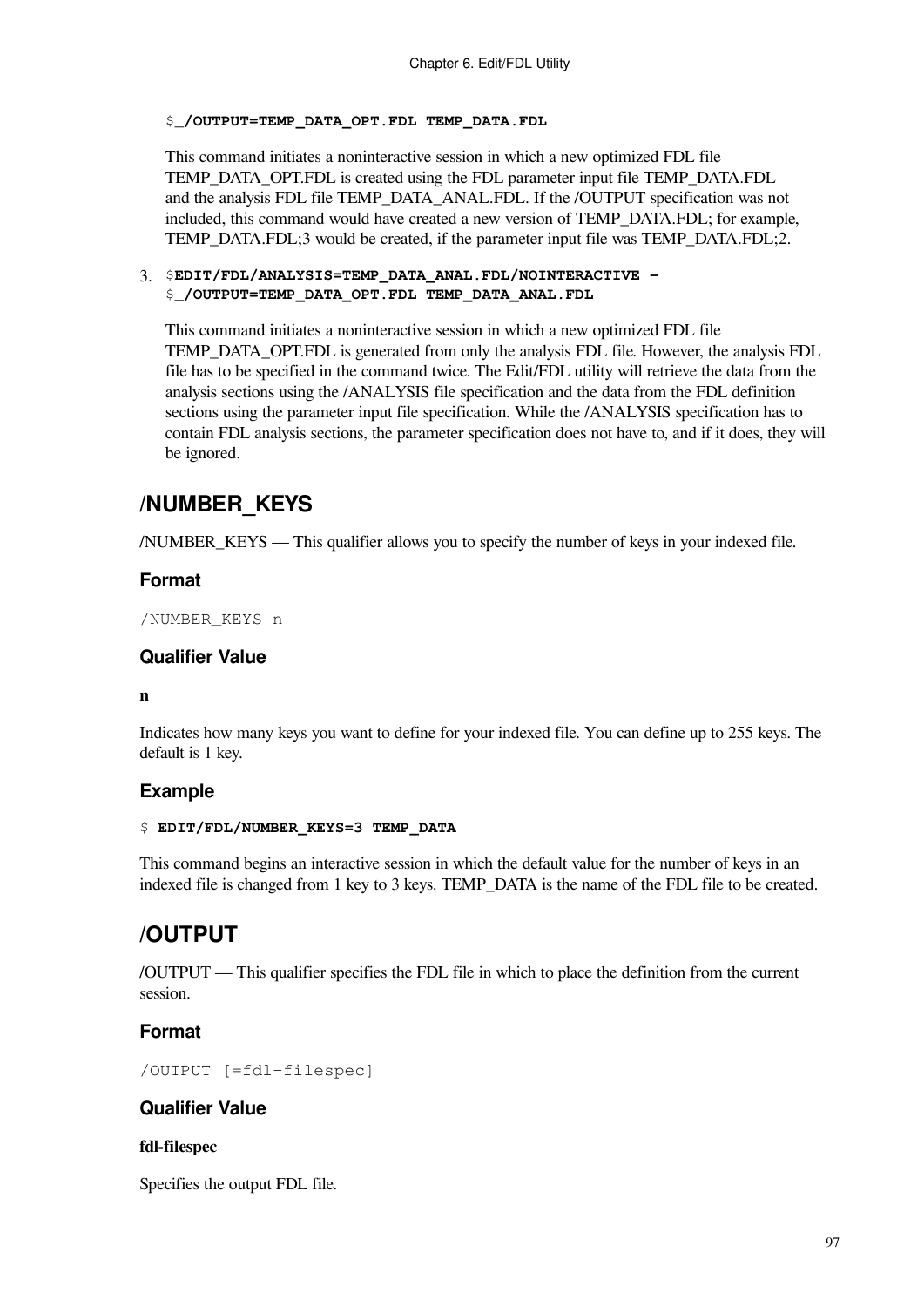### **Description**

If you omit the /OUTPUT qualifier, the output FDL file will have the same name and file type as the input file, with a version number that is one higher than the highest existing version of the file.

The default file type is .FDL.

### **Example**

#### \$ **EDIT/FDL/OUTPUT=NEWINDEX INDEX**

Begins a session in which the contents of INDEX.FDL are read into the FDL editor and can then be modified. NEWINDEX.FDL is created; INDEX.FDL is not changed.

### **/PROMPTING**

/PROMPTING — Specifies the level of prompting to be used during the terminal session.

### **Format**

```
/PROMPTING prompt-option
```
### **Qualifier Value**

### **prompt-option**

Specifies the level of menu prompting to be used during the terminal session, BRIEF or FULL.

| <b>BRIEF</b> | Selects a terse level of prompting.                    |
|--------------|--------------------------------------------------------|
| <b>FULL</b>  | Provides more information about each menu<br>question. |

By default, the Edit/FDL utility chooses either BRIEF or FULL, depending on the terminal type and the line speed. High-speed CRT terminals are set to FULL; nonscope terminals and terminals operating at less than 2400 baud are set to BRIEF.

If the Edit/FDL utility has to repeat a question, it repeats the FULL version of the question, with a BRIEF form of the HELP text. You can also type a question mark (?) for help on a particular question.

The extra line of HELP text is not given for menu questions.

### **Example**

### \$ **EDIT/FDL/PROMPTING=BRIEF TEMP\_DATA**

This command begins an interactive session in which the value of the prompting level for the Edit/FDL utility menus is set to BRIEF.

## **/RESPONSES**

/RESPONSES — This qualifier allows you to select how you want to respond to script questions.

### **Format**

```
/RESPONSES response-option
```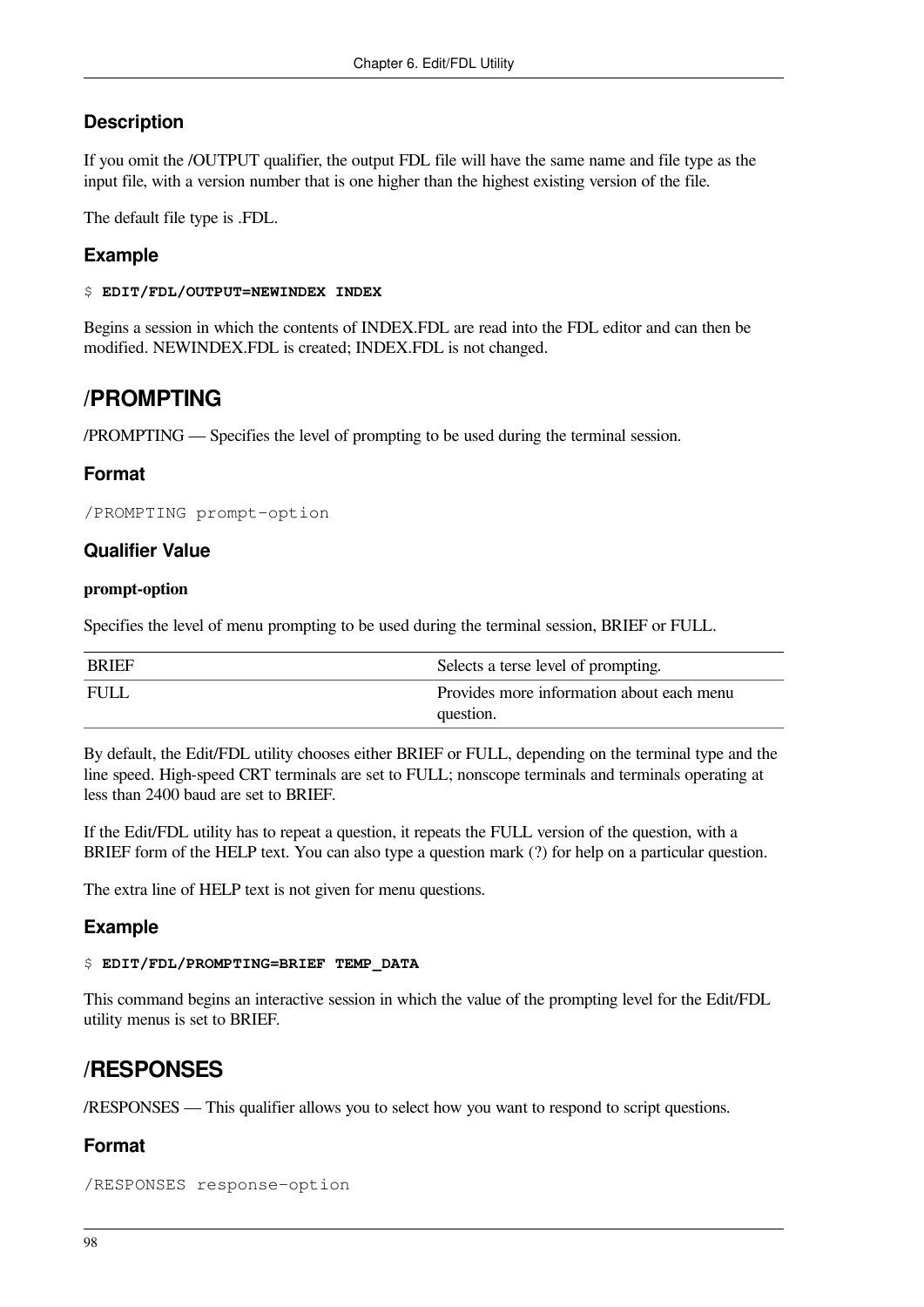### **Qualifier Value**

### **response-option**

Specifies the type of script response you want to use, AUTOMATIC or MANUAL.

| <b>AUTOMATIC</b> | Indicates that you want all script default responses<br>to be used automatically. This option speeds the<br>progress of the question and answer session. Once<br>you have entered the design phase, you can modify<br>most of the answers you took by default. |
|------------------|----------------------------------------------------------------------------------------------------------------------------------------------------------------------------------------------------------------------------------------------------------------|
| <b>MANUAL</b>    | Indicates that you want to provide all script<br>responses.                                                                                                                                                                                                    |

If you use the SET RESPONSES command during the interactive session, the default is AUTOMATIC; otherwise the default is MANUAL.

### **Example**

### \$ **EDIT/FDL/RESPONSES=MANUAL TEMP\_DATA**

This command begins an interactive session in which the type of script response is MANUAL.

## **/SCRIPT**

/SCRIPT — This qualifier controls whether the Edit/FDL utility begins the session by asking a logically grouped sequence of questions to aid you in creating the FDL file.

### **Format**

/SCRIPT script-title

### **Qualifier Value**

[script-title]

This qualifier specifies a script title. The valid options are as follows:

| ADD KEY         | Allows you to model or add to the attributes of a<br>new index.                                                                                                                                                                                                                        |
|-----------------|----------------------------------------------------------------------------------------------------------------------------------------------------------------------------------------------------------------------------------------------------------------------------------------|
| DELETE_KEY      | Allows you to remove attributes from the highest<br>index of your file.                                                                                                                                                                                                                |
| <b>INDEXED</b>  | Begins a dialogue in which you are prompted<br>for information about the indexed data file to be<br>created from the FDL file. The Edit/FDL utility<br>supplies values for certain attributes.                                                                                         |
| <b>OPTIMIZE</b> | Requires that you use the analysis information<br>from an FDL file that was created with the<br>Analyze/RMS_File utility (ANALYZE/<br>RMS FILE). The FDL file itself is one of the<br>inputs to the Edit/FDL utility (EDIT/FDL). In<br>other words, you can tune the parameters of all |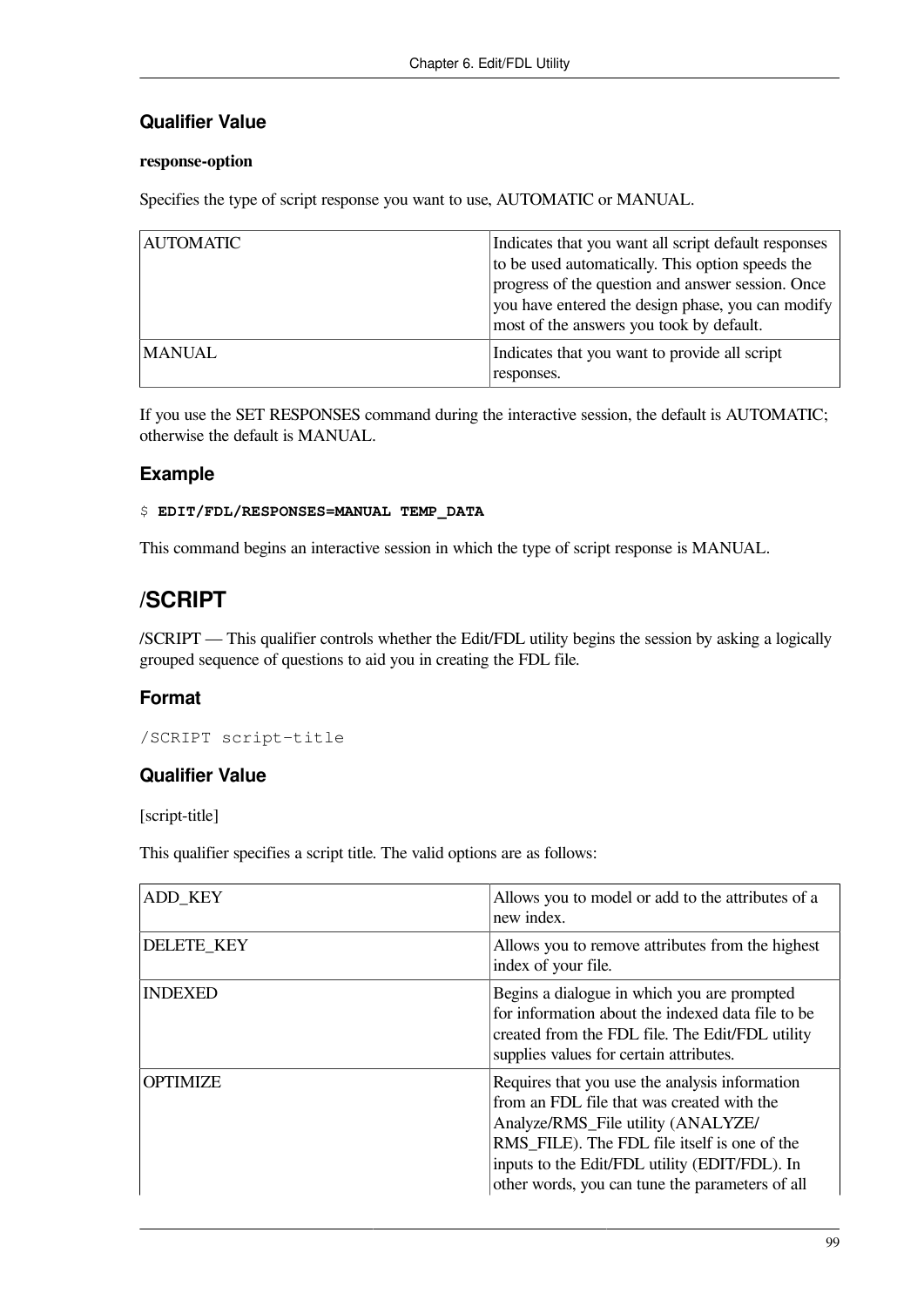|                   | your indexes using the file statistics gathered from<br>a file analysis.                                                                                                                          |
|-------------------|---------------------------------------------------------------------------------------------------------------------------------------------------------------------------------------------------|
| <b>RELATIVE</b>   | Begins a dialogue in which you are prompted<br>for information about the relative data file to be<br>created from the FDL file. The Edit/FDL utility<br>supplies values for certain attributes.   |
| <b>SEQUENTIAL</b> | Begins a dialogue in which you are prompted for<br>information about the sequential data file to be<br>created from the FDL file. The Edit/FDL utility<br>supplies values for certain attributes. |
| <b>TOUCHUP</b>    | Begins a dialogue in which you are prompted for<br>information about the changes you want to make to<br>an existing index.                                                                        |

### **Description**

The default is not to invoke a script automatically. Note that, if you specify /NOSCRIPT, you can still use the scripts by entering the INVOKE command in response to the main editor function prompt.

### **Example**

### \$ **EDIT/FDL/SCRIPT=INDEXED TEMP\_DATA**

This command begins an interactive session in which both the main menu and the script menu are bypassed. Instead, the Indexed script is generated immediately.

### **EDIT/FDL Examples**

### 1. \$ **EDIT/FDL INDEX**

This command begins an interactive session that will modify an FDL file named INDEX.FDL.

### 2. \$**EDIT/FDL/ANALYSIS=INDEXFILE/SCRIPT=OPTIMIZE MAKEINDEX**

This command uses the analysis information in the file INDEXFILE.FDL to create a more efficient MAKEINDEX.FDL file. The sequence of events is as follows:

- a. The FDL file MAKEINDEX.FDL is created by the Edit/FDL utility.
- b. INDEXFILE.DAT is created by the CREATE/FDL=MAKEINDEX command.
- c. INDEXFILE.DAT is used in applications.
- d. INDEXFILE.FDL is created with the ANALYZE/RMS\_FILE/FDL command.
- e. The following command uses INDEXFILE.FDL to optimize MAKEINDEX.FDL:

### \$ **CONVERT/FDL=MAKEINDEX INDEXFILE.DAT INDEXFILE.DAT**

### 3. \$ **EDIT/FDL/NOINT/A=INVENTORY/G=4**

```
File: SALES
\mathcal{S}
```
This command creates the output FDL file SALES from the analysis FDL file INVENTORY without an interactive terminal dialogue. In addition, the Edit/FDL utility optimizes the input file,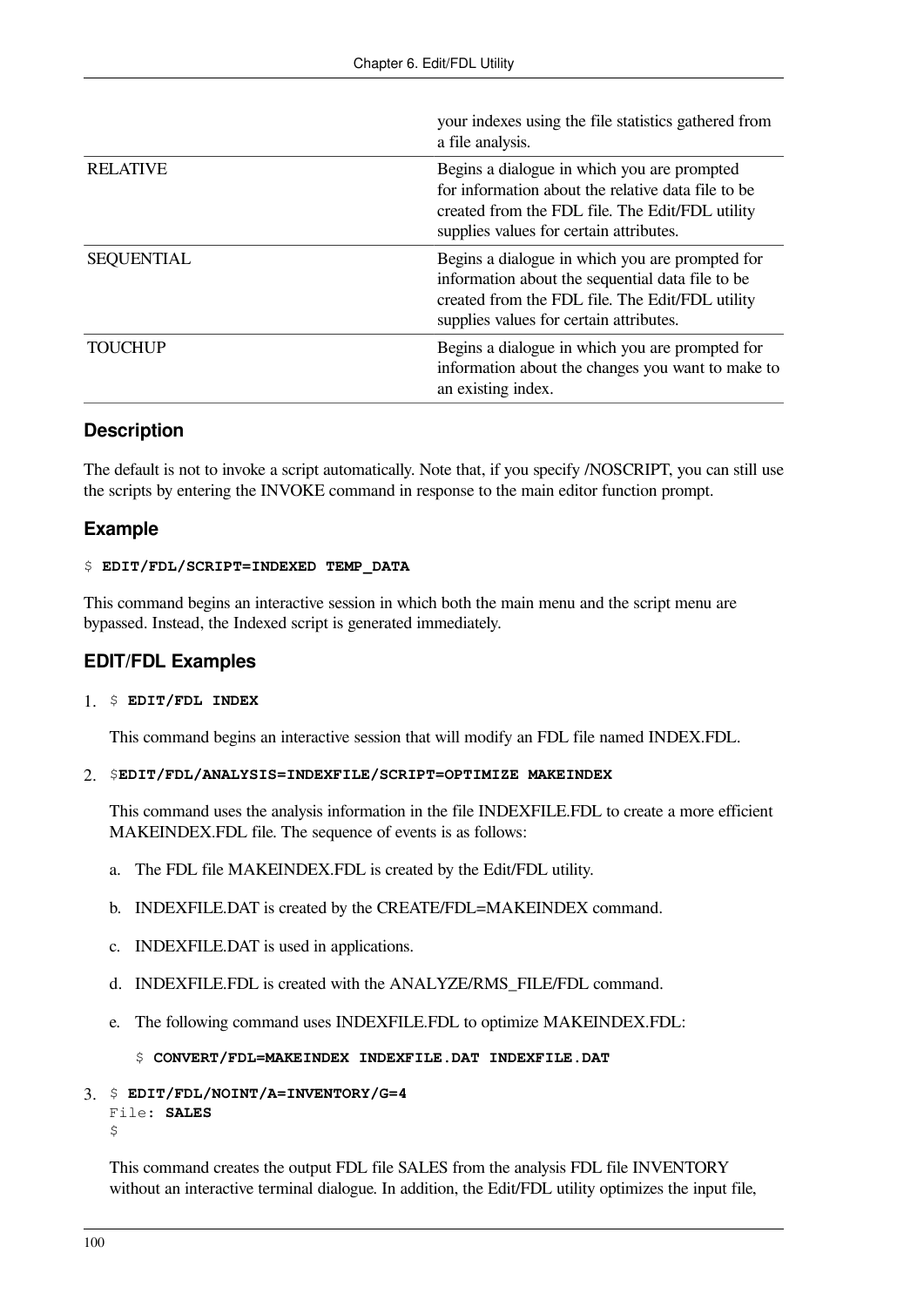changing the granularity factor to 4 areas and the number of keys to 2. Otherwise, all the defaults supplied by the Edit/FDL utility are used.

## **EDIT/FDL Commands**

EDIT/FDL Commands — The Edit/FDL utility commands are used during the interactive session only. The Edit/FDL utility prompts for one of the following commands at the start of your interactive session: ADD, DELETE, EXIT, HELP. INVOKE, MODIFY, QUIT, SET, and VIEW. However, because the Edit/ FDL utility is not command oriented but menu oriented, the prompt may change during the interactive session to fit the needs of the menu questions. In general, the prompt consists of a short question, the type of required value or the range of acceptable values (in parentheses), and the default answer (in brackets), as follows: question (keyword or range) [default] : answer. In addition, some prompts consist of a short question, a list or a range of acceptable values (either in parentheses or in a table), the required type of the value (in parentheses), and the default answer (in brackets), as follows: question (list of values) (keyword or range)[default] : answer. If no default is allowed, you see the symbol [-], in which case you must supply an answer.

## **ADD**

ADD — This command allows you to add one or more lines to the FDL file. If the line already exists, you can optionally replace it with the new line. After you insert a line, you can optionally continue to add lines under that particular primary section. If no primary section exists to hold the secondary attribute being added, one is automatically created.

#### **Format**

ADD

#### **Example**

Main Editor Function (Keyword) [Help] : ADD

This command allows you to add lines to your existing FDL file. When you enter the ADD command, the Edit/FDL utility prompts you with the following menu.

 Legal Primary Attributes ACCESS attributes set the run-time access mode of the file AREA x attributes define the characteristics of file area x CONNECT attributes set various RMS run-time options DATE attributes set the date parameters of the file FILE attributes affect the entire RMS data file JOURNAL attributes set the journaling parameters of the file KEY y attributes define the characteristics of key y RECORD attributes set the non-key aspects of each record SHARING attributes set the run-time sharing mode of the file SYSTEM attributes document operating system-specific items TITLE is the header line for the FDL file Enter desired primary (Keyword) [FILE] :

After you enter the name of the primary attribute, the Edit/FDL utility provides another menu showing all the secondary attributes for the primary attribute and asks which secondary attribute value you want to change.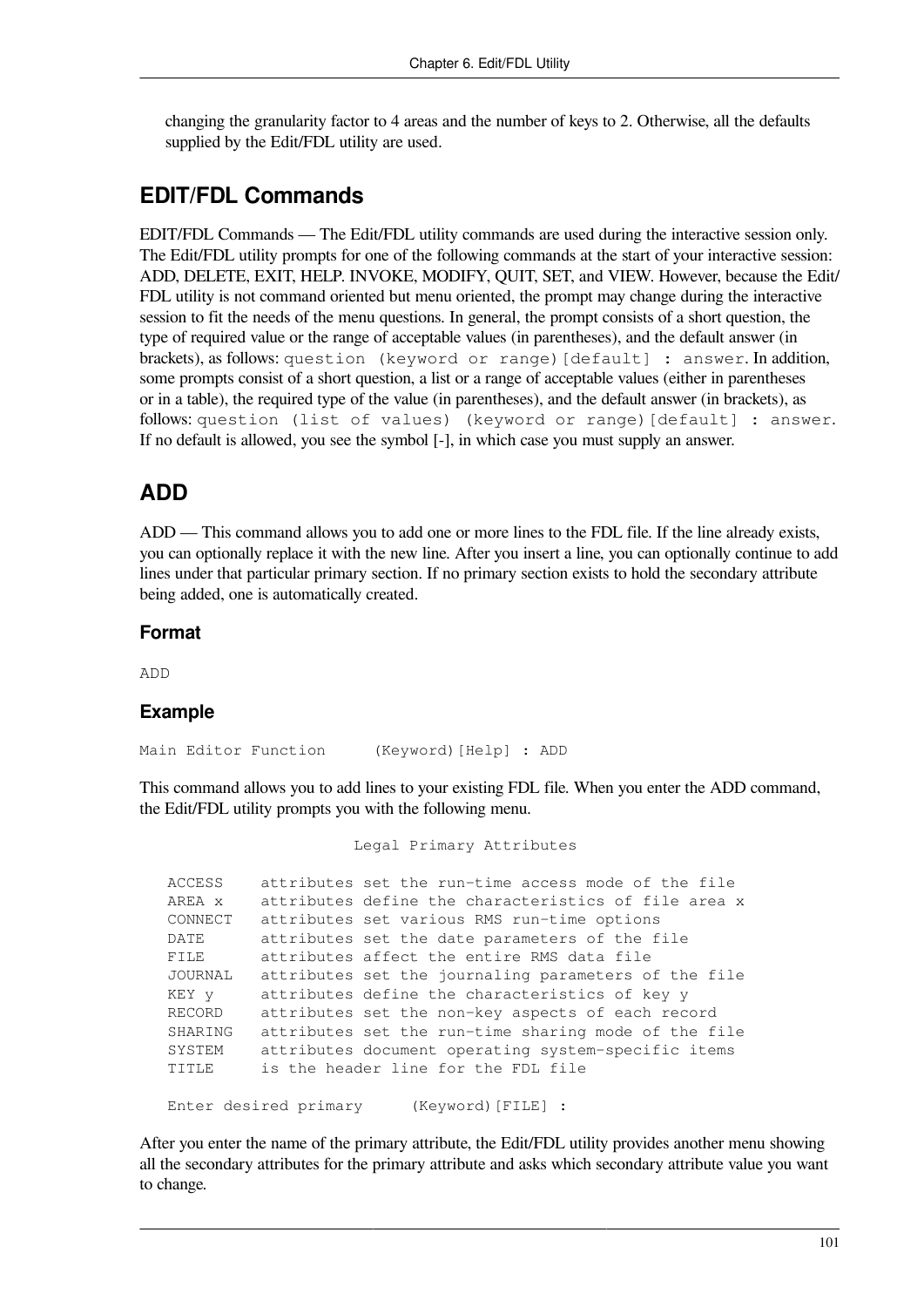## **DELETE**

DELETE — This command allows you to delete one or more lines from the FDL file. If the line is the only remaining secondary attribute in a primary section, the primary attribute is also removed. After you remove a line, you can optionally continue to delete lines under the affected primary section.

## **Format**

DELETE

### **Example**

Main Editor Function (Keyword)[Help] : **DELETE**

This command allows you to delete lines from your existing FDL file. When you enter the DELETE command, the Edit/FDL utility prompts you with a menu displaying the current primary attributes of your FDL file. After you enter the name of a primary attribute, the Edit/FDL utility prompts you with another menu displaying the current secondary attributes for the selected primary attribute and asks which secondary attribute value you want to change.

## **EXIT**

EXIT — This command ends the Edit/FDL utility session. The EXIT command causes the new FDL file to be created. This command is equivalent to pressing Ctrl/Z. If the definition file is empty when you exit, no FDL file is created. Refer to the online help topic Operation for more information on the Edit/ FDL utility's relationship to input and output files.

### **Format**

**EXTT** 

### **Example**

Main Editor Function (Keyword)[Help] : **EXIT**

This command allows you to leave the Edit/FDL utility after creating or modifying your FDL file. It displays the file specification of the FDL file it has created or modified and then returns you to the DCL level.

## **HELP**

HELP — Invokes an interactive help session, which describes the Edit/FDL utility commands and the File Definition Language. To exit help and return to the main level menu, press the Return key in response to the "Topic?" prompt.

### **Format**

HELP

### **Example**

Main Editor Function (Keyword) [Help] : HELP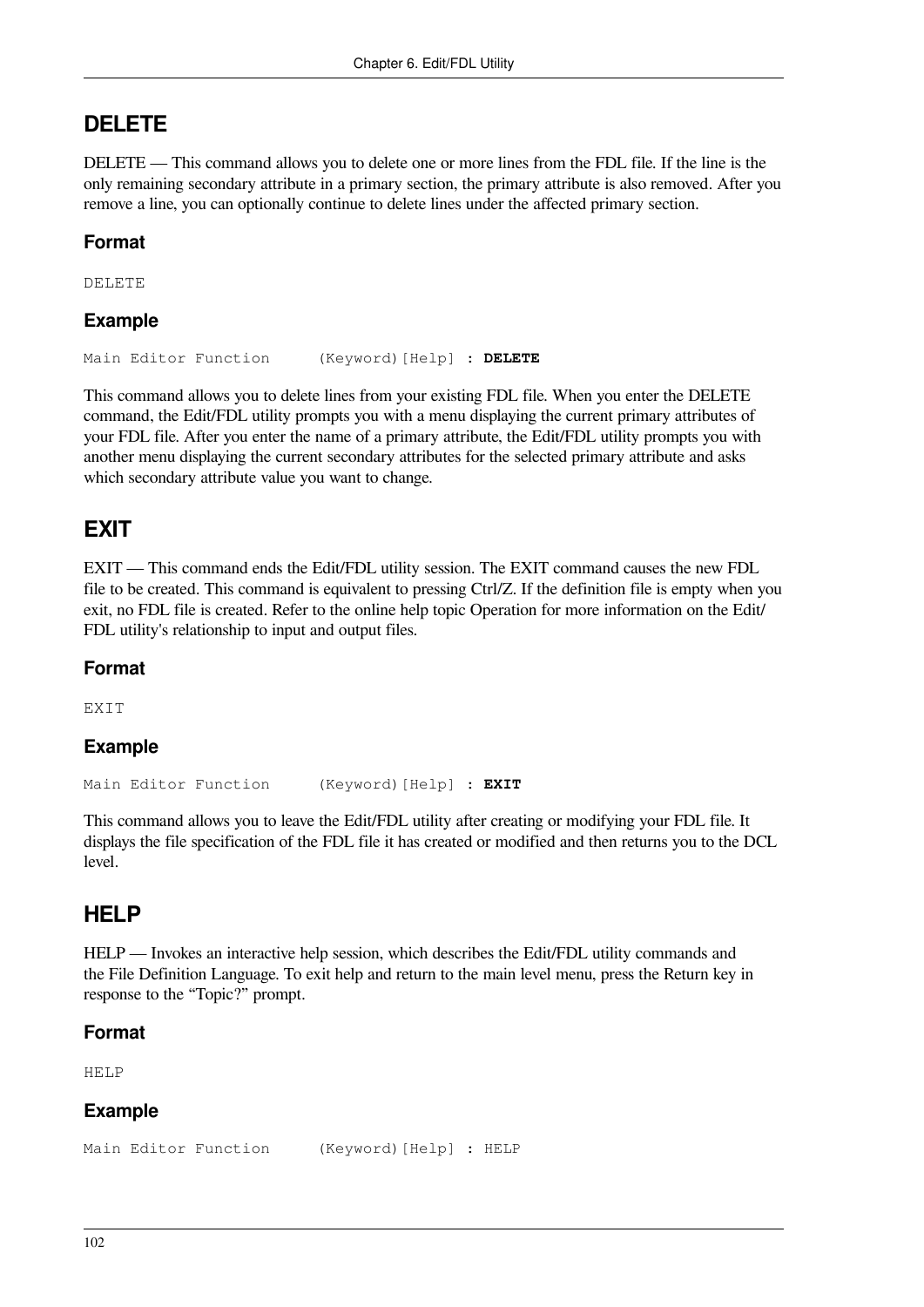```
 Information available: 
Abstract Add Delete Exit Help Invoke Modify 
Operation Quit Set View 
Topic?
```
This command allows you to request information about the Edit/FDL utility while you are editing your FDL file. It displays a menu of the various topics about which you can request help.

## **INVOKE**

INVOKE — This command prompts you for a script and initiates your choice. The scripts guide you through the design and optimization of a data file to ensure that complex operations are completed in a logical fashion. If a script is aborted, script operations and calculations are discarded, except for clearing the previous definition. All scripts assume that the files you are designing reside on a Files–11 disk.

#### **Format**

INVOKE

#### **Example**

Main Editor Function (Keyword)[Help] : INVOKE

#### Script Title Selection

| Add key              | modeling and addition of a new index's parameters |
|----------------------|---------------------------------------------------|
| Delete key           | removal of the highest index's parameters         |
| Indexed              | modeling of parameters for an entire Indexed file |
| Optimize             | tuning of all indices' parameters using file      |
|                      | statistics                                        |
| Relative             | selection of parameters for a Relative file       |
| Sequential           | selection of parameters for a Sequential file     |
| Touchup              | remodeling of parameters for a particular index   |
|                      |                                                   |
| Editing Script Title | $(Keyword)$ $[-]$ :                               |

This command allows you to select which script you want to help you design your FDL file. After you enter the INVOKE command, the Edit/FDL utility prompts you with another menu displaying the possible script choices.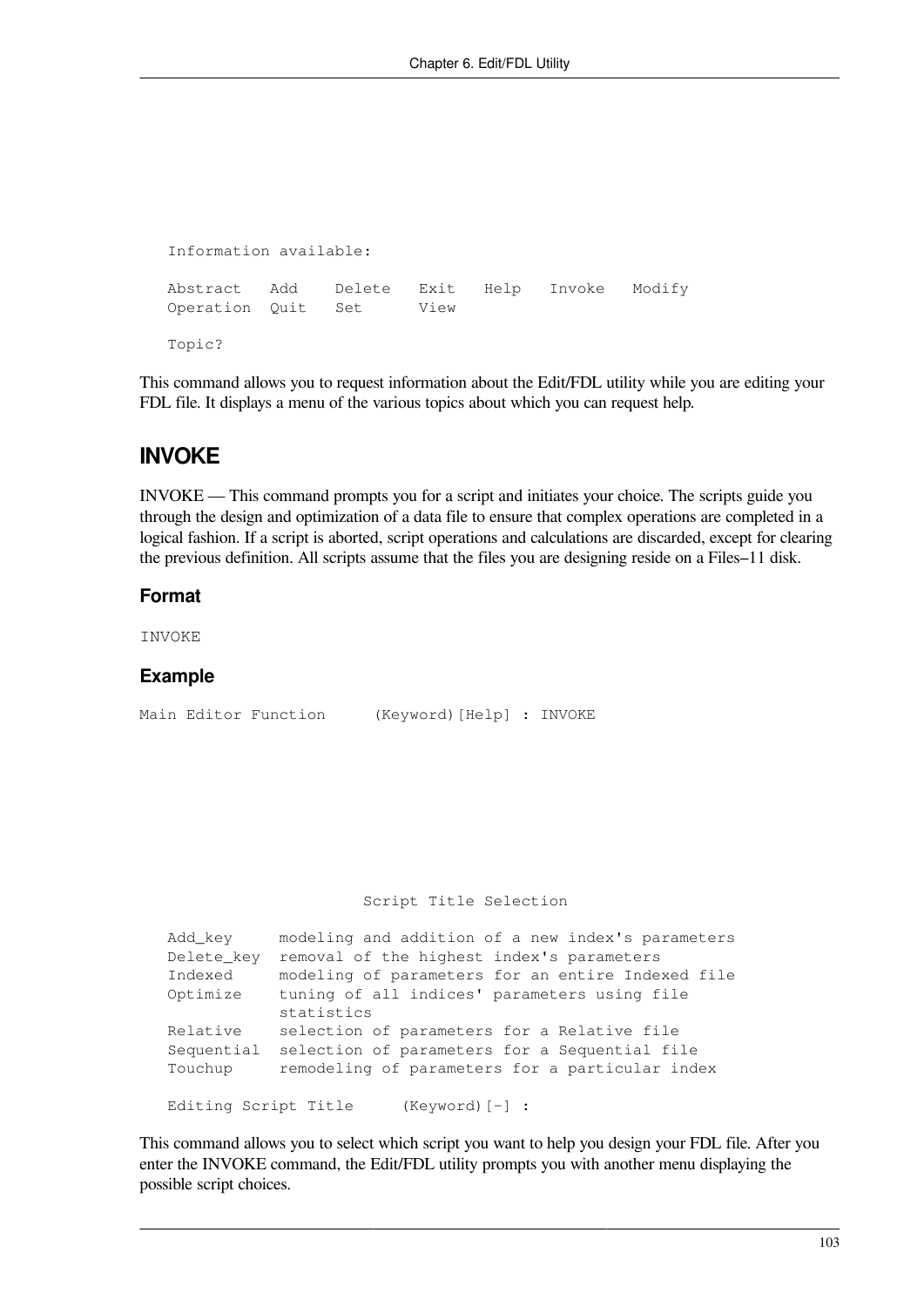## **MODIFY**

MODIFY — This command allows you to change an existing line in the FDL definition.

### **Format**

MODIFY

## **Example**

Main Editor Function (Keyword)[Help] : MODIFY

This command allows you to modify lines in your existing FDL file. When you enter the MODIFY command, the Edit/FDL utility prompts you with a menu displaying the current primary attributes of your FDL file. After you select a primary attribute, the Edit/FDL utility prompts you with another menu displaying the secondary attributes for the selected primary attribute and asks which secondary attribute value you want to change.

# **QUIT**

QUIT — This command causes an abrupt end to the Edit/FDL utility session. The new FDL file is not created. The QUIT command is equivalent to pressing Ctrl/C.

## **Format**

QUIT

### **Example**

```
Main Editor Function (Keyword) [Help] : QUIT
```
This command returns you to the DCL command level without creating or modifying an FDL file.

## **SET**

SET — This command allows you to establish defaults or to select any of the FDL editor characteristics you forgot to specify on the command line.

### **Format**

SET

### **Example**

```
Main Editor Function (Keyword) [Help] : SET
```